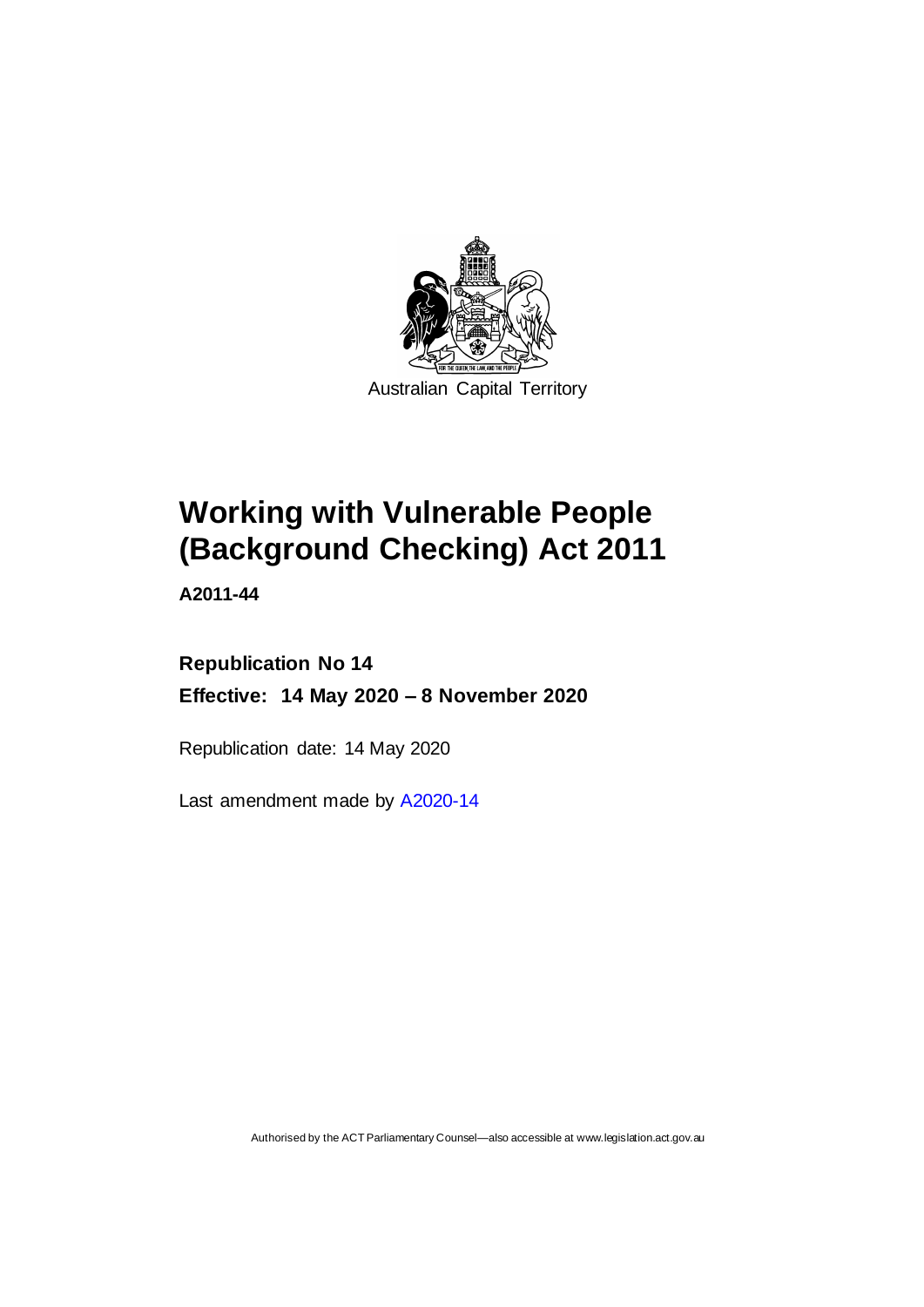## **About this republication**

#### **The republished law**

This is a republication of the *Working with Vulnerable People (Background Checking) Act 2011* (including any amendment made under the *[Legislation Act 2001](http://www.legislation.act.gov.au/a/2001-14)*, part 11.3 (Editorial changes)) as in force on 14 May2020*.* It also includes any commencement, amendment, repeal or expiry affecting this republished law to 14 May 2020.

The legislation history and amendment history of the republished law are set out in endnotes 3 and 4.

#### **Kinds of republications**

The Parliamentary Counsel's Office prepares 2 kinds of republications of ACT laws (see the ACT legislation register a[t www.legislation.act.gov.au](http://www.legislation.act.gov.au/)):

- authorised republications to which the *[Legislation Act 2001](http://www.legislation.act.gov.au/a/2001-14)* applies
- unauthorised republications.

The status of this republication appears on the bottom of each page.

#### **Editorial changes**

The *[Legislation Act 2001](http://www.legislation.act.gov.au/a/2001-14)*, part 11.3 authorises the Parliamentary Counsel to make editorial amendments and other changes of a formal nature when preparing a law for republication. Editorial changes do not change the effect of the law, but have effect as if they had been made by an Act commencing on the republication date (see *[Legislation Act 2001](http://www.legislation.act.gov.au/a/2001-14)*, s 115 and s 117). The changes are made if the Parliamentary Counsel considers they are desirable to bring the law into line, or more closely into line, with current legislative drafting practice.

This republication does not include amendments made under part 11.3 (see endnote 1).

#### **Uncommenced provisions and amendments**

If a provision of the republished law has not commenced, the symbol  $\mathbf{U}$  appears immediately before the provision heading. Any uncommenced amendments that affect this republished law are accessible on the ACT legislation register [\(www.legislation.act.gov.au](http://www.legislation.act.gov.au/)). For more information, see the home page for this law on the register.

#### **Modifications**

If a provision of the republished law is affected by a current modification, the symbol  $\mathbf{M}$  appears immediately before the provision heading. The text of the modifying provision appears in the endnotes. For the legal status of modifications, see the *[Legislation Act](http://www.legislation.act.gov.au/a/2001-14)  [2001](http://www.legislation.act.gov.au/a/2001-14)*, section 95.

#### **Penalties**

At the republication date, the value of a penalty unit for an offence against this law is \$160 for an individual and \$810 for a corporation (see *[Legislation Act 2001](http://www.legislation.act.gov.au/a/2001-14)*, s 133).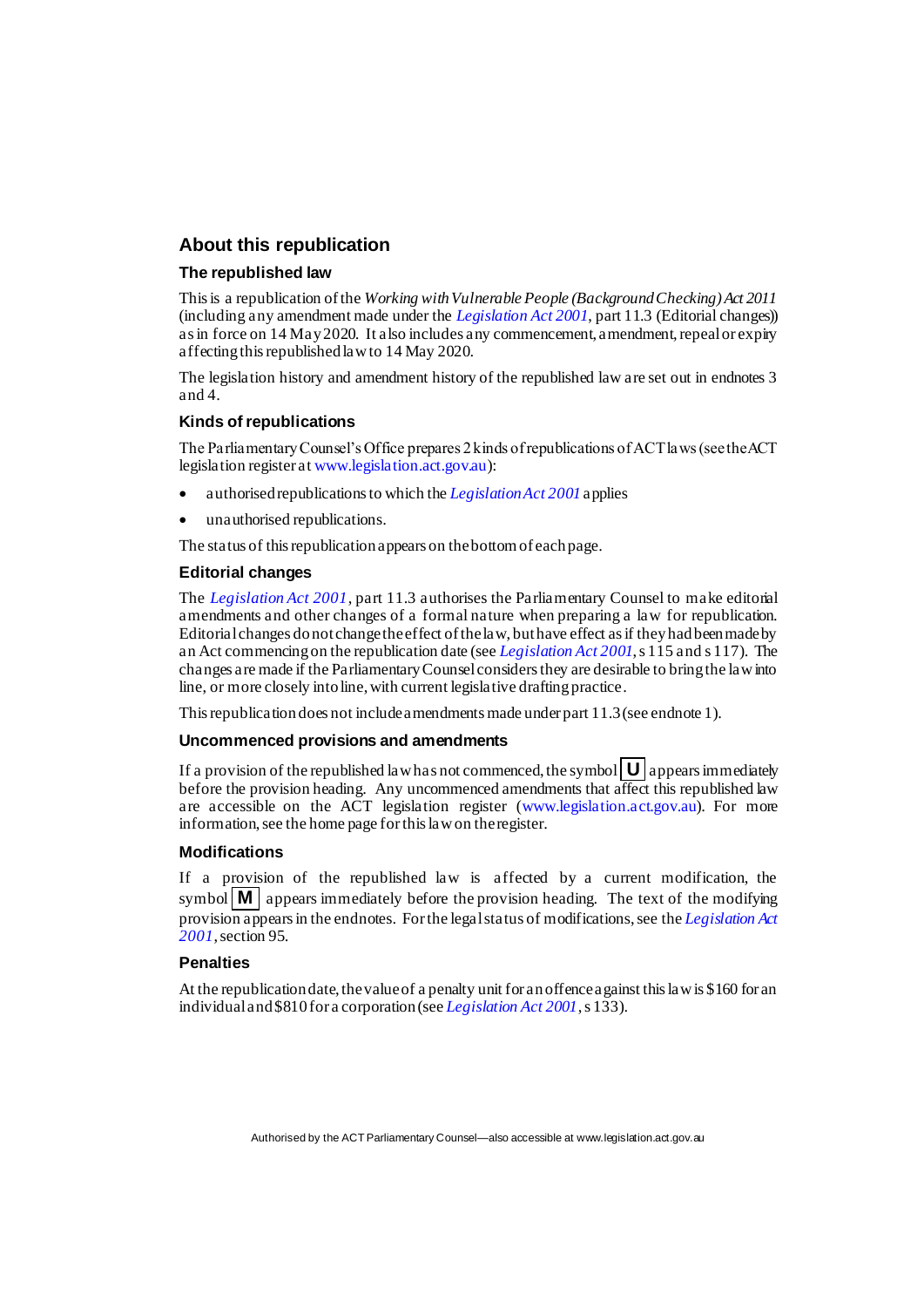

# **Working with Vulnerable People (Background Checking) Act 2011**

## **Contents**

| Part 1 | <b>Preliminary</b>                                    |                       |
|--------|-------------------------------------------------------|-----------------------|
| 1      | Name of Act                                           | $\mathbf{2}^{\prime}$ |
| 4      | Dictionary                                            | 2                     |
| 5      | <b>Notes</b>                                          | 2                     |
| 6      | Offences against Act—application of Criminal Code etc | 3                     |
| Part 2 | Important concepts                                    |                       |
|        | Who is a vulnerable person?                           | 4                     |
| 8      | What is a regulated activity?                         | 4                     |
| 9      | When is a person engaged in a regulated activity?     | 5                     |
| 10     | What is <i>contact</i> with a vulnerable person?      | 6                     |
| 11     | Who is an employer?                                   | 7                     |
|        |                                                       |                       |

Page

| R <sub>14</sub> | Working with Vulnerable People (Background Checking) | contents 1 |
|-----------------|------------------------------------------------------|------------|
| 14/05/20        | Act 2011                                             |            |
|                 | Effective: 14/05/20-08/11/20                         |            |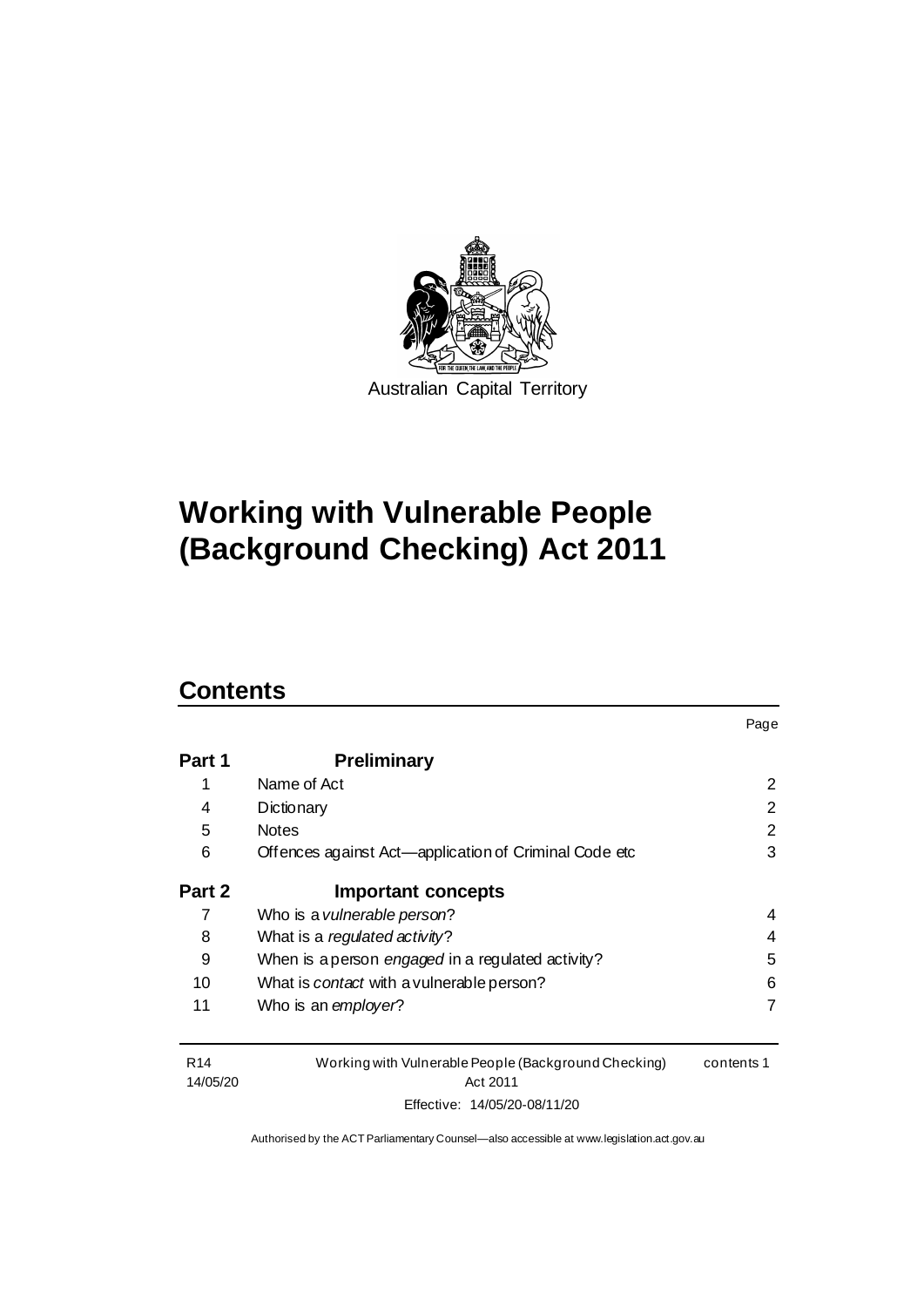|                     |                                                                                                    | Page |
|---------------------|----------------------------------------------------------------------------------------------------|------|
| Part 3              | <b>Requirement for registration</b>                                                                |      |
| 12                  | When is a person required to be registered?                                                        | 8    |
| 13                  | Offences—person engage in regulated activity for which person not<br>registered                    | 12   |
| 14                  | Offences—employer engage person in regulated activity for which<br>person not registered           | 13   |
| 15                  | When unregistered person may be engaged in regulated activity-<br>supervised employment            | 14   |
| 16                  | When unregistered person may be engaged in regulated activity-<br>kinship carer                    | 16   |
| Part 4              | <b>Applying for registration</b>                                                                   |      |
| 17                  | Application for registration                                                                       | 17   |
| 18                  | Application for registration-contents                                                              | 17   |
| 19                  | Application for registration-additional information                                                | 19   |
| 20                  | Application for registration-withdrawal                                                            | 20   |
| 21                  | Offences—applicant fail to disclose charge, conviction or finding of<br>guilt for relevant offence | 20   |
| 22                  | Restriction on reapplying for registration                                                         | 21   |
| Part 5              | <b>Risk assessments</b>                                                                            |      |
| Division 5.1        | <b>Important concepts</b>                                                                          |      |
| 23                  | Meaning of risk assessment                                                                         | 23   |
| 24                  | Meaning of criminal history                                                                        | 23   |
| 25                  | Meaning of non-conviction information                                                              | 24   |
| 26                  | Meaning of relevant offence                                                                        | 24   |
| <b>Division 5.2</b> | <b>Risk assessment guidelines</b>                                                                  |      |
| 27                  | Risk assessment guidelines                                                                         | 25   |
| 28                  | Risk assessment guidelines-content                                                                 | 26   |
| 29                  | Risk assessment guidelines-criminal history                                                        | 27   |
| 30                  | Risk assessment guidelines-non-conviction information                                              | 28   |
| 31                  | Risk assessment guidelines-other information                                                       | 29   |
| Division 5.3        | <b>Conducting risk assessments</b>                                                                 |      |
| 32                  | Risk assessments                                                                                   | 30   |

| contents 2 | Working with Vulnerable People (Background Checking) | R14      |
|------------|------------------------------------------------------|----------|
|            | Act 2011                                             | 14/05/20 |
|            | Effective: 14/05/20-08/11/20                         |          |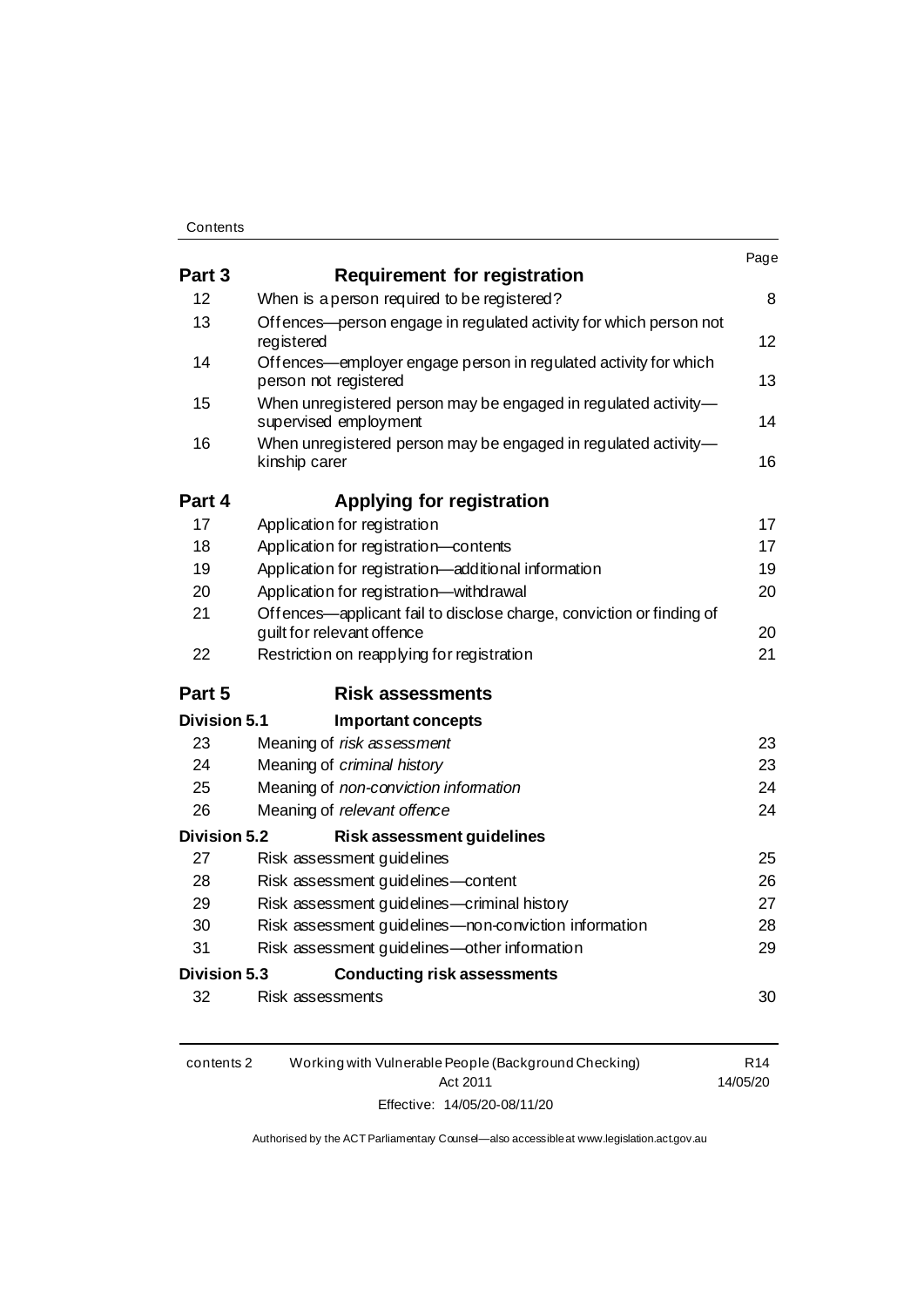|                             |                                                                                  | Contents   |
|-----------------------------|----------------------------------------------------------------------------------|------------|
| 33                          | Commissioner may request information from an entity to conduct risk              | Page       |
|                             | assessments                                                                      | 30         |
| 34                          | Independent advisors-appointment                                                 | 31         |
| 35                          | Independent advisors-advice                                                      | 32         |
| 36                          | Independent advisors—ending appointment                                          | 32         |
| <b>Division 5.4</b>         | <b>Negative risk assessments</b>                                                 |            |
| 37                          | Proposed negative notices                                                        | 33         |
| 38                          | Reconsideration of negative risk assessments                                     | 34         |
| 39                          | Extensions of period for reconsideration of negative risk assessment             | 35         |
| 40                          | Negative notices                                                                 | 35         |
| Part 6                      | <b>Registration</b>                                                              |            |
| <b>Division 6.1</b>         | <b>Registration</b>                                                              |            |
| 41                          | Registration                                                                     | 37         |
| 42                          | Conditional registration                                                         | 38         |
| 43                          | Proposed conditional registration                                                | 38         |
| 44                          | Reconsideration of proposed conditional registration                             | 39         |
| 45                          | Extensions of period for reconsideration of proposed conditional<br>registration | 40         |
| 46                          | Notice of conditional registration                                               | 41         |
| 47                          | Conditional registration-amendment                                               | 42         |
| 48                          | Offences—registered person contravene condition of registration                  | 43         |
| <b>Division 6.2</b>         | <b>Registration cards</b>                                                        |            |
| 49                          | Registration cards                                                               | 44         |
| 50                          | Offence-fail to produce registration card                                        | 44         |
| 51                          | Lost, stolen or damaged registration cards                                       | 45         |
| 52                          | Offence fail to return registration card                                         | 45         |
| <b>Division 6.3</b>         | <b>Monitoring registered people</b>                                              |            |
| 53                          | Commissioner may request information from entities about registered              |            |
|                             | people                                                                           | 46         |
| 54                          | Additional risk assessments                                                      | 47         |
| 55                          | Offences—registered person fail to disclose charge, conviction or                |            |
|                             | finding of guilt for relevant offence                                            | 48         |
| 56                          | Offence fail to notify change of name or address                                 | 49         |
| R <sub>14</sub><br>14/05/20 | Working with Vulnerable People (Background Checking)<br>Act 2011                 | contents 3 |

Effective: 14/05/20-08/11/20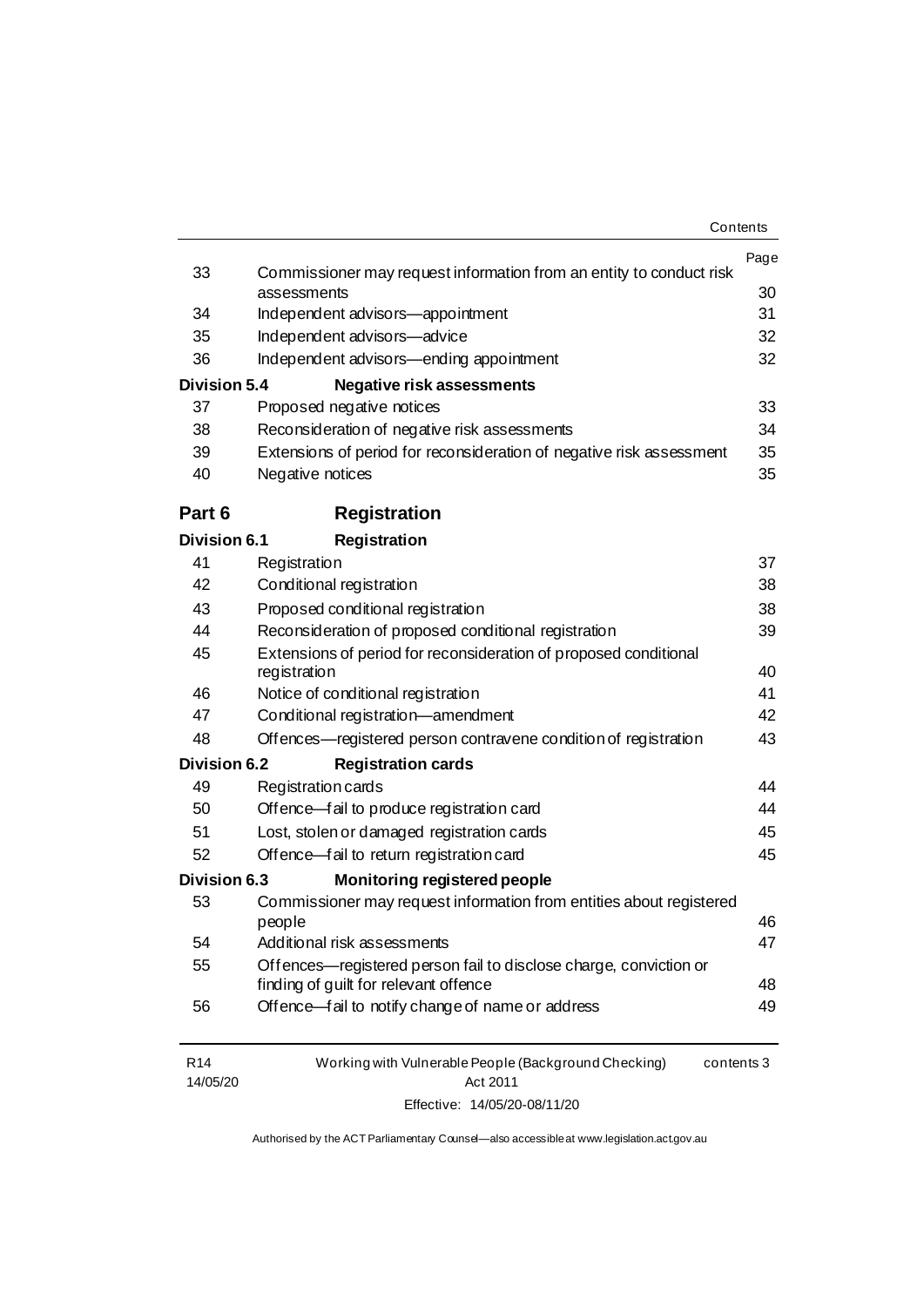| <b>Division 6.4</b> | <b>Suspending or cancelling registration</b>                  | Page |
|---------------------|---------------------------------------------------------------|------|
| 57                  | Grounds for suspension or cancellation of registration        | 49   |
| 58                  | Notice of proposed suspension or cancellation of registration | 50   |
| 59                  | Suspension or cancellation of registration                    | 50   |
| <b>Division 6.5</b> | <b>Surrendering registration</b>                              |      |
| 60                  | Surrendering registration                                     | 52   |
| <b>Division 6.6</b> | <b>COVID-19 emergency response</b>                            |      |
| 60A                 | Definitions-div 6.6                                           | 52   |
| 60B                 | Extending registration-COVID-19 emergency period              | 53   |
| 60C                 | Renewing expired registration-COVID-19 emergency period       | 53   |
| 60D                 | Expiry-div 6.6                                                | 54   |
|                     |                                                               |      |
| Part 7              | Notification and review of decisions                          |      |
| 61                  | Meaning of reviewable decision-pt 7                           | 55   |
| 62                  | Reviewable decision notices                                   | 55   |
| 63                  | Applications for review                                       | 55   |
| Part 7A             | <b>Information sharing</b>                                    |      |
| 63A                 | Commissioner may give information to particular entities      | 56   |
| 63B                 | Particular entities may give information to commissioner      | 57   |
| Part 8              | <b>Miscellaneous</b>                                          |      |
| 64                  | Protection from liability                                     | 59   |
| 65                  | Offences—use or divulge protected information                 | 59   |
| 66                  | Evidentiary certificates                                      | 62   |
| 67                  | Disqualification orders                                       | 62   |
| 68                  | Determination of fees                                         | 62   |
| 69                  | Approved forms                                                | 62   |
| 70                  | Review of Act                                                 | 63   |
| 71                  | Regulation-making power                                       | 63   |

R14 14/05/20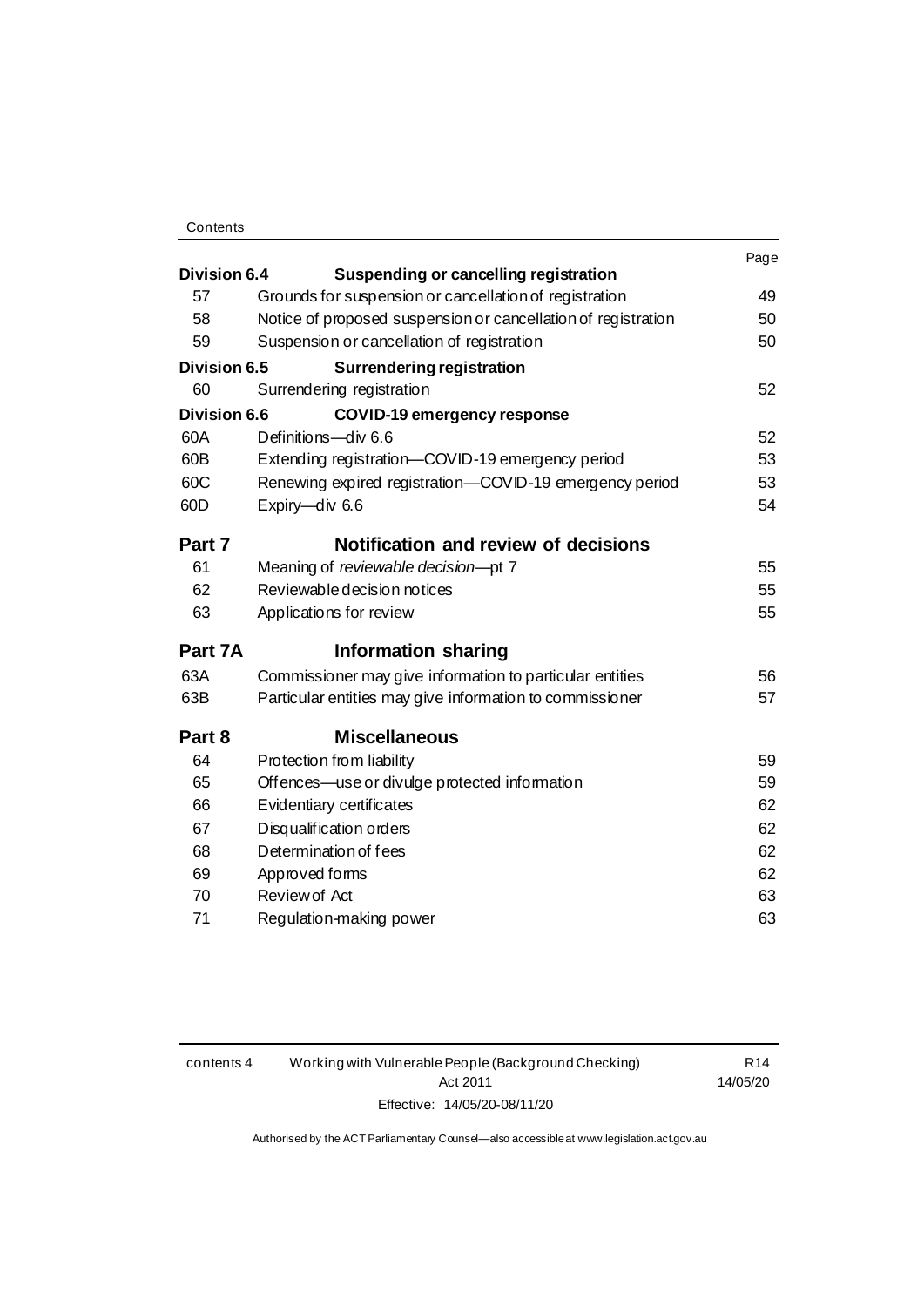|                   |                                                    | Contents   |
|-------------------|----------------------------------------------------|------------|
| <b>Schedule 1</b> | <b>Regulated activities</b>                        | Page<br>64 |
|                   |                                                    |            |
| <b>Part 1.1</b>   | Activities or services for children                | 64         |
| 1.1               | Child protection services                          | 64         |
| 1.2               | Justice facilities for children                    | 65         |
| 1.3               | Childcare service                                  | 66         |
| 1.4               | Child education services                           | 66         |
| 1.5               | Child accommodation services                       | 67         |
| 1.6               | Counselling and support services for children      | 67         |
| 1.7               | Commercial services for children                   | 67         |
| <b>Part 1.2</b>   | Activities or services for vulnerable people       | 69         |
| 1.8               | Mental health                                      | 69         |
| 1.9               | Migrants, refugees and asylum seekers              | 69         |
| 1.10              | Homeless people                                    | 70         |
| 1.11              | Housing and accommodation                          | 70         |
| 1.12              | Justice facilities                                 | 71         |
| 1.13              | Prevention of crime                                | 71         |
| 1.14              | Victims of crime                                   | 72         |
| 1.15              | Services for addictions                            | 72         |
| 1.16              | Community services                                 | 73         |
| 1.17              | Disability services                                | 73         |
| 1.18              | Respite care services                              | 74         |
| 1.19              | Emergency services personnel                       | 74         |
| <b>Part 1.3</b>   | Other activities or services for vulnerable people | 75         |
| 1.20              | Transport                                          | 75         |
| 1.21              | Coaching and tuition                               | 76         |
| 1.22              | Vocational and educational training                | 77         |
| 1.23              | Religious organisations                            | 77         |
| 1.24              | Clubs, associations and movements                  | 78         |
|                   |                                                    |            |

| R <sub>14</sub> | Working with Vulnerable People (Background Checking) | contents 5 |
|-----------------|------------------------------------------------------|------------|
| 14/05/20        | Act 2011                                             |            |
|                 | Effective: 14/05/20-08/11/20                         |            |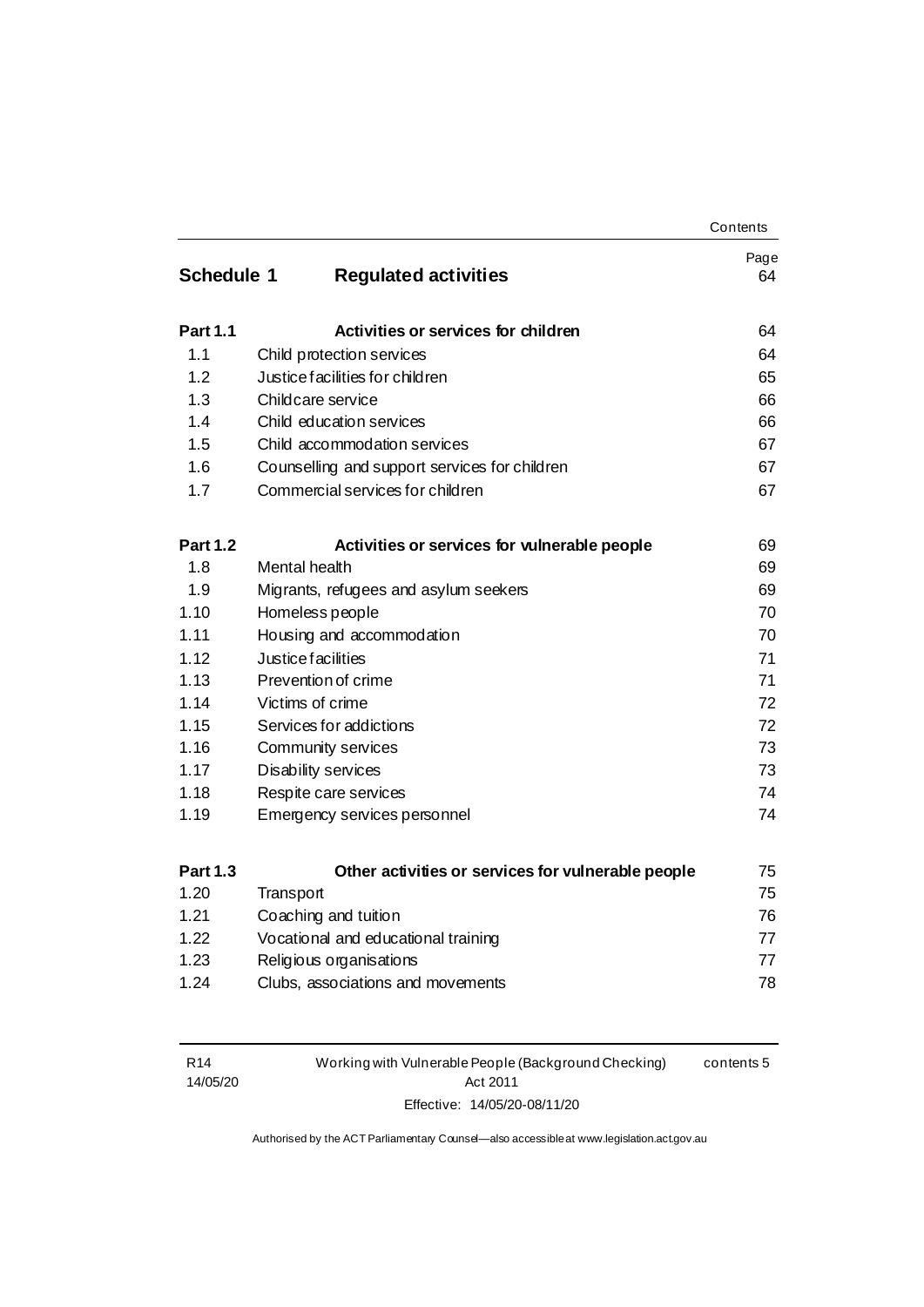| Contents |  |
|----------|--|
|----------|--|

| Reviewable decisions<br><b>Schedule 2</b> | Page<br>79 |
|-------------------------------------------|------------|
| <b>Dictionary</b>                         | 80         |
| <b>Endnotes</b>                           |            |
| About the endnotes                        | 83         |
| Abbreviation key                          | 83         |
| Legislation history                       | 84         |
| Amendment history                         | 87         |
| Earlier republications                    | 90         |
|                                           |            |

contents 6 Working with Vulnerable People (Background Checking) Act 2011 Effective: 14/05/20-08/11/20

R14 14/05/20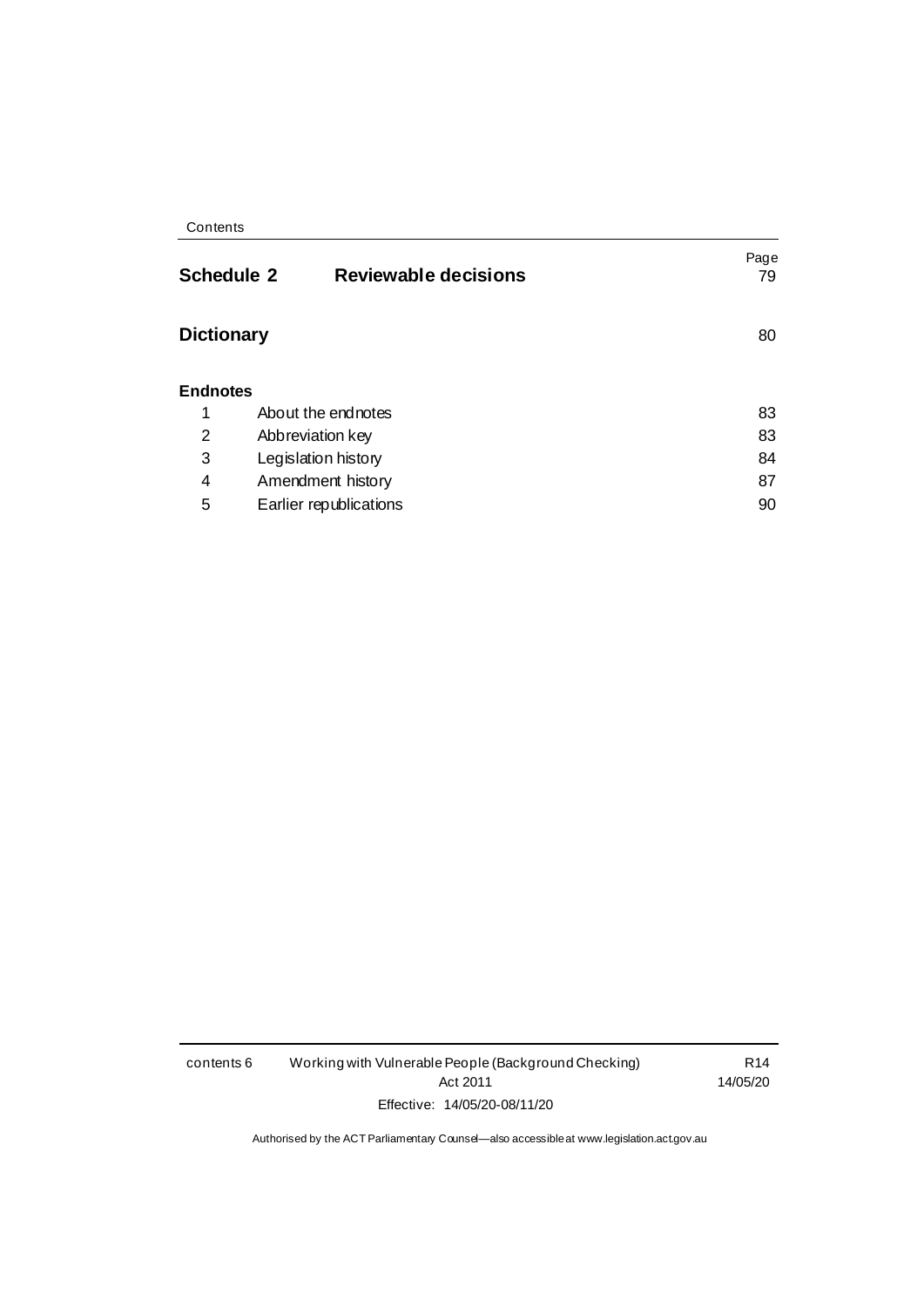

# **Working with Vulnerable People (Background Checking) Act 2011**

An Act to provide for background checking and registration of people who work with vulnerable people, and for other purposes

R14 14/05/20

٦

Working with Vulnerable People (Background Checking) Act 2011 Effective: 14/05/20-08/11/20

page 1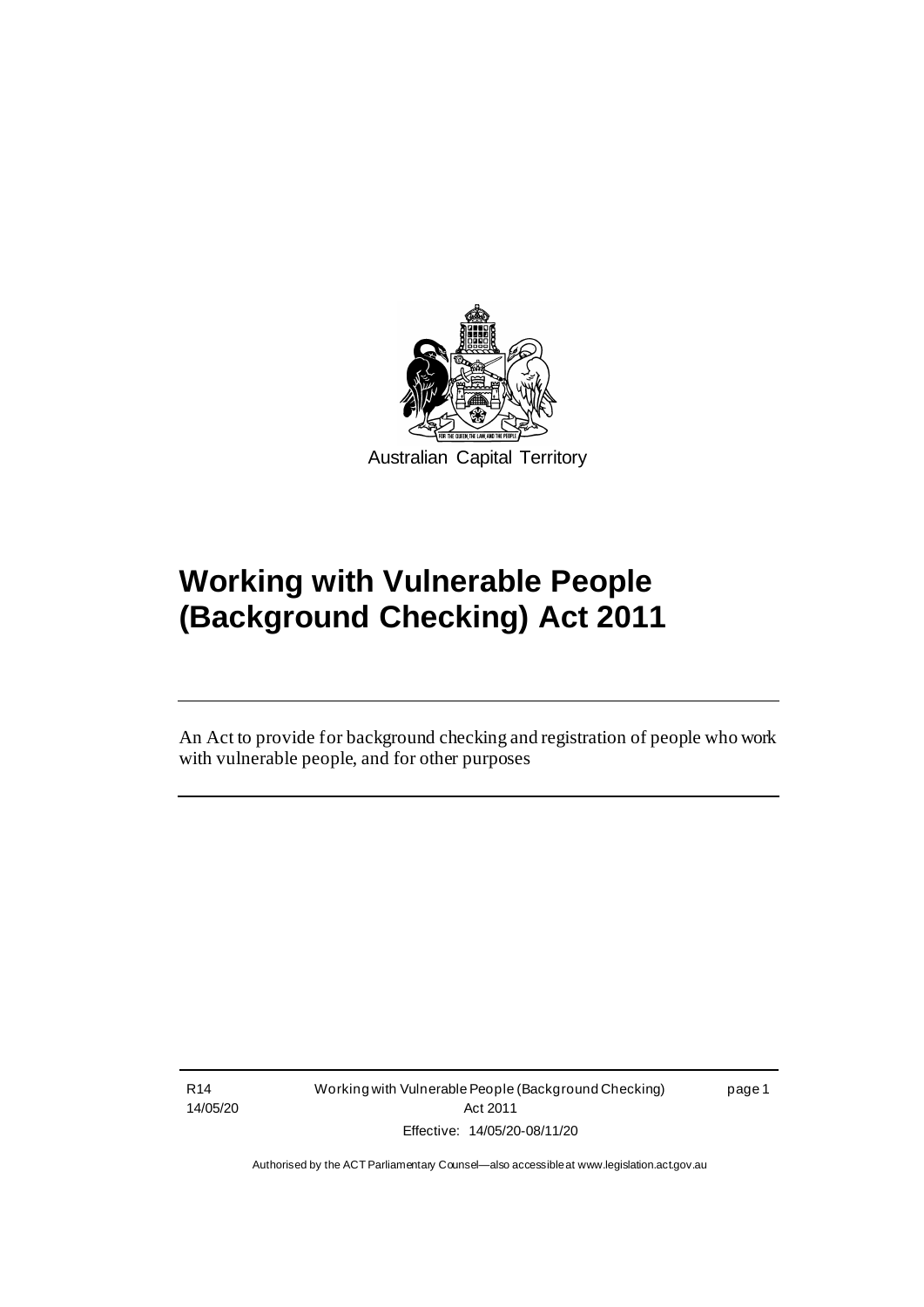#### Part 1 **Preliminary**

Section 1

## <span id="page-9-0"></span>**Part 1 Preliminary**

## <span id="page-9-1"></span>**1 Name of Act**

This Act is the *Working with Vulnerable People (Background Checking) Act 2011*.

### <span id="page-9-2"></span>**4 Dictionary**

The dictionary at the end of this Act is part of this Act.

- *Note 1* The dictionary at the end of this Act defines certain terms used in this Act, and includes references (*signpost definitions*) to other terms defined elsewhere in this Act. For example, the signpost definition '*spent*, for a conviction—see the *[Spent Convictions Act 2000](http://www.legislation.act.gov.au/a/2000-48)*, section 7.' means that the term 'spent' is defined in that section and the definition applies to this Act.
- *Note 2* A definition in the dictionary (including a signpost definition) applies to the entire Act unless the definition, or another provision of the Act, provides otherwise or the contrary intention otherwise appears (see [Legislation Act](http://www.legislation.act.gov.au/a/2001-14),  $s$  155 and  $s$  156 (1)).

## <span id="page-9-3"></span>**5 Notes**

A note included in this Act is explanatory and is not part of this Act.

*Note* See th[e Legislation Act](http://www.legislation.act.gov.au/a/2001-14), s 127(1), (4) and (5) for the legal status of notes.

R14 14/05/20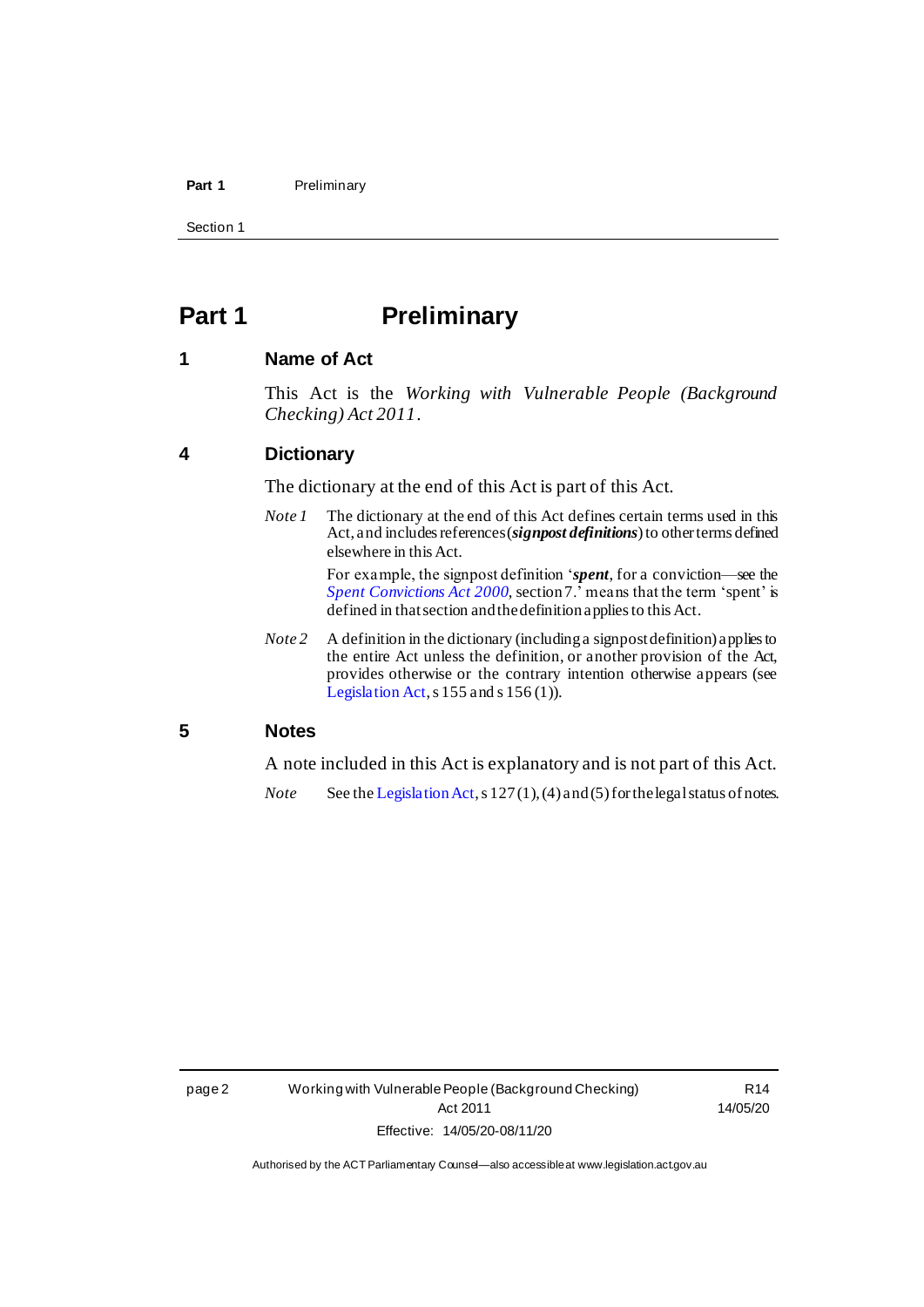## <span id="page-10-0"></span>**6 Offences against Act—application of Criminal Code etc**

Other legislation applies in relation to offences against this Act.

*Note 1 Criminal Code*

Th[e Criminal Code](http://www.legislation.act.gov.au/a/2002-51/default.asp), ch 2 applies to all offences against this Act (see Code, pt 2.1).

The chapter sets out the general principles of criminal responsibility (including burdens of proof and general defences), and defines terms used for offences to which the Code applies (eg *conduct*, *intention*, *recklessness* and *strict liability*).

*Note 2 Penalty units*

Th[e Legislation Act](http://www.legislation.act.gov.au/a/2001-14), s 133 deals with the meaning of offence penalties that are expressed in penalty units.

R14 14/05/20 Working with Vulnerable People (Background Checking) Act 2011 Effective: 14/05/20-08/11/20

page 3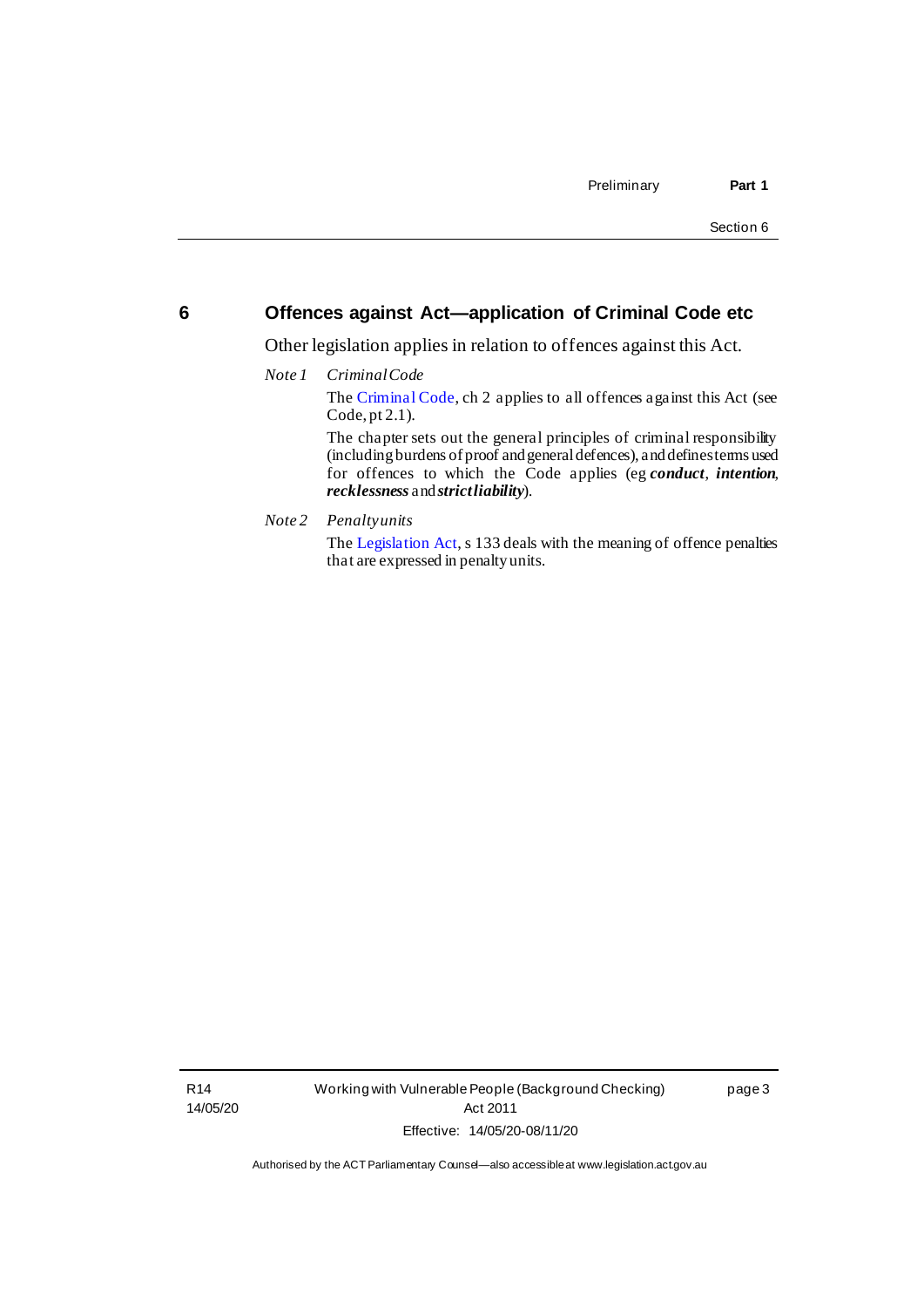#### **Part 2** Important concepts

Section 7

## <span id="page-11-0"></span>**Part 2 Important concepts**

## <span id="page-11-1"></span>**7 Who is a** *vulnerable person***?**

In this Act:

*vulnerable person* means—

- (a) a child; or
- (b) an adult who is—
	- (i) disadvantaged; and
	- (ii) accessing a regulated activity in relation to the disadvantage.

#### **Examples—disadvantaged**

- 1 an adult with a physical or mental disability
- 2 an adult who suffers social or financial hardship
- 3 an adult who cannot communicate, or who has difficulty communicating, in English

## <span id="page-11-2"></span>**8 What is a** *regulated activity***?**

(1) In this Act:

### *regulated activity*—

- (a) means—
	- (i) an activity or service mentioned in schedule 1; or
	- (ii) an activity or service prescribed by regulation; but
- (b) does not include an activity or service declared by the Minister under subsection (2).
- (2) The Minister may declare that a stated activity or service is not a regulated activity.

R14 14/05/20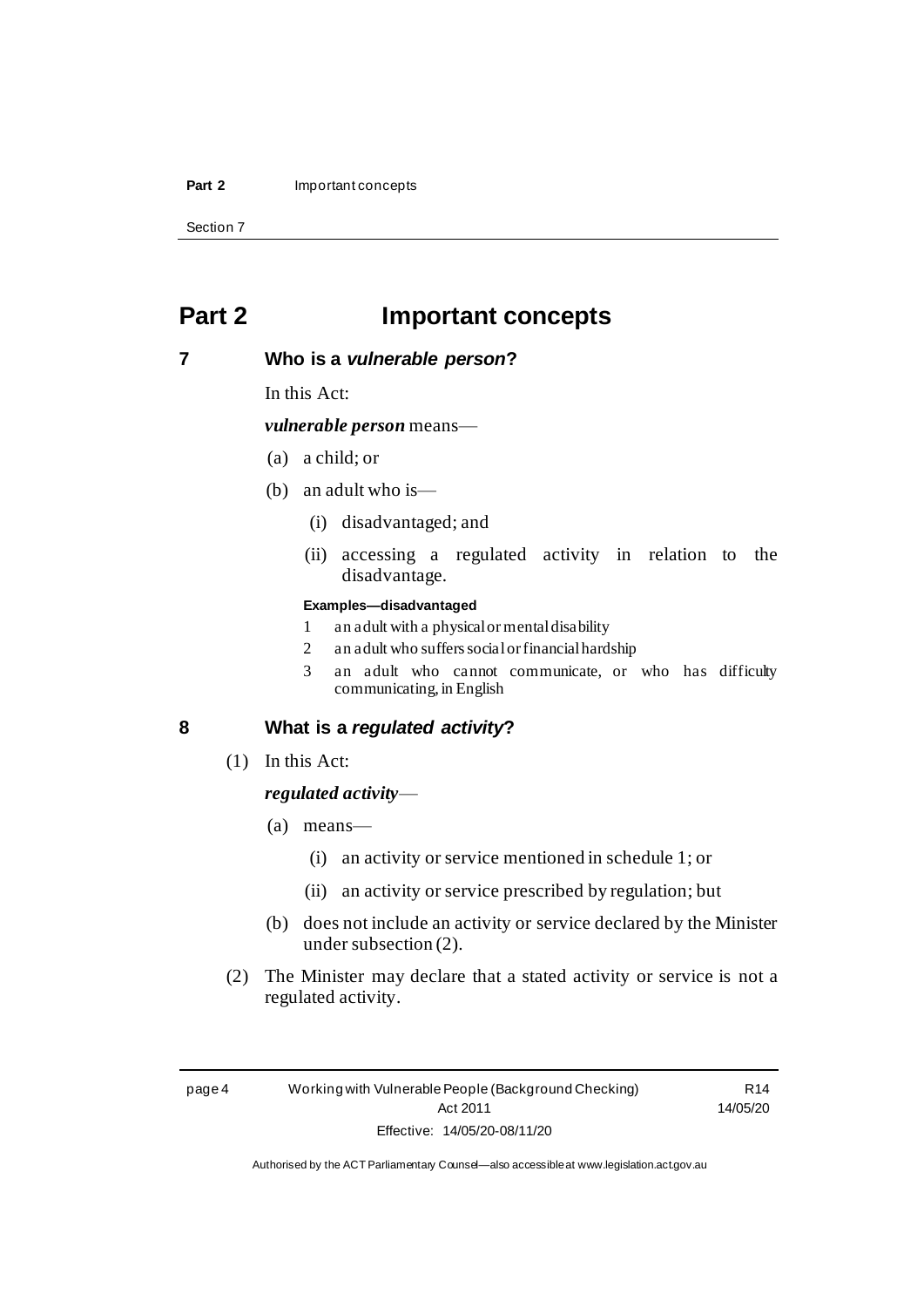page 5

- (3) A declaration is a disallowable instrument.
	- *Note* A disallowable instrument must be notified, and presented to the Legislative Assembly, under th[e Legislation Act](http://www.legislation.act.gov.au/a/2001-14).

<span id="page-12-0"></span>**9 When is a person** *engaged* **in a regulated activity?**

A person is *engaged* in a regulated activity if the person—

- (a) has contact with a vulnerable person as part of engaging in the activity; and
	- *Note Contact*, between a person and a vulnerable person as part of engaging in a regulated activity—see s 10.
- (b) is engaged in the activity in any capacity and whether—
	- (i) for reward or otherwise; or
	- (ii) under an arrangement with someone else or otherwise.

#### **Examples—capacity in which engaged in activity**

- 1 employee
- 2 contractor or subcontractor
- 3 consultant
- 4 self-employed person
- 5 apprentice
- 6 volunteer
- 7 agent
- 8 supervisor
- 9 person on a work experience placement for an educational or vocational course
- 10 person carrying out work for a sentence, including a community service order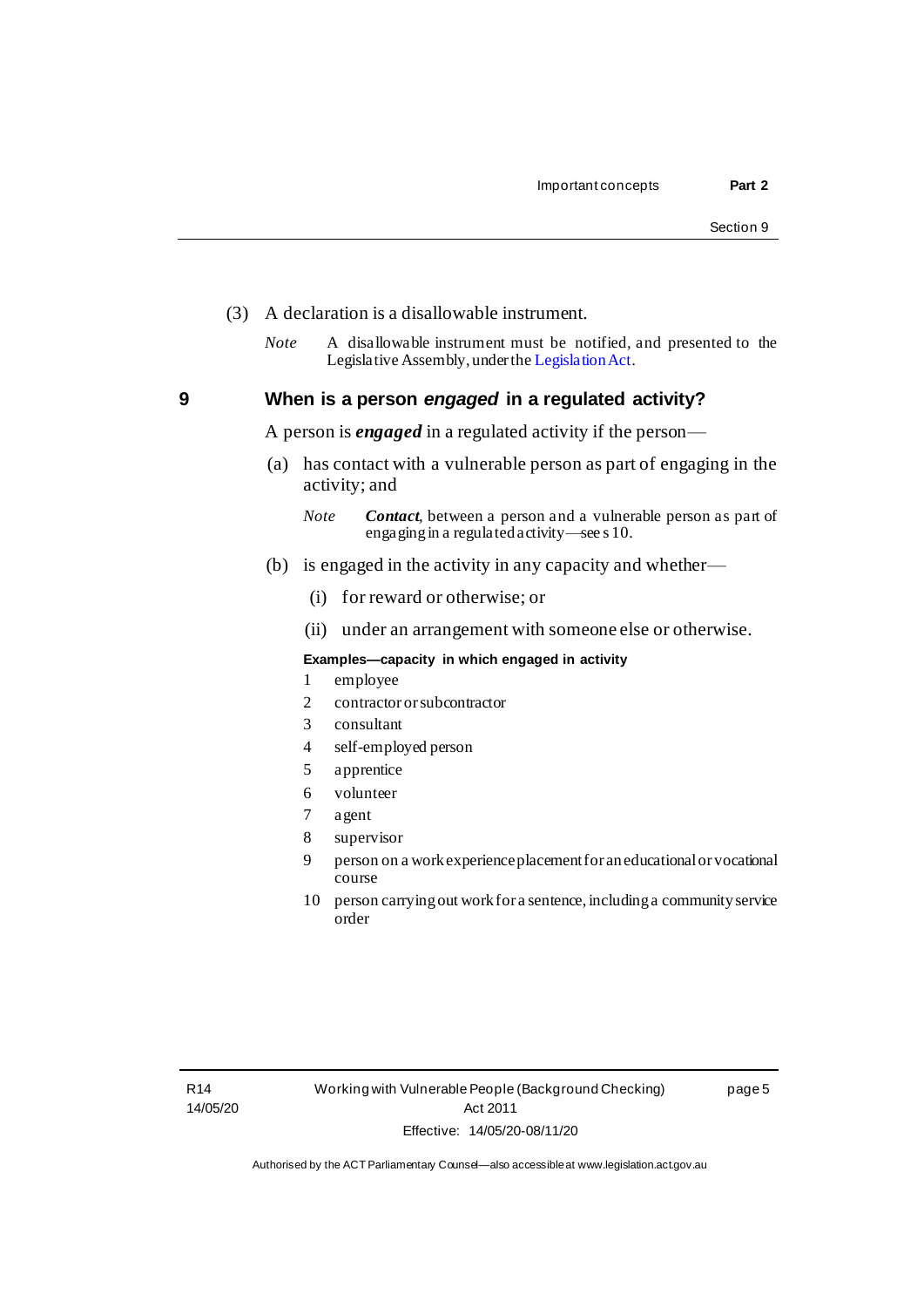#### **Part 2** Important concepts

Section 10

- 11 member of a management committee of an unincorporated body or association
- 12 minister of religion for a religious organisation

## <span id="page-13-0"></span>**10 What is** *contact* **with a vulnerable person?**

In this Act:

*contact*, between a person and a vulnerable person as part of engaging in a regulated activity, means contact that—

- (a) would reasonably be expected as a normal part of engaging in the activity; and
- (b) is not incidental to engaging in the activity; and
- (c) is 1 or more of the following:
	- (i) physical contact, including engaging in the activity at the same place as the vulnerable person;

#### **Examples—same place**

- 1 an office
- 2 anywhere on a school campus
- (ii) oral communication, whether face-to-face or by telephone;
- (iii) written communication, including—
	- (A) electronic communication; or
	- (B) dealing with a record relating to the vulnerable person;
- (iv) making a decision that affects the vulnerable person.

#### **Examples—contact**

- 1 A water main bursts at a school during school hours. A plumber is called to the school to fix the problem. Despite working near children, the plumber's contact with the children is not contact for this Act for either of the following reasons:
	- (a) it would not reasonably be expected as a normal part of plumbing;

page 6 Working with Vulnerable People (Background Checking) Act 2011 Effective: 14/05/20-08/11/20

R14 14/05/20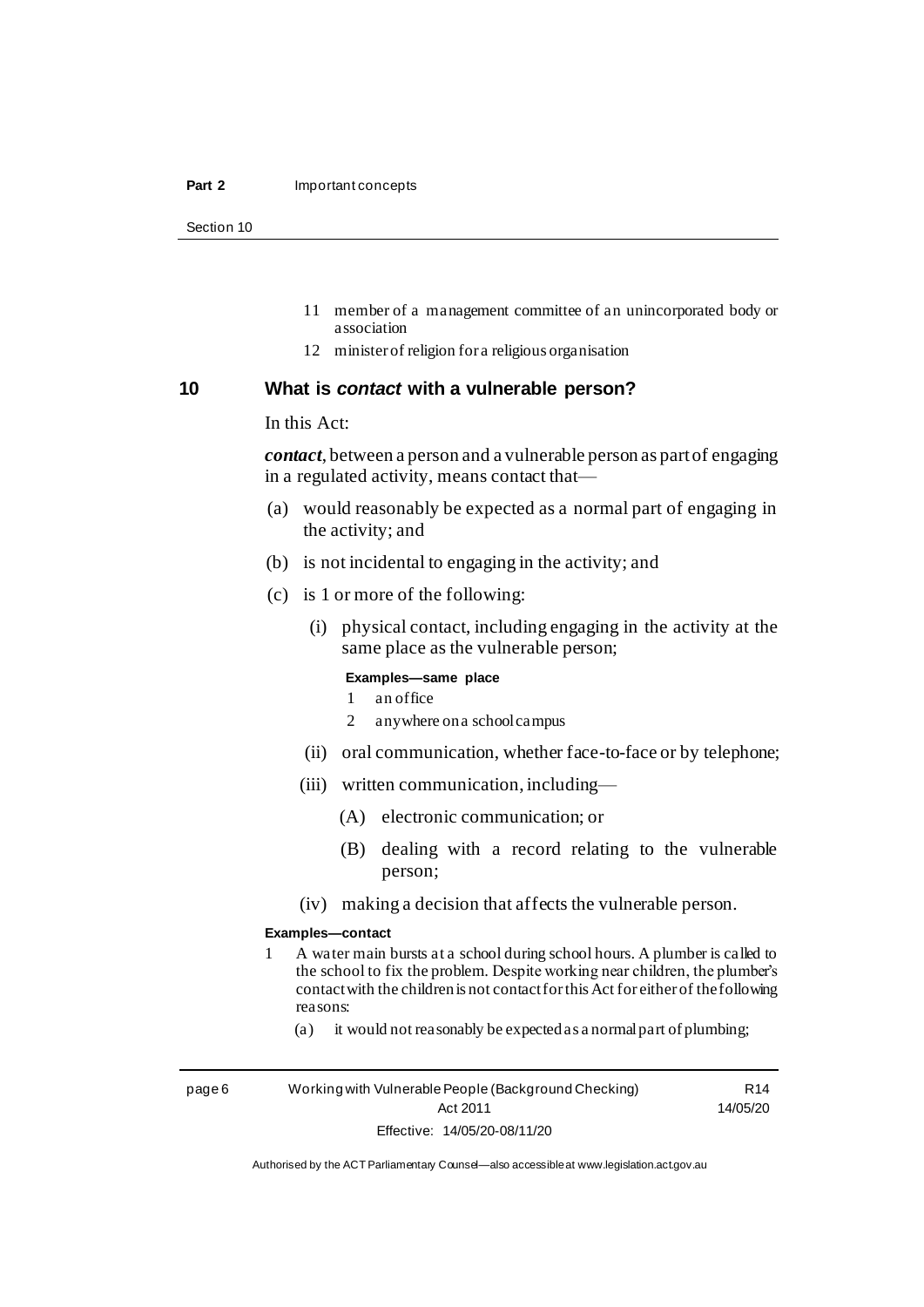- (b) it is incidental to the plumber's activity.
- 2 A school janitor routinely carries out minor repairs at a school during school hours. The janitor's contact with the children is contact for this Act as the contact—
	- (a) would reasonably be expected as a normal part of the janitor's activities; and
	- (b) is not incidental to the janitor's activities; and
	- (c) is physical contact, as the janitor is carrying out the activities in the same place as children.

## <span id="page-14-0"></span>**11 Who is an** *employer***?**

In this Act:

*employer*, in relation to a regulated activity, means an entity for whom a person engages in the activity.

### **Examples—employer**

- 1 principal contractor is an employer of a subcontractor
- 2 charitable organisation is an employer of a volunteer
- 3 religious organisation is an employer of a minister of religion
- *Note Entity* includes an unincorporated body and a person (including a person occupying a position) (se[e Legislation Act](http://www.legislation.act.gov.au/a/2001-14), dict, pt 1).

page 7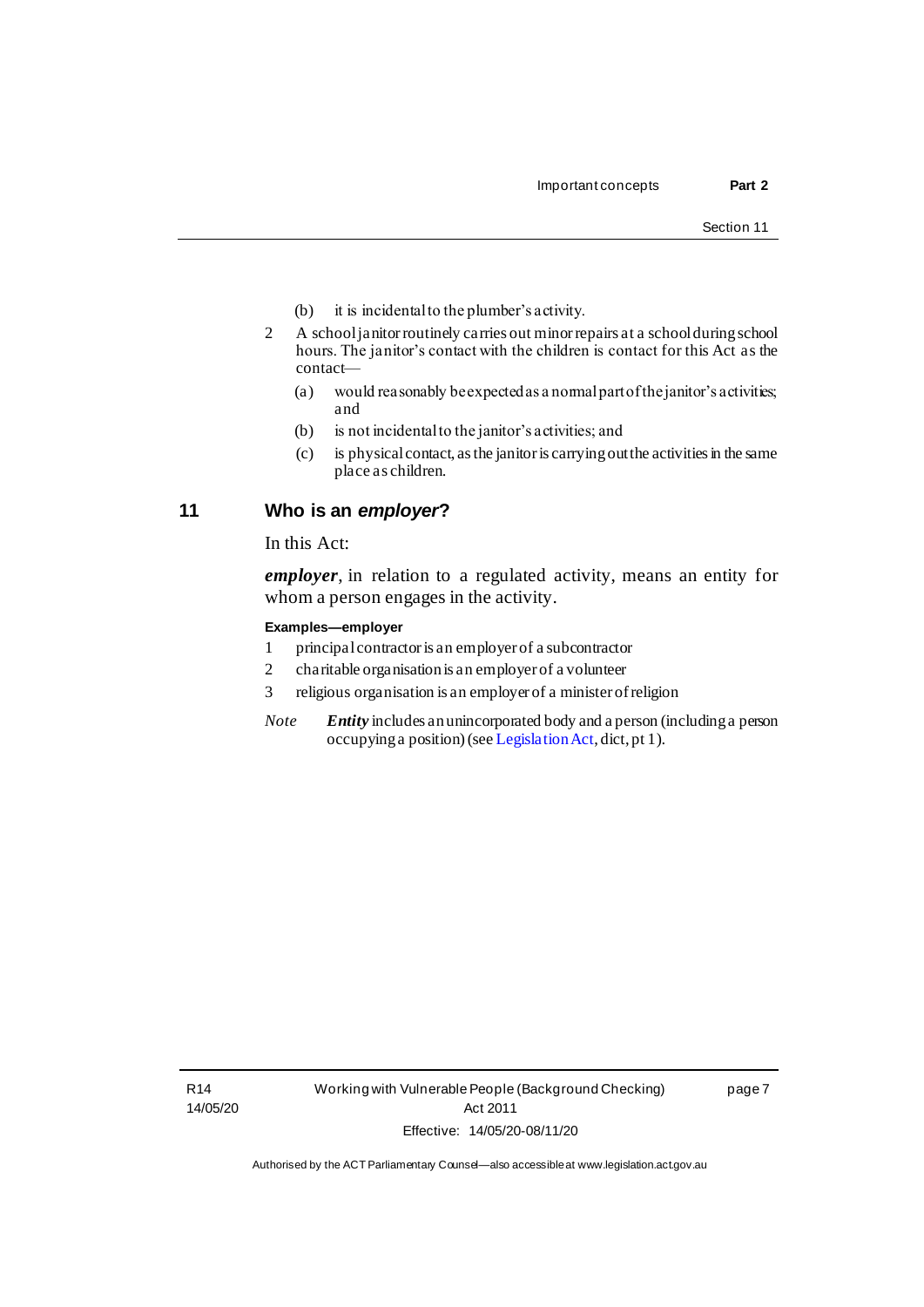Section 12

## <span id="page-15-0"></span>**Part 3 Requirement for registration**

## <span id="page-15-1"></span>**12 When is a person required to be registered?**

- (1) A person is required to be registered to engage in a regulated activity.
- (2) However, a person is not required to be registered to engage in a regulated activity if the person is—
	- (a) under 16 years old; or
	- (b) engaged in the activity (other than an overnight camp for children) for not more than—
		- (i) 3 days in any 4-week period; and
		- (ii) 7 days in any 12-month period; or
	- (c) registered under a corresponding law and—
		- (i) the activity is substantially similar to a regulated activity the person is allowed to engage in under the corresponding law; and
		- (ii) the person is engaged in the activity for not more than 28 days in any 12-month period; or
		- *Note Corresponding law*—see the dictionary.
	- (d) a close relative of each vulnerable person taking part in the activity with whom the person has contact; or
	- (e) engaged in the activity as a volunteer and—
		- (i) is a close relative of a vulnerable person taking part, or who normally takes part, in the activity; and

R14 14/05/20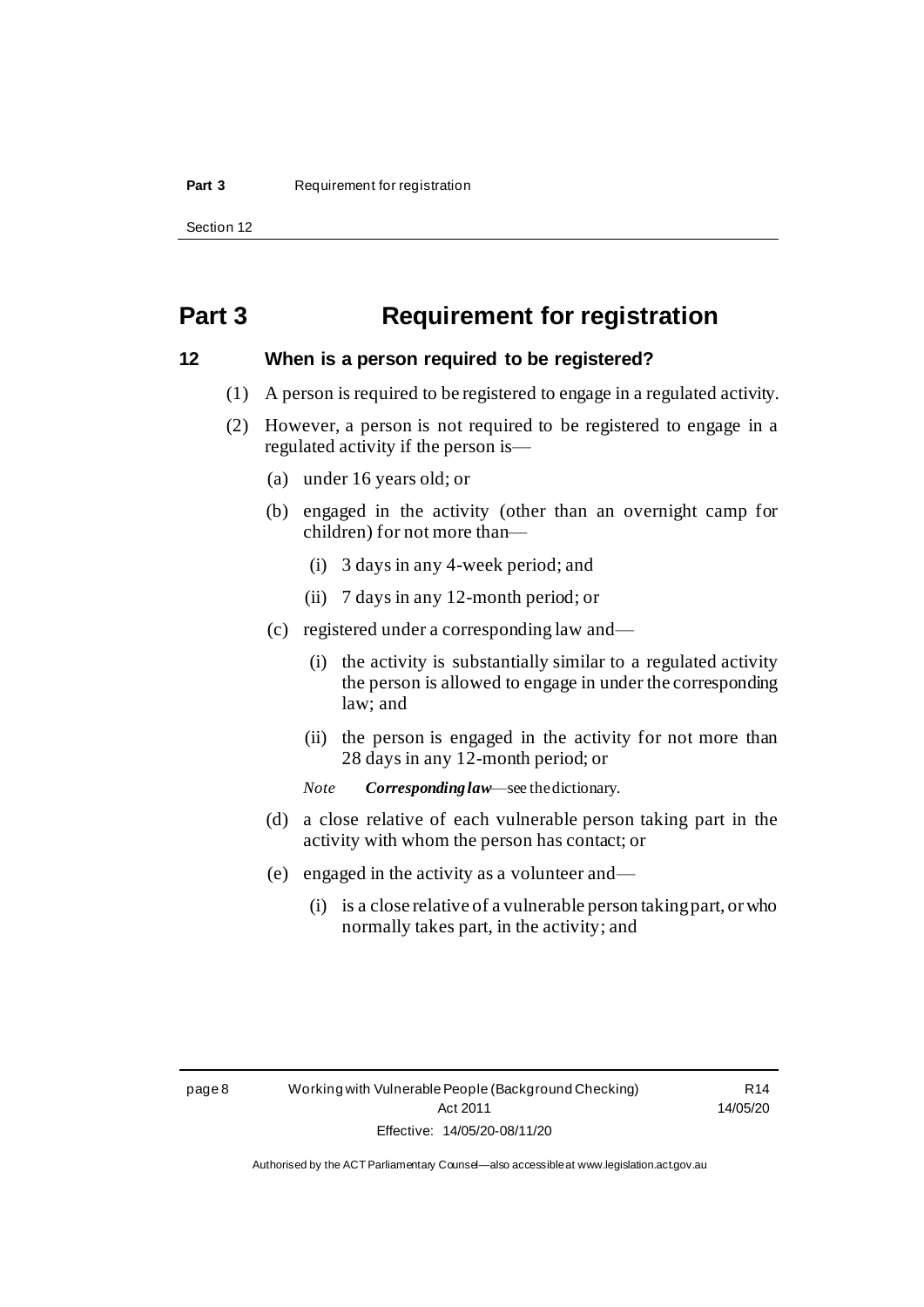page 9

(ii) a close relative of each vulnerable person taking part in the activity is engaged, or expected to be engaged, in the activity; or

#### **Examples**

- 1 playgroup
- 2 a club sporting event for children at which a parent of each child is expected to be present
- 3 a pottery class for children in which a parent of each child also takes part
- (f) engaged in the activity in the same capacity as a vulnerable person; or

#### **Examples**

- 1 players in a sporting team
- 2 work colleagues
- (g) engaged in the activity as a school student on a work experience placement or doing practical training; or
- (h) an employer or supervisor of a vulnerable person, unless the vulnerable person is engaged in a regulated activity; or

#### **Examples**

- 1 A person supervising a school student on a work experience placement at a childcare centre is required to be registered.
- 2 A person supervising a school student on a work experience placement at an accounting firm is not required to be registered.
- (i) engaged in the activity as—
	- (i) a police officer, including a police officer (however described) of another jurisdiction; or
	- (ii) an AFP appointee within the meaning of the *[Australian](http://www.comlaw.gov.au/Series/C2004A02068)  [Federal Police Act 1979](http://www.comlaw.gov.au/Series/C2004A02068)* (Cwlth); or
	- (iii) a health practitioner; or
	- (iv) a lawyer; or

R14 14/05/20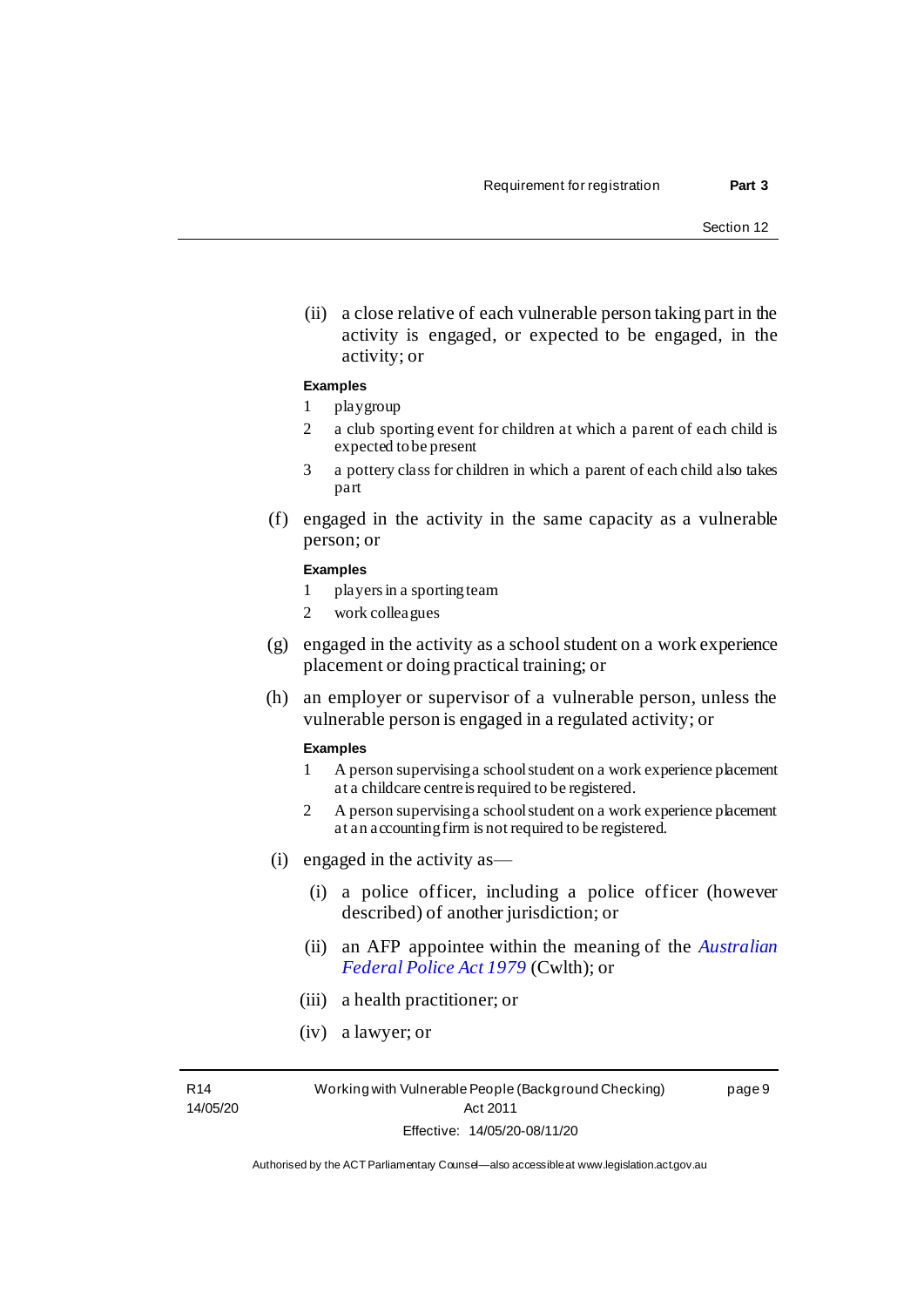Section 12

- (v) a staff member of, or volunteer for, an approved provider under the *[Aged Care Act 1997](http://www.comlaw.gov.au/Series/C2004A05206)* (Cwlth); or
- (vi) a financial services licensee under the Corporations Act; or
- (j) engaged in the activity for a Commonwealth or Territory government agency and the only contact the person has with a vulnerable person is providing a service to the vulnerable person at a public counter or shopfront, or by telephone; or

#### **Example**

an administrative worker employed by Centrelink or Medicare

(k) engaged in the activity and the only contact the person has with a vulnerable person is providing information to, or receiving information from, the vulnerable person by telephone; or

#### **Example**

an employee or volunteer working on a helpline or at a call centre

- (l) engaged in the activity and the only contact the person has with a vulnerable person is working with a record of the vulnerable person; or
- (m) engaged in the activity for a declared state of emergency; or
	- *Note* A state of emergency may be declared under the *[Emergencies](http://www.legislation.act.gov.au/a/2004-28)  Act [2004](http://www.legislation.act.gov.au/a/2004-28)*, s 156.
- (n) engaged in the activity for a Territory or national event and the commissioner declares that the person is not required to be registered for the activity; or

#### **Examples—Territory or national event**

- 1 Paralympics
- 2 World Youth Day
- *Note Commissioner* means the commissioner for fair trading (see the dictionary).
- (o) a person prescribed by regulation.

page 10 Working with Vulnerable People (Background Checking) Act 2011 Effective: 14/05/20-08/11/20

R14 14/05/20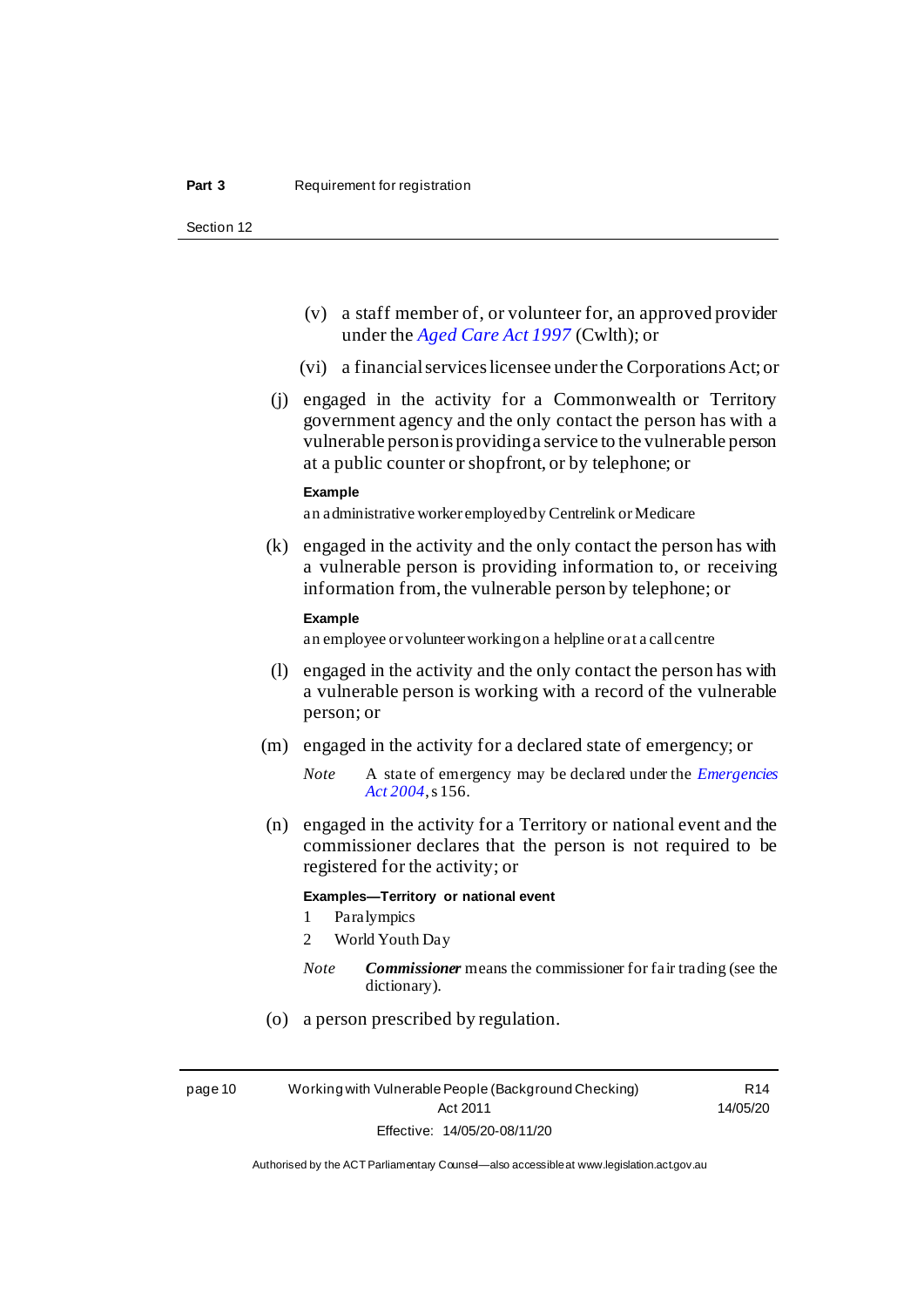page 11

- (3) A declaration is a disallowable instrument.
	- *Note* A disallowable instrument must be notified, and presented to the Legislative Assembly, under th[e Legislation Act](http://www.legislation.act.gov.au/a/2001-14).
- (4) In this section:

*close relative*, of a vulnerable person—

- (a) means the vulnerable person's—
	- (i) domestic partner; or

*Note Domestic partner—*see th[e Legislation Act](http://www.legislation.act.gov.au/a/2001-14), s 169.

- (ii) father, mother, grandfather, grandmother, stepfather, stepmother, father-in-law or mother-in-law; or
- (iii) son, daughter, grandson, granddaughter, stepson, stepdaughter, son-in-law or daughter-in-law; or
- (iv) brother, sister, half-brother, half-sister, stepbrother, stepsister, brother-in-law or sister-in-law; or
- (v) uncle, aunt, uncle-in-law or aunt-in-law; or
- (vi) nephew, niece or cousin; but
- (b) does not include a kinship carer under the *[Children and Young](http://www.legislation.act.gov.au/a/2008-19)  [People Act 2008](http://www.legislation.act.gov.au/a/2008-19)*.
	- *Note* An activity conducted or a service provided by a kinship carer under the *[Children and Young People Act 2008](http://www.legislation.act.gov.au/a/2008-19)* is a regulated activity—see sch 1, s 1.1.

*day* includes part of a day.

*school* means a high school or secondary college.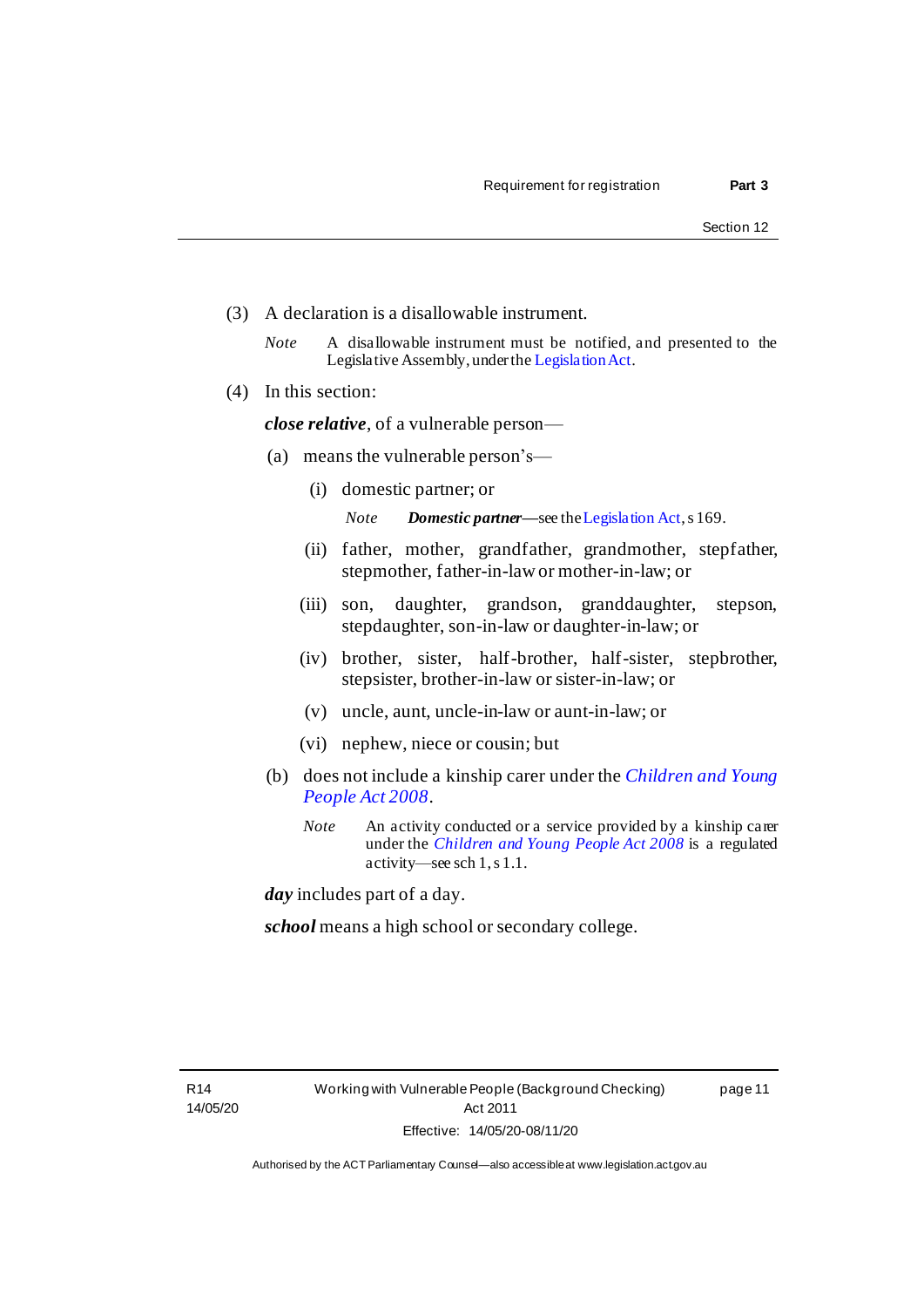Section 13

## <span id="page-19-0"></span>**13 Offences—person engage in regulated activity for which person not registered**

- (1) A person commits an offence if the person—
	- (a) engages in a regulated activity; and
	- (b) is required to be registered to engage in the activity; and
	- (c) does not have a registration allowing the person to engage in the activity.

Maximum penalty: 50 penalty units.

- *Note 1* A person with conditional registration may not be allowed to engage in all regulated activities (see s 42).
- *Note 2* A person whose registration is suspended does not have a registration allowing the person to engage in a regulated activity (see s 59 (5)).
- *Note* 3 The employer for the regulated activity also commits an offence (see s 14).
- (2) An offence against subsection (1) is a strict liability offence.
- (3) A person commits an offence if the person—
	- (a) engages in a regulated activity; and
	- (b) is required to be registered to engage in the activity; and
	- (c) does not have a registration allowing the person to engage in the activity; and
	- (d) knows, or is reckless about whether, the person—
		- (i) is engaging in a regulated activity; and
		- (ii) is required to be registered to engage in the activity.

Maximum penalty: 200 penalty units, imprisonment for 2 years or both.

(4) Strict liability applies to subsection  $(3)$  (c).

page 12 Working with Vulnerable People (Background Checking) Act 2011 Effective: 14/05/20-08/11/20

R14 14/05/20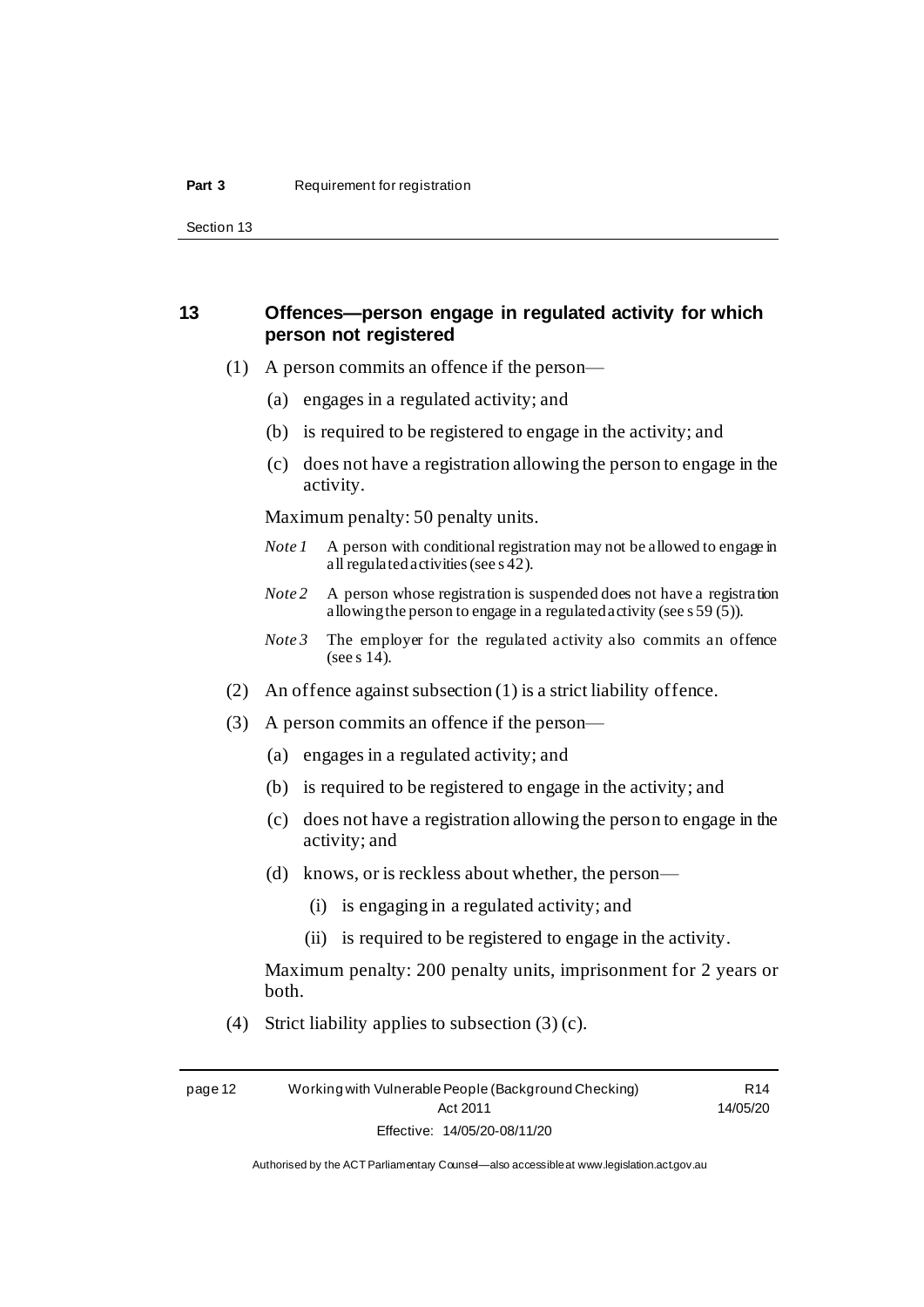- (5) This section does not apply to a person if—
	- (a) the person is not registered; but
	- (b) the person engages in a regulated activity under section 15 or section 16.
	- *Note 1* An unregistered person who has applied for registration may engage in a regulated activity for which the person is required to be registered in certain circumstances (see s 15 and s 16).
	- *Note* 2 The defendant has an evidential burden in relation to the matters mentioned in s (4) (se[e Criminal Code](http://www.legislation.act.gov.au/a/2002-51/default.asp), s 58).

## <span id="page-20-0"></span>**14 Offences—employer engage person in regulated activity for which person not registered**

- (1) An employer commits an offence if—
	- (a) the employer engages a person in a regulated activity; and
	- (b) the person is required to be registered to engage in the activity; and
	- (c) the person does not have a registration allowing the person to engage in the activity.

Maximum penalty: 50 penalty units.

- *Note 1* A person with conditional registration may not be allowed to engage in all regulated activities (see s 42).
- *Note* 2 A person whose registration is suspended does not have a registration allowing the person to engage in a regulated activity (see s 59 (5)).
- (2) An offence against subsection (1) is a strict liability offence.
- (3) An employer commits an offence if—
	- (a) the employer engages a person in a regulated activity; and
	- (b) the person is required to be registered to engage in the activity; and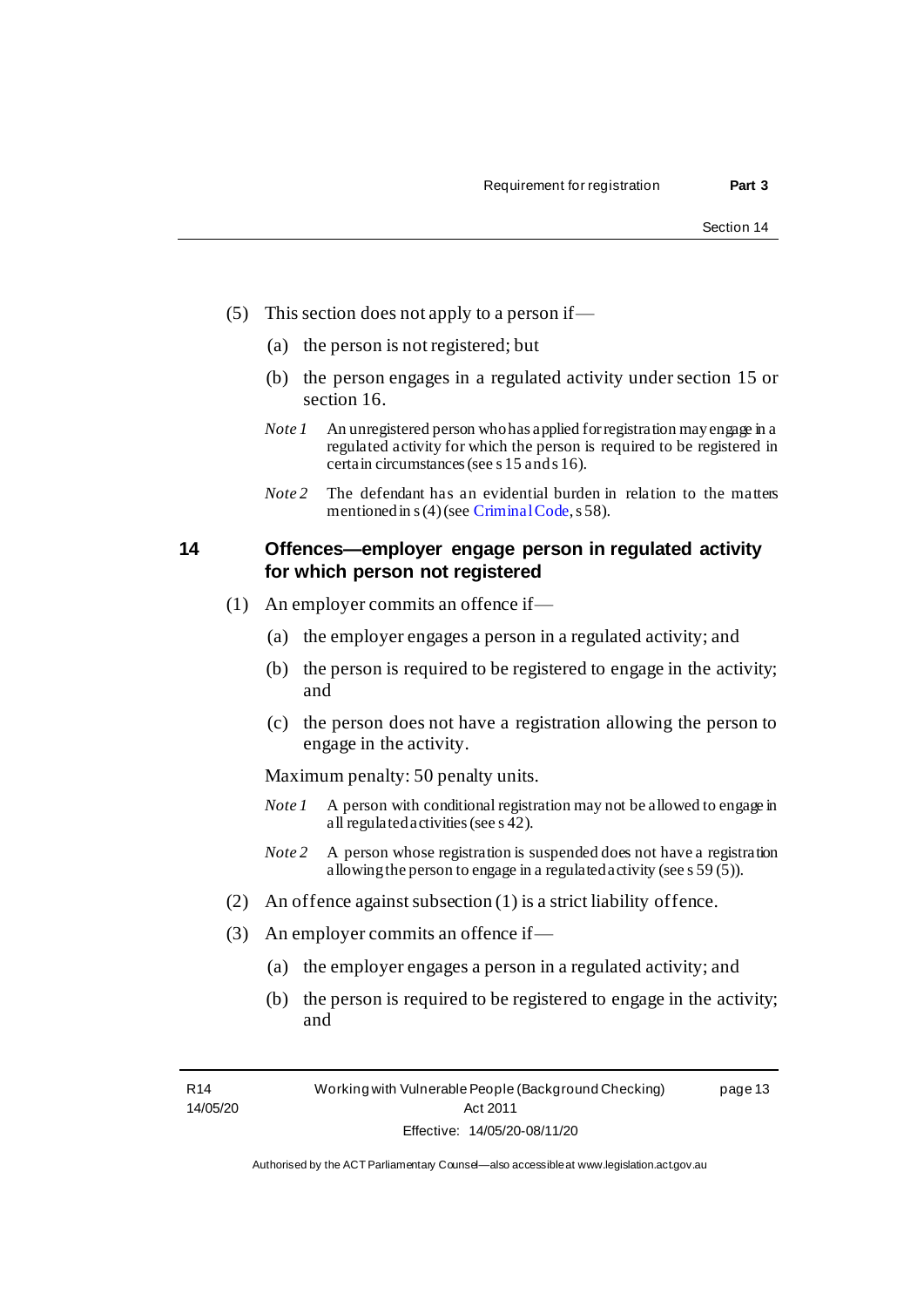Section 15

- (c) the person does not have a registration allowing the person to engage in the activity; and
- (d) the employer knows, or is reckless about whether—
	- (i) the employer is engaging the person in a regulated activity; and
	- (ii) the person is required to be registered to engage in the activity.

Maximum penalty: 200 penalty units, imprisonment for 2 years or both.

- (4) Strict liability applies to subsection  $(3)(c)$ .
- (5) This section does not apply to an employer if an unregistered person engages in a regulated activity for the employer under section 15 or section 16.
	- *Note 1* An unregistered person who has applied for registration may engage in a regulated activity for which the person is required to be registered in certain circumstances (see s 15 and s 16).
	- *Note* 2 The defendant has an evidential burden in relation to the matters mentioned in s (2) (se[e Criminal Code](http://www.legislation.act.gov.au/a/2002-51/default.asp), s 58).

## <span id="page-21-0"></span>**15 When unregistered person may be engaged in regulated activity—supervised employment**

- (1) This section applies to an unregistered person if—
	- (a) the person has applied for registration under section 17; and
	- (b) the commissioner has not—
		- (i) registered the person under section 41; or
		- (ii) given the person a negative notice under section 40; and
	- (c) the person has not withdrawn the application.

page 14 Working with Vulnerable People (Background Checking) Act 2011 Effective: 14/05/20-08/11/20

R14 14/05/20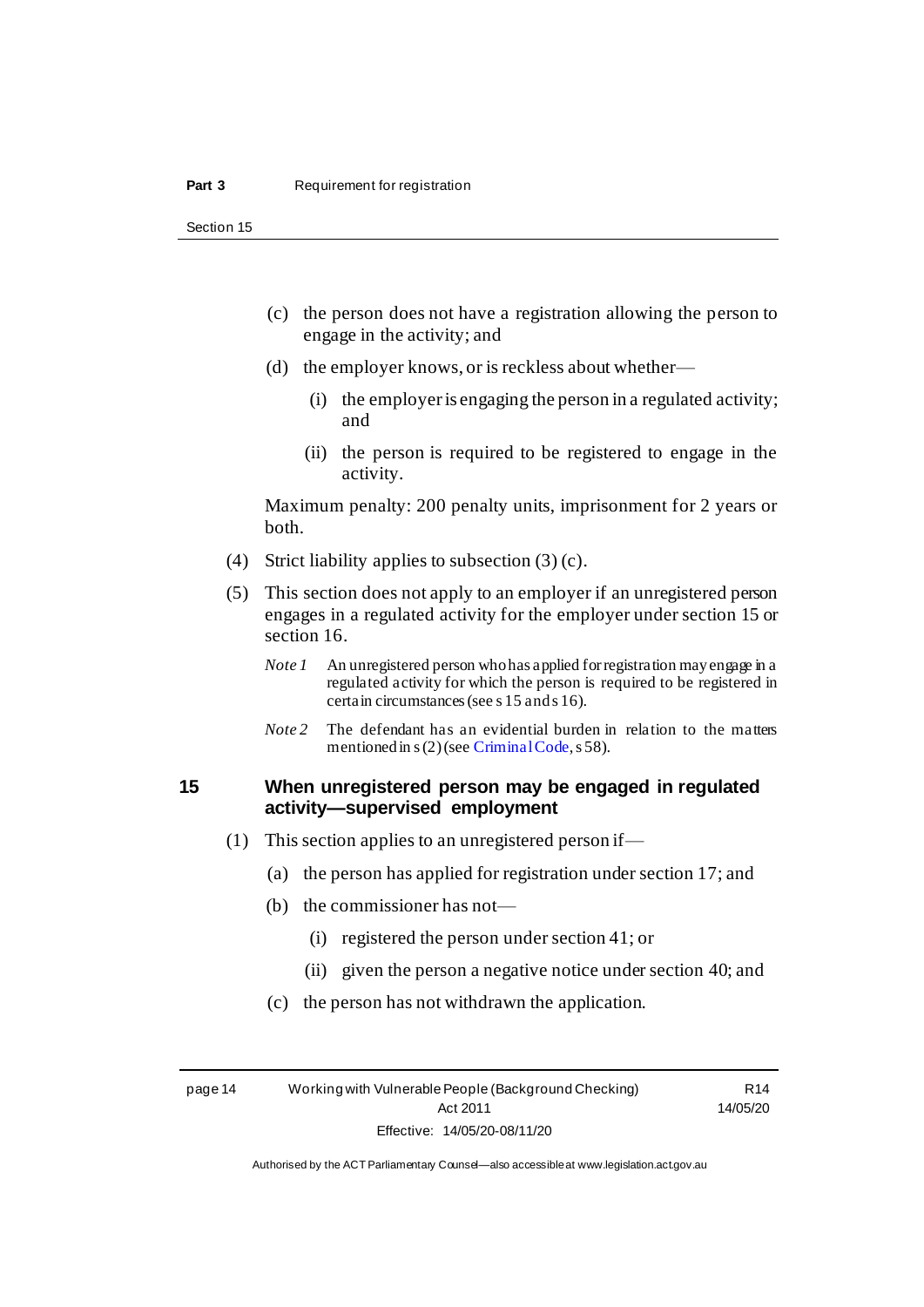page 15

- (2) The person may engage in a regulated activity for which the person is required to be registered if—
	- (a) the person is eligible; and
	- (b) the person included a named employer for the activity on the person's application for registration; and

*Note Named employer*—see s 18 (1)(d)(i).

- (c) the named employer has agreed to engage the person in the activity; and
- (d) a registered person is present at all times while the unregistered person is engaged in the activity.
- *Note* An unregistered person who is engaging in a regulated activity under this section commits an offence under s 13 if the person continues to engage in the activity after—
	- (a) the person's application forregistration is withdrawn (see s 20); or
	- (b) the person is given a negative notice (see s 40).
- (3) To remove any doubt, nothing in this section prevents an employer refusing to engage an unregistered person in a regulated activity.
- (4) In this section:

*eligible*—a person is *eligible* if—

- (a) the person has not previously been given a negative notice under this Act or a corresponding law; and
- (b) the person has not had a previous registration suspended or cancelled; and
- (c) the person's most recent registration (if any) was not conditional.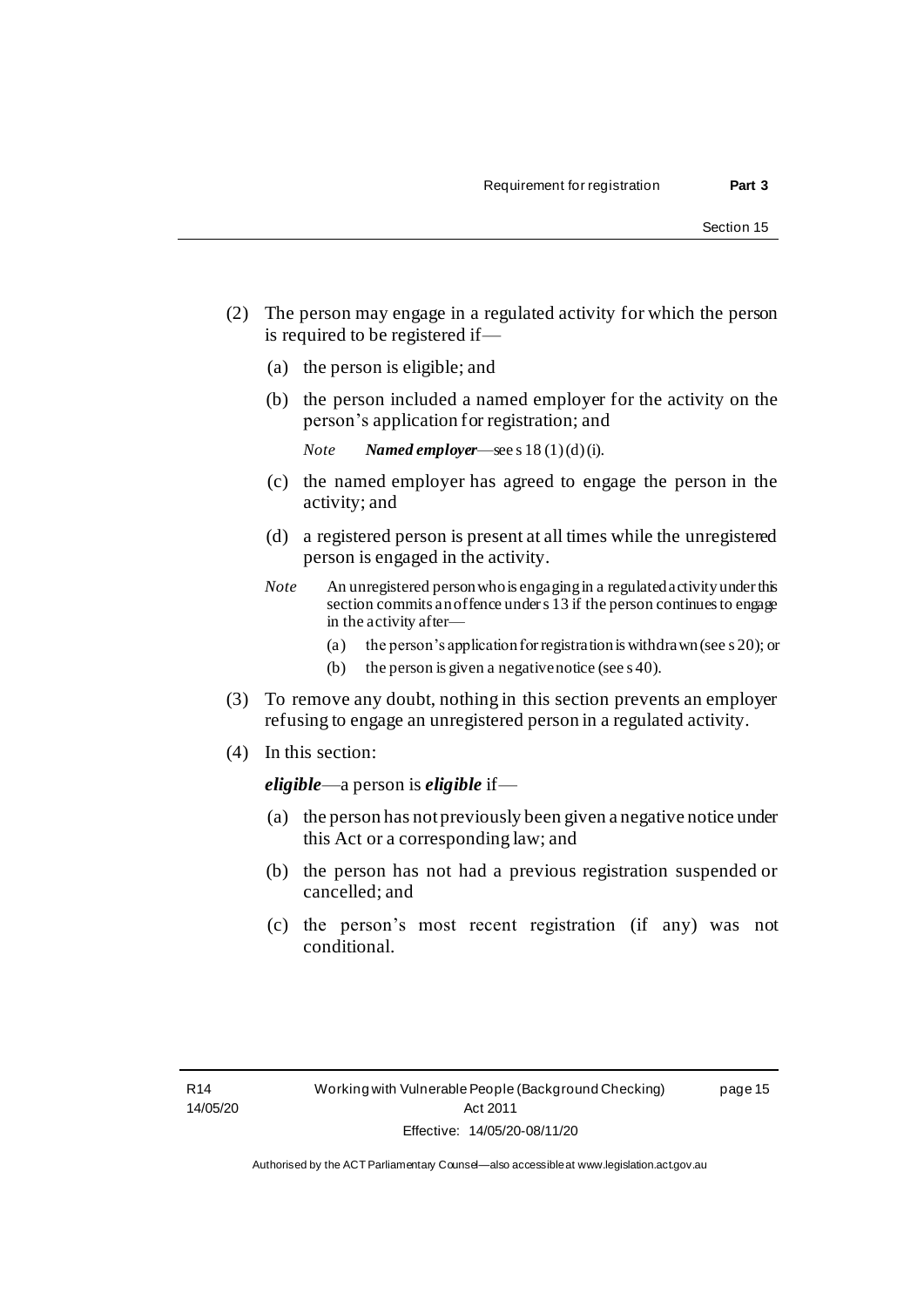Section 16

## <span id="page-23-0"></span>**16 When unregistered person may be engaged in regulated activity—kinship carer**

- (1) This section applies to an unregistered person if—
	- (a) the person is engaged in a regulated activity under the *[Children](http://www.legislation.act.gov.au/a/2008-19)  [and Young People Act 2008](http://www.legislation.act.gov.au/a/2008-19)*, part 15.4 (Out-of-home carers) as a kinship carer; and
	- (b) the person is required to be registered to engage in the activity.
- (2) The person may engage in the regulated activity if—
	- (a) the person has applied for registration under section 17; and
	- (b) the commissioner has not given the person a negative notice under section 40; and
	- (c) the person has not withdrawn the application; and
	- (d) the person is eligible.
- (3) In this section:

*eligible*—see section 15 (4).

*kinship carer*—see the *[Children and Young People Act 2008](http://www.legislation.act.gov.au/a/2008-19)*, section 516.

R14 14/05/20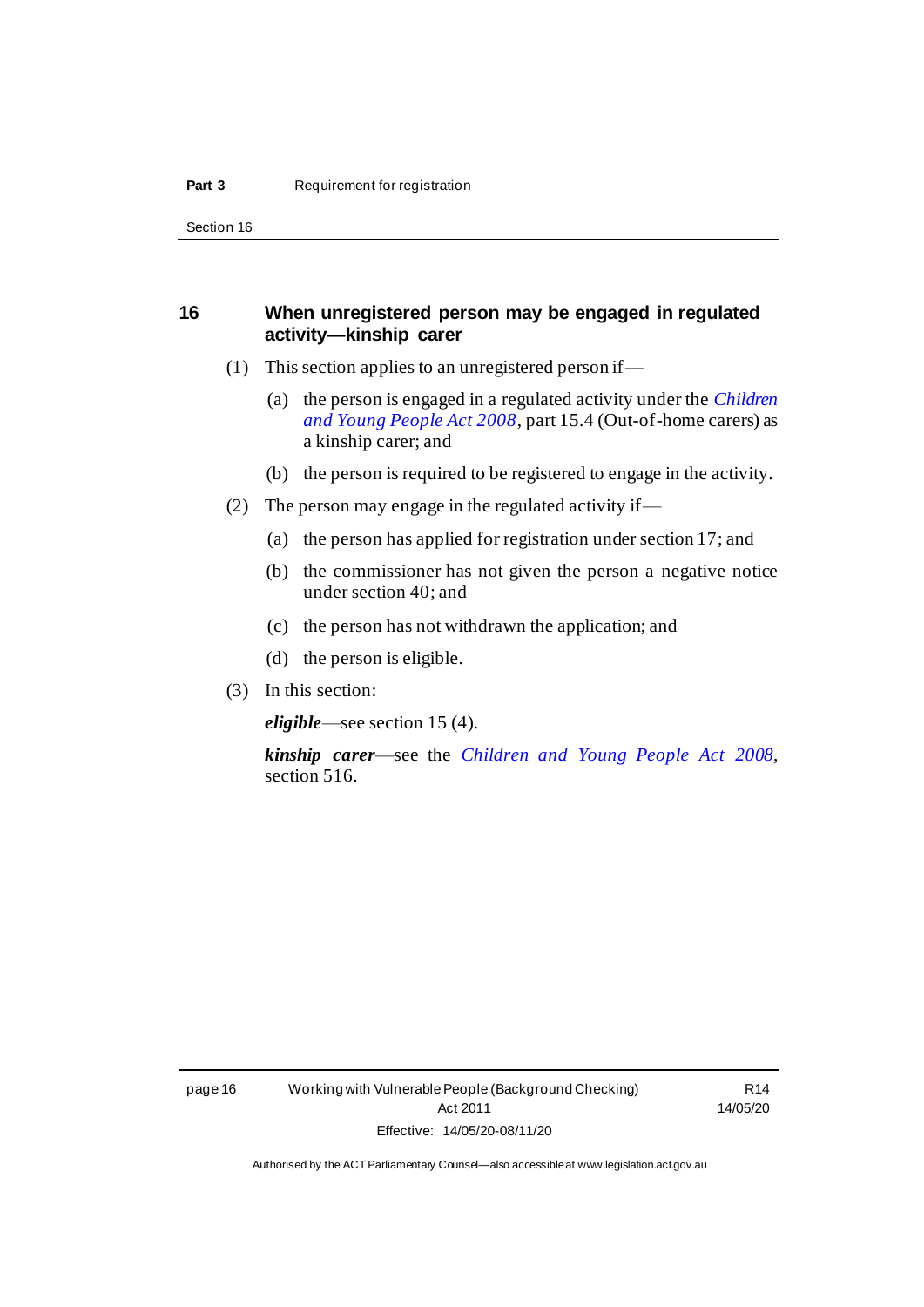## <span id="page-24-0"></span>**Part 4 Applying for registration**

## <span id="page-24-1"></span>**17 Application for registration**

- (1) A person may apply to the commissioner for registration under this Act.
	- *Note 1 Commissioner* means the commissioner for fair trading (see the dictionary).
	- *Note* 2 If a form is approved under s 69 for this provision, the form must be used.
	- *Note 3* A fee may be determined under s 68 for this provision.
- (2) This section is subject to section 22.
	- *Note* Under s 22, a person who is given a negative notice or whose registration is cancelled must not reapply forregistration for 3 years, unless relevant information about the person has changed.

## <span id="page-24-2"></span>**18 Application for registration—contents**

- (1) An application for registration must include—
	- (a) the applicant's name and any previous name; and
	- (b) the applicant's current home address, and any previous home address in the 5 years before applying; and
	- (c) evidence of the applicant's identity; and

#### **Example**

100 points of identification

- (d) if the applicant engages, or intends to engage, in a regulated activity for a particular employer—
	- (i) the employer (the *named employer*) for the activity; and
	- (ii) the named employer's address and contact details; and
	- (iii) the capacity in which the applicant engages, or intends to engage, in the activity for the named employer; and

R14 14/05/20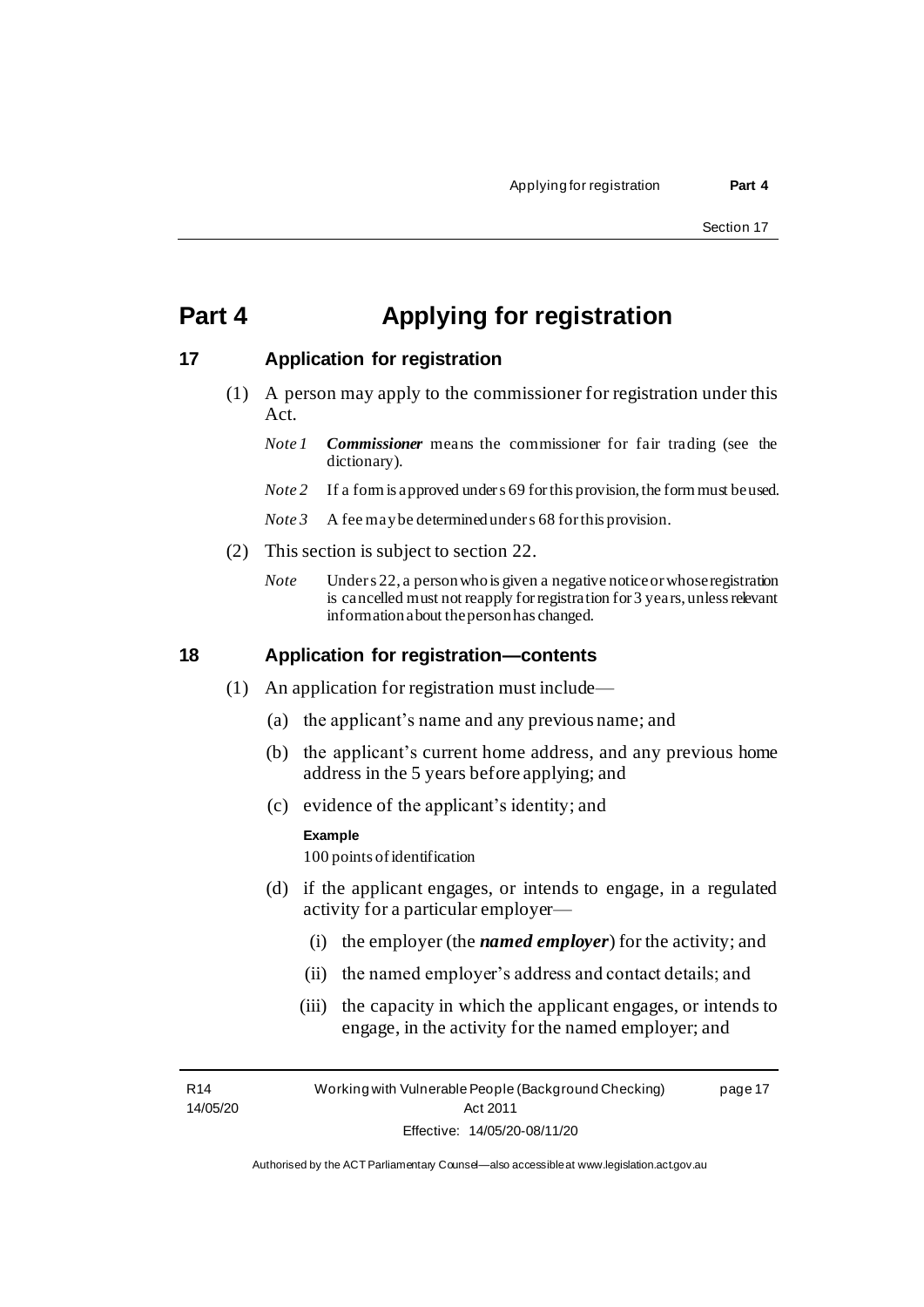Section 18

- (e) anything else prescribed by regulation.
- (2) The application must be accompanied by—
	- (a) a consent by the applicant for the commissioner to—
		- (i) check the applicant's criminal history, non-conviction information and any other information about the applicant that may be relevant in deciding the application; and

*Note 1 Criminal history*, about a person*—*see s 24.

*Note 2 Non-conviction information*, about a person—see s 25.

- (ii) seek information or advice from any entity in relation to the applicant's—
	- (A) application under section 33; or
	- (B) registration under section 53; and
- (iii) contact the named employer (if any) in relation to the status of the applicant's application or registration; and
	- *Note* For example, the commissioner must tell a person's employer if the person withdraws an application (see s 20 (2) (a)), if the commissioner registers the person (see s 41 (2)(c)), if the commissioner refuses to register the person (see s  $40(2)(b)$ ), if there is a change in an applicant's registration status as a result of an additionalrisk assessment (see s 54), or if a person's registration is suspended or cancelled (see s 59 (2)(b)) or surrendered (see s 60 (4)).
- (b) a written statement by the applicant stating—
	- (i) whether the applicant has been convicted or found guilty of a relevant offence outside Australia; and
	- (ii) if the applicant has been convicted or found guilty of a relevant offence outside Australia—details of the offence; and

page 18 Working with Vulnerable People (Background Checking) Act 2011 Effective: 14/05/20-08/11/20

R14 14/05/20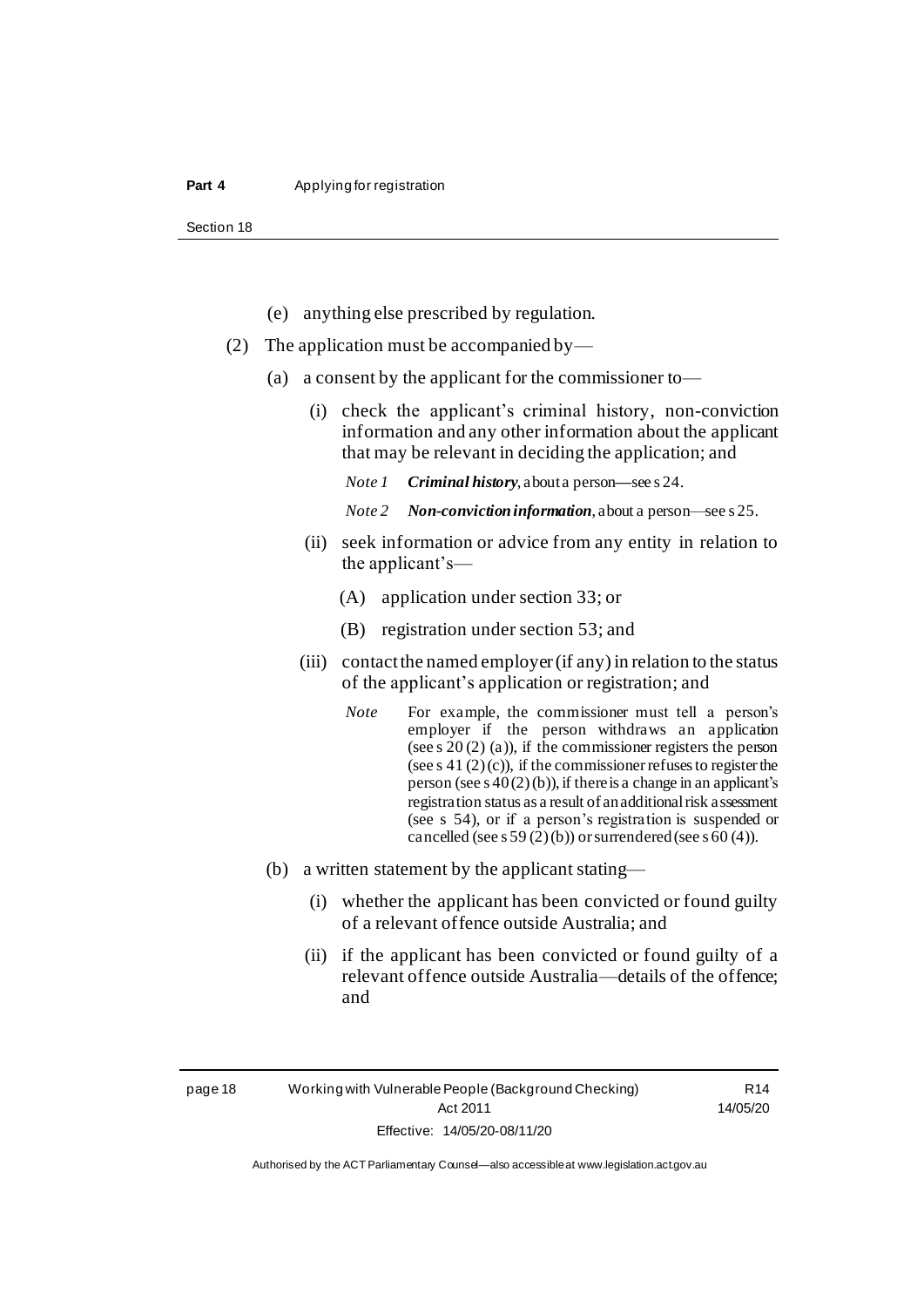- (c) anything else prescribed by regulation.
- *Note* It is an offence to make a false or misleading statement, give false or misleading information or produce a fa lse or misleading document (see [Criminal Code](http://www.legislation.act.gov.au/a/2002-51/default.asp), pt 3.4).
- (3) The commissioner must tell the applicant in writing about the following:
	- (a) the rights and obligations of the applicant under this Act;
	- (b) information the applicant may supply to support the application;
	- (c) the risk assessment guidelines mentioned in division 5.2 and where to find a copy.
	- *Note* The commissioner may tell the applicant about the matters in s (3) in any way the commissioner considers appropriate, including on a form approved for s 17 or in guidelines made for this Act.

### <span id="page-26-0"></span>**19 Application for registration—additional information**

- (1) The commissioner may, in writing, require an applicant to give the commissioner additional information in writing or documents that the commissioner reasonably needs to decide the application.
- (2) If the applicant does not comply with a requirement under subsection (1), the commissioner may refuse to consider the application further.
	- *Note* It is an offence to make a false or misleading statement, give false or misleading information or produce a false or misleading document (see [Criminal Code](http://www.legislation.act.gov.au/a/2002-51/default.asp), pt 3.4).

page 19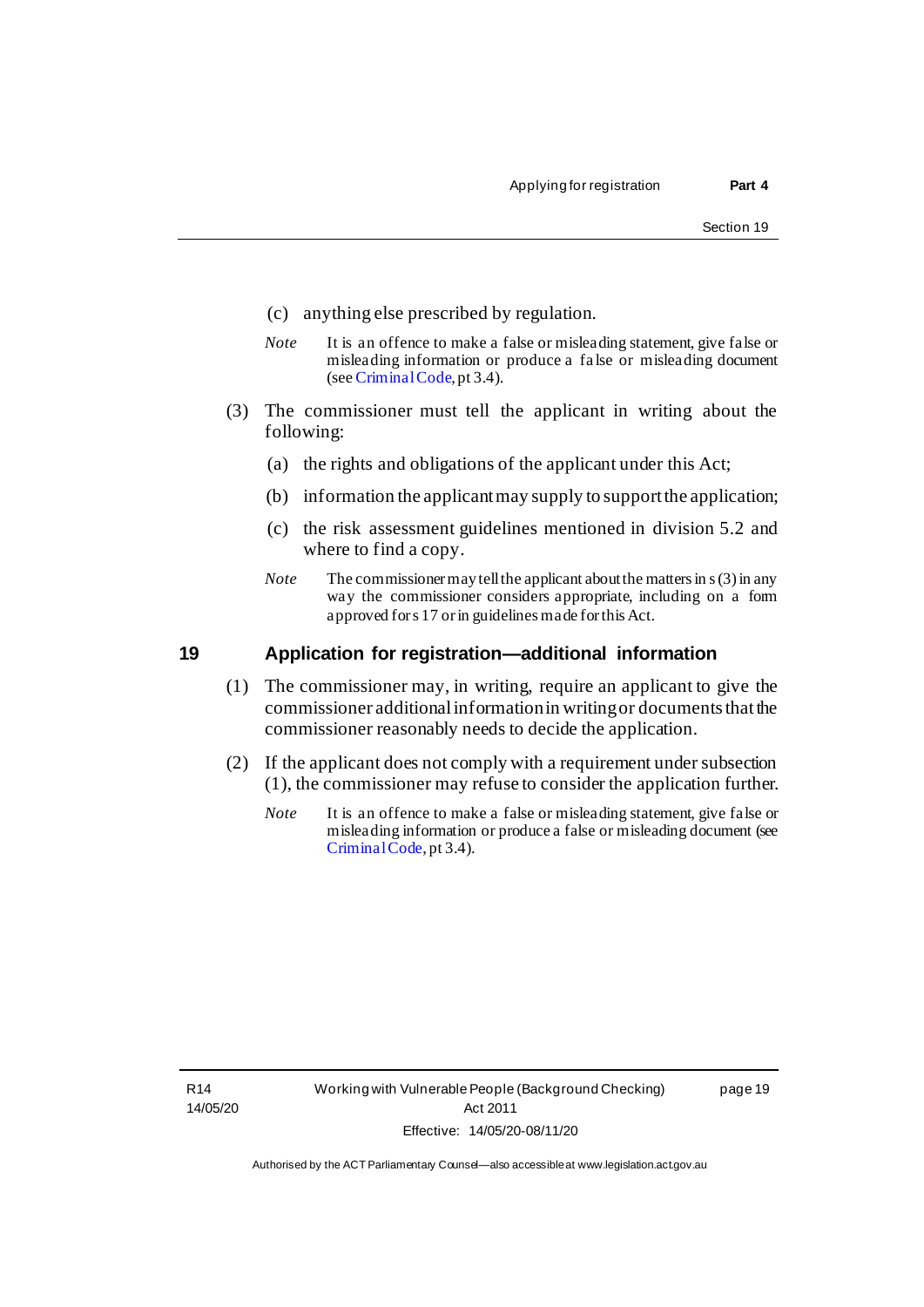#### **Part 4** Applying for registration

Section 20

## <span id="page-27-0"></span>**20 Application for registration—withdrawal**

- (1) An applicant may withdraw an application at any time by written notice to the commissioner.
	- *Note* If a form is approved under s 69 for this provision, the form must be used.
- (2) If an application is withdrawn the commissioner—
	- (a) must tell the named employer (if any) that the application has been withdrawn; and
	- (b) need take no further action on the application.
	- *Note* If an unregistered person engaging in a regulated activity under s 15 withdraws the person's application for registration, the person commits an offence under s 13 if the person continues to engage in the activity.

## <span id="page-27-1"></span>**21 Offences—applicant fail to disclose charge, conviction or finding of guilt for relevant offence**

- (1) A person commits an offence if—
	- (a) the person has applied for registration; and
	- (b) the commissioner has not—
		- (i) told the person that the person has been registered; or
		- (ii) given the person a negative notice; and
	- (c) the person is charged with a relevant offence; and
	- (d) the person does not tell the commissioner about the charge in writing within 10 working days after the day the person is charged.

Maximum penalty: 50 penalty units.

R14 14/05/20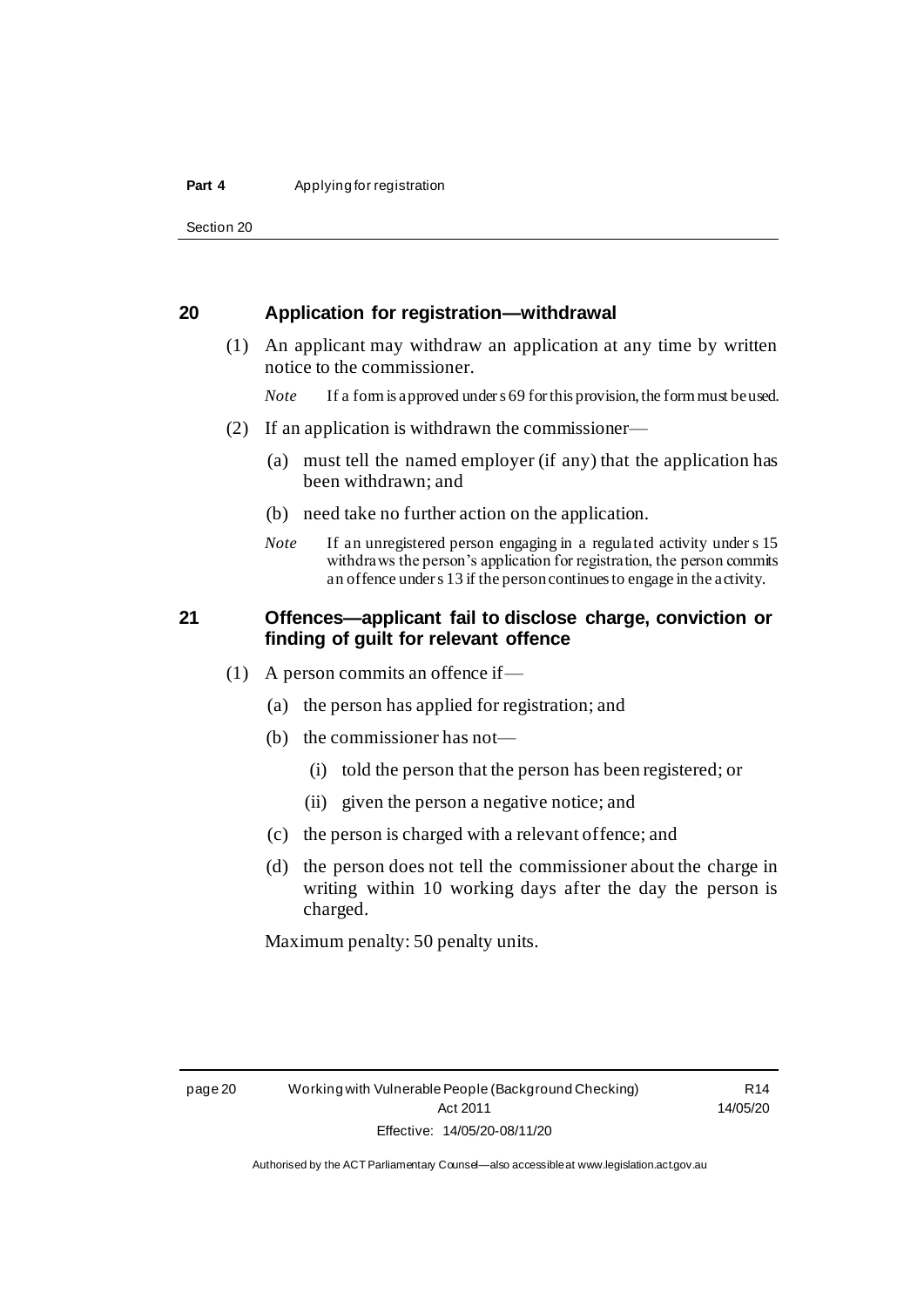- (2) A person commits an offence if—
	- (a) the person has applied for registration; and
	- (b) the commissioner has not—
		- (i) told the person that the person has been registered; or
		- (ii) given the person a negative notice; and
	- (c) the person is convicted or found guilty of a relevant offence; and
	- (d) the person does not tell the commissioner about the conviction or finding of guilt in writing within 10 working days after the day the person is convicted or found guilty.

Maximum penalty: 50 penalty units.

(3) An offence against this section is a strict liability offence.

## <span id="page-28-0"></span>**22 Restriction on reapplying for registration**

- (1) This section applies to a person if—
	- (a) the person is given a negative notice; or *Note Negative notice*—see s 40 (2).
	- (b) the person's registration is cancelled.
- (2) The person may apply for registration under section 17 only if—
	- (a) it is at least 3 years after the day—
		- (i) the person was given the negative notice; or
		- (ii) the cancellation took effect; or
			- *Note* For when a cancellation takes effect, see s 59 (4).
	- (b) there has been a change in relevant information about the person since—
		- (i) the person was given the negative notice; or

R14 14/05/20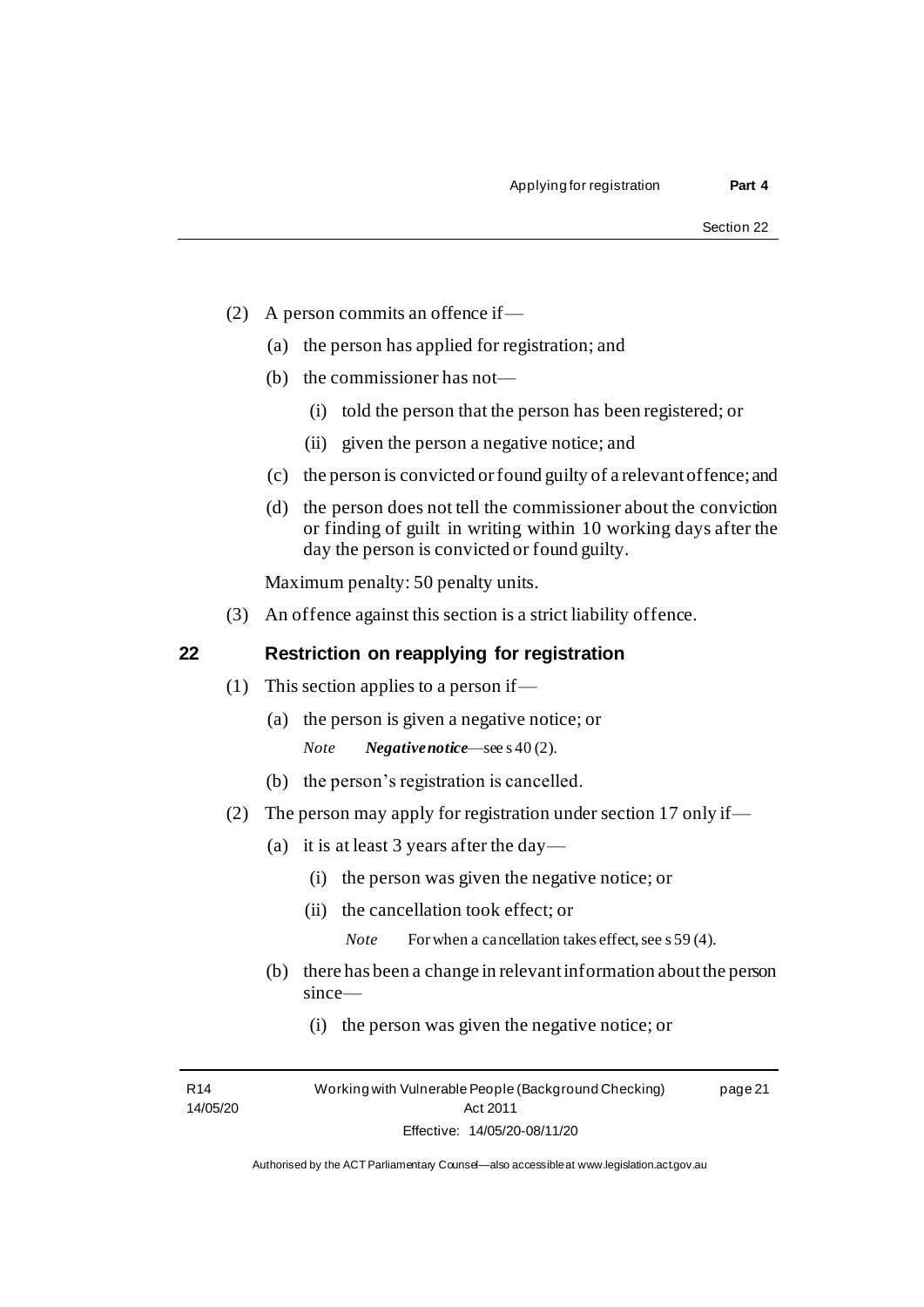#### **Part 4** Applying for registration

Section 22

## (ii) the cancellation took effect

#### **Examples—change in relevant information**

- 1 a person has been acquitted of a previously pending charge for a relevant offence
- 2 a person's conviction for a relevant offence has been quashed
- (3) The risk assessment guidelines may provide for what constitutes a change in relevant information about the person.

page 22 Working with Vulnerable People (Background Checking) Act 2011 Effective: 14/05/20-08/11/20

R14 14/05/20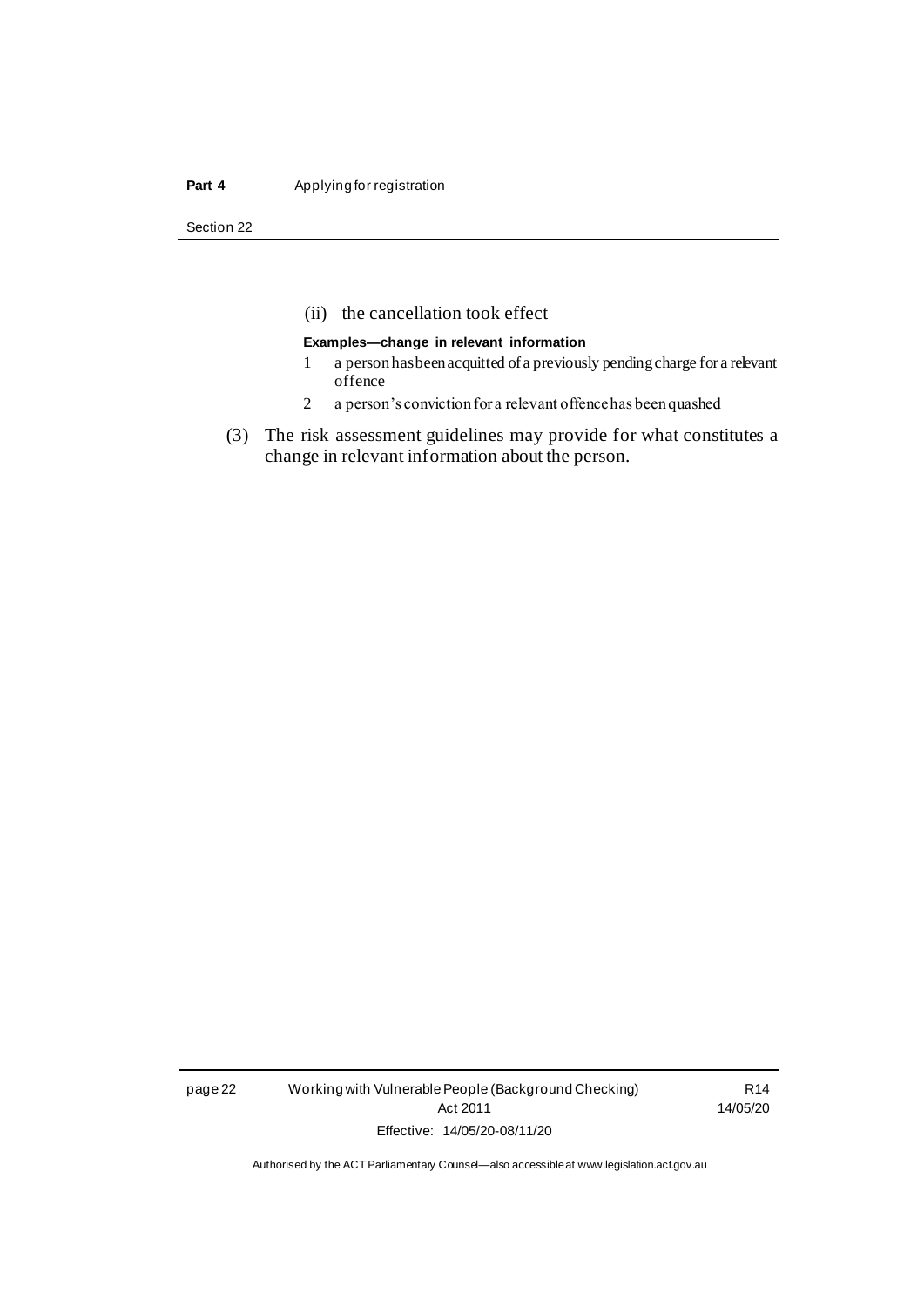## <span id="page-30-0"></span>**Part 5 Risk assessments**

## <span id="page-30-1"></span>**Division 5.1 Important concepts**

## <span id="page-30-2"></span>**23 Meaning of** *risk assessment*

(1) In this Act:

*risk assessment*, for a person, means an assessment by the commissioner of whether the person poses an unacceptable risk of harm to a vulnerable person.

### **Examples—harm**

- 1 sexual
- 2 physical
- 3 emotional
- 4 financial
- (2) It does not matter whether the risk of harm arises from neglect, abuse or other conduct by the person.

## <span id="page-30-3"></span>**24 Meaning of** *criminal history*

In this Act:

*criminal history*, about a person, means any conviction of, or finding of guilt against, the person for a relevant offence.

*Note* A conviction does not include a spent conviction or an extinguished conviction (see *[Spent Convictions Act](http://www.legislation.act.gov.au/a/2000-48) 2000*, s 16 (c) (i) and s 19H(1)(c) (i)).

page 23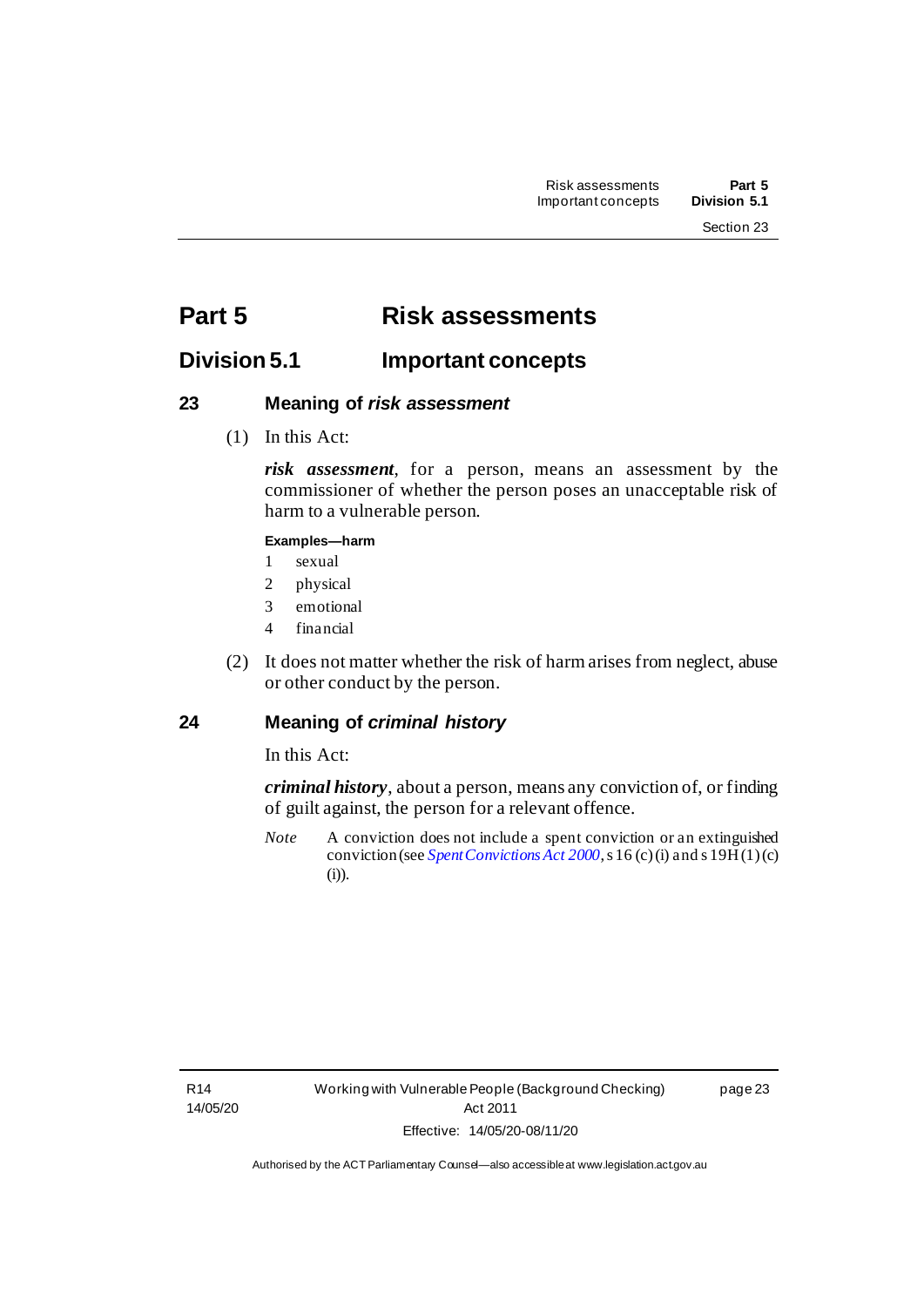## <span id="page-31-0"></span>**25 Meaning of** *non-conviction information*

In this Act:

*non-conviction information*, about a person, means any of the following information about a relevant offence (or an alleged relevant offence):

- (a) the person has been charged with the offence but—
	- (i) a proceeding for the alleged offence is not finalised; or
	- (ii) the charge has lapsed, been withdrawn or discharged, or struck out;
- (b) the person has been acquitted of the alleged offence;
- (c) the person has had a conviction for the alleged offence quashed or set aside;
- (d) the person has been served with an infringement notice for the alleged offence;
- (e) the person has a spent conviction for the offence.
	- *Note* The *[Spent Convictions Act 2000](http://www.legislation.act.gov.au/a/2000-48)* sets out which convictions can be spent (see that Act, s 11) and when a conviction is spent (see that Acts 12).

## <span id="page-31-1"></span>**26 Meaning of** *relevant offence*

In this Act:

*relevant offence* means any of the following offences (whether committed in the ACT or elsewhere):

- (a) a sexual offence;
- (b) an offence against the person;
- (c) an offence involving violence;
- (d) an offence involving dishonesty or fraud;

page 24 Working with Vulnerable People (Background Checking) Act 2011 Effective: 14/05/20-08/11/20

R14 14/05/20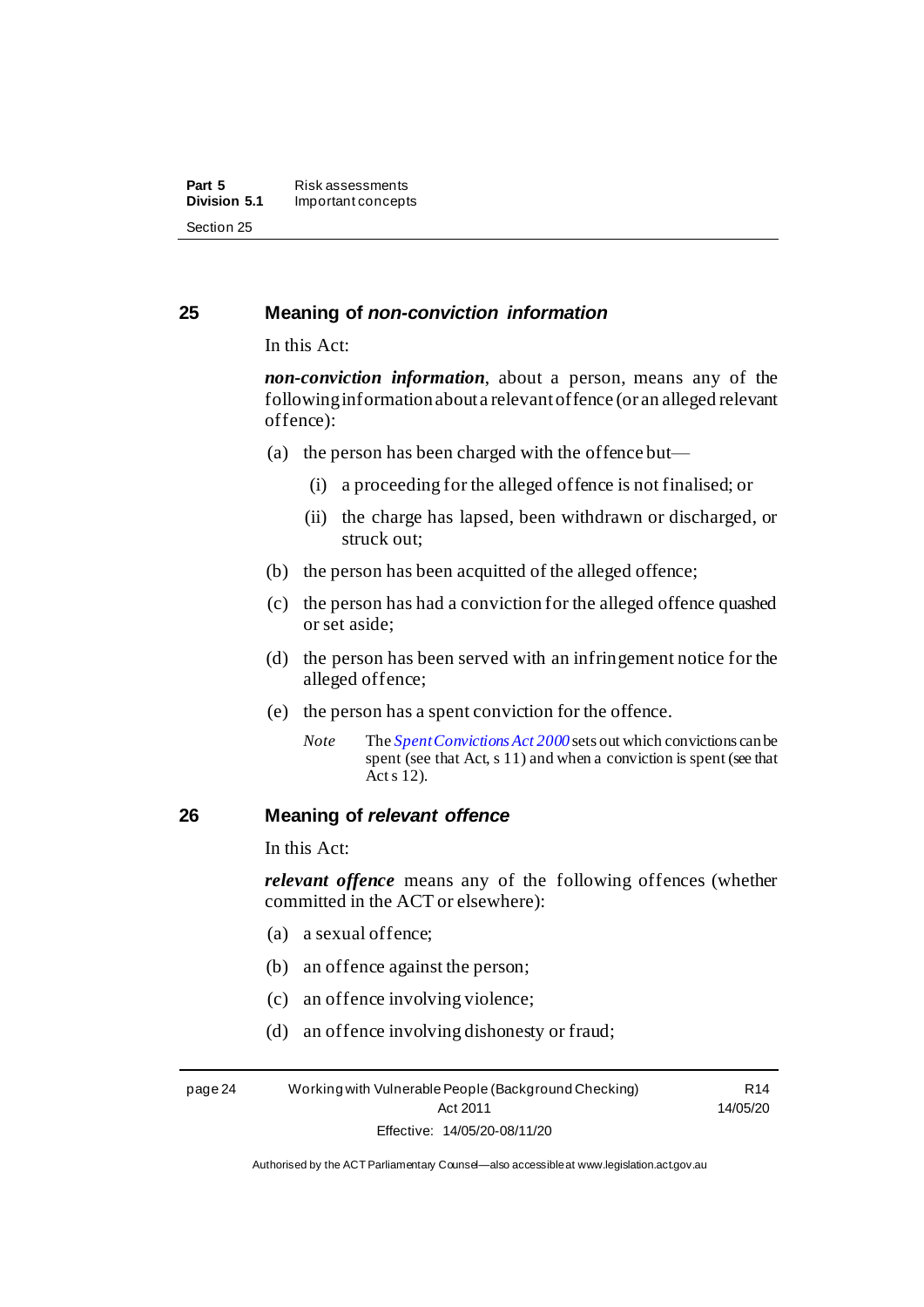- (e) an offence relating to property;
- (f) an offence involving possession of, or trafficking in, a drug of dependence or controlled drug;
- (g) an offence against an animal;
- (h) a driving offence.
- *Note* A reference to an offence includes a reference to a related ancillary offence, eg attempt (se[e Legislation Act](http://www.legislation.act.gov.au/a/2001-14), s 189).

## <span id="page-32-0"></span>**Division 5.2 Risk assessment guidelines**

## <span id="page-32-1"></span>**27 Risk assessment guidelines**

- (1) The commissioner must make guidelines (*risk assessment guidelines*) about how risk assessments are to be conducted under this Act.
- (2) A guideline may apply, adopt or incorporate an instrument, as in force from time to time.
	- *Note 1* The text of an applied, adopted or incorporated instrument, whether applied as in force from time to time or as at a particular time, is taken to be a notifiable instrument if the operation of th[e Legislation Act](http://www.legislation.act.gov.au/a/2001-14), s 47 (5) or (6) is not disapplied (see s 47  $(7)$ ).
	- *Note 2* A reference to an instrument includes a reference to a provision of an instrument (se[e Legislation Act](http://www.legislation.act.gov.au/a/2001-14), s 14 (2)).
- (3) A risk assessment guideline is a disallowable instrument.
	- *Note* A disallowable instrument must be notified, and presented to the Legislative Assembly, under th[e Legislation Act](http://www.legislation.act.gov.au/a/2001-14).

page 25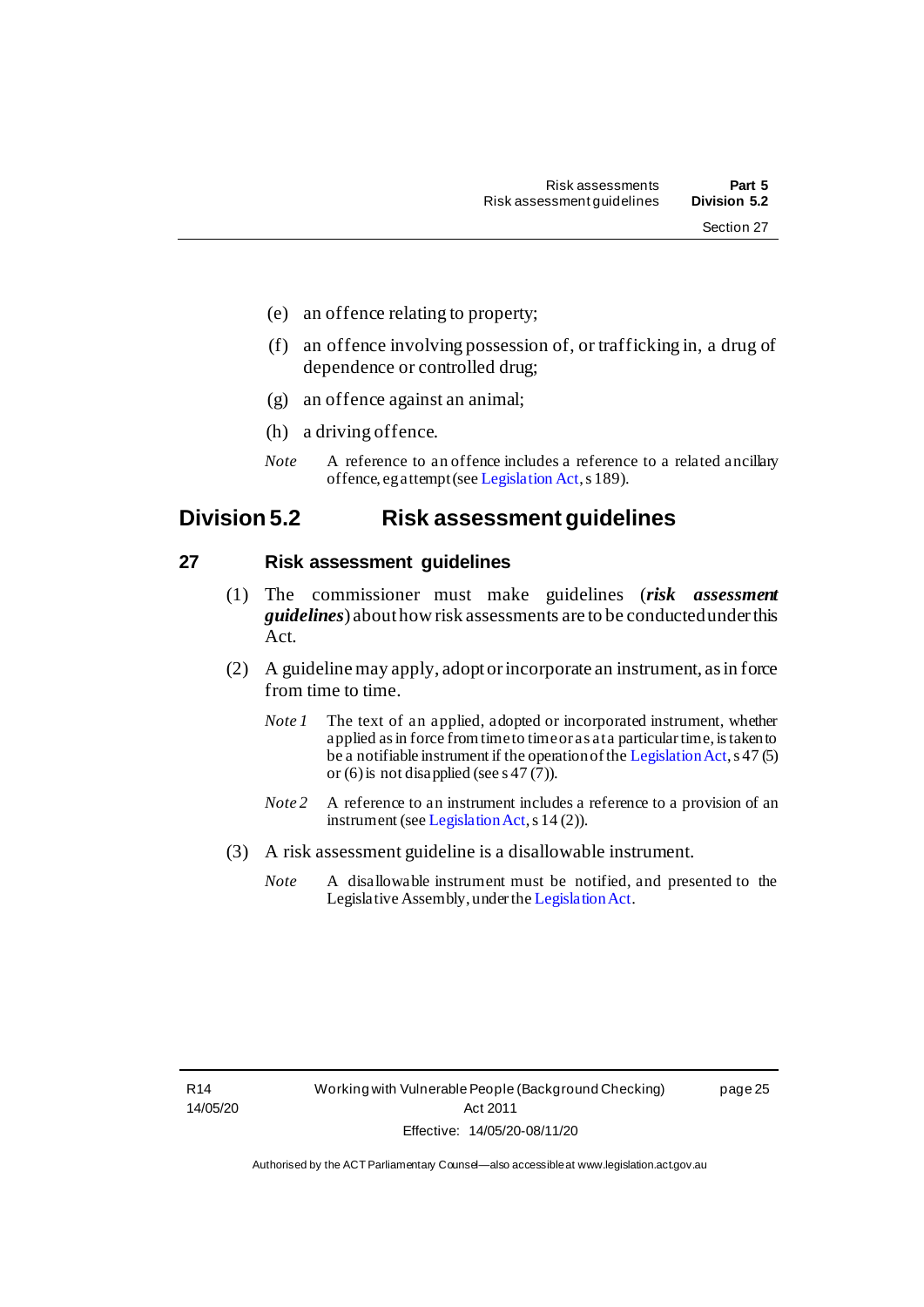### <span id="page-33-0"></span>**28 Risk assessment guidelines—content**

- (1) The risk assessment guidelines must provide for—
	- (a) matters the commissioner must or may take into account in conducting a risk assessment; and
	- (b) how those matters must or may be taken into account.
- (2) The risk assessment guidelines must provide for the following to be taken into account in conducting a risk assessment for a person in relation to a regulated activity:
	- (a) the person's criminal history;
		- *Note* The risk assessment guidelines must provide for certain matters to be taken into account in relation to relevant offences included in the person's criminal history—see s 29.
	- (b) non-conviction information about the person;
		- *Note* The risk assessment guidelines must provide for certain matters to be taken into account in relation to relevant offences, or alleged relevant offences, included in the non-conviction information about the person—sees 30.
	- (c) whether the person was previously given a negative notice under this Act or a corresponding law;
	- (d) whether the person was previously registered under this Act or a corresponding law (including whether the registration was suspended or cancelled);

R14 14/05/20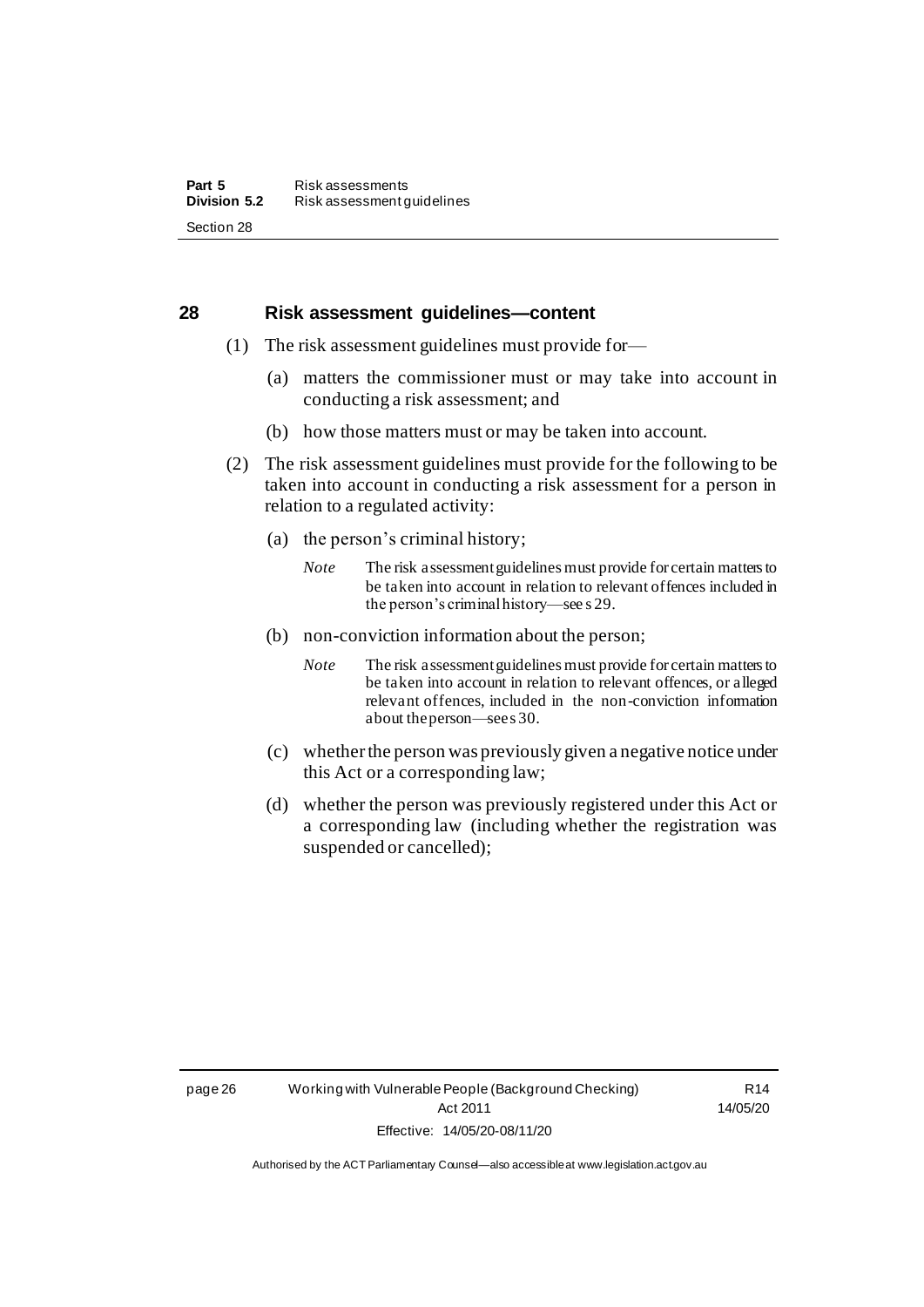(e) any other information the commissioner believes on reasonable grounds is or may be relevant in deciding whether, in engaging in the activity, the applicant poses a risk of harm to a vulnerable person.

#### **Examples—par (e)**

- 1 an order made against the person made under the *[Family Violence Act](http://www.legislation.act.gov.au/a/2016-42)  [2016](http://www.legislation.act.gov.au/a/2016-42)* or*[Personal Violence Act 2016](http://www.legislation.act.gov.au/a/2016-43)*
- 2 a care and protection order under the *[Children and Young People](http://www.legislation.act.gov.au/a/2008-19)  Act [2008](http://www.legislation.act.gov.au/a/2008-19)* for a child for whom the person has or had parental responsibility under that Act
- 3 a professional disciplinary proceeding against the person
- *Note* The risk assessment guidelines must provide for certain matters to be taken into account in relation to other information—see s 31.
- (3) The risk assessment guidelines must provide that—
	- (a) the applicant may make submissions to the commissioner in relation to any matter the commissioner must or may take into account in conducting a risk assessment; and
	- (b) the commissioner must not take into account any information about an applicant unless satisfied on reasonable grounds that the information is accurate.

## <span id="page-34-0"></span>**29 Risk assessment guidelines—criminal history**

The risk assessment guidelines must provide for the following to be taken into account in relation to any relevant offence included in the person's criminal history:

- (a) the nature, gravity and circumstances of the offence;
- (b) the relevance of the offence;
- (c) how long ago the offence was committed;
- (d) the age of the person and the victim at the time of the offence;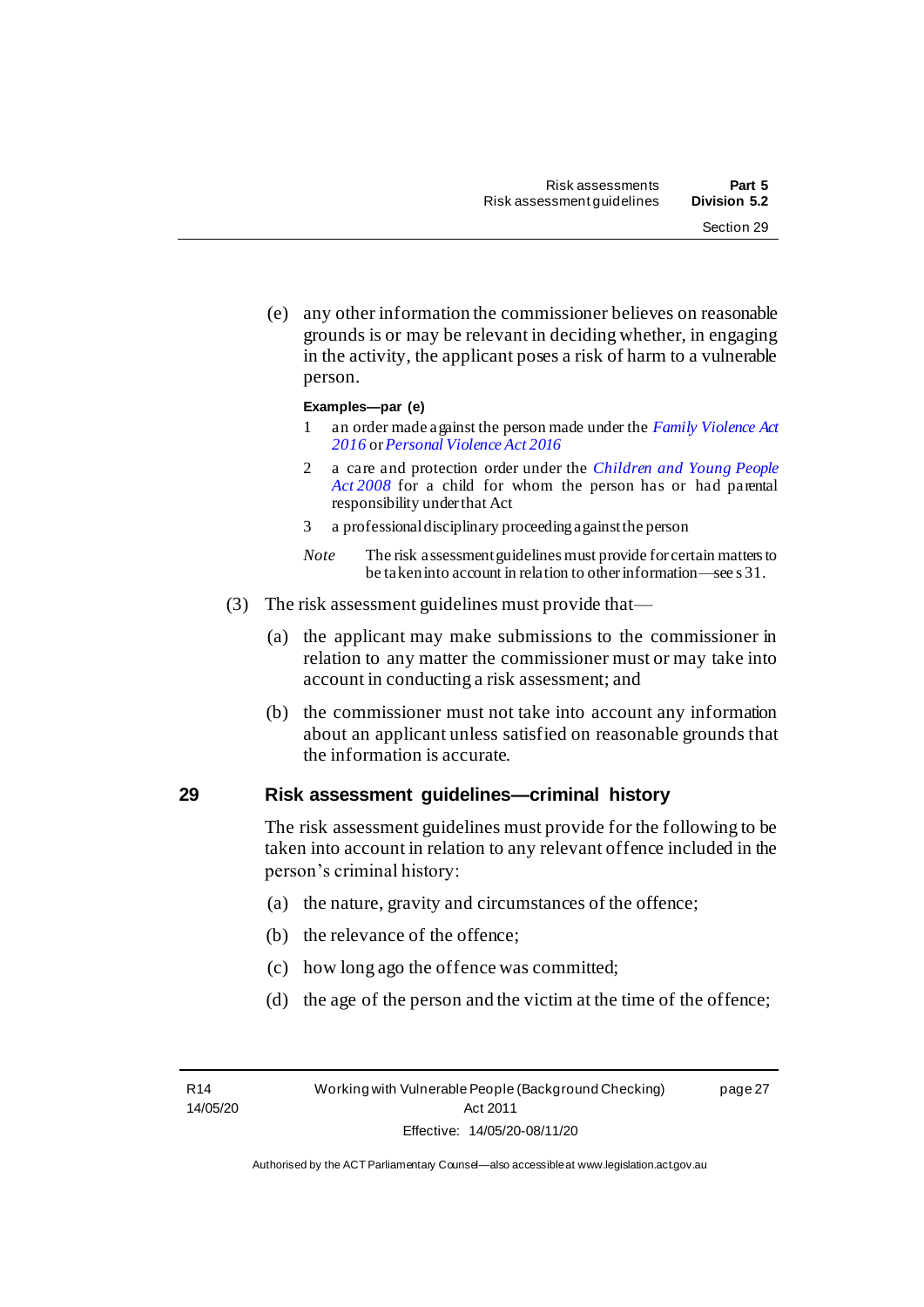- (e) whether the person's circumstances have changed since the offence was committed;
- (f) the person's attitude to the offence;
- (g) if the person has undergone a program of treatment or intervention for the offence—any assessment of the person following the program;
- (h) if the offence was committed outside Australia—whether the offence is an offence in Australia;
- (i) whether the person has committed any other relevant offence;
- (j) any submission made by the person to the commissioner in relation to the matters mentioned in paragraphs (a) to (i).

## <span id="page-35-0"></span>**30 Risk assessment guidelines—non-conviction information**

The risk assessment guidelines must provide for the following to be taken into account in relation to any relevant offence, or any alleged relevant offence, included in the non-conviction information about the person:

- (a) the nature, gravity and circumstances of the offence or alleged offence;
- (b) the relevance of the offence or alleged offence;
- (c) how long ago the offence or alleged offence was committed;
- (d) the age of the person and the victim at the time of the offence or alleged offence;
- (e) the truthfulness, completeness and reliability of any information or evidence provided by the person who made the allegation or provided the initial information;
- (f) the nature, extent and outcome of any investigation into the offence or alleged offence;

page 28 Working with Vulnerable People (Background Checking) Act 2011 Effective: 14/05/20-08/11/20

R14 14/05/20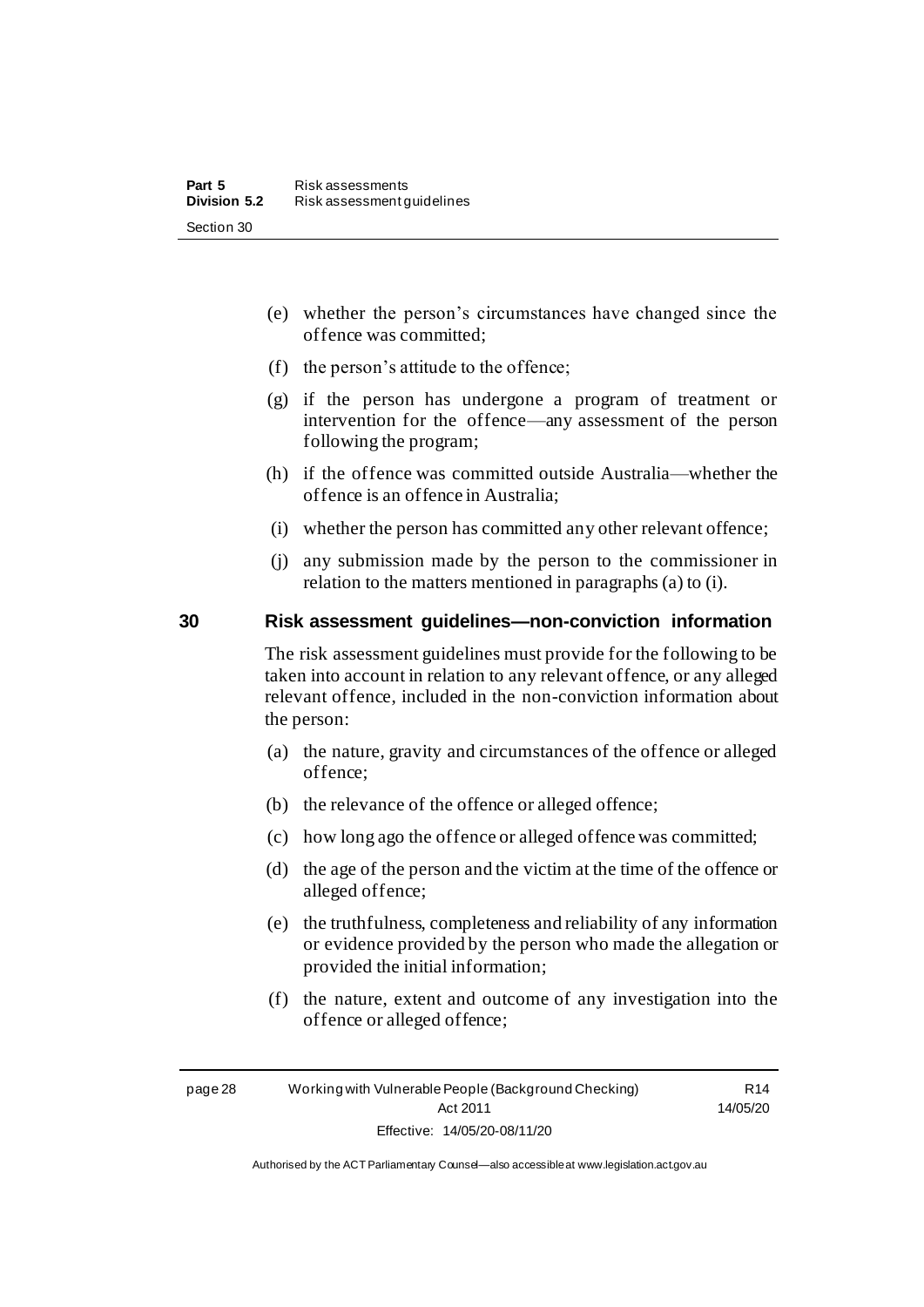page 29

- (g) any formal statement made by the person to a police officer, including any answer given in a recorded interview, in relation to the offence or alleged offence;
- (h) any evidence given by the person in a court proceeding for the offence or alleged offence;
- (i) whether this was the person's first offence or alleged offence;
- (j) any submission made by the person to the commissioner in relation to the matters mentioned in paragraphs (a) to (i).

#### **31 Risk assessment guidelines—other information**

The risk assessment guidelines must provide for the following to be taken into account in relation to any other information the commissioner believes on reasonable grounds is or may be relevant in deciding whether, in engaging in a regulated activity, the applicant poses a risk of harm to a vulnerable person:

(a) how the information was obtained;

#### **Examples**

- 1 tip off from a member of the public
- 2 a media report
- (b) the relevance of the information;
- (c) the truthfulness, completeness and reliability of the information;
- (d) any submission made by the person to the commissioner in relation to the matters mentioned in paragraphs (a) to (c).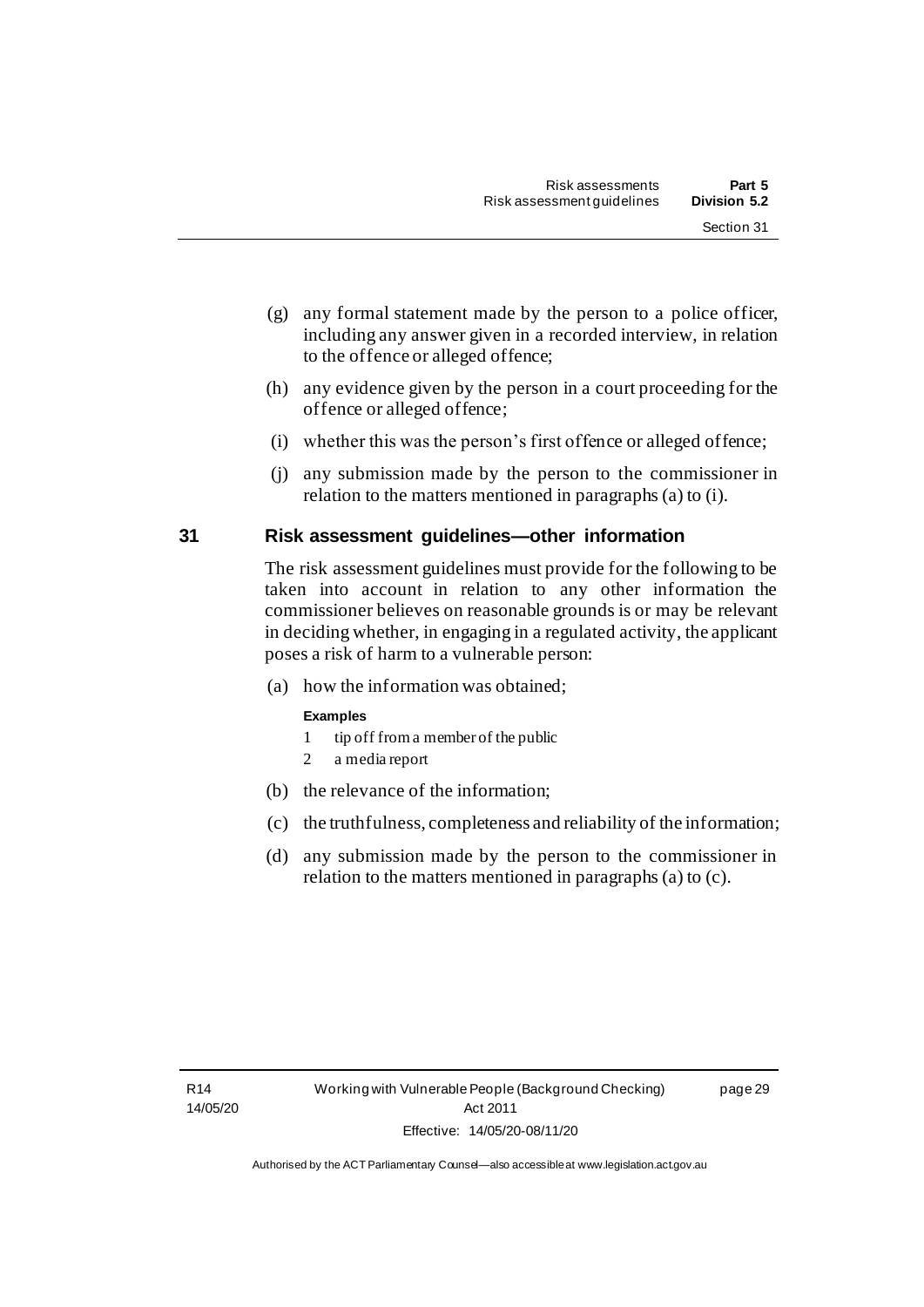### **Division 5.3 Conducting risk assessments**

#### **32 Risk assessments**

(1) On application by a person for registration, the commissioner must conduct a risk assessment for the person.

(2) The risk assessment must be conducted in accordance with the risk assessment guidelines.

#### **33 Commissioner may request information from an entity to conduct risk assessments**

(1) The commissioner may request information or advice from any entity the commissioner considers may be able to give information or advice that will assist the commissioner in conducting a risk assessment for a person.

#### **Examples—entity**

- 1 the chief police officer
- 2 an administrative unit
- 3 an employer for a regulated activity
- (2) An entity that receives a request from the commissioner must, as far as practicable, comply with the request.
- (3) An entity that gives the commissioner information or advice in response to a request under this section does not contravene any duty of confidentiality the entity has under a territory law or agreement, despite anything to the contrary in the law or agreement.
- (4) In this section:

*information* does not include information that, under the *[Children](http://www.legislation.act.gov.au/a/2008-19)  [and Young People Act 2008](http://www.legislation.act.gov.au/a/2008-19)*, section 857, must not be given to a person.

R14 14/05/20

*Note* The commissioner need not conduct a risk assessment if the application has been withdrawn (see s  $20(2)(b)$ ).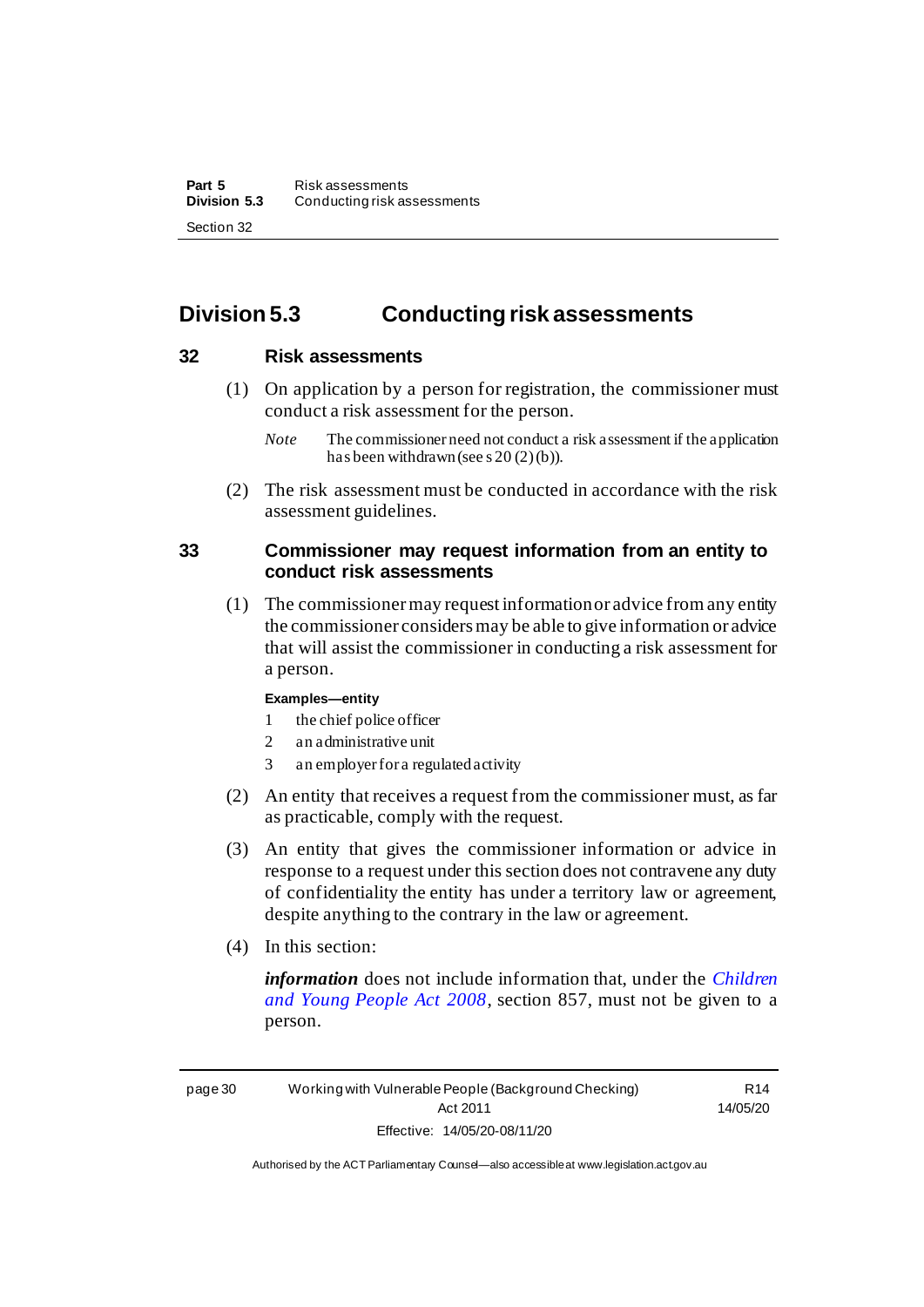page 31

#### **34 Independent advisors—appointment**

- (1) The commissioner must appoint 7 or more people as independent advisors the commissioner may ask for advice about—
	- (a) whether to give a person a role-based registration; or
	- (b) any other aspect of a risk assessment for a person.
	- *Note 1 Role-based registration*—see s 42 (2).
	- *Note 2* For the making of appointments (including acting appointments), see the [Legislation Act](http://www.legislation.act.gov.au/a/2001-14), pt 19.3.
	- *Note 3* In particular, an appointment may be made by naming a person or nominating the occupant of a position (se[e Legislation Act](http://www.legislation.act.gov.au/a/2001-14), s 207).
- (2) The people appointed—
	- (a) must include the following:
		- (i) at least 1 Aboriginal or Torres Strait Islander person;
		- (ii) at least 1 person with experience or expertise in relation to refugees and migrants;
		- (iii) at least 1 person who is a psychologist with experience or expertise in forensic or clinical psychology;
		- (iv) at least 1 person with experience or expertise in relation to children and young people;
		- (v) at least 1 person with experience or expertise in relation to people with a disability;
		- (vi) at least 1 person with experience or expertise in relation to people with mental illness;
		- (vii) at least 1 person with experience or expertise in relation to people with drug or alcohol dependency; and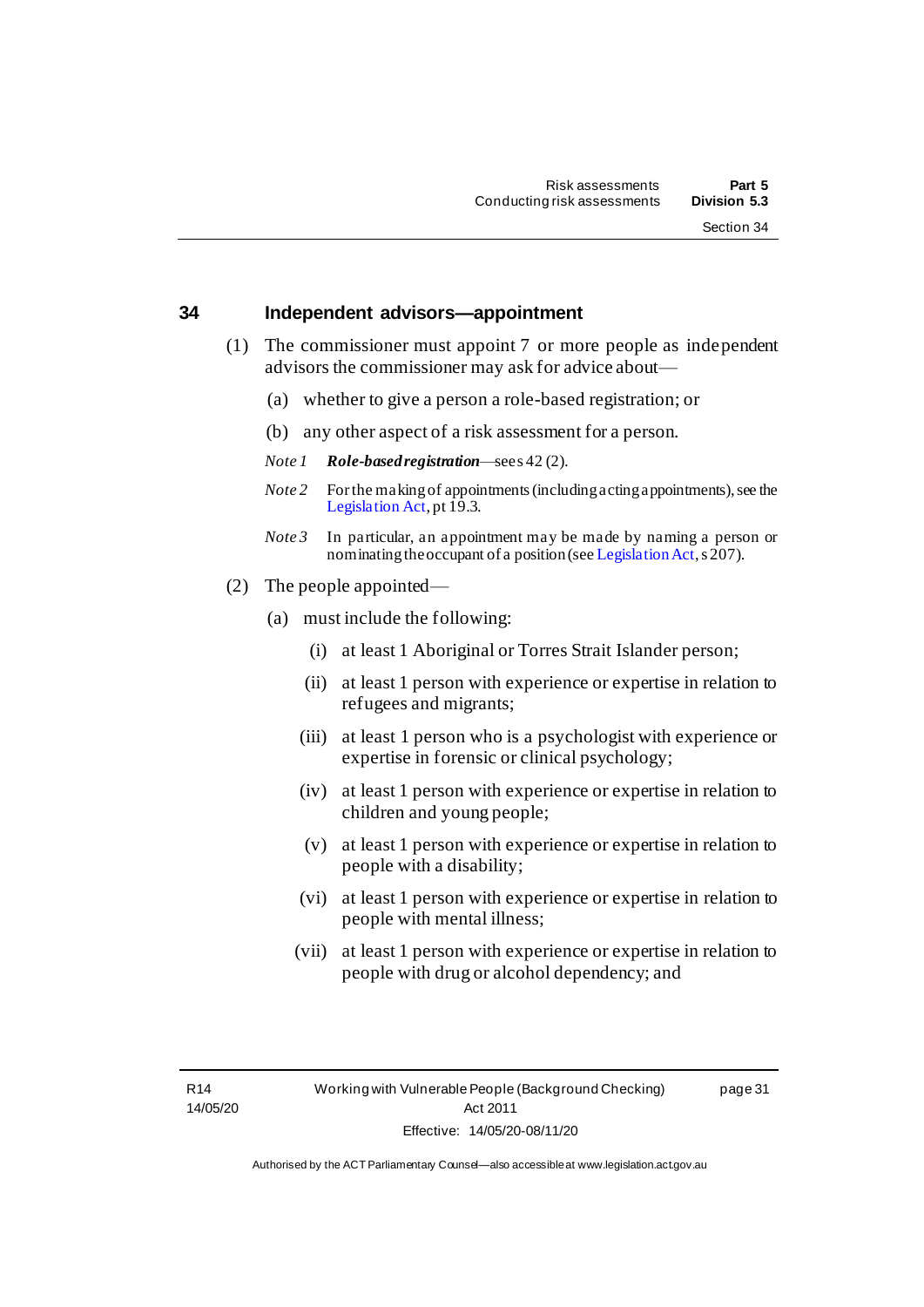- (b) may include 1 or more people with experience or expertise in any other field the commissioner considers relevant to a matter mentioned in subsection (1) (a) or (b).
- (3) An appointment as an independent advisor must be for not longer than 3 years.
	- *Note* A person may be reappointed to a position if the person is eligible to be appointed to the position (se[e Legislation Act](http://www.legislation.act.gov.au/a/2001-14), s  $208(1)(c)$ ).
- (4) An appointment is a notifiable instrument.
	- *Note* A notifiable instrument must be notified under th[e Legislation Act](http://www.legislation.act.gov.au/a/2001-14).
- (5) The conditions of an independent advisor's appointment are the conditions agreed between the commissioner and the person, subject to any determination under the *[Remuneration Tribunal Act 1995](http://www.legislation.act.gov.au/a/1995-55)*.

#### **35 Independent advisors—advice**

- (1) This section applies if the commissioner wishes to ask an independent advisor for advice about a matter mentioned in section 34 (1) (a) or (b).
- (2) The commissioner must ask a least 3 independent advisors for the advice.
- (3) The request for advice must be made, and the advice must be given, in accordance with the risk assessment guidelines.

#### **36 Independent advisors—ending appointment**

The commissioner may end a person's appointment as an independent advisor—

- (a) if the person does not provide advice within a reasonable time when asked by the commissioner; or
- (b) for misbehaviour; or

R14 14/05/20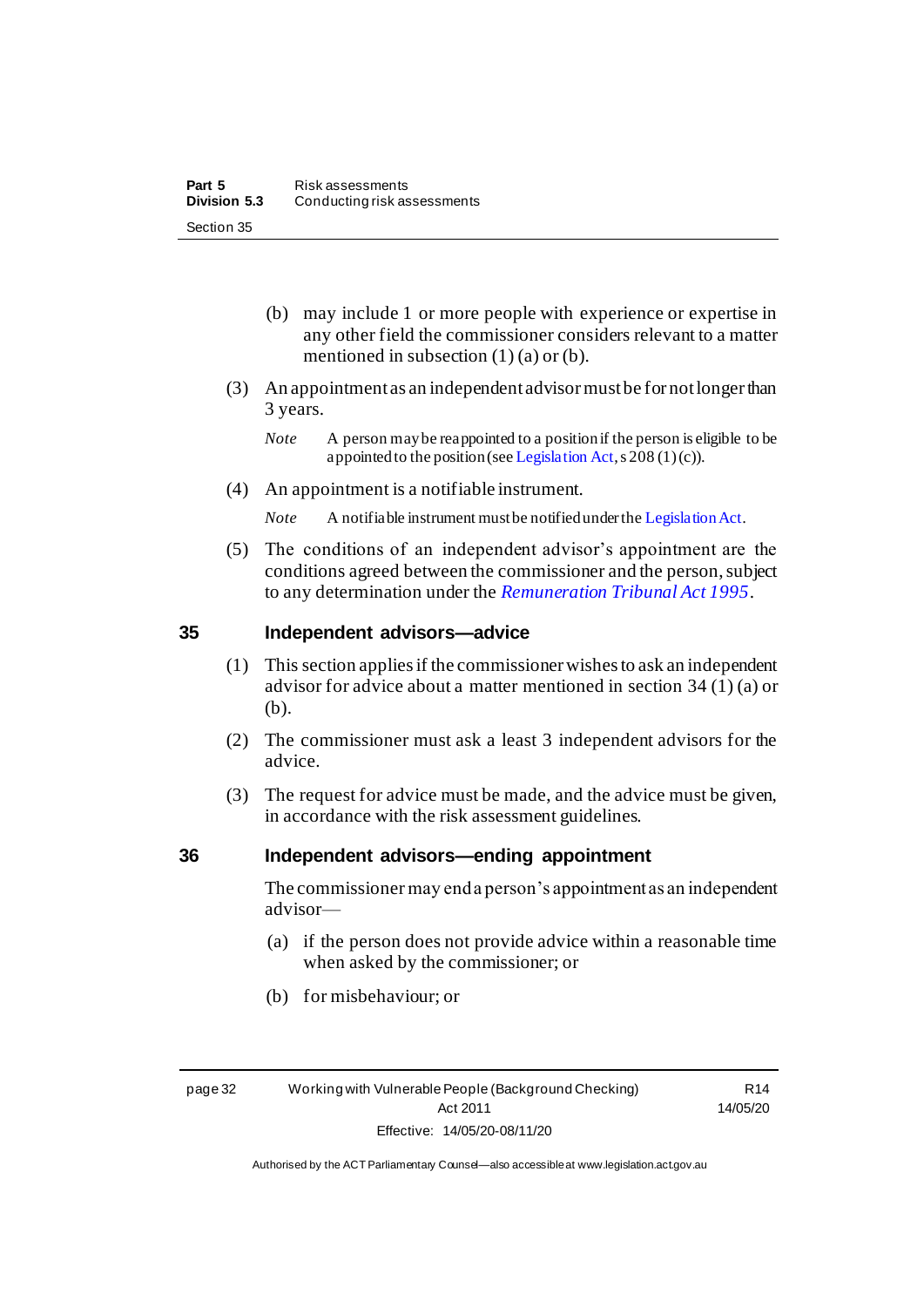- (c) for physical and mental incapacity, if the incapacity substantially affects the exercise of the person's ability to give advice to the commissioner; or
- (d) if the commissioner becomes aware that the person has at any time been convicted in Australia of an offence punishable by imprisonment for 1 year or longer; or
- (e) if the commissioner becomes aware that the person has at any time been convicted outside Australia of an offence that, if it had been committed in the ACT, would be punishable by imprisonment for 1 year or longer.
- *Note* A person's appointment also ends if the person resigns (see Legislation [Act,](http://www.legislation.act.gov.au/a/2001-14) s 210).

### **Division 5.4 Negative risk assessments**

#### **37 Proposed negative notices**

- (1) This section applies if—
	- (a) the commissioner conducts a risk assessment for a person; and
	- (b) the commissioner is satisfied that the person poses an unacceptable risk of harm to a vulnerable person (a *negative risk assessment*).
- (2) The commissioner must tell the person in writing (a *proposed negative notice*) that the commissioner intends to refuse to register the person.
- (3) A proposed negative notice must state—
	- (a) the reasons for the negative risk assessment; and
	- (b) that, if the person would like the commissioner to reconsider the decision, the person may take the steps mentioned in section 38 (1); and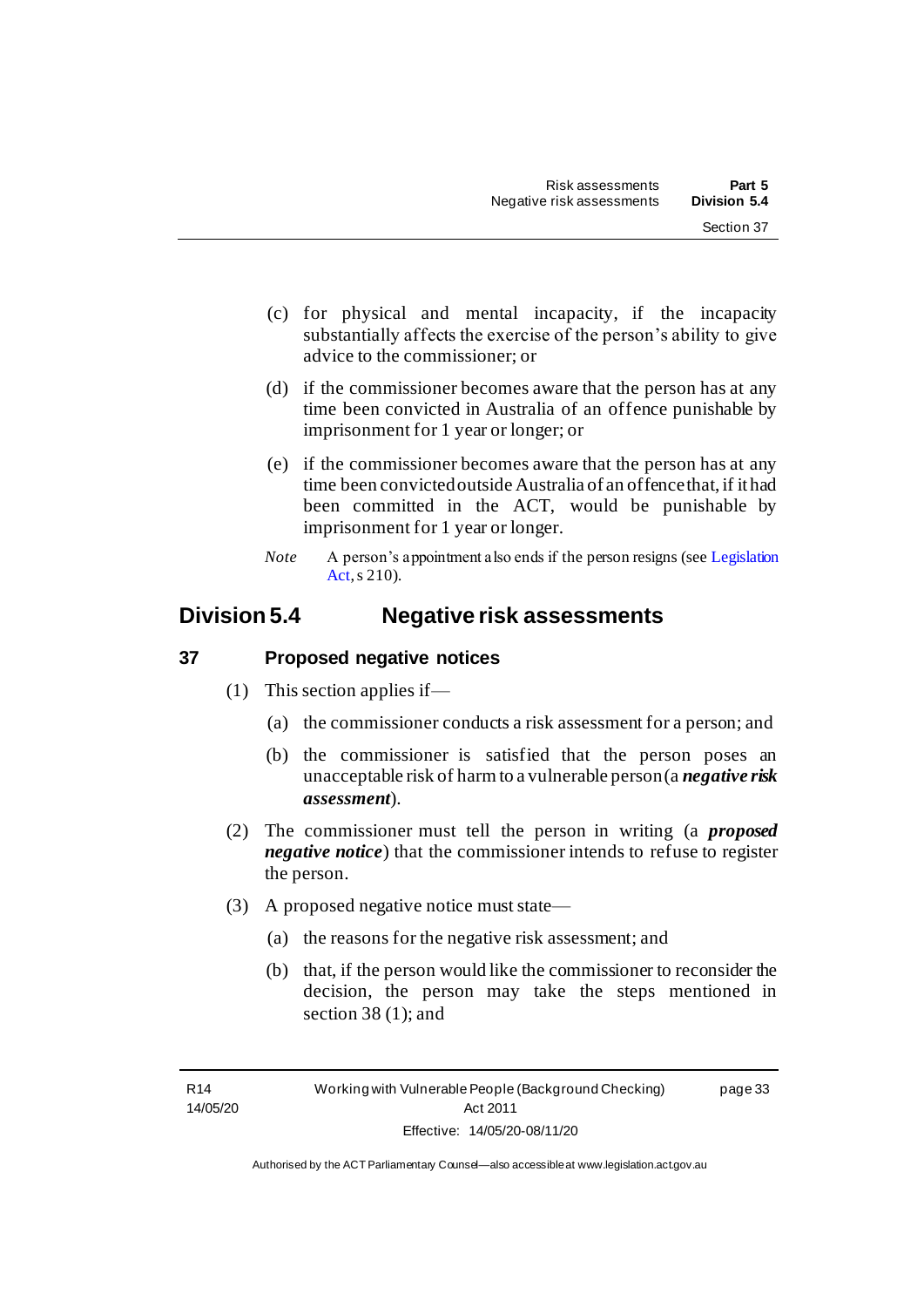- (c) that, if the person does not take the steps mentioned in section 38 (1), the commissioner must give the person a negative notice.
- (4) The commissioner must not tell a named employer—
	- (a) that a proposed negative notice has been given to a person; or
	- (b) the reasons for giving the person the notice.

#### **38 Reconsideration of negative risk assessments**

- (1) If the commissioner gives a person a proposed negative notice, the person may—
	- (a) within 10 working days after the commissioner gives the person the proposed negative notice, tell the commissioner in writing that the person intends to ask the commissioner to reconsider the decision; and
	- (b) within 20 working days after the commissioner gives the person the notice, ask the commissioner in writing to reconsider the decision.
	- *Note* If a form is approved under s 69 for this provision, the form must be used.
- (2) If the person asks the commissioner to reconsider the decision, the commissioner must, as soon as practicable, conduct a risk assessment (a *revised risk assessment*) for the person.
	- *Note* A revised risk assessment may result in registration (see s 41), which may be conditional (see s 42), or a negative notice (see s 40).
- (3) The person may give the commissioner, and the commissioner must consider in conducting the revised risk assessment, any new or corrected information the person believes is relevant.

R14 14/05/20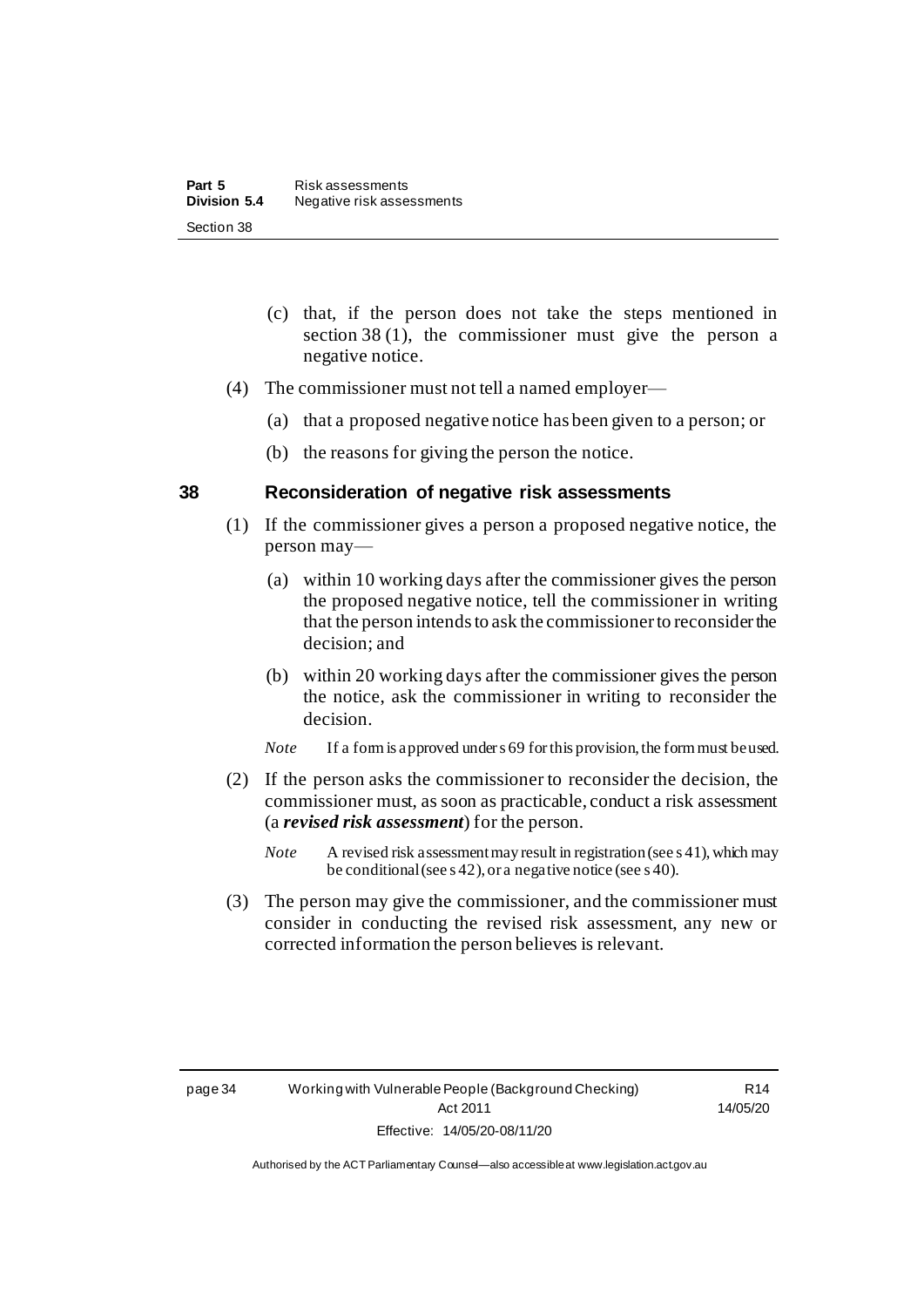#### **39 Extensions of period for reconsideration of negative risk assessment**

- (1) On written application by a person, the commissioner may extend the period mentioned in section 38 (1) (a) or (b).
	- *Note* The commissioner may extend the period even if it has ended (see [Legislation Act](http://www.legislation.act.gov.au/a/2001-14), s 151C).
- (2) The commissioner may extend the period only if the commissioner is satisfied on reasonable grounds that it is appropriate to extend the period given the person's circumstances.

#### **Examples—when period may be extended**

- 1 a person did not receive a proposed negative notice because the person was unexpectedly hospitalised
- 2 a person needs more than 20 working days to obtain relevant information because the information is from a foreign country
- (3) The commissioner must tell the person in writing of a decision under subsection (1) and—
	- (a) if the commissioner extends the period—state the extended period; or
	- (b) if the commissioner refuses to extend the period—the reasons for the decision.
	- *Note* The commissioner must also give the person a reviewable decision notice in relation to a decision to—
		- (a) extend the period for a stated period; or
		- (b) refuse to extend the period (see s 62).

#### **40 Negative notices**

- (1) The commissioner must refuse to register a person—
	- $(a)$  if
		- (i) the commissioner conducts a revised risk assessment for a person; and

R14 14/05/20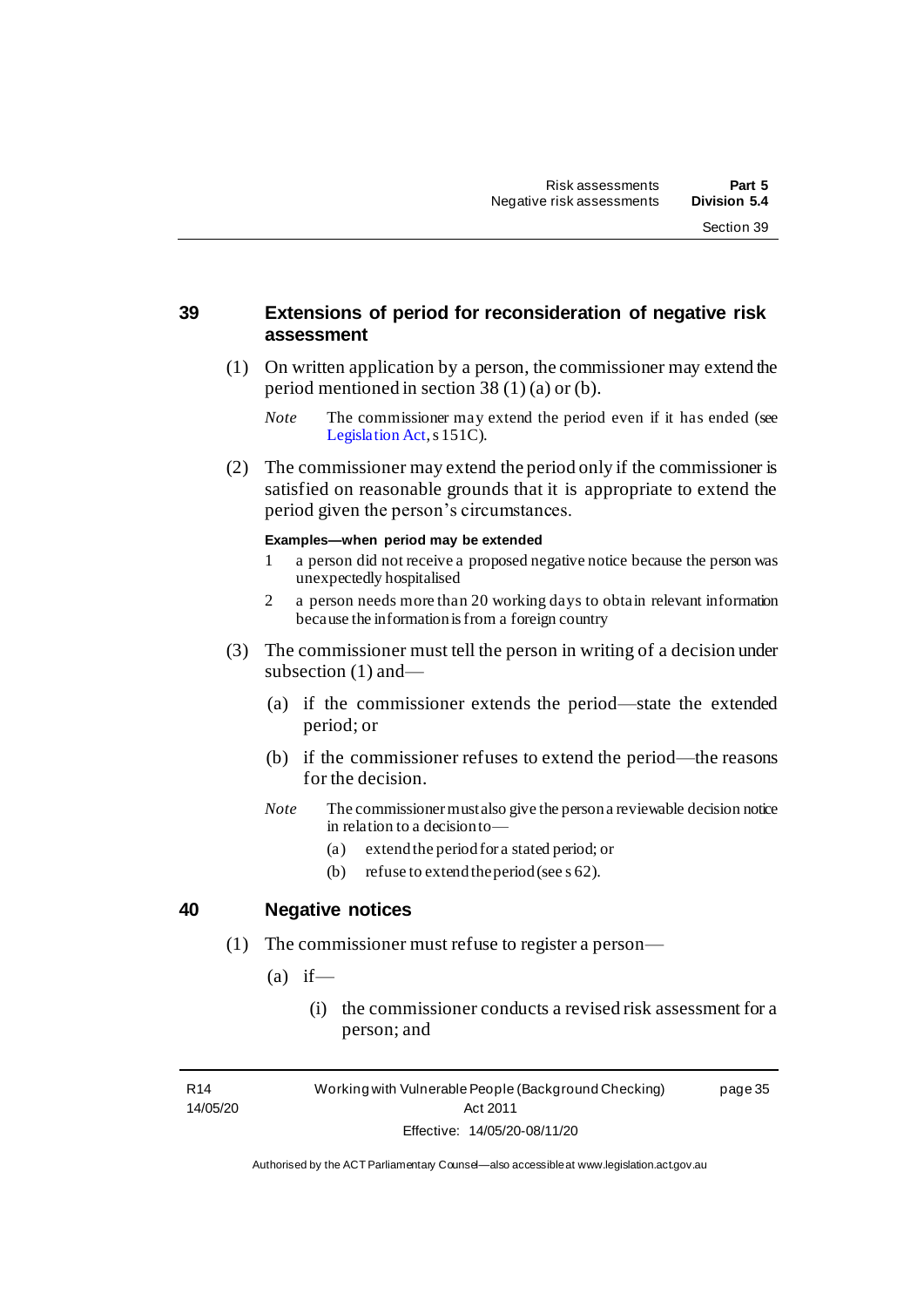- (ii) the commissioner is satisfied that the person poses an unacceptable risk of harm to a vulnerable person; or
- (b) if the commissioner gives the person a proposed negative notice and—
	- (i) the person does not tell the commissioner that the person intends to ask the commissioner to reconsider the decision under section 38 (1) (a); or
	- (ii) the person—
		- (A) tells the commissioner that the person intends to ask the commissioner to reconsider the decision under section  $38(1)(a)$ ; but
		- (B) does not ask the commissioner to reconsider the decision under section 38 (1) (b).
- (2) If the commissioner refuses to register a person, the commissioner must—
	- (a) tell the person in writing (a *negative notice*) that the commissioner refuses to register the person and the reasons for the refusal; and
		- *Note 1* The commissioner must also give the person a reviewable decision notice in relation to the decision (see s 62).
		- *Note 2* For how documents may be given, see th[e Legislation Act](http://www.legislation.act.gov.au/a/2001-14), pt 195.
	- (b) tell the named employer (if any) in writing that a negative notice has been given to the person.
- (3) For subsection (2) (b), the commissioner must not tell a named employer the reasons for giving the person the negative notice.
	- *Note* If an unregistered person engaging in a regulated activity under s 15 is given a negative notice, the person commits an offence under s 13 if the person continues to engage in the activity.

page 36 Working with Vulnerable People (Background Checking) Act 2011 Effective: 14/05/20-08/11/20

R14 14/05/20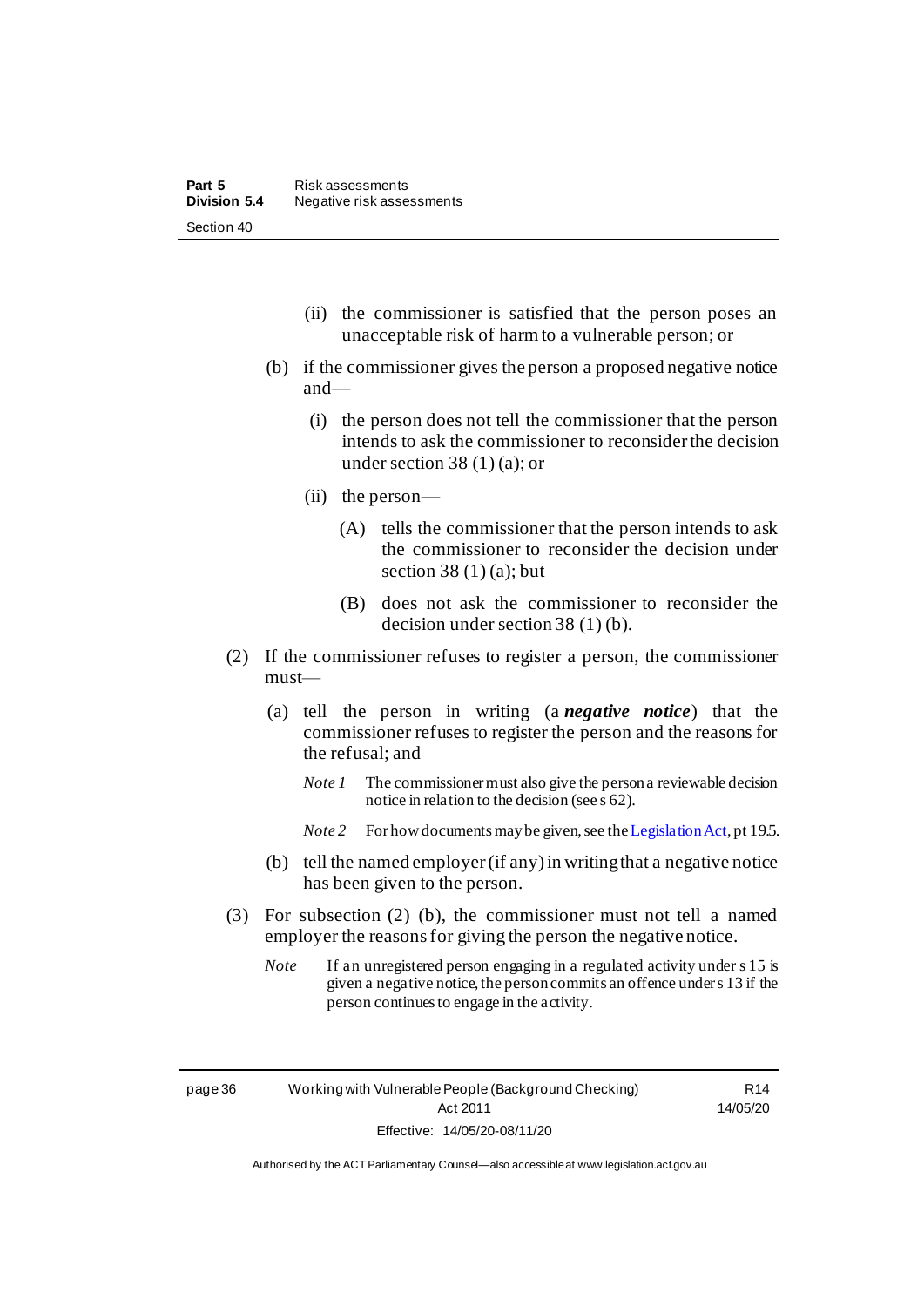# **Part 6 Registration**

### **Division 6.1 Registration**

#### **41 Registration**

- (1) This section applies if the commissioner—
	- (a) conducts a risk assessment or a revised risk assessment for a person; and
	- (b) is satisfied that the person poses no risk or an acceptable risk of harm to a vulnerable person (a *positive risk assessment*).
- (2) The commissioner must—
	- (a) register the person; and
	- (b) tell the person in writing of the positive risk assessment and that the person has been registered; and
	- (c) tell the named employer (if any) in writing that the person has been registered.
- (3) Registration must be for not longer than 3 years.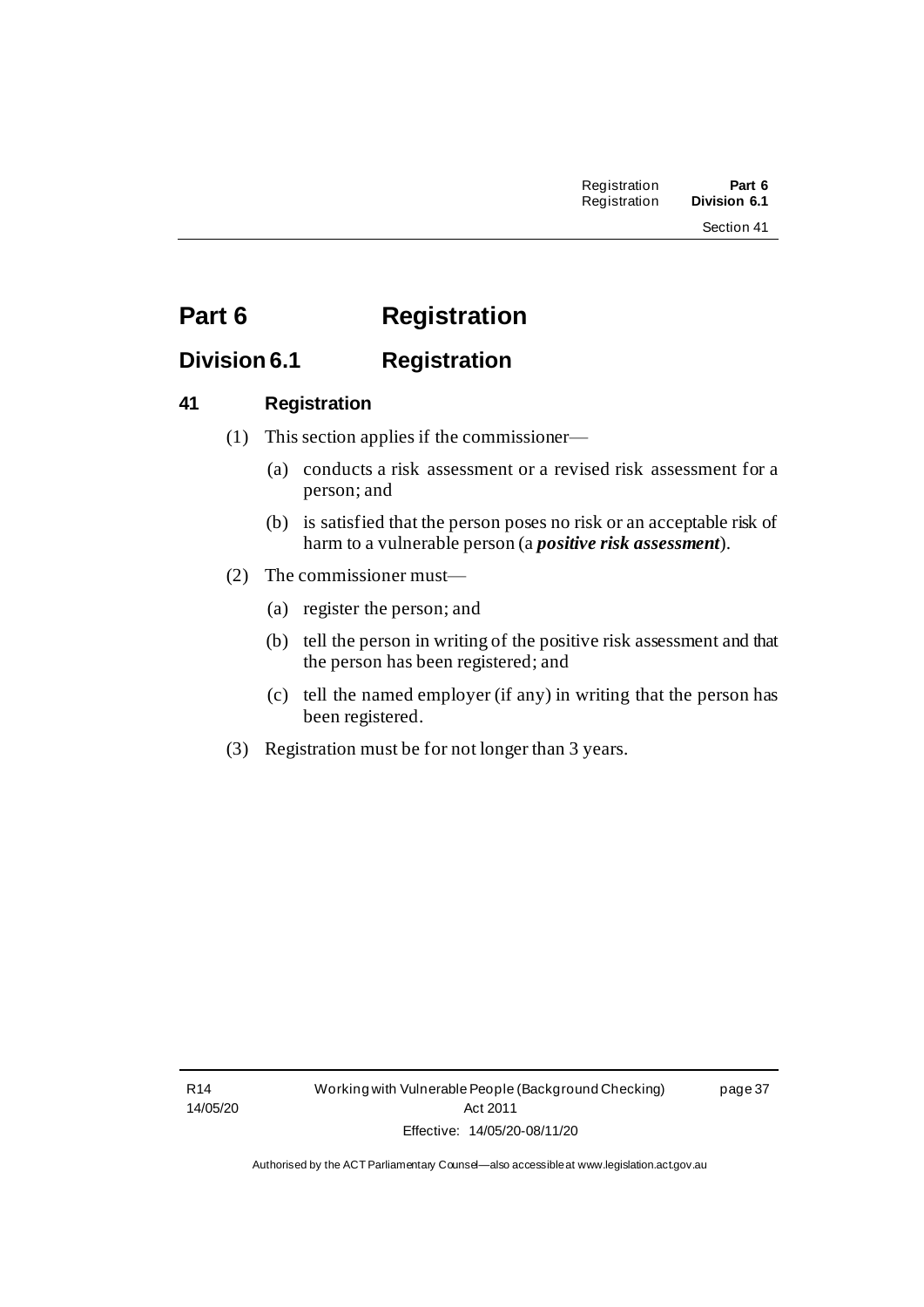#### **42 Conditional registration**

(1) A registration may be subject to conditions.

#### **Examples—conditions**

- 1 a registered person must not drive a motor vehicle if a vulnerable person is a passenger
- 2 a registered person must not have unsupervised contact with a vulnerable person
- 3 a registered person must not supervise another registered person
- 4 a registered person may be engaged by any employer but only in a stated regulated activity
- (2) Without limiting subsection (1), the commissioner may register a person (a *role-based registration*) subject to the conditions that the person may engage only in stated regulated activities for a stated employer.

#### **Example—role-based registration**

a person with a criminal record is registered but may only work as a counsellor in a particular correctional centre

- (3) Before giving a person a role-based registration, the commissioner may—
	- (a) consult, in accordance with the risk assessment guidelines, with 3 or more independent advisors; and
	- (b) consider any relevant advice given.
- (4) A regulation may prescribe information that a person or an employer must give the commissioner before the commissioner may give the person a role-based registration.

#### **43 Proposed conditional registration**

(1) If the commissioner intends to register a person conditionally, the commissioner must tell the person in writing (a *proposed conditional registration notice*).

*Note* For how documents may be given, see th[e Legislation Act](http://www.legislation.act.gov.au/a/2001-14), pt 19.5.

page 38 Working with Vulnerable People (Background Checking) Act 2011 Effective: 14/05/20-08/11/20

R14 14/05/20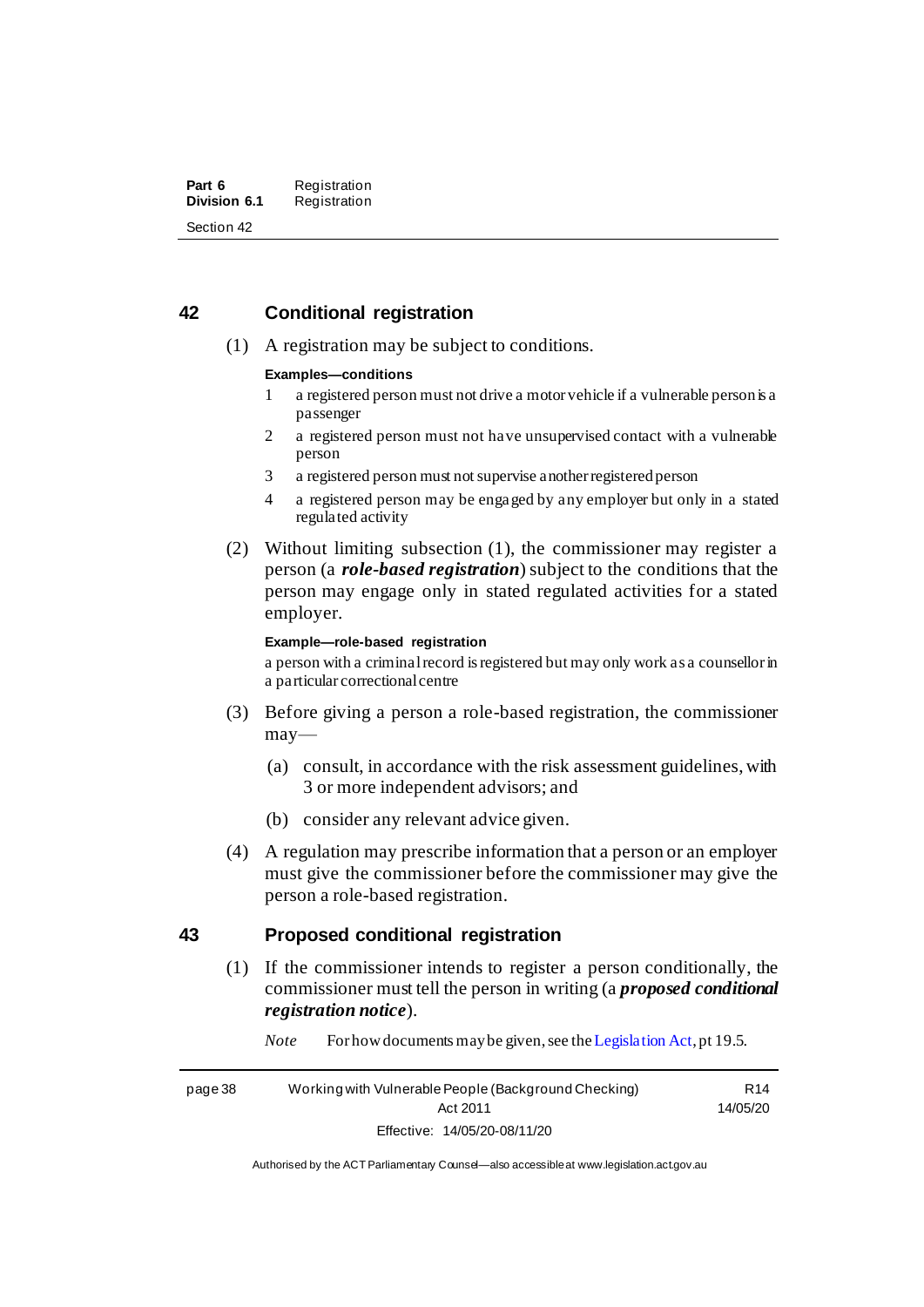- (2) A proposed conditional registration notice must state—
	- (a) what the condition is and the reasons for proposing to register the person conditionally; and
	- (b) that, if the person would like the commissioner to reconsider the decision, the person may take the steps mentioned in section 44 (1); and
	- (c) that if the person does not take the steps mentioned in section 44 (1), the commissioner must register the person conditionally.
- (3) The commissioner must not tell a named employer—
	- (a) that a proposed conditional registration notice has been given to a person; or
	- (b) the reasons for giving the person the proposed conditional registration notice.

#### **44 Reconsideration of proposed conditional registration**

- (1) If the commissioner gives a person a proposed conditional registration notice, the person may—
	- (a) within 10 working days after the commissioner gives the person the proposed conditional registration notice, tell the commissioner in writing that the person intends to ask the commissioner to reconsider the decision; and
	- (b) within 20 working days after the commissioner gives the person the notice, ask the commissioner in writing to reconsider the decision.
	- *Note* If a form is approved under s 69 for this provision, the form must be used.
- (2) If the person asks the commissioner to reconsider the decision, the commissioner must, as soon as practicable—
	- (a) if the commissioner is satisfied that the condition is unnecessary—register the person unconditionally; or

R14 14/05/20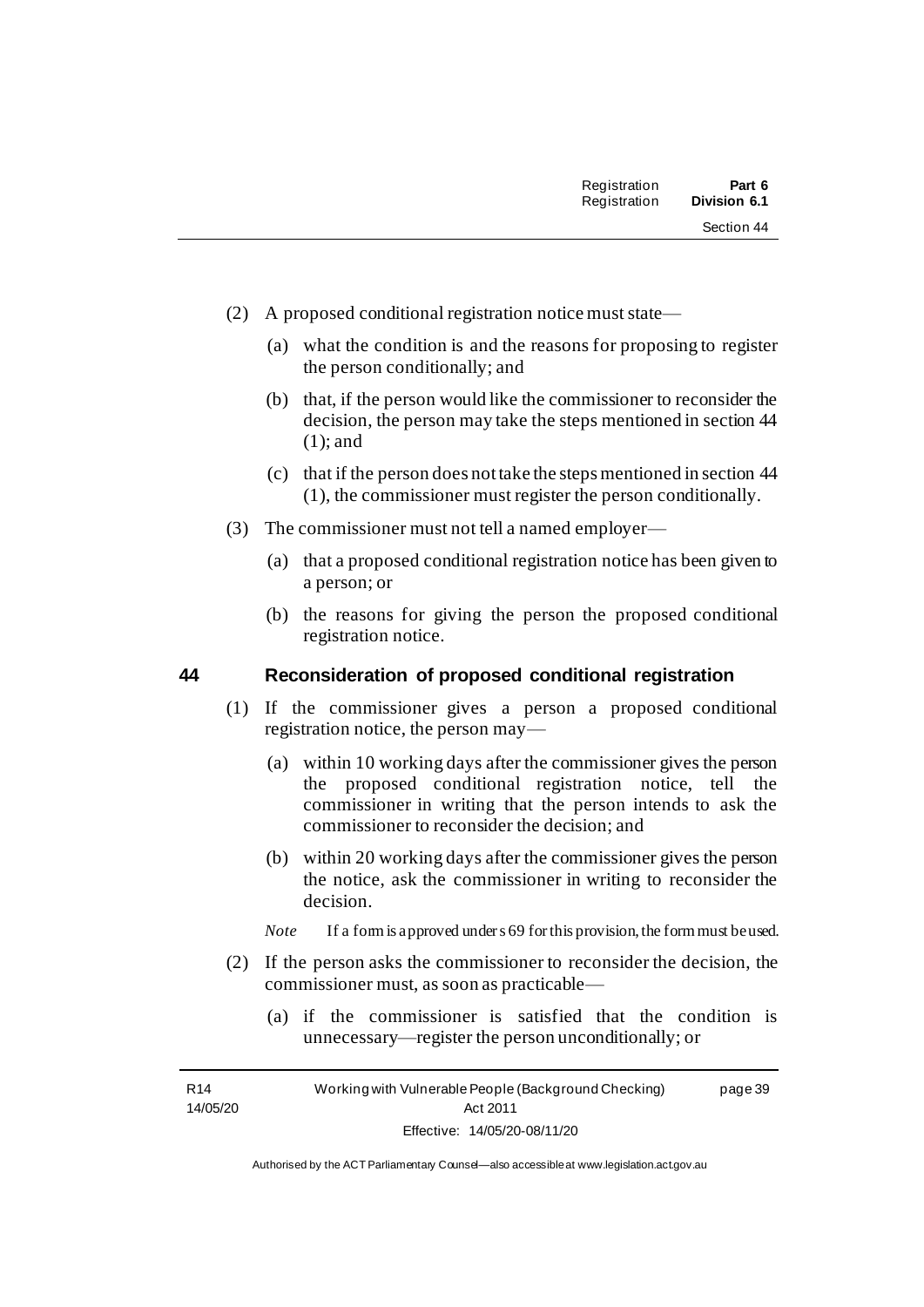- (b) if the commissioner is satisfied that the condition is necessary register the person subject to the condition.
	- *Note* The commissioner's decision to register a person subject to a condition is reviewable (see s 61).
- (3) The person may give the commissioner, and the commissioner must consider in reconsidering the decision, any new or corrected information the person believes is relevant.

#### **45 Extensions of period for reconsideration of proposed conditional registration**

- (1) On written application by a person, the commissioner may extend the period mentioned in section 44 (1) (a) or (b).
	- *Note* The commissioner may extend the period even if it has ended (see [Legislation Act](http://www.legislation.act.gov.au/a/2001-14), s 151C).
- (2) The commissioner may extend the period only if the commissioner is satisfied on reasonable grounds that it is appropriate to extend the period given the person's circumstances.

#### **Examples—when period may be extended**

- 1 a person did not receive a proposed conditional registration notice because the person was unexpectedly hospitalised
- 2 a person needs more than 20 working days to obtain relevant information because the information is from a foreign country
- (3) The commissioner must tell the person in writing of a decision under subsection (1) and—
	- (a) if the commissioner extends the period—state the extended period; or

R14 14/05/20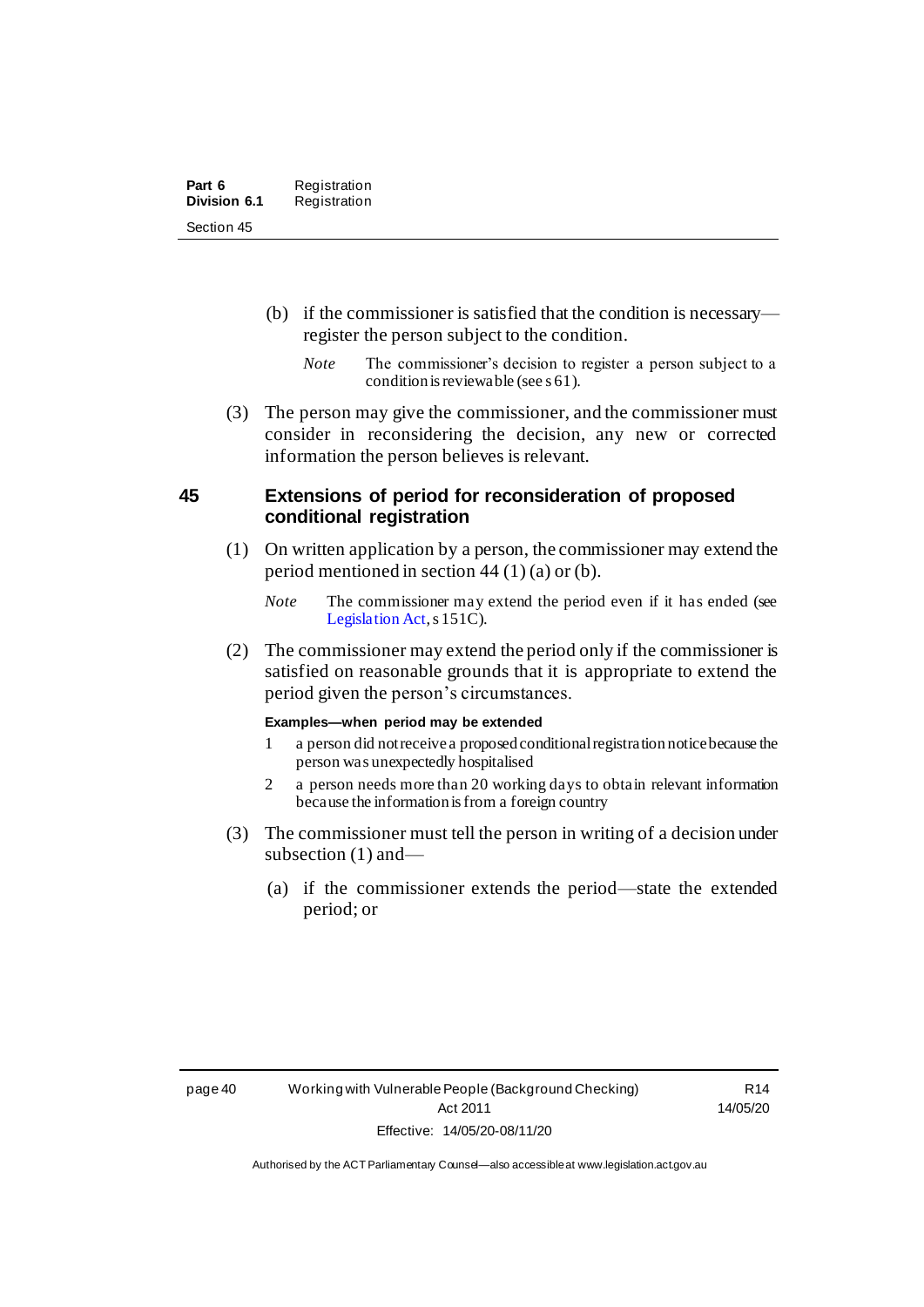| Registration | Part 6              |
|--------------|---------------------|
| Registration | <b>Division 6.1</b> |

- (b) if the commissioner refuses to extend the period—the reasons for the decision.
- *Note* The commissioner must also give the person a reviewable decision notice in relation to a decision to—
	- (a) extend the period for a stated period; or
	- (b) refuse to extend theperiod (see s 62).

#### **46 Notice of conditional registration**

- (1) The commissioner must register a person subject to a condition if the commissioner gives the person a proposed conditional registration notice and—
	- (a) the person does not tell the commissioner that the person intends to ask the commissioner to reconsider the decision under section 44 (1) (a); or
	- (b) the person—
		- (i) tells the commissioner that the person intends to ask the commissioner to reconsider the decision under section  $44(1)(a)$ ; but
		- (ii) does not ask the commissioner to reconsider the decision under section  $44(1)(b)$ .
	- *Note* The commissioner must also register a person subject to a condition if the commissioner has reconsidered the decision and is satisfied that the condition is necessary (see s  $44(2)(b)$ ).
- (2) If a registration is subject to a condition, the commissioner must—
	- (a) tell the person in writing what the condition is and the reasons for the condition; and
		- *Note* The commissioner must also give the person a reviewable decision notice in relation to the decision to register the person subject to a condition (see s 62).

R14 14/05/20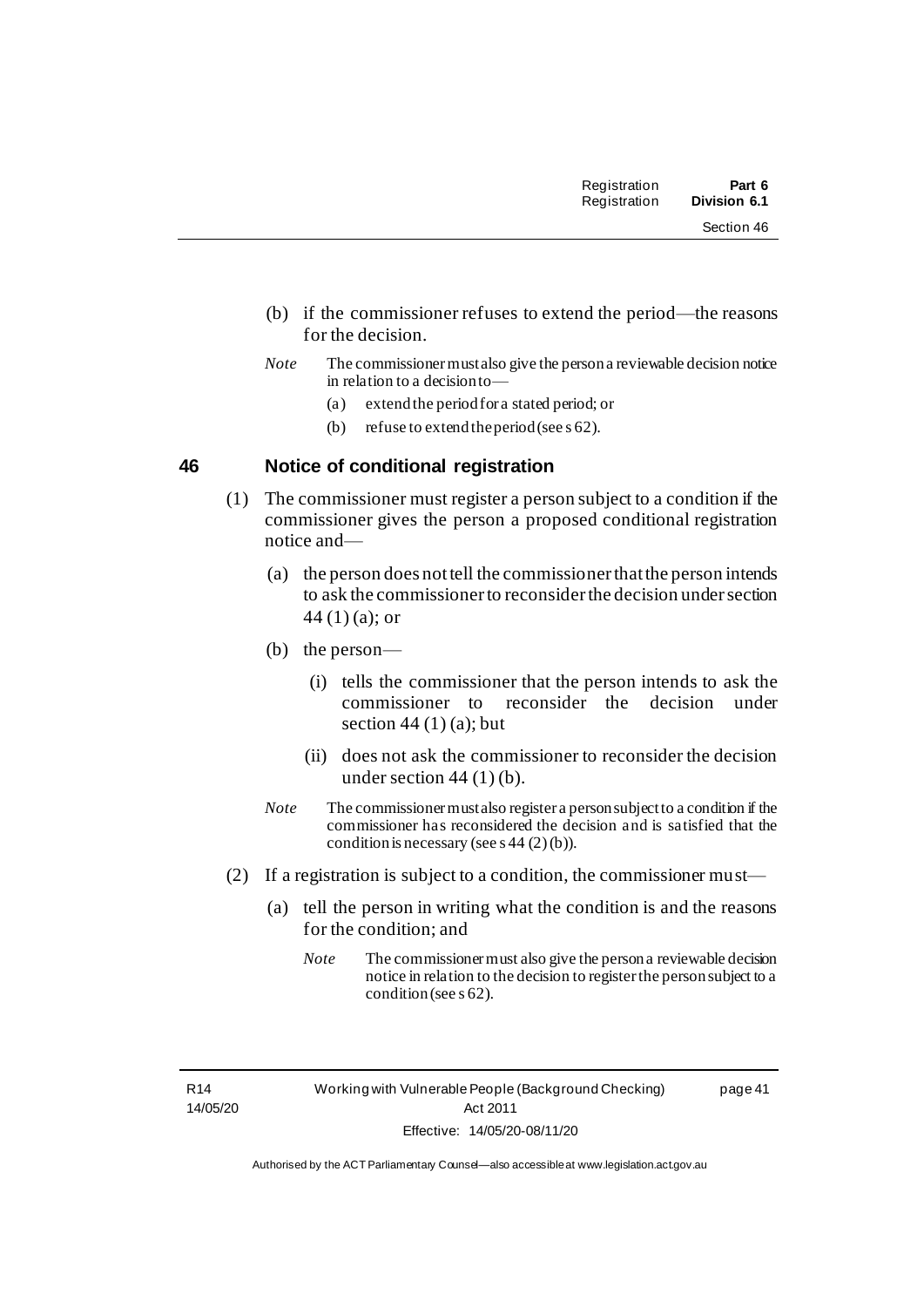- (b) tell the named employer (if any) in writing—
	- (i) that the person's registration is subject to a condition; and
	- (ii) what the condition is.

#### **47 Conditional registration—amendment**

(1) A person with conditional registration may apply to the commissioner to amend the person's registration (including by removing or amending a condition of the registration).

*Note* If a form is approved under s 69 for this provision, the form must be used.

- (2) The commissioner may, in writing, require the applicant to give the commissioner the additional information in writing or documents the commissioner reasonably needs to decide the application.
- (3) If the applicant does not comply with a requirement under subsection (2), the commissioner may refuse to consider the application further.
	- *Note* It is an offence to make a false or misleading statement, give false or misleading information or produce a false or misleading document (see [Criminal Code](http://www.legislation.act.gov.au/a/2002-51/default.asp), pt 3.4).
- (4) On application by a person to amend a conditional registration, the commissioner must—
	- (a) amend the registration; or
	- (b) refuse to amend the registration.
- (5) The commissioner must—
	- (a) tell the applicant in writing of a decision under subsection (4) and—
		- (i) if the commissioner amends the registration—state the details of the amendment; and

R14 14/05/20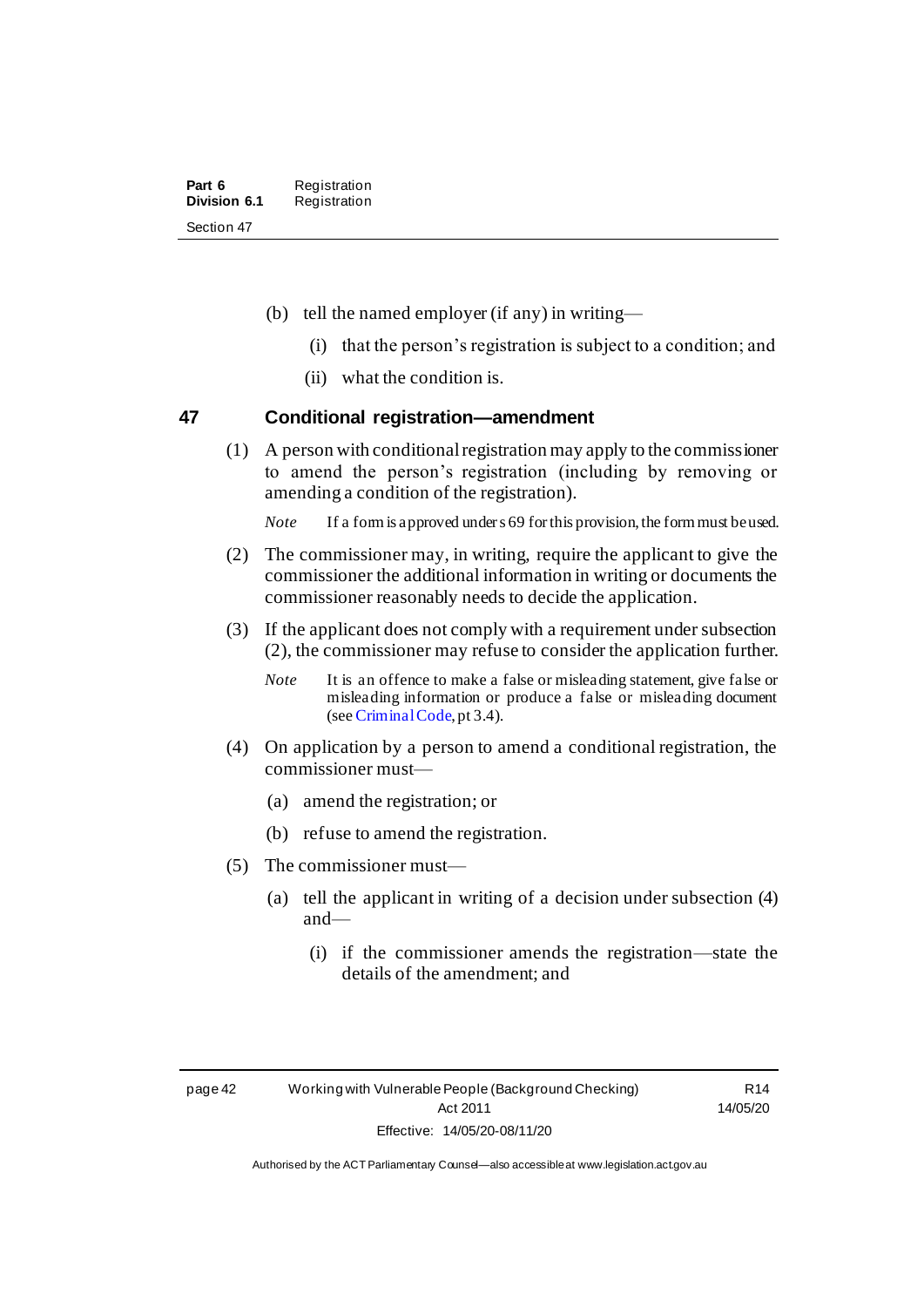| Registration | Part 6       |
|--------------|--------------|
| Registration | Division 6.1 |
|              | Section 48   |

- (ii) if the commissioner refuses to amend the registration—the reasons for the decision; and
- *Note* The commissioner must also give the applicant a reviewable decision notice in relation to a decision to refuse to amend the applicant's registration (see s 62).
- (b) if the commissioner amends the registration—tell the named employer (if any) in writing—
	- (i) that the applicant's registration has been amended; and
	- (ii) the details of the amendment.

#### **48 Offences—registered person contravene condition of registration**

- (1) A person commits an offence if—
	- (a) the person's registration is subject to a condition; and
	- (b) the person contravenes a requirement of the condition.

Maximum penalty: 50 penalty units.

- (2) An offence against subsection (1) is a strict liability offence.
- (3) A person commits an offence if—
	- (a) the person's registration is subject to a condition; and
	- (b) the person contravenes a requirement of the condition; and
	- (c) the person knows, or is reckless about whether, the person is contravening the requirement.

Maximum penalty: 200 penalty units, imprisonment for 2 years or both.

- (4) Strict liability applies to subsection (3) (a).
	- *Note* The commissioner may suspend or cancel a person's registration if the person's registration is subject to a condition and the person contravenes a requirement of the condition (see s 57 (1)).

R14 14/05/20 Working with Vulnerable People (Background Checking) Act 2011 Effective: 14/05/20-08/11/20 page 43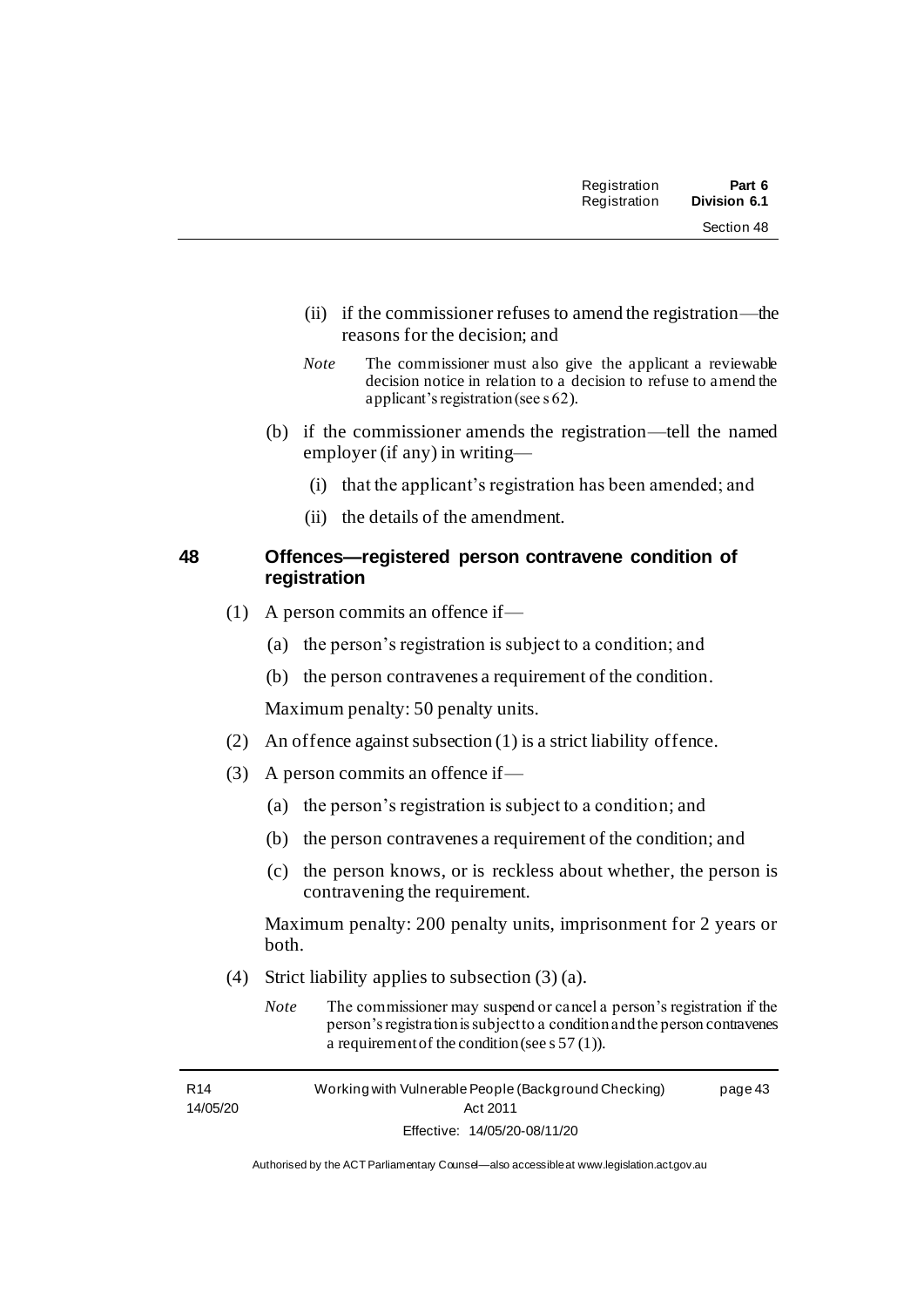**Part 6** Registration<br>**Division 6.2** Registration **Division 6.2** Registration cards Section 49

### **Division 6.2 Registration cards**

#### **49 Registration cards**

- (1) If the commissioner registers a person, the commissioner must give the person a working with vulnerable people registration card (a *registration card*).
- (2) A registration card must contain—
	- (a) a unique identifying number; and
	- (b) the date the registration ends; and
	- (c) anything else prescribed by regulation.

### **50 Offence—fail to produce registration card**

- (1) A registered person commits an offence if the person—
	- (a) engages in a regulated activity; and
	- (b) is required to be registered to engage in the activity; and
	- (c) is asked to produce the person's registration card by—
		- (i) a police officer; or
		- (ii) a person authorised by the commissioner; and
	- (d) does not produce the person's registration card.

Maximum penalty: 10 penalty units.

(2) An offence against this section is a strict liability offence.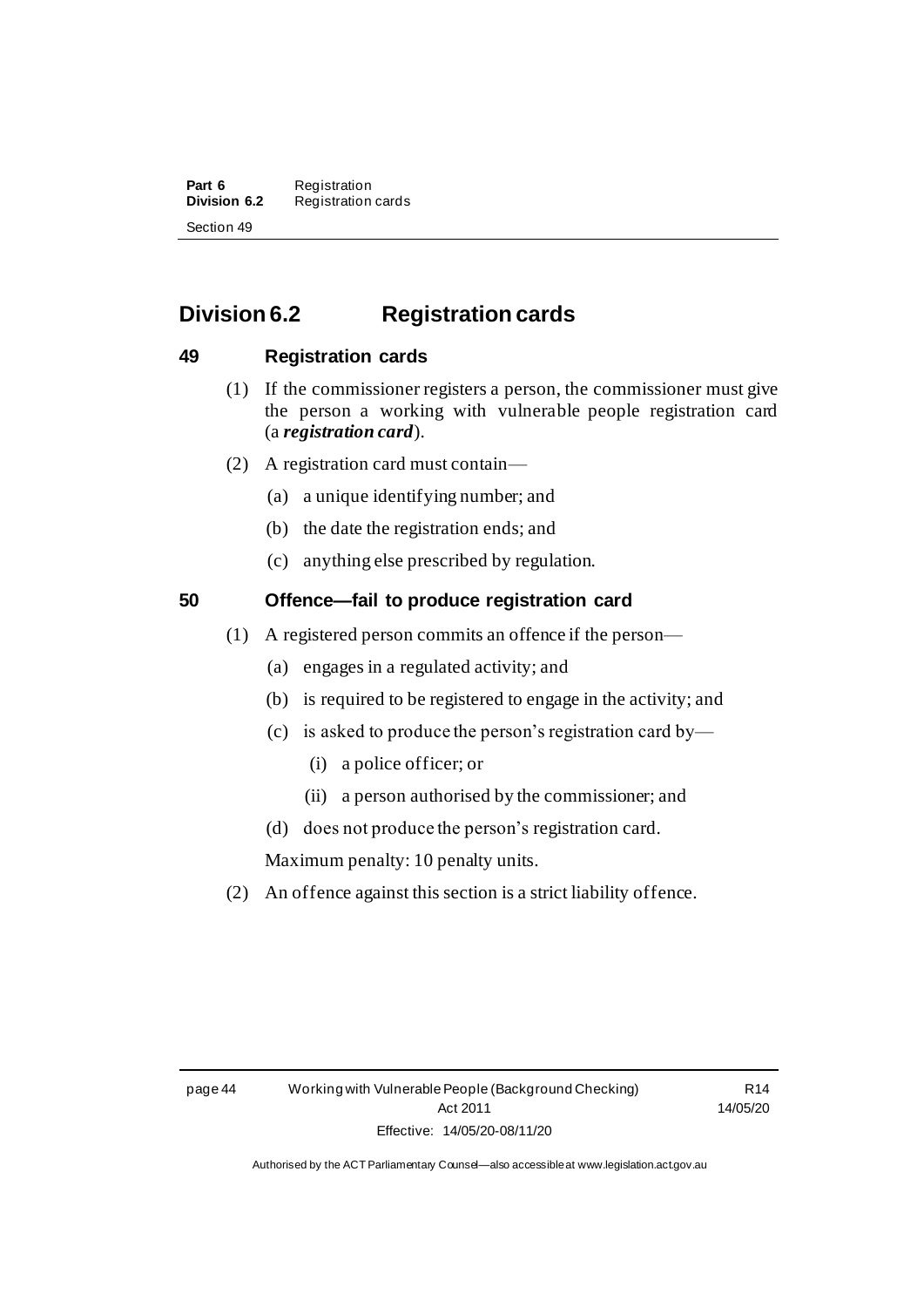page 45

#### **51 Lost, stolen or damaged registration cards**

- (1) This section applies if a registration card given to a person is lost, stolen or damaged.
- (2) The person may apply to the commissioner for a replacement card.

*Note 1* If a form is approved under s 69 for this provision, the form must be used.

*Note 2* A fee may be determined under s 68 for this provision.

- (3) The application must be accompanied by a written statement by the applicant setting out the circumstances in which the card was lost, stolen or damaged.
- (4) If a person applies for a replacement card, the commissioner must—
	- (a) replace the card; or
	- (b) refuse to replace the card.
		- *Note* The commissioner must give the person a reviewable decision notice in relation to the decision to refuse to replace the card (see s 62).
- (5) The commissioner must replace the card if satisfied that—
	- (a) the person held a registration card; and
	- (b) the card is lost, stolen or damaged.

#### **52 Offence—fail to return registration card**

- (1) A person commits an offence if
	- (a) the person's registration is—
		- (i) suspended or cancelled under section 59; or
		- (ii) surrendered under section 60; and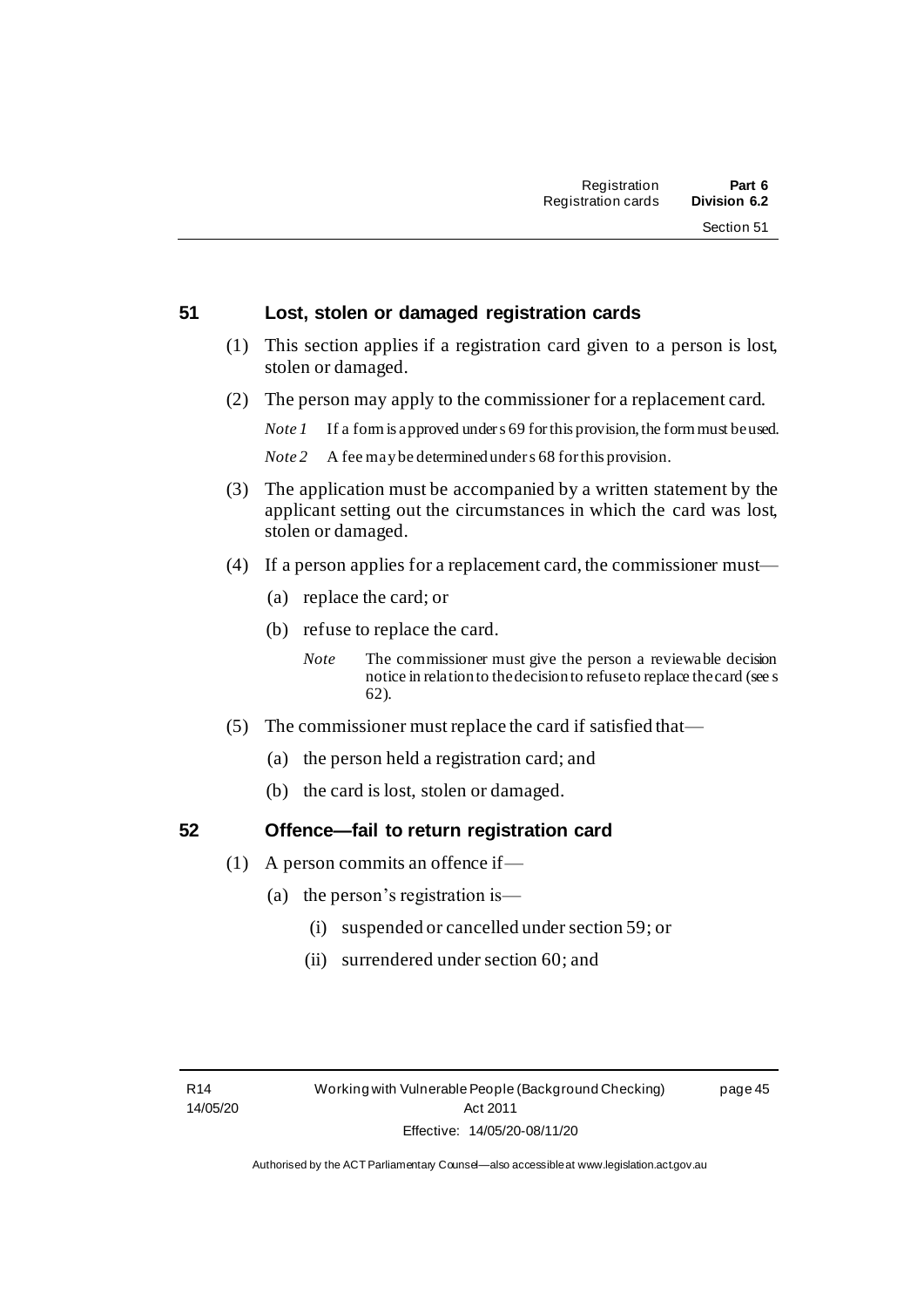(b) the person does not return the person's registration card to the commissioner as soon as practicable, but within 10 working days, after the day the suspension or cancellation takes effect.

Maximum penalty: 50 penalty units.

*Note* For when a suspension or cancellation takes effect, see s 59 (4).

- (2) Subsection (1) does not apply to a person if the person's card has been—
	- (a) lost or stolen; or
	- (b) destroyed by someone else.
	- *Note* The defendant has an evidential burden in relation to the matters mentioned in s (2) (se[e Criminal Code](http://www.legislation.act.gov.au/a/2002-51/default.asp), s 58).
- (3) An offence against this section is a strict liability offence.

### **Division 6.3 Monitoring registered people**

#### **53 Commissioner may request information from entities about registered people**

(1) The commissioner may request information or advice from any entity the commissioner considers may be able to give information or advice that is relevant to whether a registered person continues to pose no risk or an acceptable risk of harm to a vulnerable person.

#### **Example**

an updated criminal history report from the chief police officer

- (2) An entity that receives a request from the commissioner must, as far as practicable, comply with the request.
- (3) An entity that gives the commissioner information or advice in response to a request under this section does not contravene any duty of confidentiality the entity has under a territory law or agreement, despite anything to the contrary in the law or agreement.

R14 14/05/20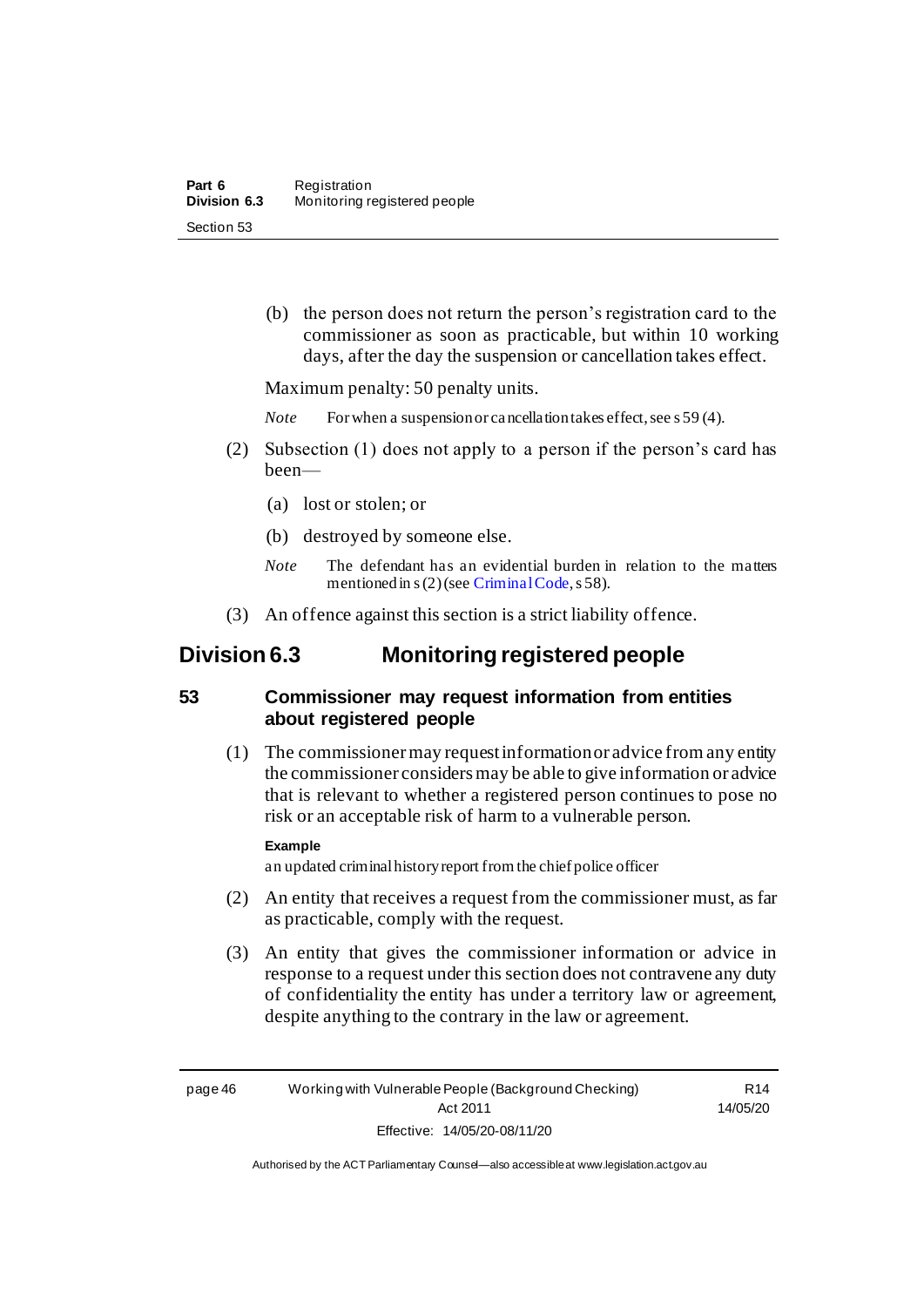(4) In this section:

*information* does not include information that, under the *[Children](http://www.legislation.act.gov.au/a/2008-19)  [and Young People Act 2008](http://www.legislation.act.gov.au/a/2008-19)*, section 857, must not be given to a person.

#### **54 Additional risk assessments**

(1) This section applies if the commissioner believes on reasonable grounds that there is new relevant information about a registered person.

#### **Examples—new relevant information**

- 1 a registered person is suspected of having committed a relevant offence
- 2 a registered person has been charged with a relevant offence
- 3 a registered person has been convicted or found guilty of a relevant offence
- (2) The commissioner must—
	- (a) conduct a risk assessment (an *additional risk assessment*) for the person taking into account the new relevant information; and
	- (b) tell the person in writing that the additional risk assessment is being conducted.
	- *Note* If the commissioner decides to conduct an additional risk assessment for a person, the commissioner may suspend the person's registration while the assessment is conducted (see s  $57(2)$ ).
- (3) If the commissioner conducts an additional risk assessment for the person and is satisfied that the person poses no risk or an acceptable risk of harm to a vulnerable person, the commissioner may—
	- (a) leave the person's registration unchanged; or
	- (b) add a condition to, or amend a condition of, the person's registration.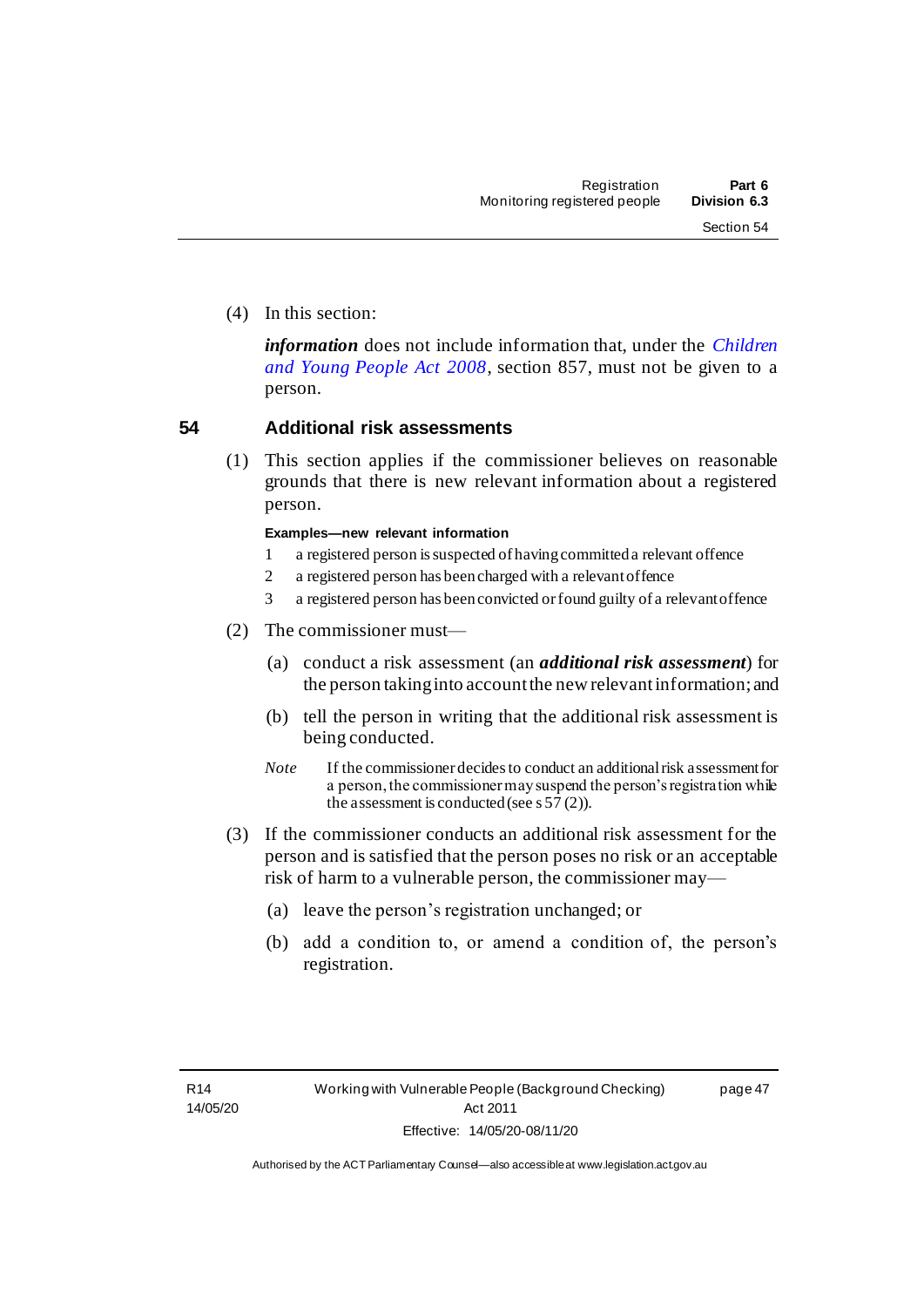- (c) remove a condition from the person's registration.
- *Note 1* Section 43 sets out the commissioner's obligations if the commissioner intends to register a person conditionally.
- *Note 2* The commissioner must cancel a person's registration if the commissioner has conducted an additional risk assessment for the person and is satisfied that that the person poses an unacceptable risk of harm to a vulnerable person (see s 57 (3)).
- (4) The risk assessment guidelines may provide for what constitutes new relevant information about a registered person.

#### **55 Offences—registered person fail to disclose charge, conviction or finding of guilt for relevant offence**

- (1) A person commits an offence if the person—
	- (a) is registered; and
	- (b) is charged with a relevant offence; and
	- (c) does nottell the commissioner about the charge in writingwithin 10 working days after the day the person is charged.

Maximum penalty: 50 penalty units.

- (2) A person commits an offence if the person—
	- (a) is registered; and
	- (b) is convicted or found guilty of a relevant offence; and
	- (c) does not tell the commissioner about the conviction or finding of guilt in writing within 10 working days after the day the person is convicted or found guilty.

Maximum penalty: 50 penalty units.

(3) An offence against this section is a strict liability offence.

R14 14/05/20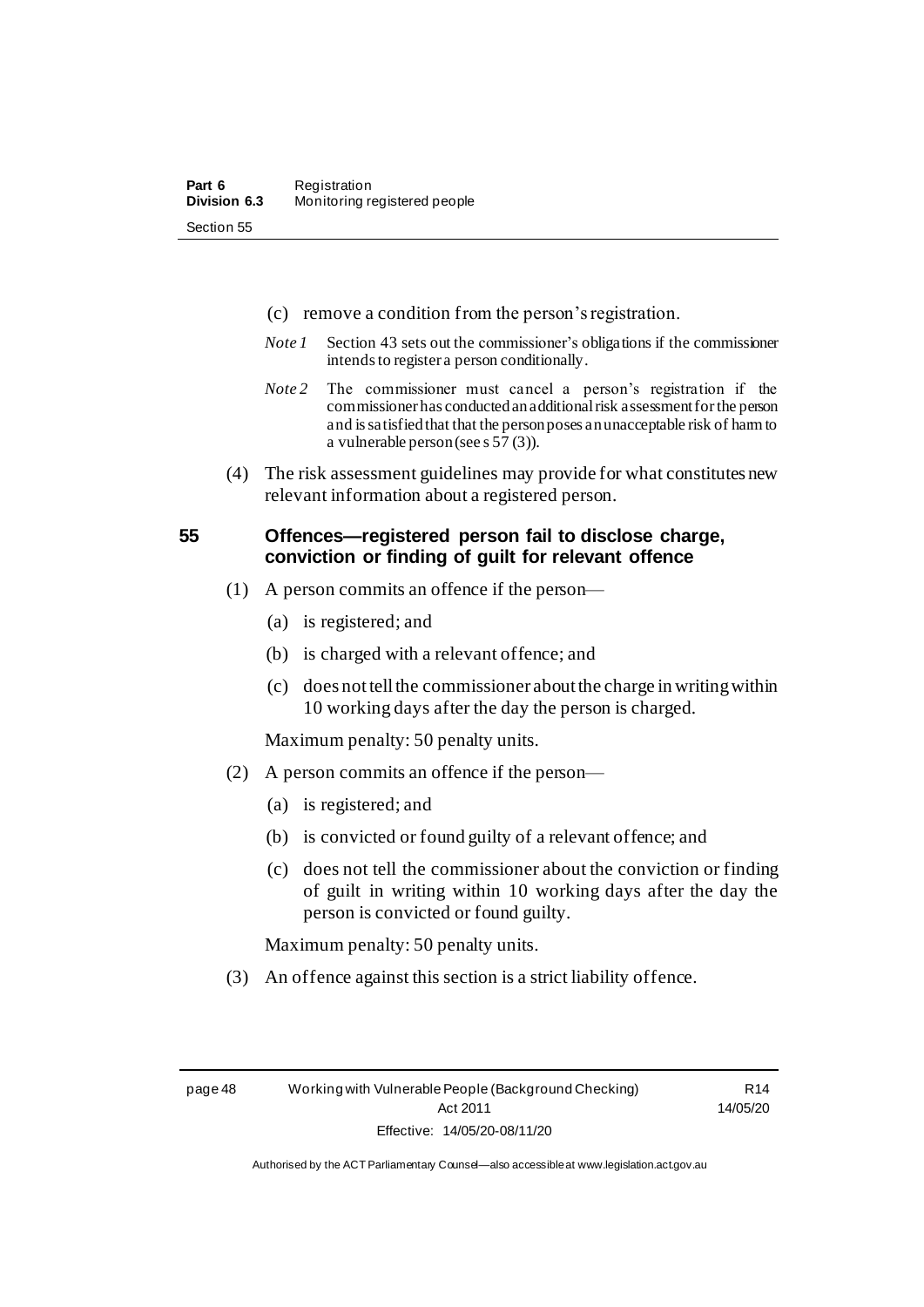page 49

#### **56 Offence—fail to notify change of name or address**

- (1) A person commits an offence if
	- (a) the person is registered; and
	- (b) the person's name or address changes; and
	- (c) the person does not tell the commissioner in writing of the change within 10 working days after the day the change happens.

Maximum penalty: 10 penalty units.

*Note* If a form is approved under s 69 for this provision, the form must be used.

(2) An offence against this section is a strict liability offence.

### **Division 6.4 Suspending or cancelling registration**

#### **57 Grounds for suspension or cancellation of registration**

- (1) The commissioner may suspend or cancel a person's registration if—
	- (a) the person's registration is subject to a condition; and
	- (b) the person contravenes a requirement of the condition; and
	- (c) the commissioner believes on reasonable grounds that suspension or cancellation is necessary for this Act.
	- *Note* A person commits an offence if the person contravenes a requirement of a condition—see s 48.
- (2) If the commissioner decides to conduct an additional risk assessment for a person, the commissioner may suspend the person's registration while the assessment is conducted.
	- *Note* The commissioner must conduct an additional risk assessment for a person under s 54 if the commissioner believes on reasonable grounds that there is new relevant information about the person.

R14 14/05/20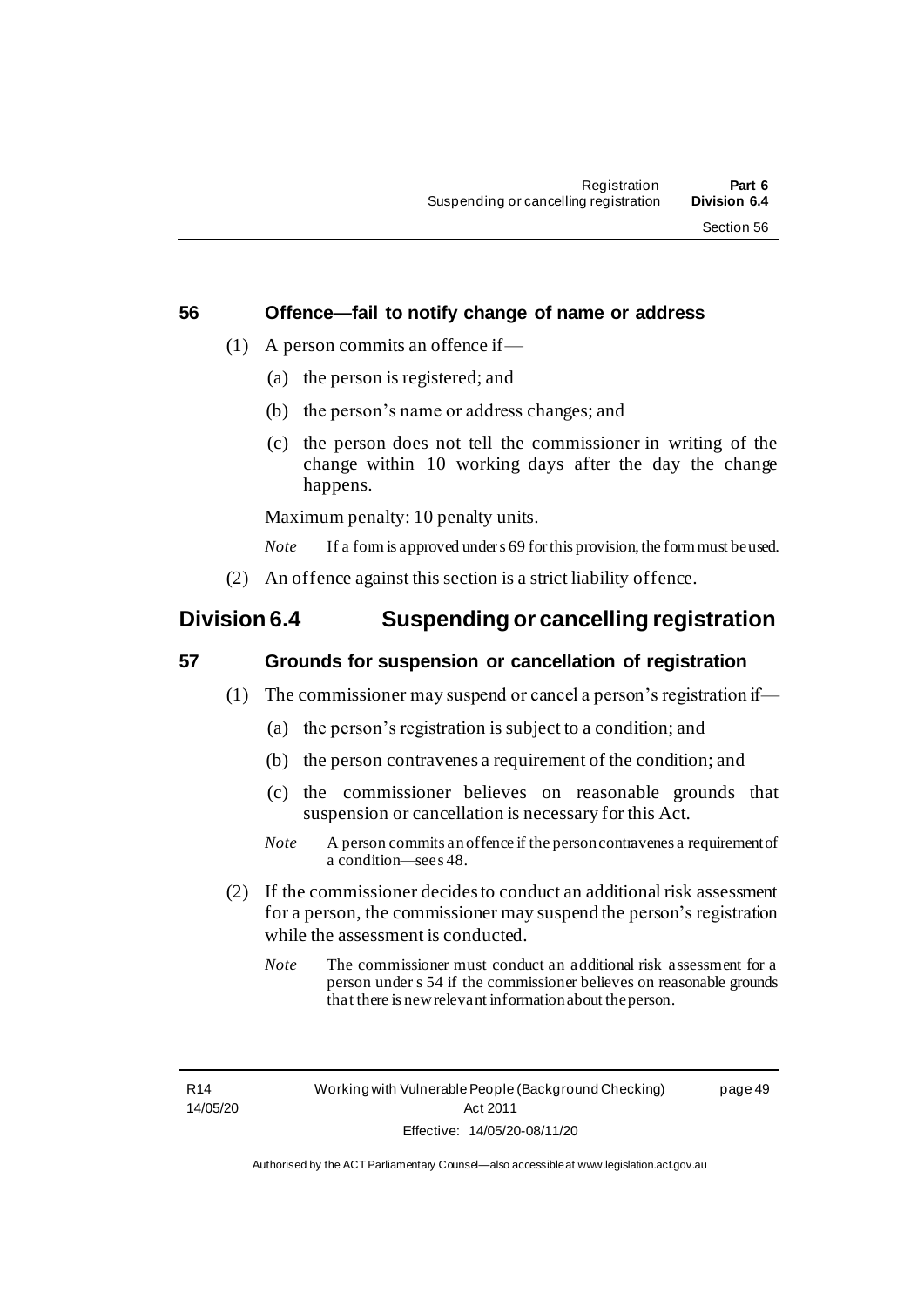- (3) The commissioner must cancel a person's registration if the commissioner—
	- (a) has conducted an additional risk assessment for the person; and
	- (b) is satisfied that the person poses an unacceptable risk of harm to a vulnerable person.

#### **58 Notice of proposed suspension or cancellation of registration**

(1) The commissionermust give written notice of an intention to suspend or cancel a person's registration to the person.

*Note* For how documents may be given, see th[e Legislation Act](http://www.legislation.act.gov.au/a/2001-14), pt 19.5.

- (2) A notice of intention to suspend or cancel a person's registration must—
	- (a) set out the ground for suspension or cancellation; and
	- (b) state that the person may, within 10 working days after the day the commissioner gives the person the notice, give reasons why the person considers that the registration should not be suspended or cancelled.

#### **59 Suspension or cancellation of registration**

- (1) The commissioner must suspend or cancel a person's registration if the commissioner—
	- (a) has given written notice to the person of an intention to suspend or cancel the registration; and
	- (b) has considered any reasons given by the person in accordance with the notice; and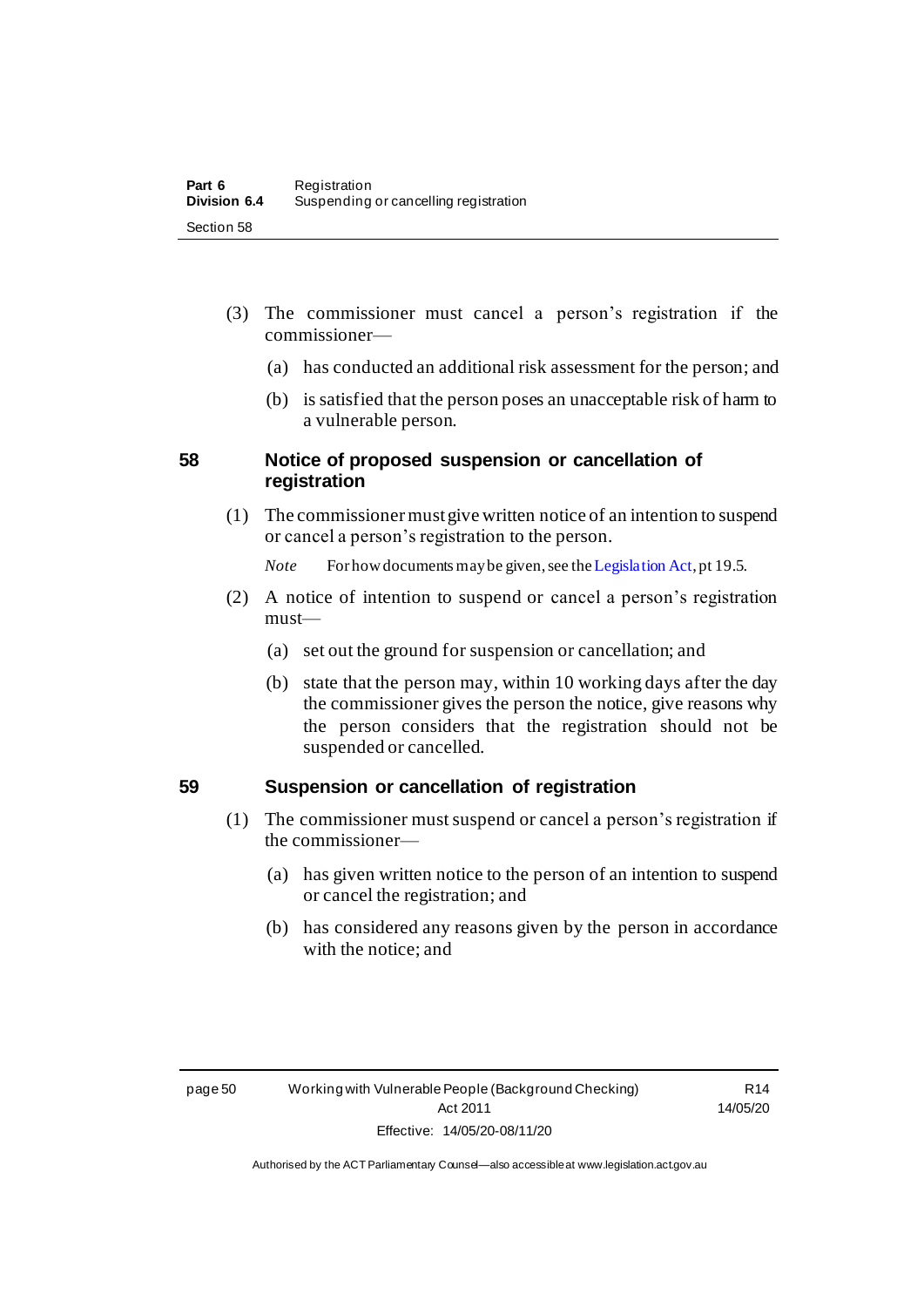- (c) is satisfied that the ground for suspension or cancellation under section 57 exists.
- *Note* The commissioner's decision to suspend or cancel a person's registration is reviewable (see s 61).
- (2) The commissioner must—
	- (a) tell the person in writing—
		- (i) that the person's registration issuspended or cancelled; and
		- (ii) the ground for suspension or cancellation; and
		- *Note* The commissioner must also give the person a reviewable decision notice in relation to the decision to suspend or cancel the person's registration (see s 62).
	- (b) tell the person's employer (if any) in writing that the person's registration has been suspended or cancelled.
- (3) For subsection (2) (b), the commissioner must not tell the person's employer the ground for suspension or cancellation.
- (4) The suspension or cancellation takes effect—
	- (a) on the day after the day the commissioner tells the person in writing that the person's registration is suspended or cancelled; or
	- (b) if a later date is stated in the notice of suspension or cancellation—on the later date.
- (5) To remove any doubt, a person whose registration is suspended does not have a registration allowing the person to engage in a regulated activity.
	- *Note* A person engaging in a regulated activity for which the person is required to be registered commits an offence under s 13 if the person's registration is suspended or cancelled and the person continues to engage in the activity.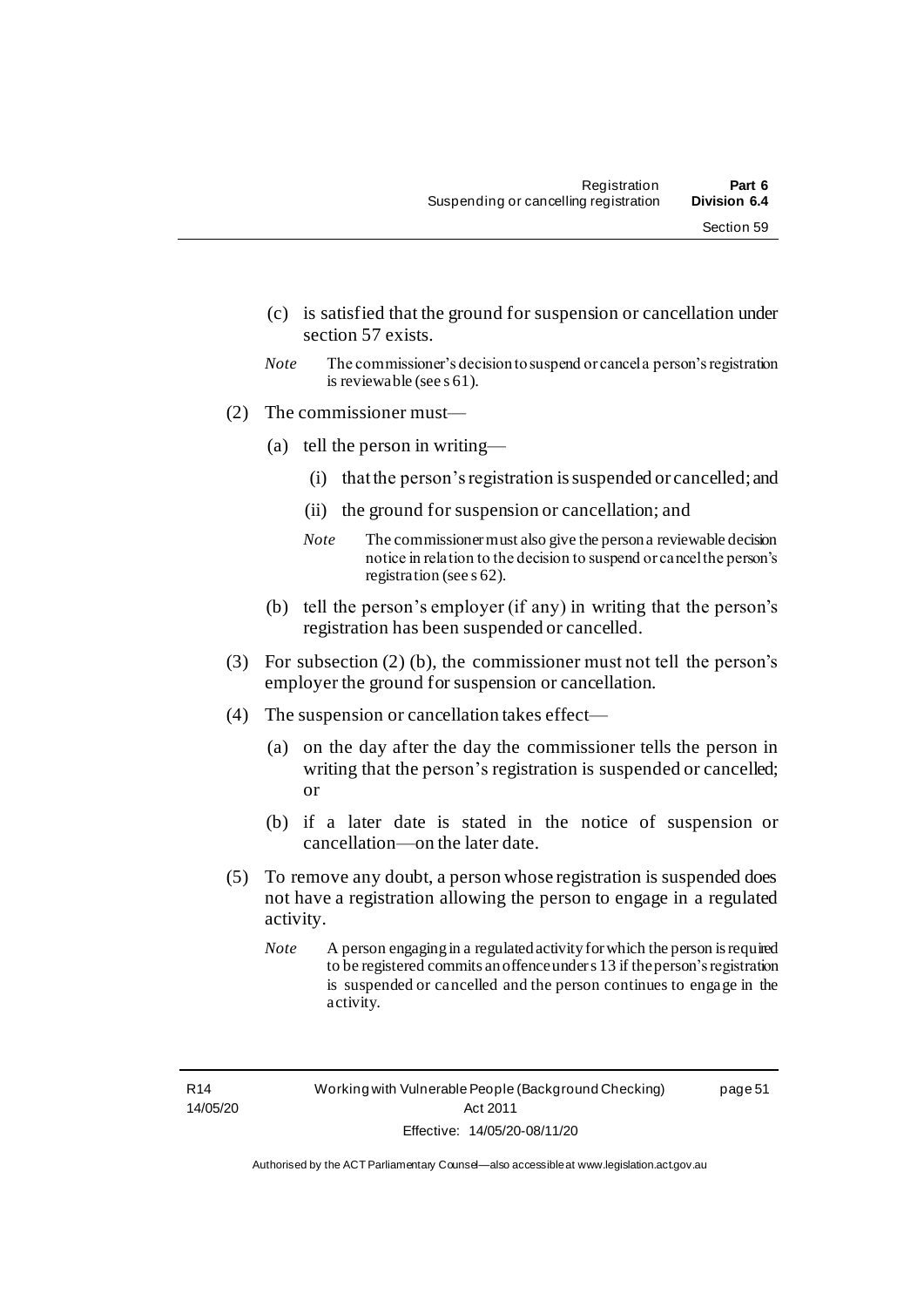### **Division 6.5 Surrendering registration**

#### **60 Surrendering registration**

(1) A registered person may surrender the person's registration by giving written notice of the surrender (a *surrender notice*) to the commissioner.

*Note* If a form is approved under s 69 for this provision, the form must be used.

- (2) The surrender notice must be accompanied by—
	- (a) the person's registration card; or
	- (b) if the card has been lost, stolen or destroyed—a written statement by the person stating that the card has been lost, stolen or destroyed.
- (3) The surrender of the registration takes effect—
	- (a) on the day the surrender notice is given to the commissioner; or
	- (b) if a later date is stated in the surrender notice—on the later date.
- (4) The commissioner must tell the person's employer (if any) in writing that the person's registration has been surrendered.

### **Division 6.6 COVID-19 emergency response**

#### **60A Definitions—div 6.6**

In this division:

*COVID-19 emergency* means—

(a) a state of emergency declared under the *[Emergencies Act](http://www.legislation.act.gov.au/a/2004-28) 2004*, section 156 because of the coronavirus disease 2019 (COVID-19); or

page 52 Working with Vulnerable People (Background Checking) Act 2011 Effective: 14/05/20-08/11/20

R14 14/05/20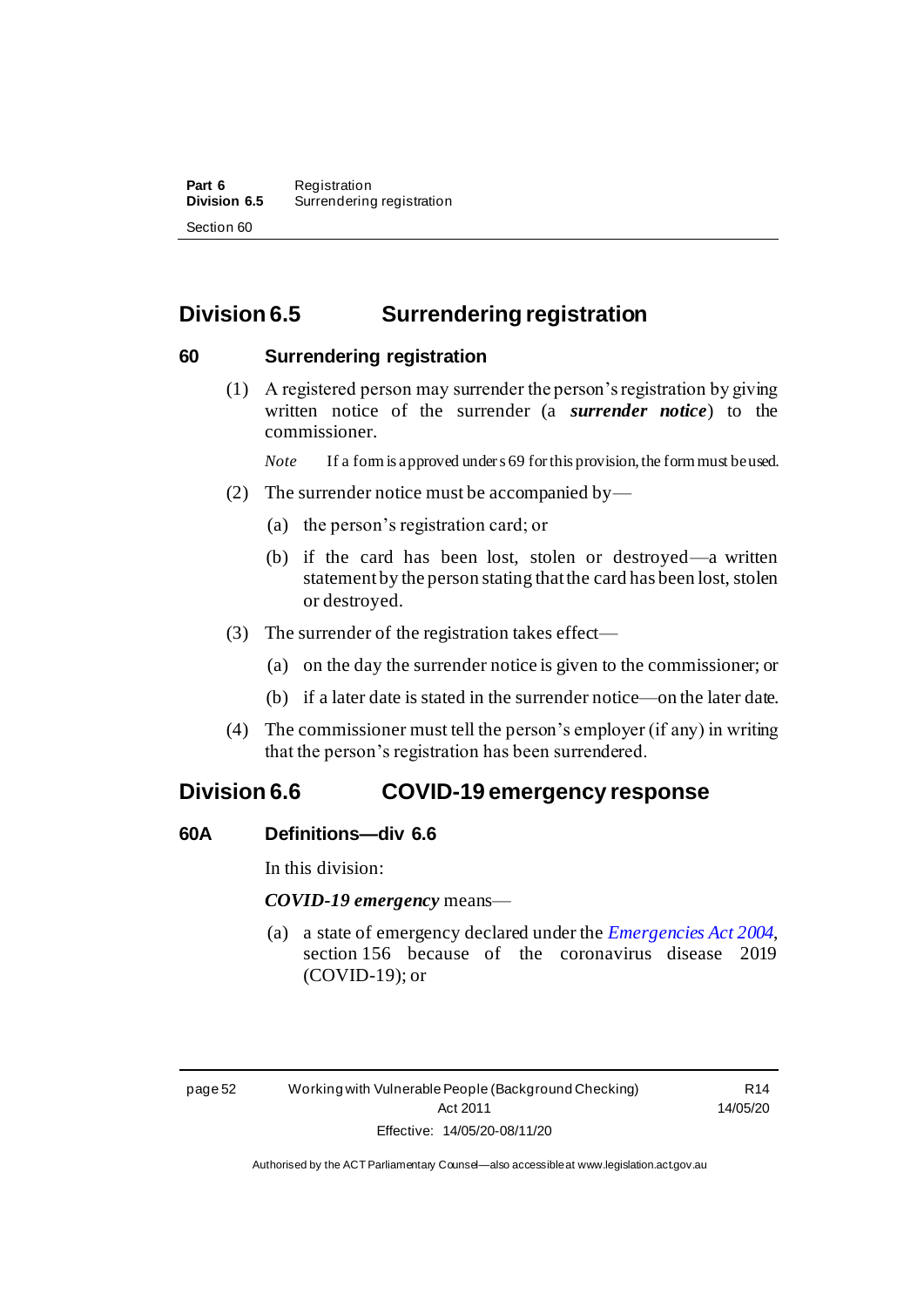(b) an emergency declared under the *[Public Health Act 1997](http://www.legislation.act.gov.au/a/1997-69)*, section 119 (including any extension or further extension) because of the coronavirus disease 2019 (COVID-19).

*COVID-19 emergency period* means a period during which a COVID-19 emergency is in force.

#### **60B Extending registration—COVID-19 emergency period**

- (1) This section applies if a person's registration will, or is likely to, expire during—
	- (a) a COVID-19 emergency period; or
	- (b) the 6 months following a COVID-19 emergency period.
- (2) The registration is extended until 6 months after the day the COVID-19 emergency period ends.

#### **60C Renewing expired registration—COVID-19 emergency period**

- (1) The commissioner may, during a COVID-19 emergency period, renew a person's expired registration if—
	- (a) the registration expired during the 12 months before the COVID-19 emergency period; and
	- (b) the commissioner considers the renewal is appropriate because of the public health emergency caused by the COVID-19 emergency.
- (2) The renewal ends 6 months after the day the COVID-19 emergency period ends.

page 53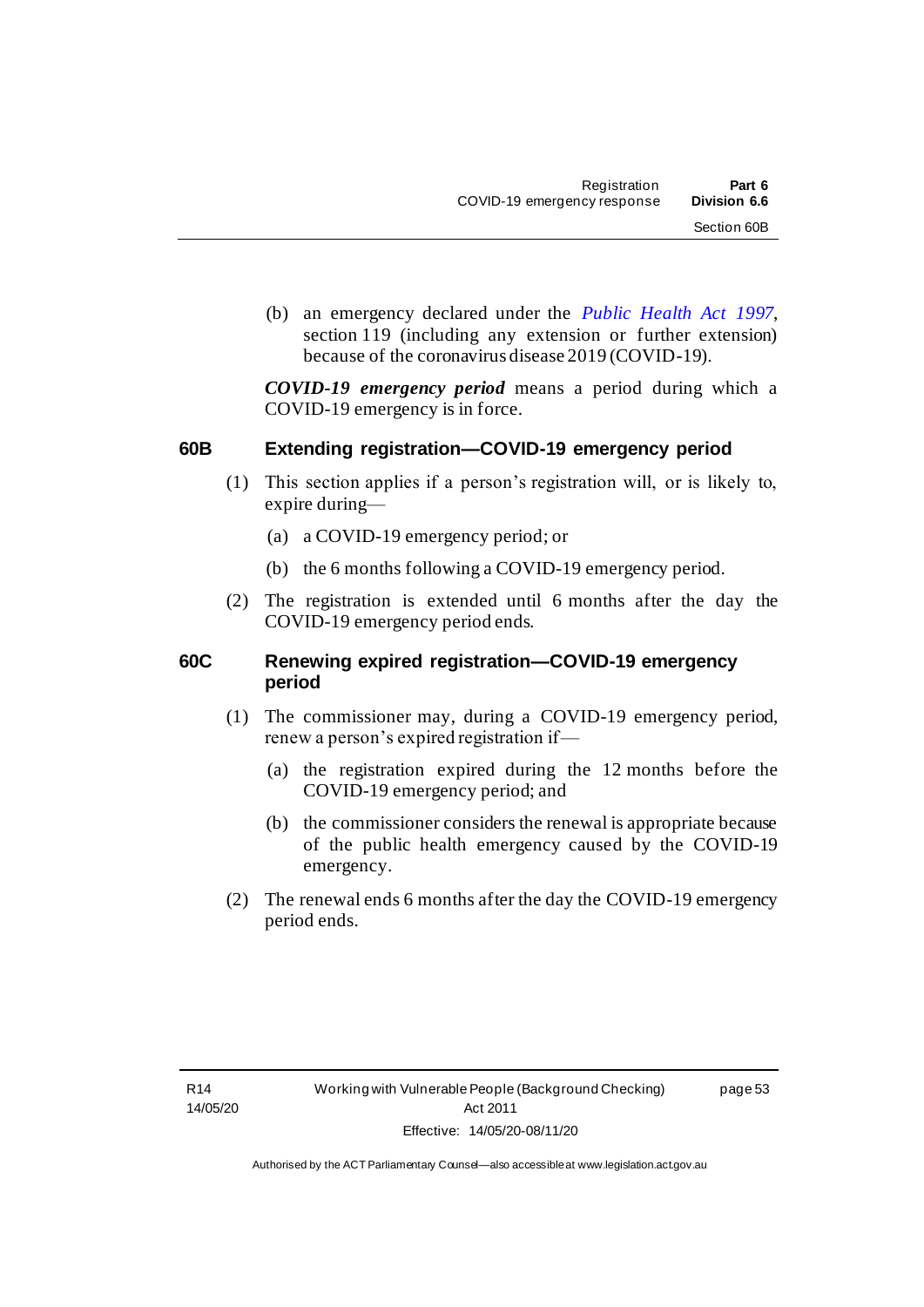- (3) If the commissioner renews a person's registration, the commissioner must tell the person, in writing—
	- (a) that the person has been registered; and
	- (b) the person's unique identifying number; and
	- (c) the day the registration ends; and
	- (d) anything else prescribed by regulation.

#### **60D Expiry—div 6.6**

This division expires at the end of a 6-month period during which no COVID-19 emergency has been in force.

page 54 Working with Vulnerable People (Background Checking) Act 2011 Effective: 14/05/20-08/11/20

R14 14/05/20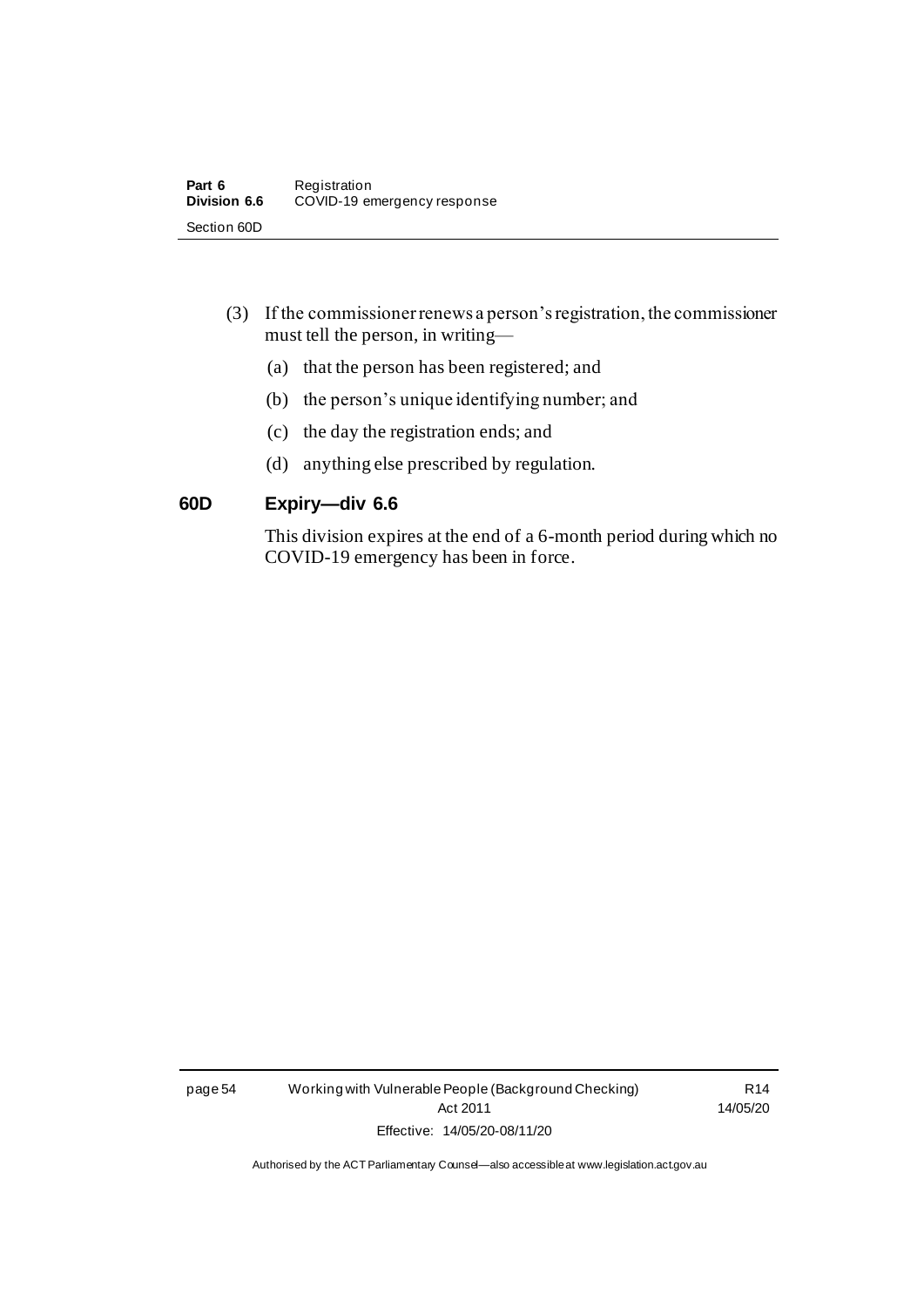## **Part 7 Notification and review of decisions**

#### **61 Meaning of** *reviewable decision***—pt 7**

In this part:

*reviewable decision* means a decision mentioned in schedule 2, column 3 under a provision of this Act mentioned in column 2 in relation to the decision.

#### **62 Reviewable decision notices**

If the commissioner makes a reviewable decision, the commissioner must give a reviewable decision notice only to each entity mentioned in schedule 2, column 4 in relation to the decision.

*Note* The requirements for a reviewable decision notice are prescribed under the *[ACT Civil and Administrative Tribunal Act 2008](http://www.legislation.act.gov.au/a/2008-35)*.

#### **63 Applications for review**

An entity mentioned in schedule 2, column 4 in relation to a reviewable decision may apply to the ACAT for review of the decision.

*Note* If a form is approved under the *[ACT Civil and Administrative Tribunal](http://www.legislation.act.gov.au/a/2008-35)*  [Act 2008](http://www.legislation.act.gov.au/a/2008-35) for the application, the form must be used.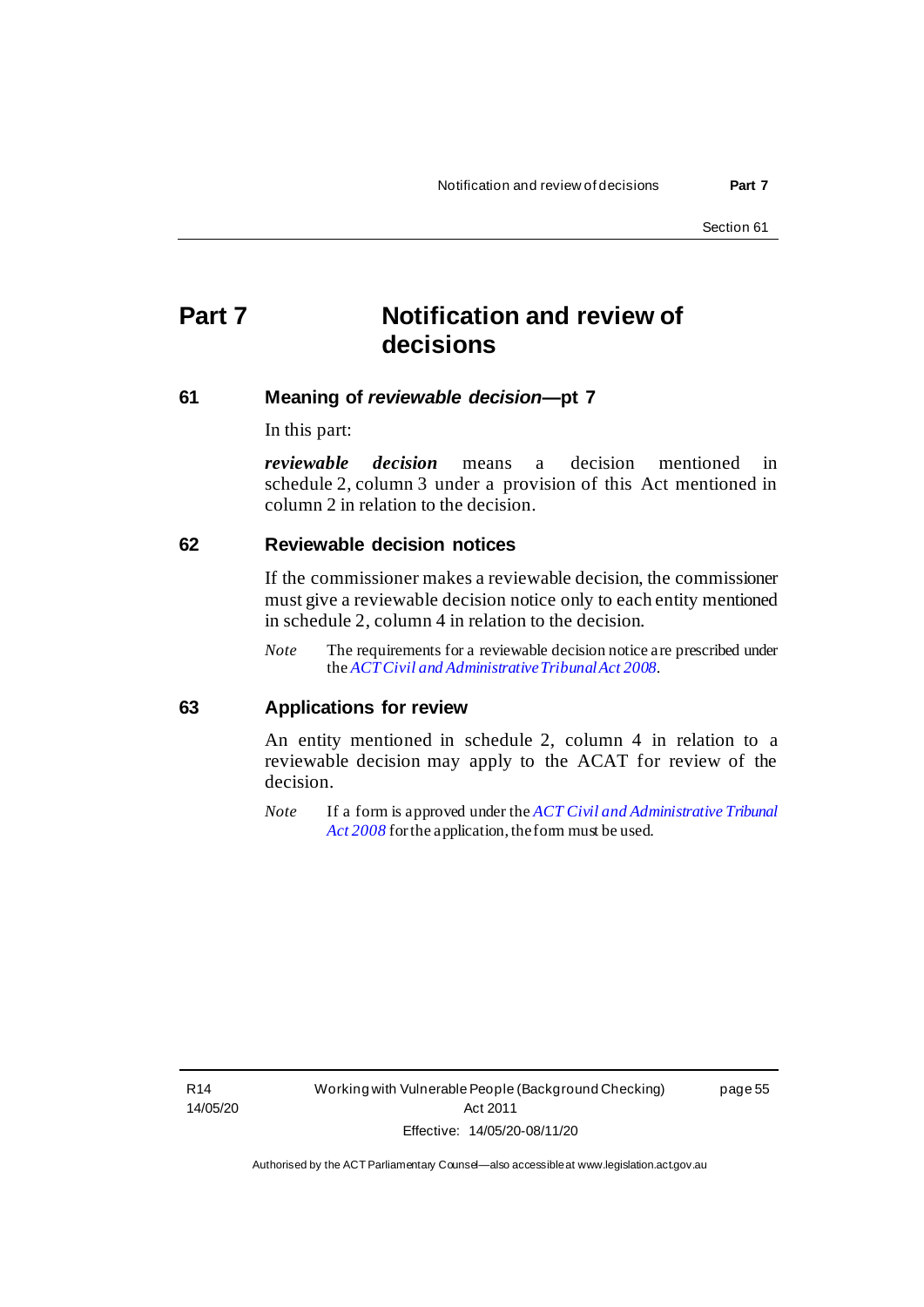#### **Part 7A** Information sharing

Section 63A

### **Part 7A Information sharing**

#### **63A Commissioner may give information to particular entities**

- (1) The commissioner may give protected information to—
	- (a) any of the following if the commissioner is satisfied on reasonable grounds that the information is relevant to preventing harm, or a risk of harm, to a child or class of child:
		- (i) the director-general responsible for the *[Education](http://www.legislation.act.gov.au/a/2004-17)  Act [2004](http://www.legislation.act.gov.au/a/2004-17)*;
		- (ii) the director-general responsible for the *[Education and](http://www.legislation.act.gov.au/a/2011-42/default.asp)  [Care Service National Law \(ACT\)](http://www.legislation.act.gov.au/a/2011-42/default.asp)*;
		- (iii) the director-general responsible for the *[Health Act 1993](http://www.legislation.act.gov.au/a/1993-13)*;
		- (iv) the director-general responsible for the *[Children and](http://www.legislation.act.gov.au/a/2008-19)  [Young People Act 2008](http://www.legislation.act.gov.au/a/2008-19)*, other than chapter 20 of that Act;
		- (v) the ombudsman; or
		- (vi) the chief executive officer of the ACT Teacher Quality Institute;
		- (vii) any other prescribed entity; or
	- (b) the chief police officer if the commissioner is satisfied on reasonable grounds that the information is relevant to an investigation into the commission of—
		- (i) an offence against any of the following provisions of the *[Crimes Act 1900](http://www.legislation.act.gov.au/a/1900-40)* for which a child is either present or a victim:
			- (A) part 2 (Offences against the person);
			- (B) part 3 (Sexual offences);

page 56 Working with Vulnerable People (Background Checking) Act 2011 Effective: 14/05/20-08/11/20

R14 14/05/20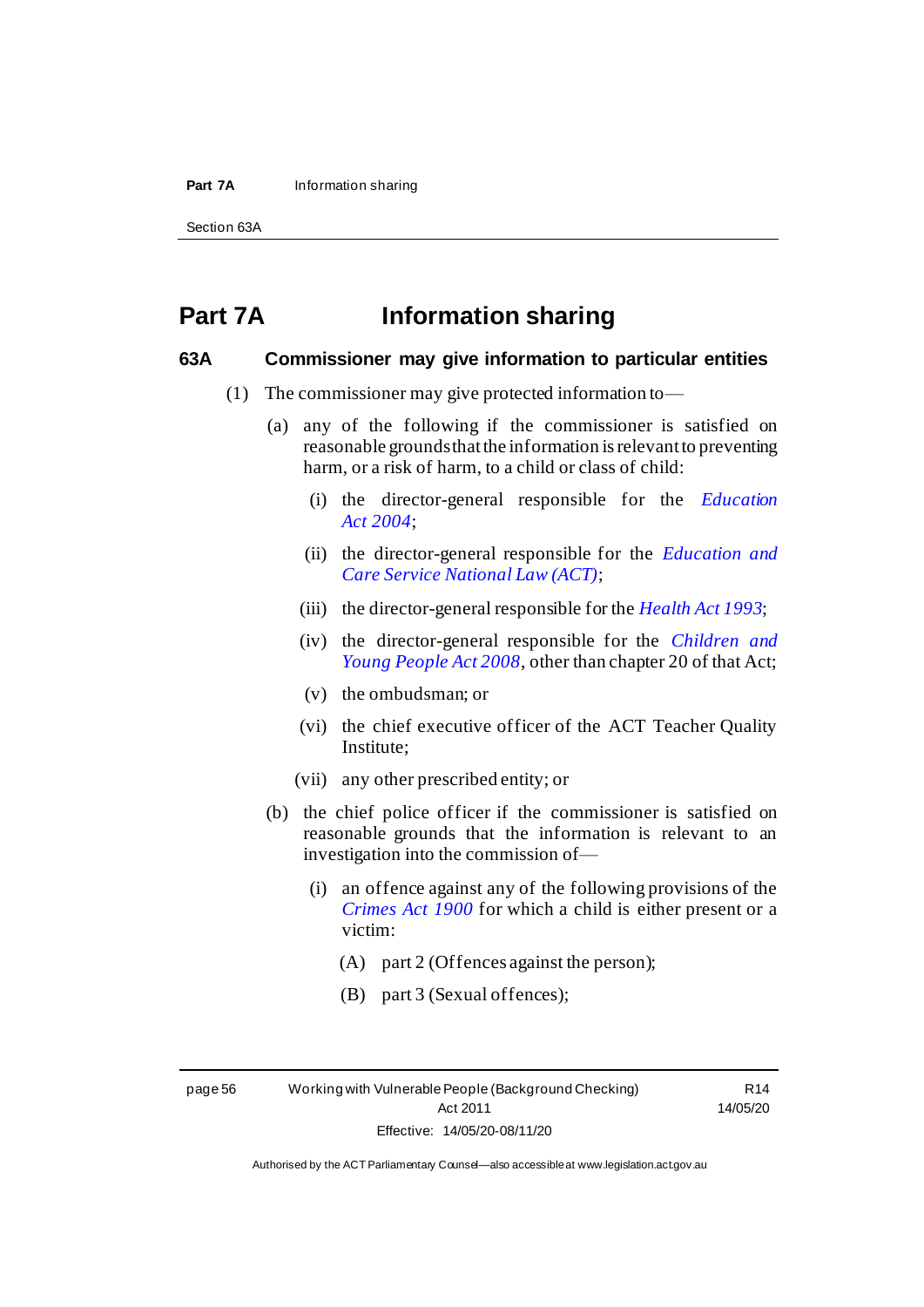- (C) part 4 (Female genital mutilation);
- (D) part 5 (Sexual servitude); or
- (ii) an offence against either of the following provisions of the *[Education and Care Services National Law \(ACT\)](http://www.legislation.act.gov.au/a/2011-42/default.asp)*:
	- (A) section 166 (Offence to use inappropriate discipline);
	- (B) section 167 (Offence relating to protection of children from harm and hazards).
- (2) In this section:

*protected information* means information about a person that is given to, or obtained by, the commissioner or any other person who has exercised a function under this Act, because of the exercise of a function under this Act by the commissioner or other person.

#### **Examples**

- 1 information obtained by the commissioner in conducting a risk assessment
- 2 information given to the commissioner in conducting a risk assessment

#### **63B Particular entities may give information to commissioner**

- (1) An entity may give the commissioner any information (including personal health information, personal information or protected information) if satisfied on reasonable grounds that the information is relevant to preventing harm, or a risk of harm, to a child or class of child.
- (2) This section does not limit the information that the entity may give to the commissioner under any other territory law.
- (3) In this section:

*entity* means—

- (a) a director-general; or
- (b) a member of the human rights commission; or

R14 14/05/20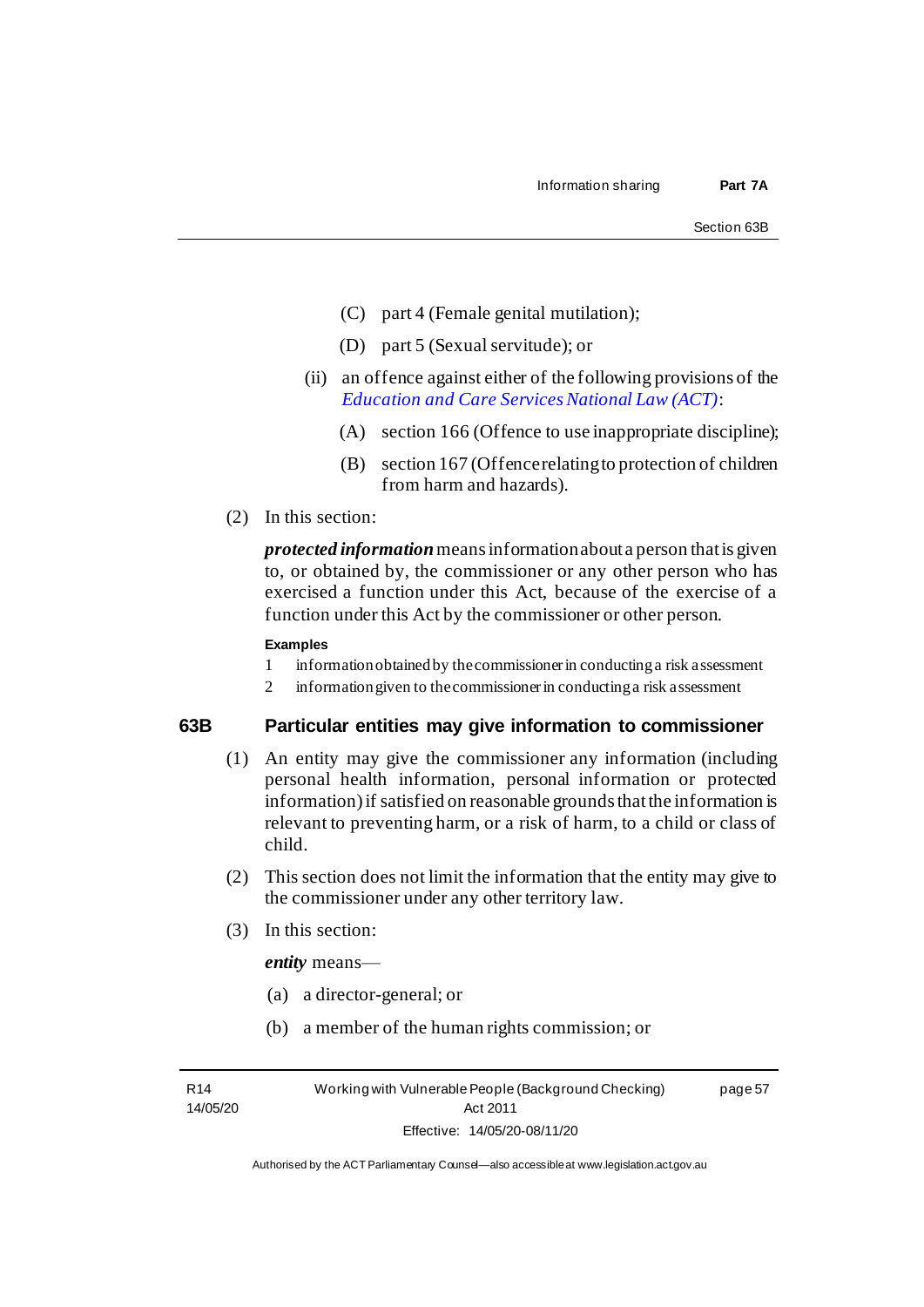#### **Part 7A** Information sharing

Section 63B

(c) the chief executive officer of the ACT Teacher Quality Institute.

*member*, of the human rights commission, means a member of the commission under the *[Human Rights Commission Act 2005](http://www.legislation.act.gov.au/a/2005-40)*, section 12.

*personal health information*—see the *[Health Records \(Privacy and](http://www.legislation.act.gov.au/a/1997-125)  [Access\) Act 1997](http://www.legislation.act.gov.au/a/1997-125)*, dictionary.

*personal information*—see the *[Information Privacy Act 2014](http://www.legislation.act.gov.au/a/2014-24)*, dictionary.

*protected information*—see the *[Children and Young People](http://www.legislation.act.gov.au/a/2008-19)  Act [2008](http://www.legislation.act.gov.au/a/2008-19)*, dictionary.

page 58 Working with Vulnerable People (Background Checking) Act 2011 Effective: 14/05/20-08/11/20

R14 14/05/20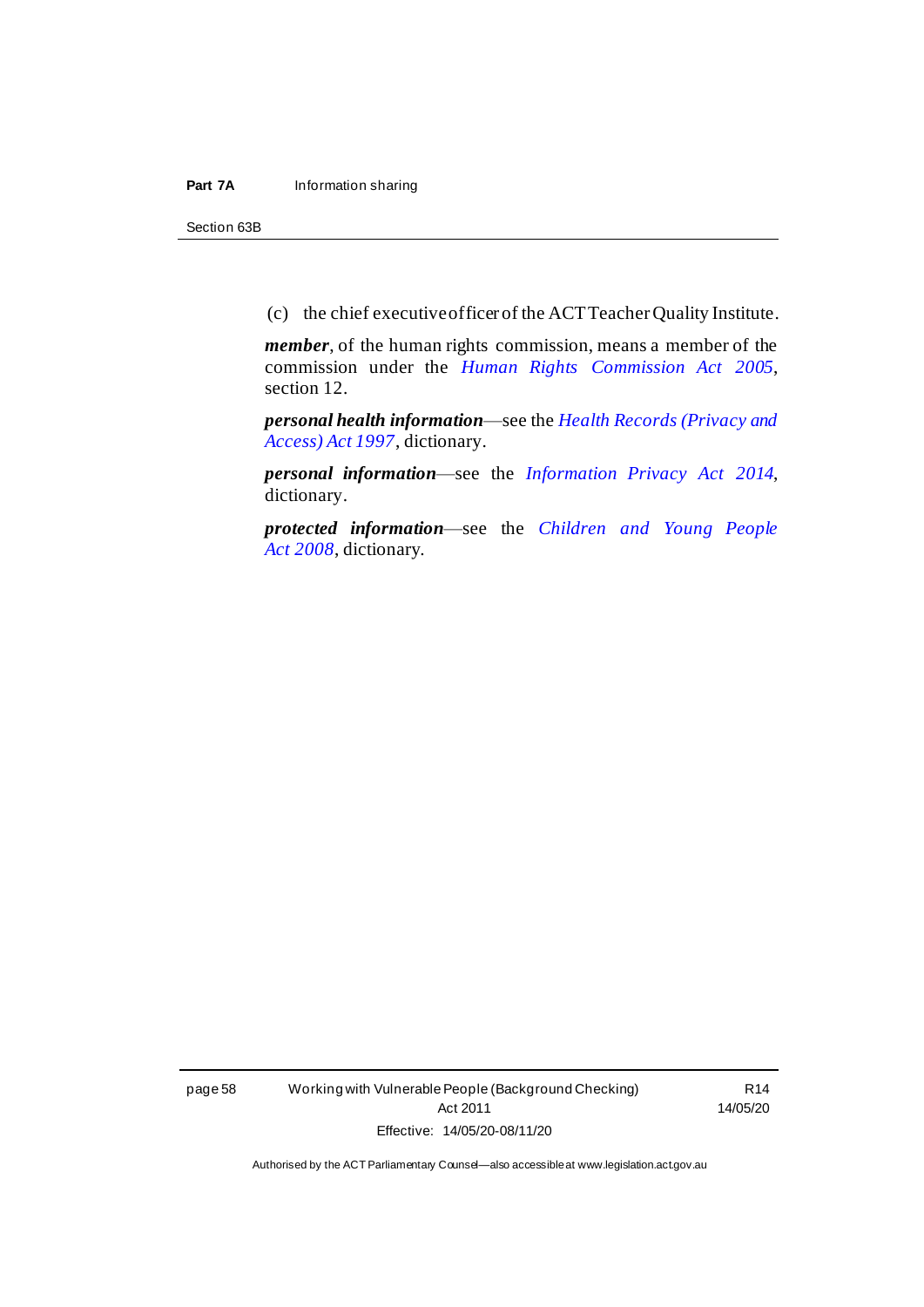### **Part 8 Miscellaneous**

#### **64 Protection from liability**

- (1) An official is not civilly liable for anything done or omitted to be done honestly and without recklessness—
	- (a) in the exercise of a function under this Act; or
	- (b) in the reasonable belief that the act or omission was in the exercise of a function under this Act.
- (2) Any civil liability that would, apart from subsection (1), attach to an official attaches instead to the Territory.
- (3) In this section:

*official* means—

- (a) the commissioner; or
- (b) an independent advisor; or
- (c) a person authorised under this Act by the commissioner to do or not to do a thing.
- *Note* A reference to an Act includes a reference to the statutory instruments made or in force under the Act, including any regulation (se[e Legislation](http://www.legislation.act.gov.au/a/2001-14)  [Act,](http://www.legislation.act.gov.au/a/2001-14) s 104).

#### **65 Offences—use or divulge protected information**

- (1) A person to whom this section applies commits an offence if—
	- (a) the person uses information; and
	- (b) the information is protected information about someone else; and

page 59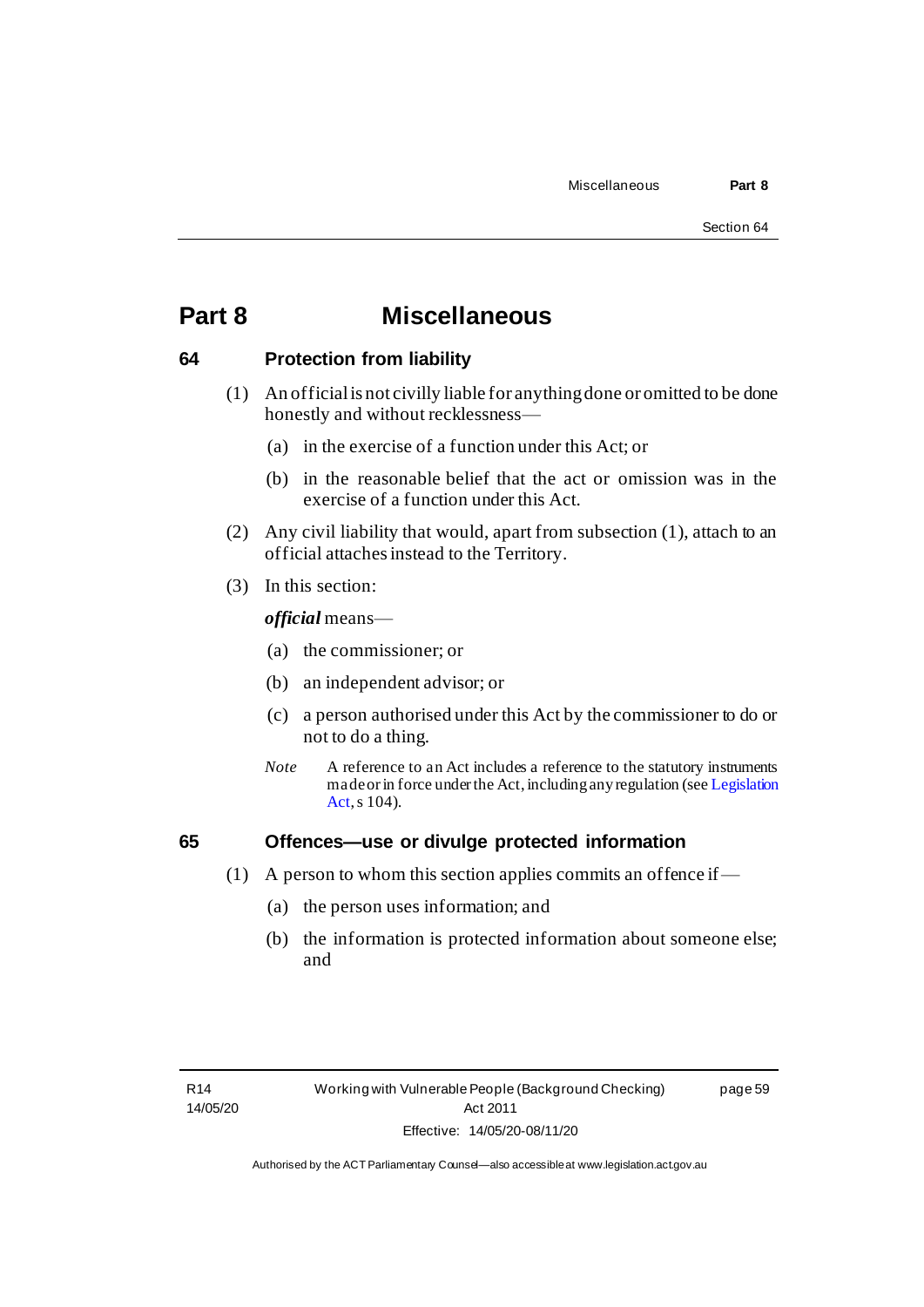#### **Part 8** Miscellaneous

Section 65

(c) the person is reckless about whether the information is protected information about someone else.

Maximum penalty: 50 penalty units, imprisonment for 6 months or both.

- (2) A person to whom this section applies commits an offence if
	- (a) the person does something that divulges information; and
	- (b) the information is protected information about someone else; and
	- (c) the person is reckless about whether—
		- (i) the information is protected information about someone else; and
		- (ii) doing the thing would result in the information being divulged to someone else.

Maximum penalty: 50 penalty units, imprisonment for 6 months or both.

- (3) Subsections (1) and (2) do not apply if the information is used or divulged—
	- (a) under this Act or another territory law; or
	- (b) in relation to the exercise of a function, as a person to whom this section applies, under this Act or another territory law; or
	- (c) in a court proceeding.
- (4) Subsections (1) and (2) do not apply to the using or divulging of protected information about a person with the person's consent.
	- *Note* The defendant has an evidential burden in relation to the matters mentioned in ss(3) and (4) (se[e Criminal Code](http://www.legislation.act.gov.au/a/2002-51/default.asp), s 58).

R14 14/05/20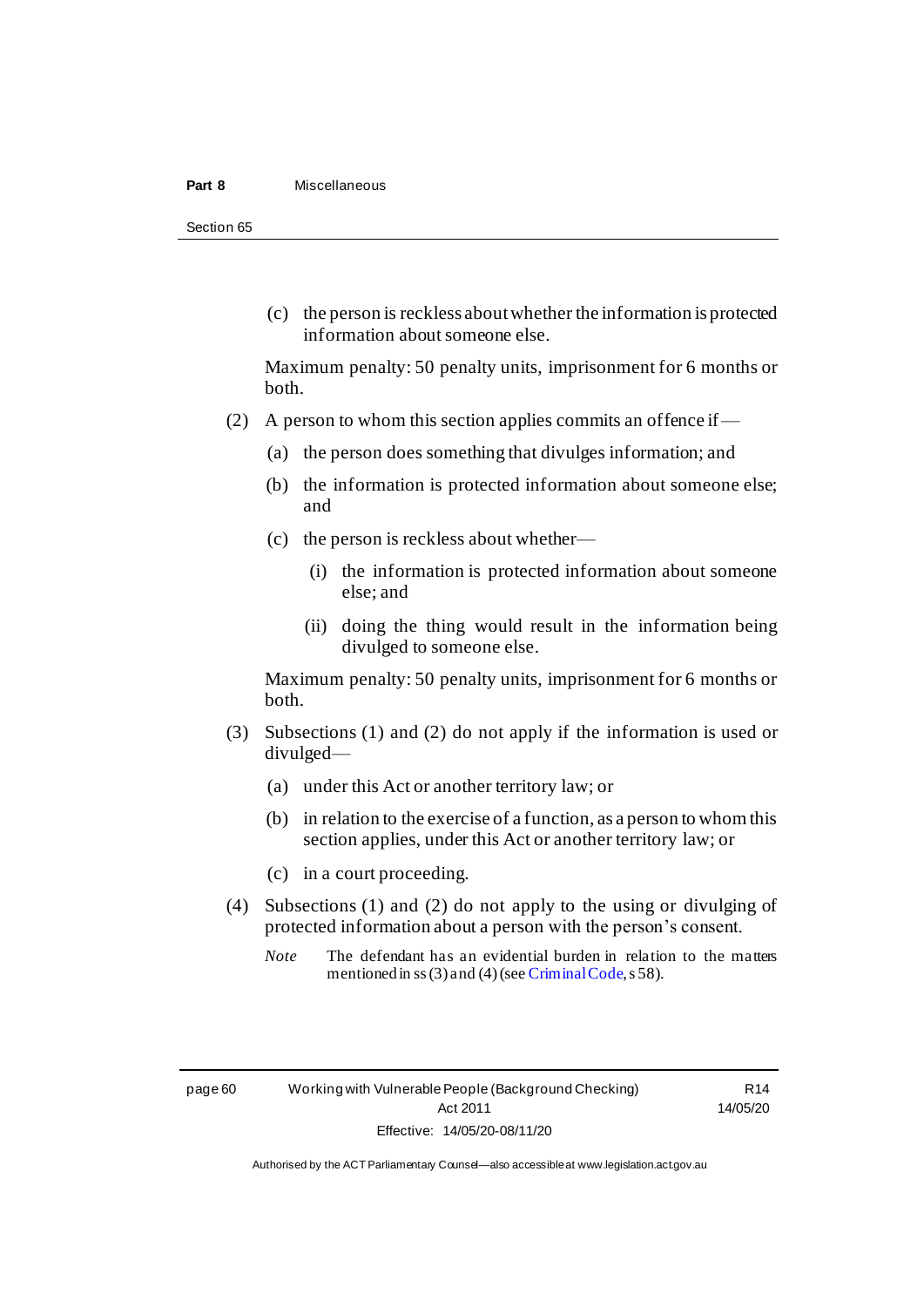page 61

- (5) A person to whom this section applies need not divulge protected information to a court, or produce a document containing protected information to a court, unless it is necessary to do so for this Act or another law applying in the territory.
- (6) In this section:

*court* includes a tribunal, authority or person having power to require the production of documents or the answering of questions.

*divulge* includes—

- (a) communicate; or
- (b) publish

*person to whom this section applies* means—

- (a) a person who is or has been—
	- (i) the commissioner; or
	- (ii) an independent advisor; or
- (b) anyone else who has exercised a function under this Act.

*produce* includes allow access to.

*protected information* means information about a person that is disclosed to, or obtained by, a person to whom this section applies because of the exercise of a function under this Act by the person or someone else.

#### **Examples—protected information**

- 1 information obtained by the commissionerin conducting a risk assessment for a person
- 2 information disclosed by the commissioner in seeking information or advice from an entity about a registered person

*use information* includes make a record of the information.

R14 14/05/20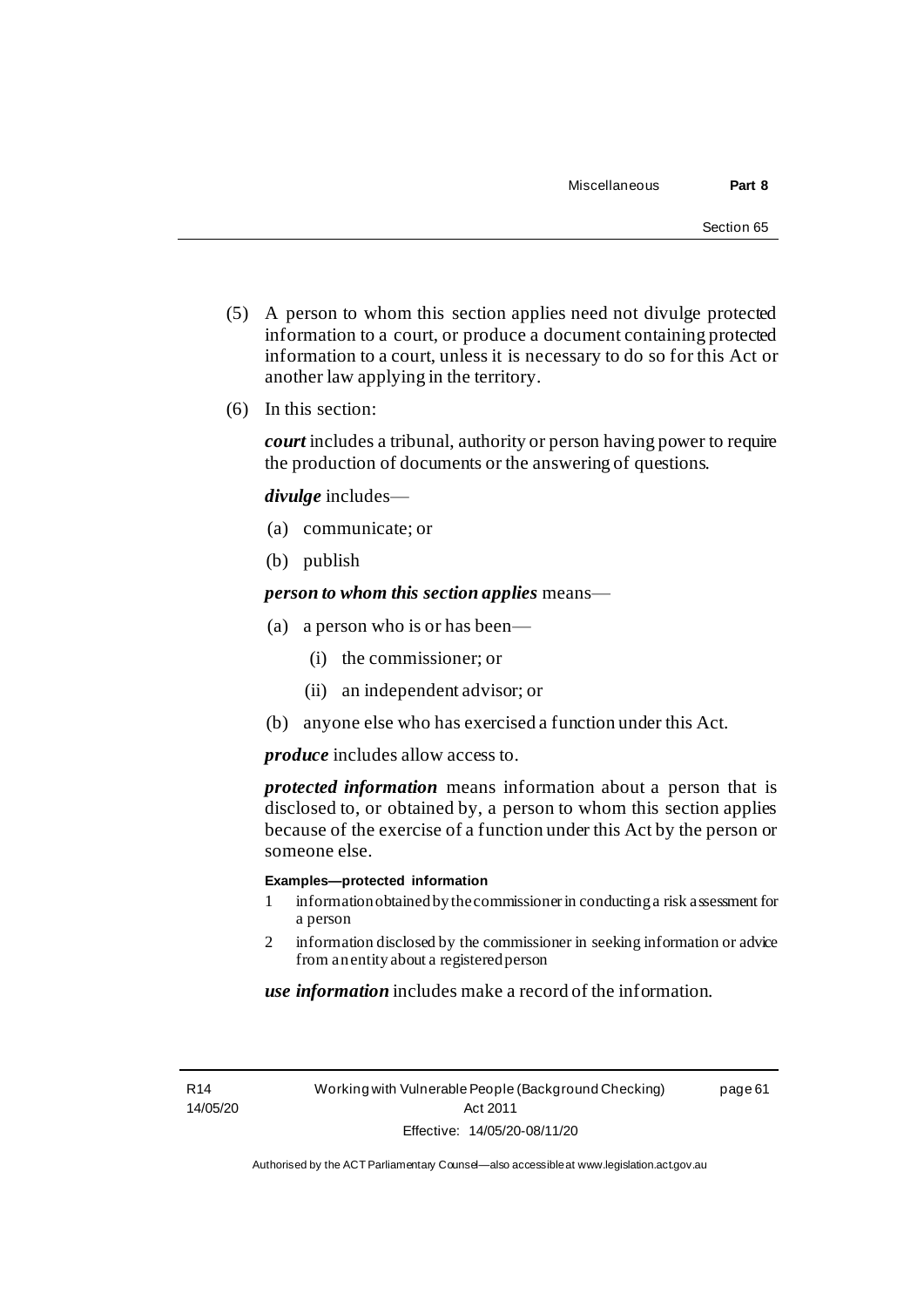#### **Part 8** Miscellaneous

#### **66 Evidentiary certificates**

- (1) The commissioner may give a signed certificate—
	- (a) stating that on a stated date or during a stated period a named person was or was not registered; and
	- (b) if the person was registered—including details of the person's registration.
- (2) A certificate under this section is evidence of the matters stated in it.
- (3) Unless the contrary is proved, a document that purports to be a certificate under this section is taken to be a certificate.

#### **67 Disqualification orders**

- (1) If a court finds a person guilty of an offence against this Act, the court may make an order disqualifying the person from applying for registration for a stated period or until a stated thing happens.
- (2) In this section:

*offence against this Act* includes an offence against the [Criminal](http://www.legislation.act.gov.au/a/2002-51)  [Code](http://www.legislation.act.gov.au/a/2002-51) in relation to anything done, or not done, under or in relation to this Act.

#### **68 Determination of fees**

- (1) The Minister may determine fees for this Act.
	- *Note* The [Legislation Act](http://www.legislation.act.gov.au/a/2001-14) contains provisions about the making of determinations and regulations relating to fees (see pt 6.3)
- (2) A determination is a disallowable instrument.
	- *Note* A disallowable instrument must be notified, and presented to the Legislative Assembly, under th[e Legislation Act](http://www.legislation.act.gov.au/a/2001-14).

#### **69 Approved forms**

(1) The commissioner may approve forms for this Act.

page 62 Working with Vulnerable People (Background Checking) Act 2011 Effective: 14/05/20-08/11/20

R14 14/05/20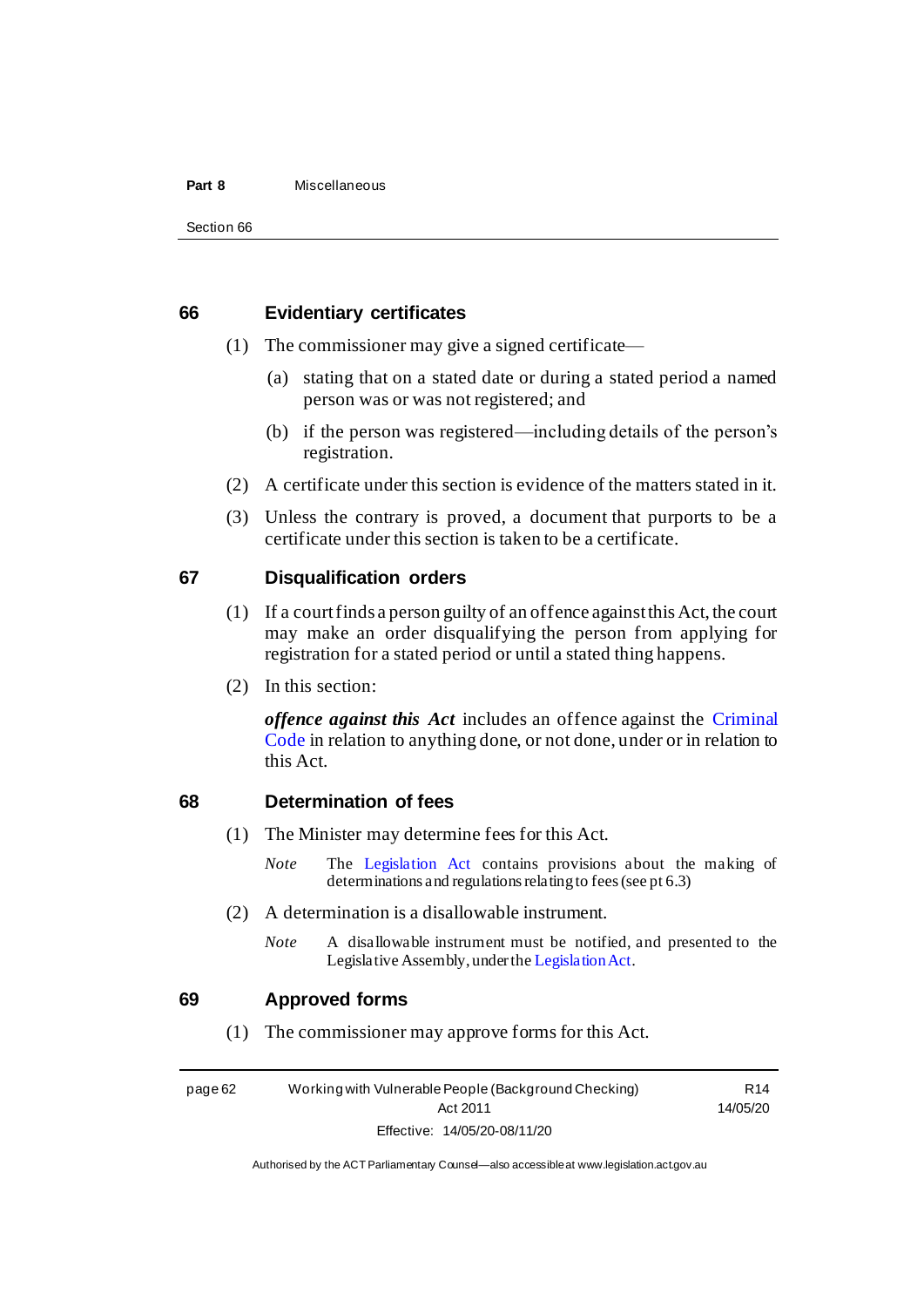(2) If the commissioner approves a form for a particular purpose, the approved form must be used for the purpose.

*Note* For other provisions about forms, see th[e Legislation Act](http://www.legislation.act.gov.au/a/2001-14), s 255.

(3) An approved form is a notifiable instrument.

*Note* A notifiable instrument must be notified under th[e Legislation Act](http://www.legislation.act.gov.au/a/2001-14).

#### **70 Review of Act**

- (1) The Minister must, as soon as practicable after the end of this Act's 3rd year and 7th year of operation—
	- (a) review the operation of the Act; and
	- (b) present a report of the review to the Legislative Assembly.
	- *Note* A reference to an Act includes a reference to the statutory instruments made or in force under the Act, including any regulation (se[e Legislation](http://www.legislation.act.gov.au/a/2001-14)  [Act,](http://www.legislation.act.gov.au/a/2001-14) s 104).
- (2) This section expires 8 years after the day it commences.

#### **71 Regulation-making power**

- (1) The Executive may make regulations for this Act.
	- *Note* A regulation must be notified, and presented to the Legislative Assembly, under th[e Legislation Act](http://www.legislation.act.gov.au/a/2001-14).
- (2) A regulation may make provision for—
	- (a) the obligations of employers before engaging people in regulated activities; and
	- (b) the obligations of employers in relation to people they engage in regulated activities.
- (3) A regulation may create offences and fix maximum penalties of not more than 20 penalty units for the offences.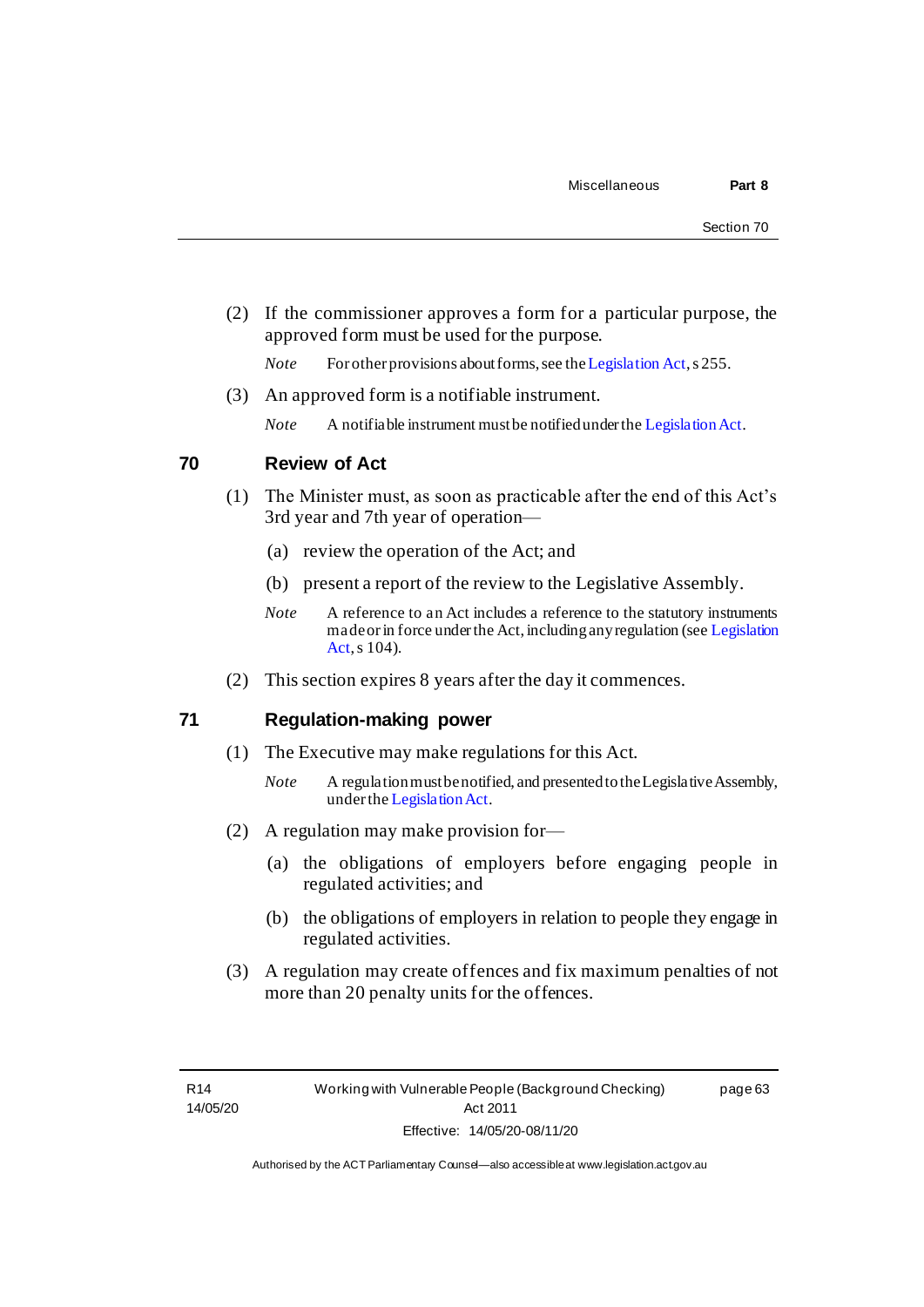# **Schedule 1 Regulated activities**

(see s 8)

### **Part 1.1 Activities or services for children**

#### **1.1 Child protection services**

- (1) An activity or service is a regulated activity if the activity is conducted, or the service is provided, under the *[Children and Young](http://www.legislation.act.gov.au/a/2008-19)  [People Act 2008](http://www.legislation.act.gov.au/a/2008-19)* for a child or young person.
- (2) Without limiting subsection (1), a regulated activity includes an activity conducted or a service provided under the *[Children and](http://www.legislation.act.gov.au/a/2008-19)  [Young People Act 2008](http://www.legislation.act.gov.au/a/2008-19)*—
	- $(a)$  by
		- (i) a member of the Children and Youth Services Council; or
		- (ii) a family group conference facilitator; or
		- (iii) a kinship carer; or
		- (iv) a foster carer; or
		- (v) a residential care service; or
		- (vi) a researcher for a research project; or
		- (vii) an authorised assessor; or
		- (viii) another person administering, or exercising a function under, the Act; or

R14 14/05/20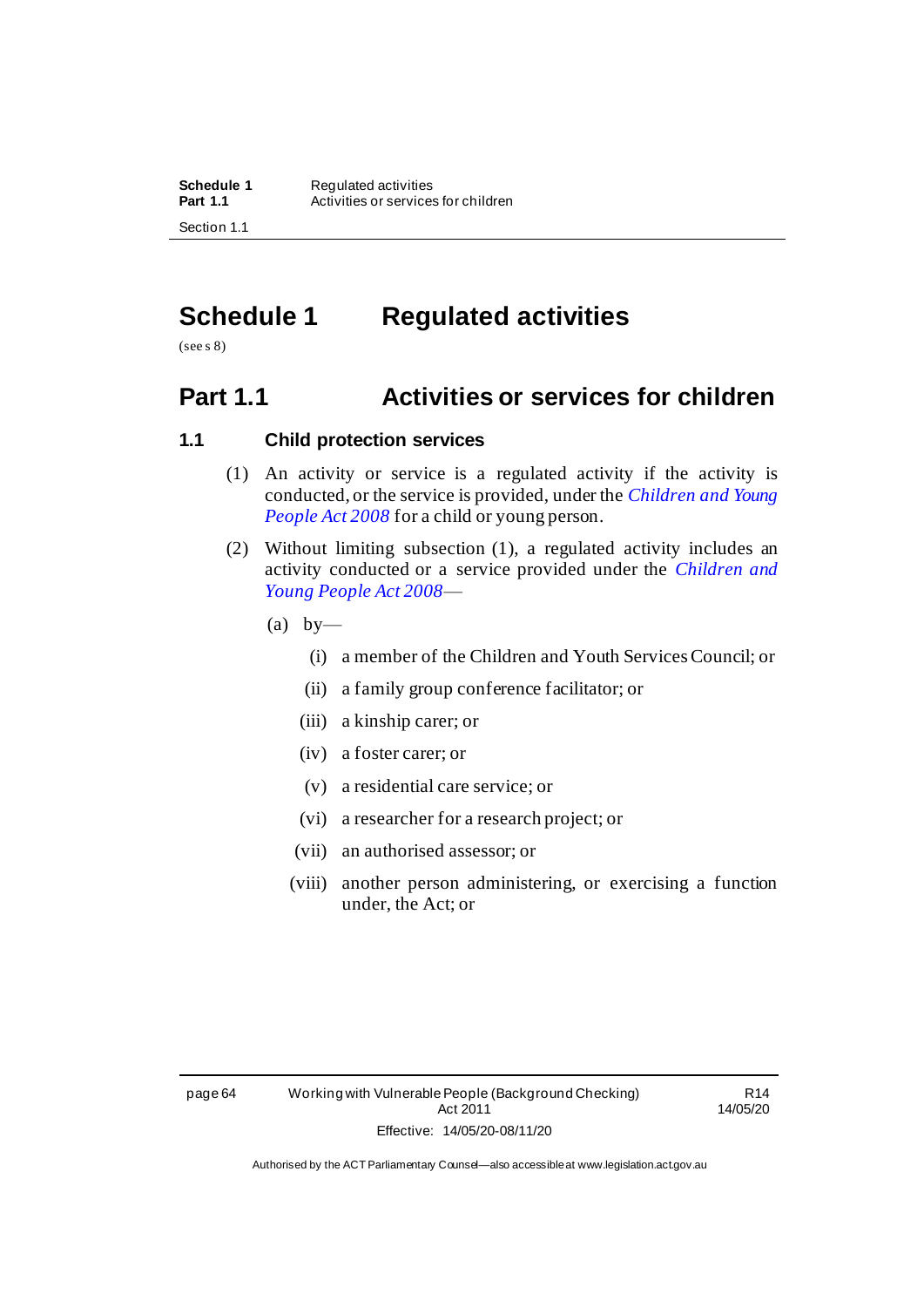- (b) under a therapeutic protection order.
- *Note* See the *[Children and Young People Act 2008](http://www.legislation.act.gov.au/a/2008-19)*, particularly:
	- pt 2.2 (Children and Youth Services Council);
	- pt 3.2 (Family group conferences—facilitators);
	- s 438 (Care and protection assessment—authorisation of assessors);
	- s 516 (Kinship carer—specific parental authority);
	- s 518 (Foster carer—specific parental authority);
	- s 520 (Residential care service—general parental authority);
	- pt 16.2 (Therapeutic protection orders);
	- ch 22 (Research involving children and young people).

# **1.2 Justice facilities for children**

- (1) An activity or service is a regulated activity if—
	- (a) any of the usual functions of the activity or service are carried out in relation to a child at a justice facility; or
	- (b) the activity is conducted, or the service is provided, in relation to a child because of a sentence, detention, probation, parole or other order, that could be made or imposed by a court.
- (2) In this section:

# *justice facility* means—

- (a) a detention place; or
- (b) a place outside a detention place if a detainee is, or has been, directed to work or take part in an activity at the place; or
- (c) any other place a child may be held in custody.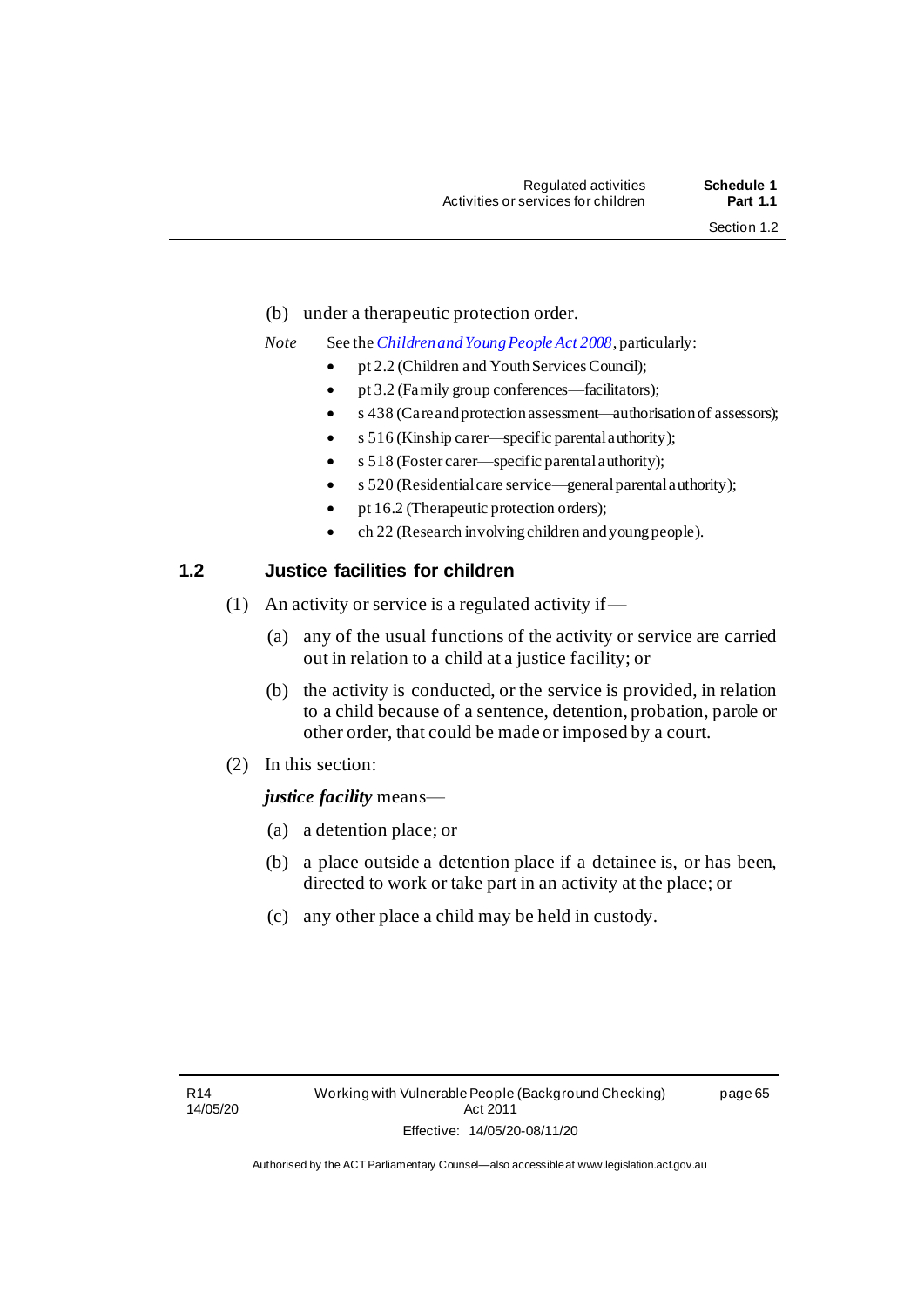# **1.3 Childcare service**

- (1) An activity or service is a regulated activity if the activity is conducted, or the service is provided, by—
	- (a) a childcare service; or
	- (b) another commercial service that provides child care.

#### **Examples—par (b)**

- 1 babysitting service
- 2 nanny service
- 3 a service conducted by a hotel or resort to provide childcare to children who are short term guests
- (2) In this section:

*childcare service*—see the *[Children and Young People Act 2008](http://www.legislation.act.gov.au/a/2008-19)*, section 732.

*Note Childcare service*means—

- (a) a childcare centre; or
- (b) a family day care scheme.

# **1.4 Child education services**

- (1) An activity or service is a regulated activity if the activity is conducted, or the service is provided, as part of a child education service.
- (2) In this section:

#### *child education service*—

- (a) means a service for which the main purpose is to provide education and care for children; and
- (b) includes—
	- (i) a school or other educational institution, whether or not operated by or on behalf of the Territory; and

page 66 Working with Vulnerable People (Background Checking) Act 2011 Effective: 14/05/20-08/11/20

R14 14/05/20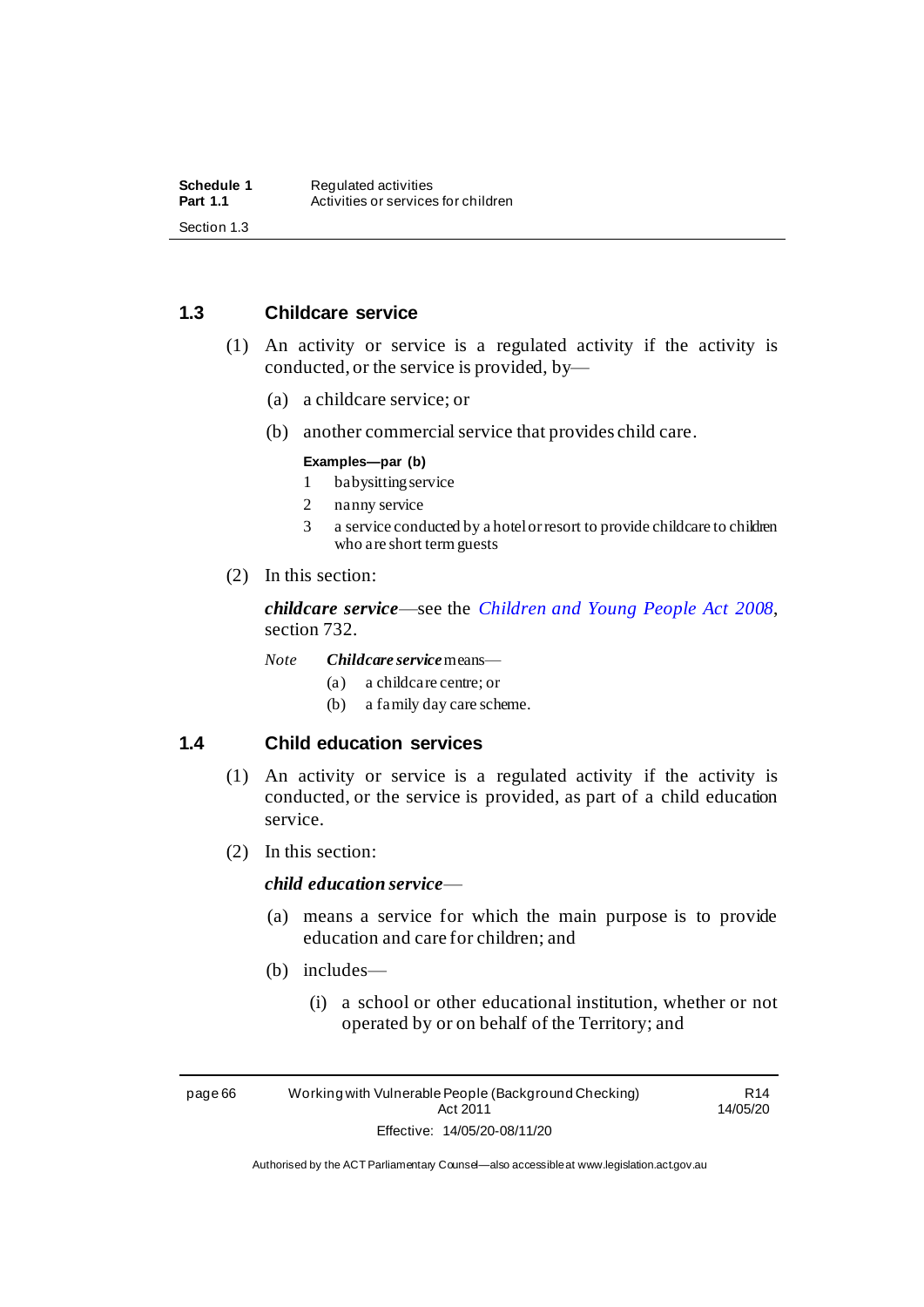(ii) a school-crossing service.

*school* means a preschool, primary school, high school or secondary college.

# **1.5 Child accommodation services**

- (1) An activity or service is a regulated activity if the activity is conducted, or the service is provided, as part of a child accommodation service.
- (2) In this section:

# *child accommodation service*—

- (a) means a service for which the main purpose is to provide residential accommodation for children; and
- (b) includes an overnight camp for children, irrespective of the kind of accommodation or of how many children are involved.

#### **Examples—child accommodation service**

- 1 school group accommodation
- 2 a home stay, including as part of a student exchange
- 3 a school boarding facility

# **1.6 Counselling and support services for children**

An activity or service is a regulated activity if the activity is conducted, or the service is provided, as part of—

- (a) a counselling service for children; or
- (b) a support service for children.

# **1.7 Commercial services for children**

An activity or service is a regulated activity if—

(a) the activity is conducted, or the service is provided specifically for children by a commercial entity; and

R14 14/05/20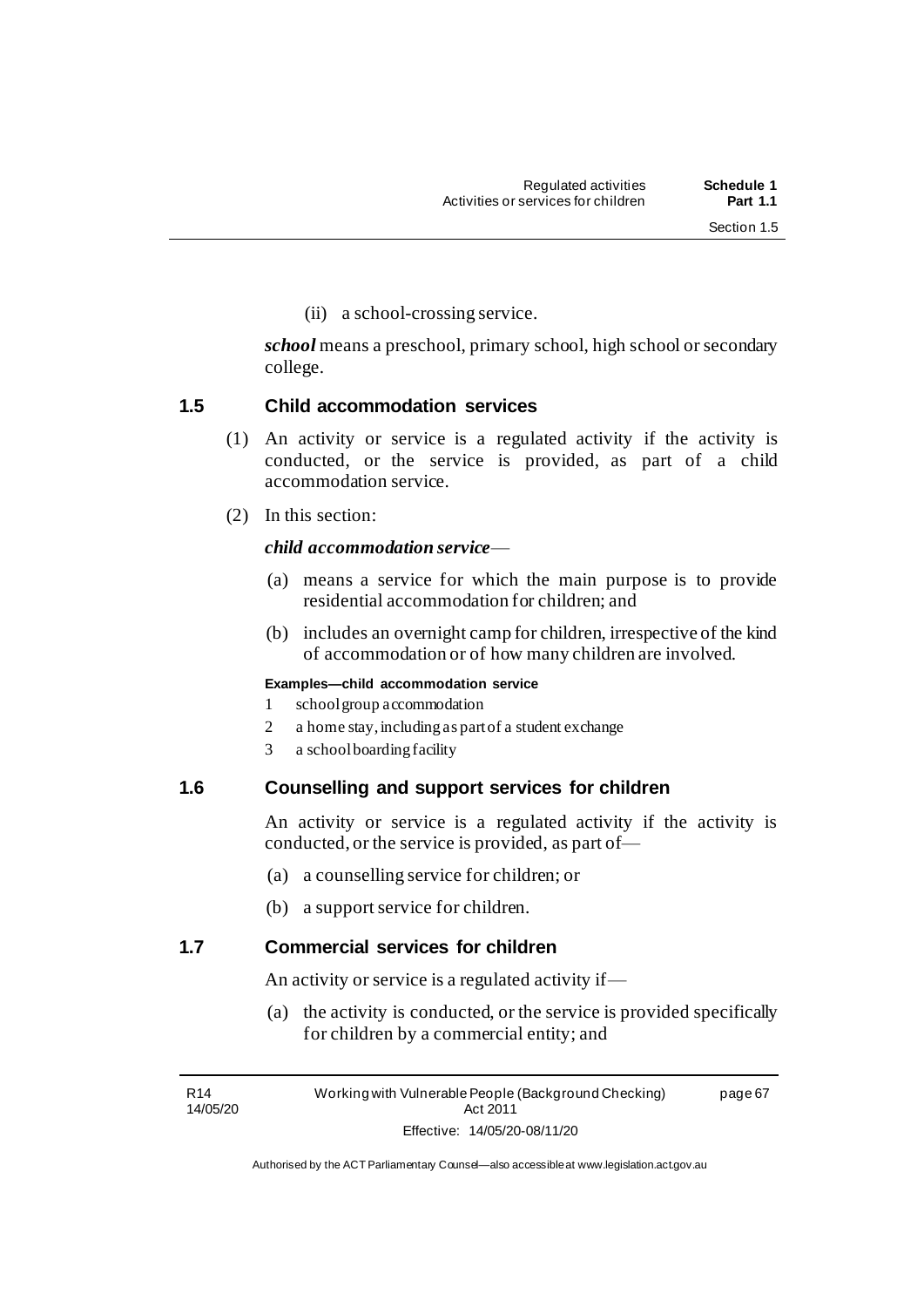- (b) the activity or service is one of the following:
	- (i) an entertainment or party service;
	- (ii) a gym or play facility;
	- (iii) a photography service;
	- (iv) a talent or beauty competition.

page 68 Working with Vulnerable People (Background Checking) Act 2011 Effective: 14/05/20-08/11/20

R14 14/05/20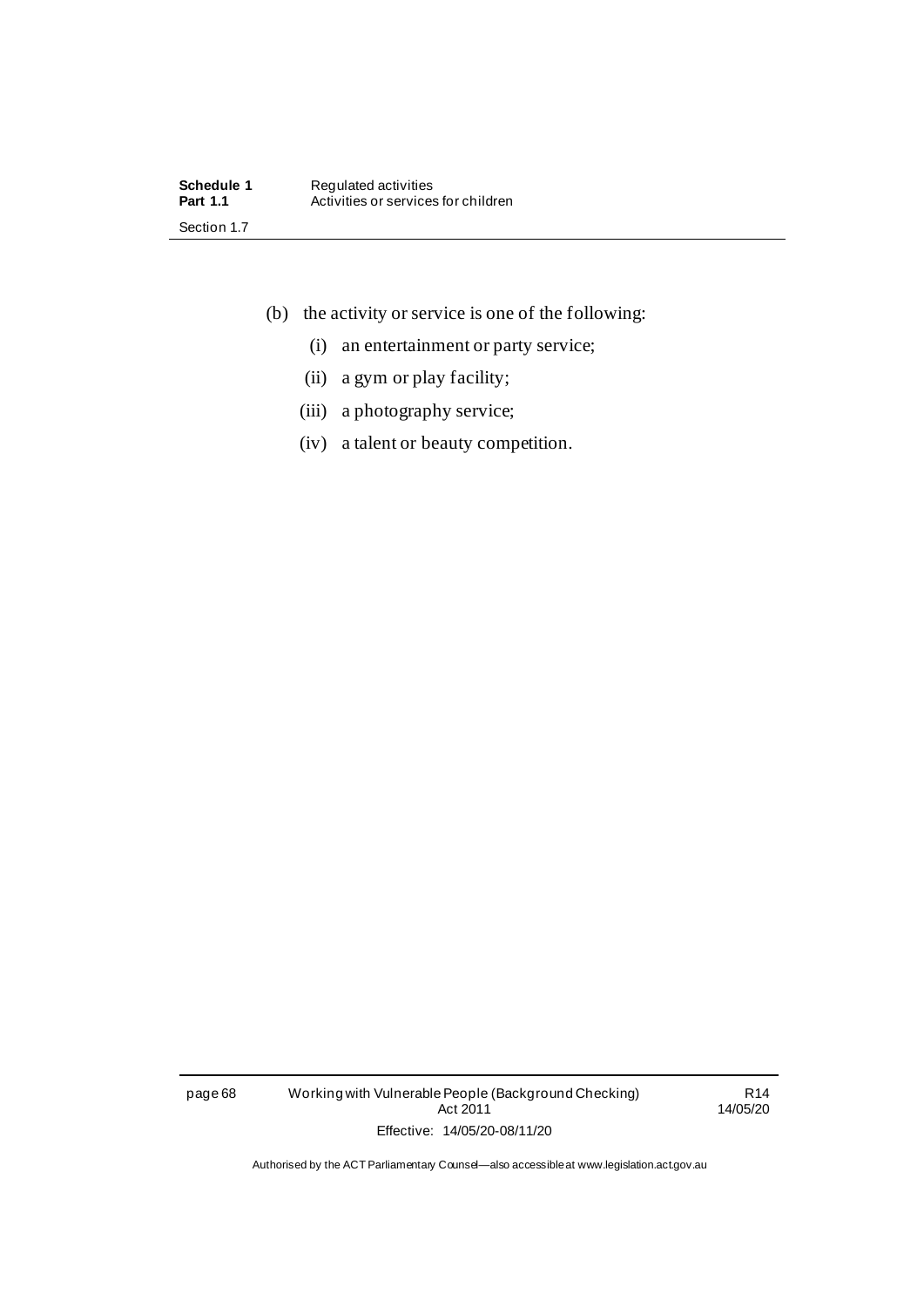page 69

# **Part 1.2 Activities or services for vulnerable people**

# **1.8 Mental health**

An activity or service is a regulated activity if any of the usual functions of the activity or service include providing treatment, care, rehabilitation or protection to people who are mentally impaired, mentally dysfunctional or mentally ill.

#### **Examples**

- 1 an activity or service that provides personal care, assessment or referral of support needs, education, training and skill development, information services, recreation, counselling, community access, accommodation support, rehabilitation, or employment services, specifically for people who are mentally impaired, mentally dysfunctional or mentally ill
- 2 an activity or service provided in association with the use of premises for the care, treatment or accommodation of people who are mentally impaired, mentally dysfunctional or mentally ill

# **1.9 Migrants, refugees and asylum seekers**

An activity or service is a regulated activity if the activity is conducted, or the service is provided, to support—

- (a) migrants, or
- (b) refugees or asylum seekers; or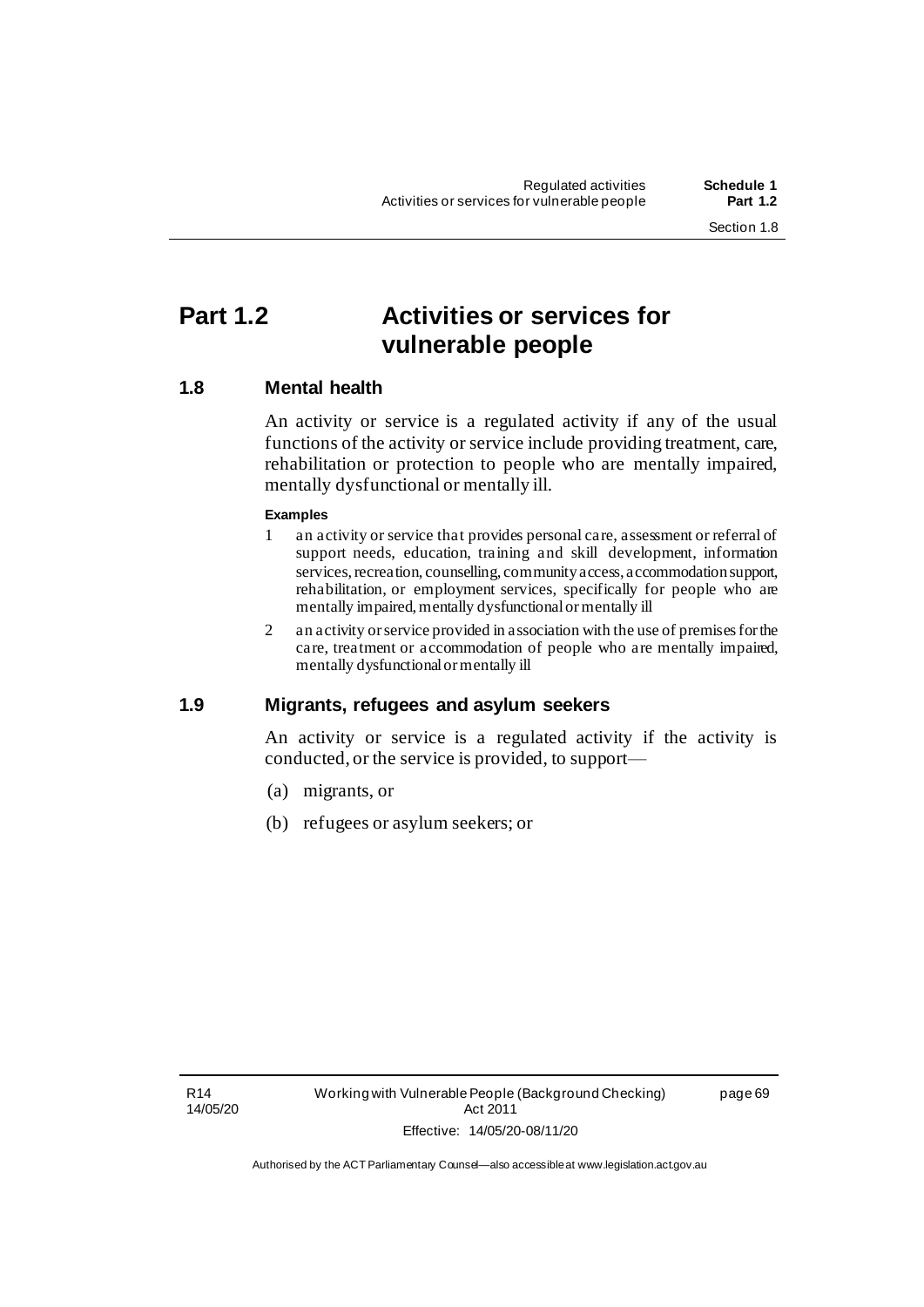(c) people who cannot communicate, or who have difficulty communicating, in English.

#### **Examples**

an activity or service that provides assistance settling in the ACT, including mentoring, employment services, transport or accommodation support, specifically for migrants, refugees, asylum seekers or people from non-English speaking backgrounds

# **1.10 Homeless people**

An activity or service is a regulated activity if the activity is conducted, or the service is provided, to support people who are homeless.

#### **Examples**

- 1 an activity or service that provides food, transport, coordination or referral of support needs for people who are homeless
- 2 a drop in centre
- 3 a soup kitchen

# **1.11 Housing and accommodation**

A service or activity is a regulated activity if any of the usual functions of the service or activity include providing public or community housing or accommodation to people suffering social or financial hardship.

#### **Examples**

- 1 public housing
- 2 social housing
- 3 community housing
- 4 housing assistance
- 5 social housing
- 6 crisis accommodation
- 7 refuges

page 70 Working with Vulnerable People (Background Checking) Act 2011 Effective: 14/05/20-08/11/20

R14 14/05/20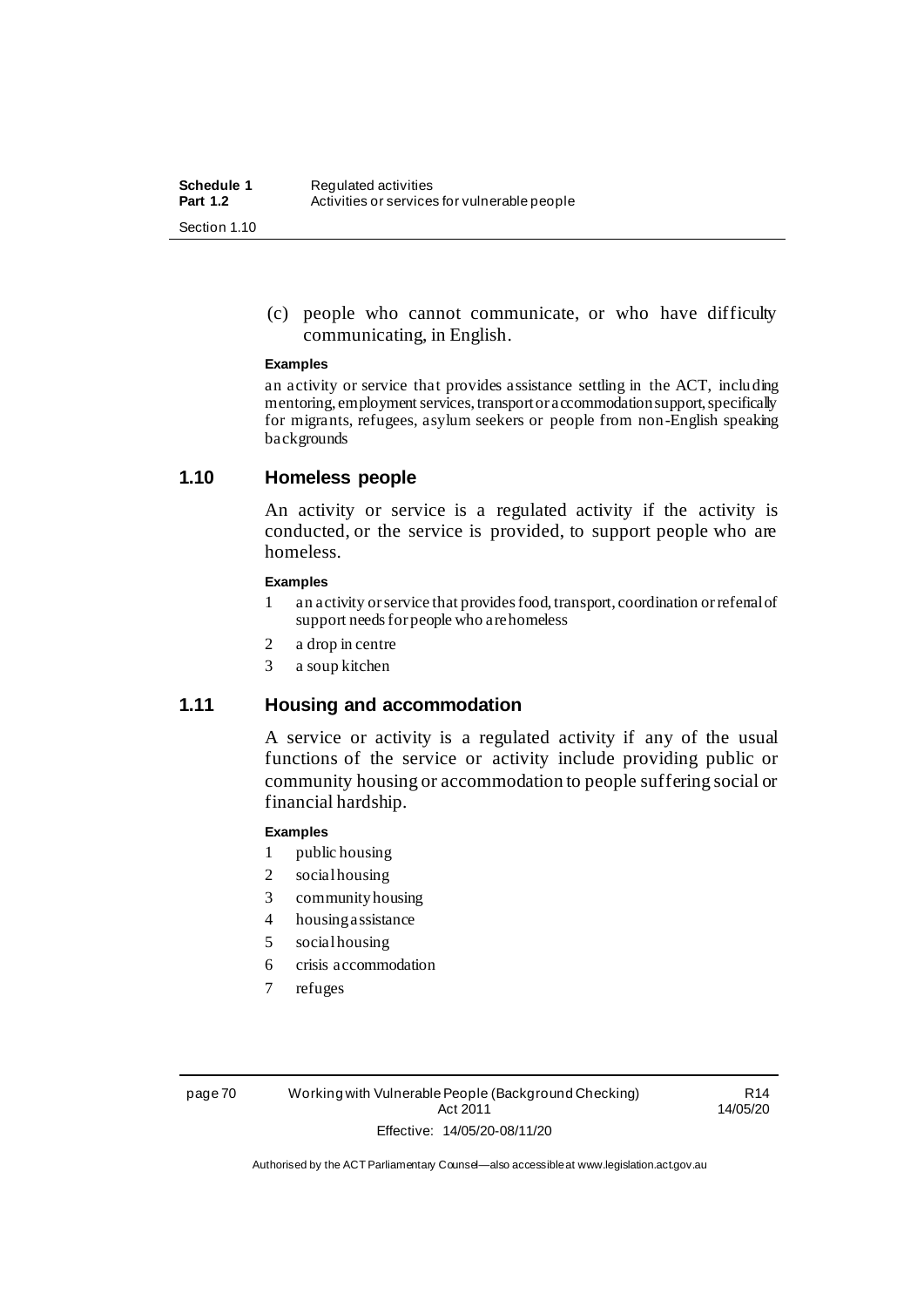page 71

# **1.12 Justice facilities**

- (1) An activity or service is a regulated activity if—
	- (a) any of the usual functions of the activity or service are carried out in relation to an adult at a justice facility; or
	- (b) the activity is conducted, or the service is provided, in relation to an adult because of a sentence, detention, probation, parole or other order, that could be made or imposed by a court.
- (2) In this section:

## *justice facility* means—

- (a) a correctional centre; or
- (b) a remand centre; or
- (c) a detention place; or
- (d) a place outside a detention place if a detainee is, or has been, directed to work or take part in an activity at the place; or
- (e) any other place a person may be held in custody.

# **1.13 Prevention of crime**

An activity or service is a regulated activity if the activity is conducted, or the service is provided, in relation to a person to reduce the likelihood of the person committing a criminal offence.

#### **Examples**

- 1 a program to keep police informed of the whereabouts and other personal details about a person who has committed a crime to reduce the likelihood that the person will reoffend
- 2 a mentoring program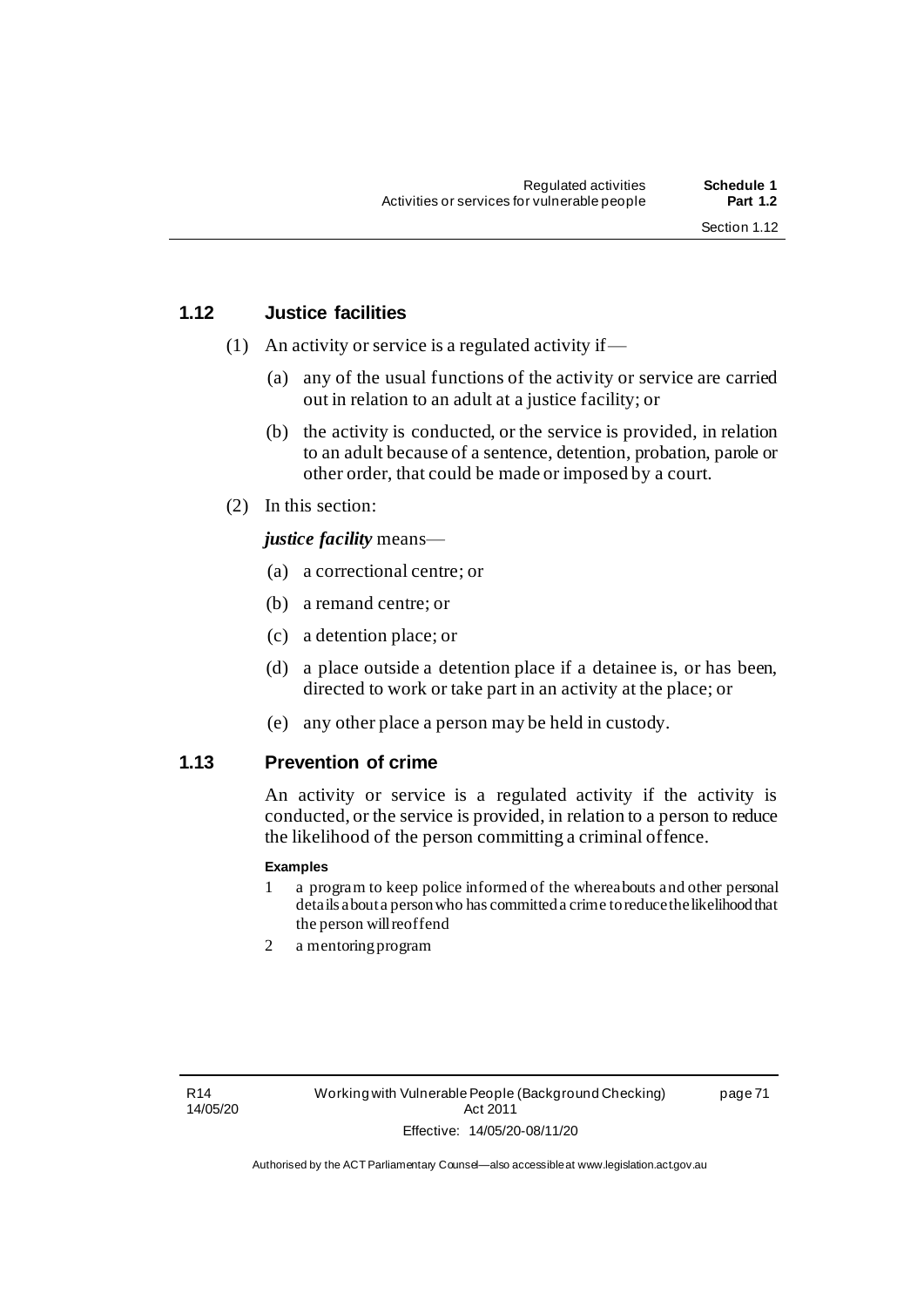# **1.14 Victims of crime**

An activity or service is a regulated activity if the activity is conducted, or the service is provided, to assist or support victims of crime.

#### **Example**

an activity or service that provides counselling and support, therapeutic intervention, financial assistance, information or advice for victims of crime

*Note* Victims of crime are eligible for assistance under the victims services scheme (see *[Victims of Crime Act 1994](http://www.legislation.act.gov.au/a/1994-83)*, pt 4).

## **1.15 Services for addictions**

- (1) An activity or service is a regulated activity if any of the usual functions of the activity or service include providing treatment, care, rehabilitation or protection to people who are—
	- (a) addicted to, or misuse, a substance (whether alcohol, a medicine, a prohibited substance or another substance); or
	- (b) addicted to an activity.

#### **Examples**

- 1 an activity or service that provides health care, counselling, accommodation or financial support for people who are addicted to a substance or an activity
- 2 a needle and syringe exchange program
- 3 a methadone treatment and withdrawal program
- 4 a gambling addiction telephone help-line
- (2) In this section:

*prohibited substance*—see the *[Medicines, Poisons and Therapeutic](http://www.legislation.act.gov.au/a/2008-26)  [Goods Act 2008](http://www.legislation.act.gov.au/a/2008-26)*, section 13.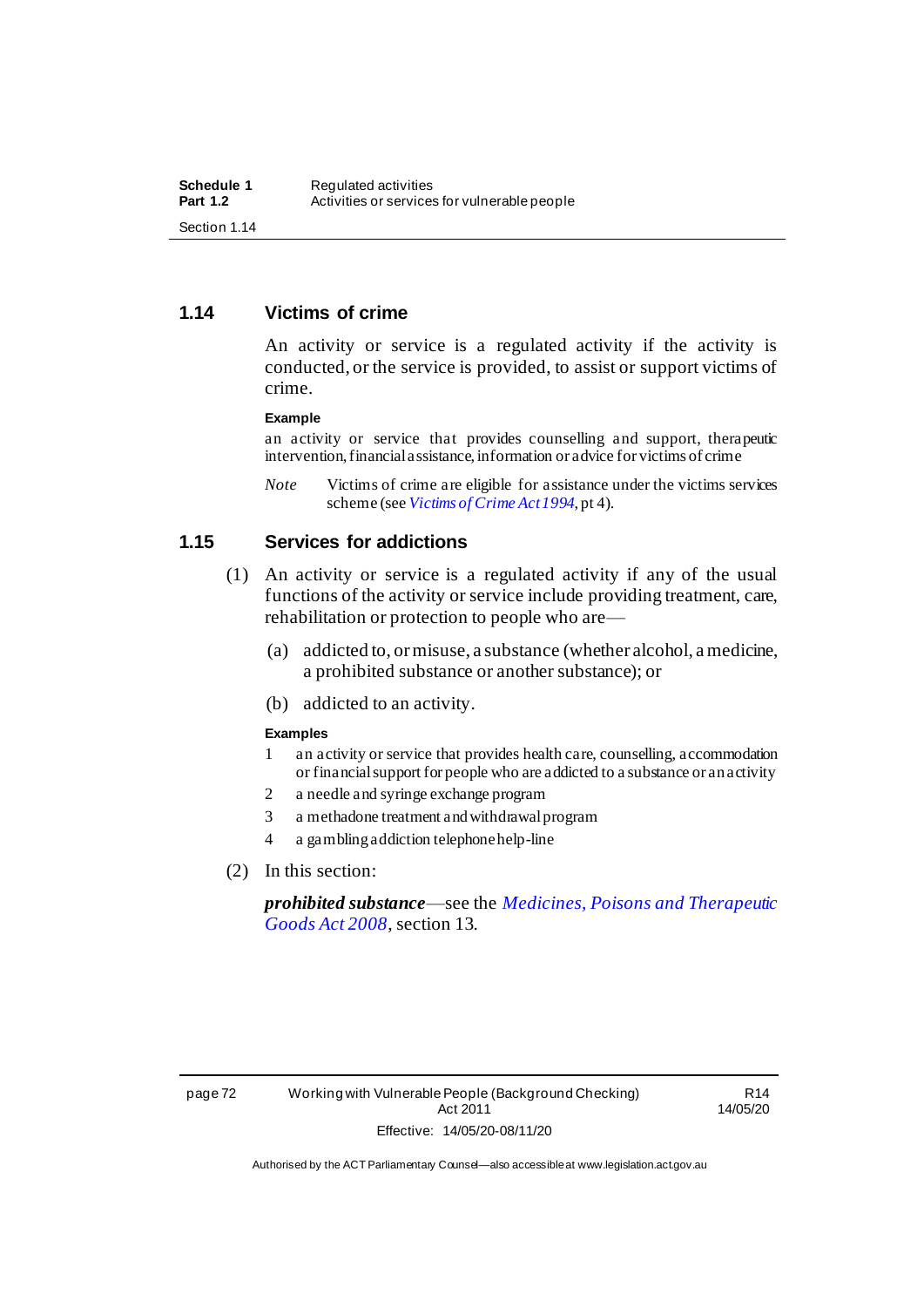#### **1.16 Community services**

An activity or service is a regulated activity if the activity is conducted, or the service is provided, to—

- (a) people and families suffering social or financial hardship; or
- (b) people who need support to live independently.

#### **Examples**

- 1 an activity or service that provides crisis intervention, emergency relief, parenting support, assessment or referral of support needs, education, training and skill development, information services, counselling, community access, or employment services, for people and families suffering social or financial hardship
- 2 an activity or service that provides home help, home maintenance or modification, allied health care, personal care, food services, assessment or referral of support needs, information services, coordination, case management, recreation, counselling, community access, rehabilitation, or employment services, to people who need support to live independently
- 3 an activity or service provided in association with the use of premises for the care, treatment or accommodation of people who need support to live independently

# **1.17 Disability services**

(1) An activity or service is a regulated activity if the activity is conducted, or the service is provided, specifically for people with a disability.

#### **Examples**

- 1 an activity or service that provides home help, home maintenance or modification, personal care, food services, assessment or referral of support needs, information services, coordination, case management, recreation, counselling, community access, rehabilitation, or employment services, to people with a disability
- 2 an activity or service provided in association with the use of premises for the care, treatment or accommodation of people with a disability

R14 14/05/20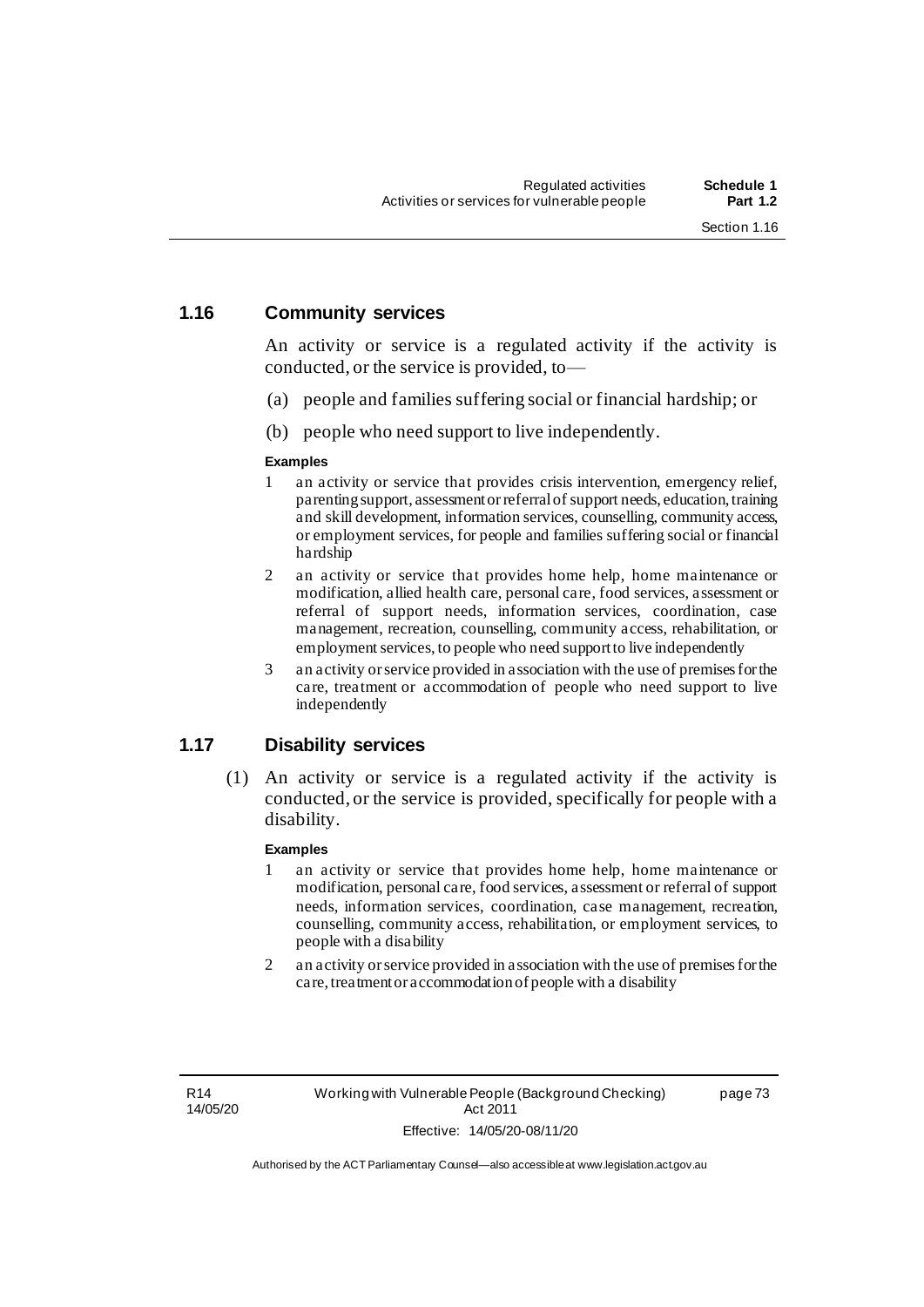(2) In this section:

*disability*—see the *[Human Rights Commission Act 2005](http://www.legislation.act.gov.au/a/2005-40)*, section 8 (2).

- *Note* For the *[Human Rights Commission Act 2005](http://www.legislation.act.gov.au/a/2005-40)*, s 8 (2), *disability*means a disability that—
	- (a) is attributable to an intellectual, psychiatric, sensory or physical impairment, or a combination of those impairments; and
	- (b) is permanent or likely to be permanent; and
	- (c) results in—
		- (i) the person having a substantially reduced capacity for communication, learning or mobility; and
		- (ii) the need for continuing support services for the person; and
	- (d) may, but need not, be of a chronic episodic nature.

## **1.18 Respite care services**

An activity or service is a regulated activity if any of the usual functions of the activity or service include providing respite care.

## **1.19 Emergency services personnel**

An activity or service is a regulated activity if the activity is conducted, or the service is provided, by—

- (a) an emergency service; or
- (b) a person acting on behalf of an emergency service.

R14 14/05/20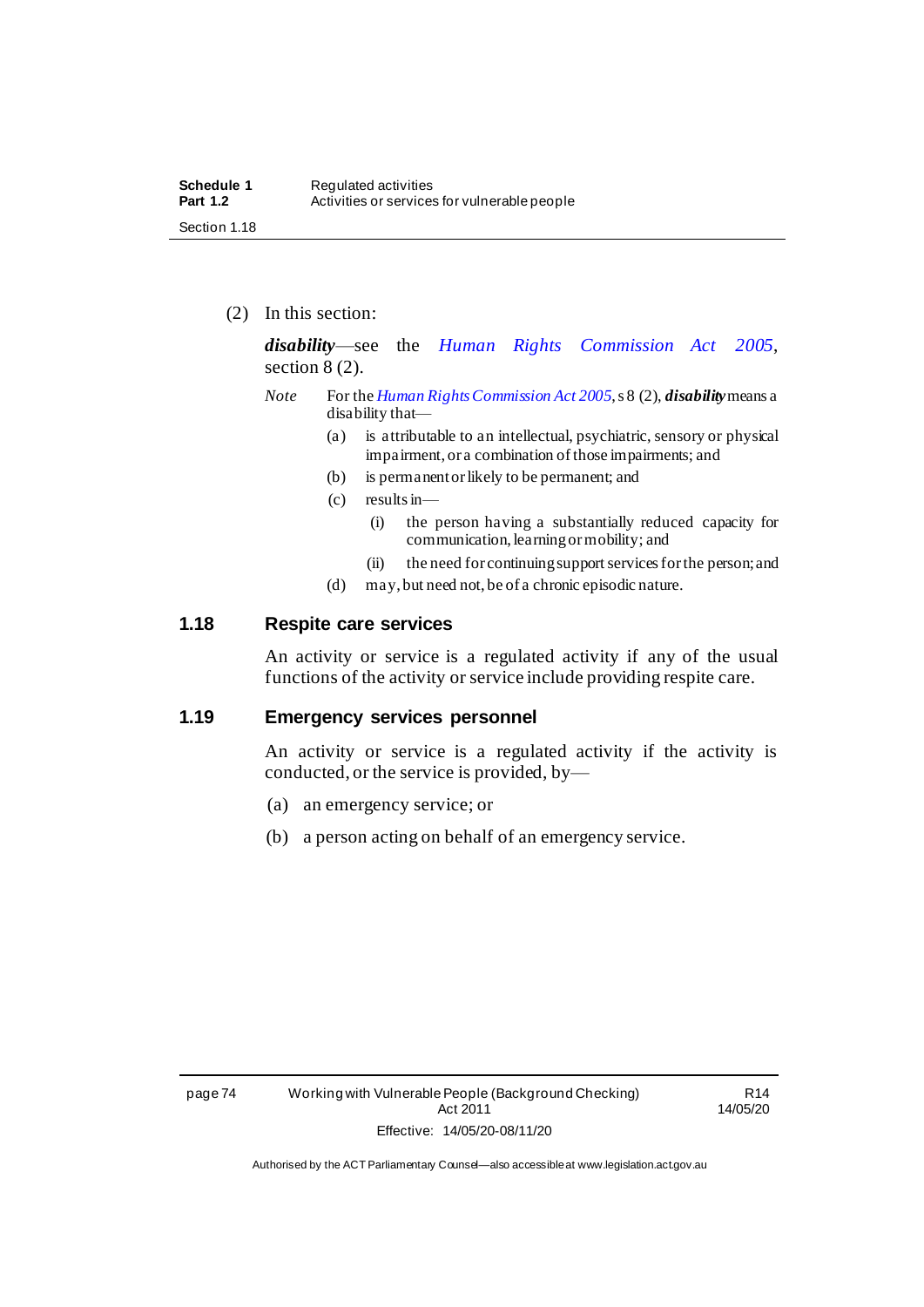# **Part 1.3 Other activities or services for vulnerable people**

# **1.20 Transport**

- (1) An activity or service is a regulated activity if any of the usual functions of the activity or service include providing public or private transport that is—
	- (a) specifically for, or mainly used by, children; or
	- (b) specifically for people accessing a regulated activity mentioned in part 1.2.

# **Example—par (a)**

a school bus service

#### **Examples—par (b)**

- 1 a minibustransporting detainees to or froma remand centre
- 2 a taxi formobility impaired people
- (2) To remove any doubt, an activity or service is a regulated activity if a person must have 1 or both of the following to conduct the activity or provide the service:
	- (a) a public vehicle licence;
	- (b) a driving instructor certificate of accreditation.
- (3) An activity or service is a regulated activity if—
	- (a) the activity or service relates to a light rail service; and
	- (b) the person conducting the activity or providing the service is—
		- (i) a light rail driver; or
		- (ii) a light rail driving assessor; or
		- (iii) a light rail driving instructor; or

R14 14/05/20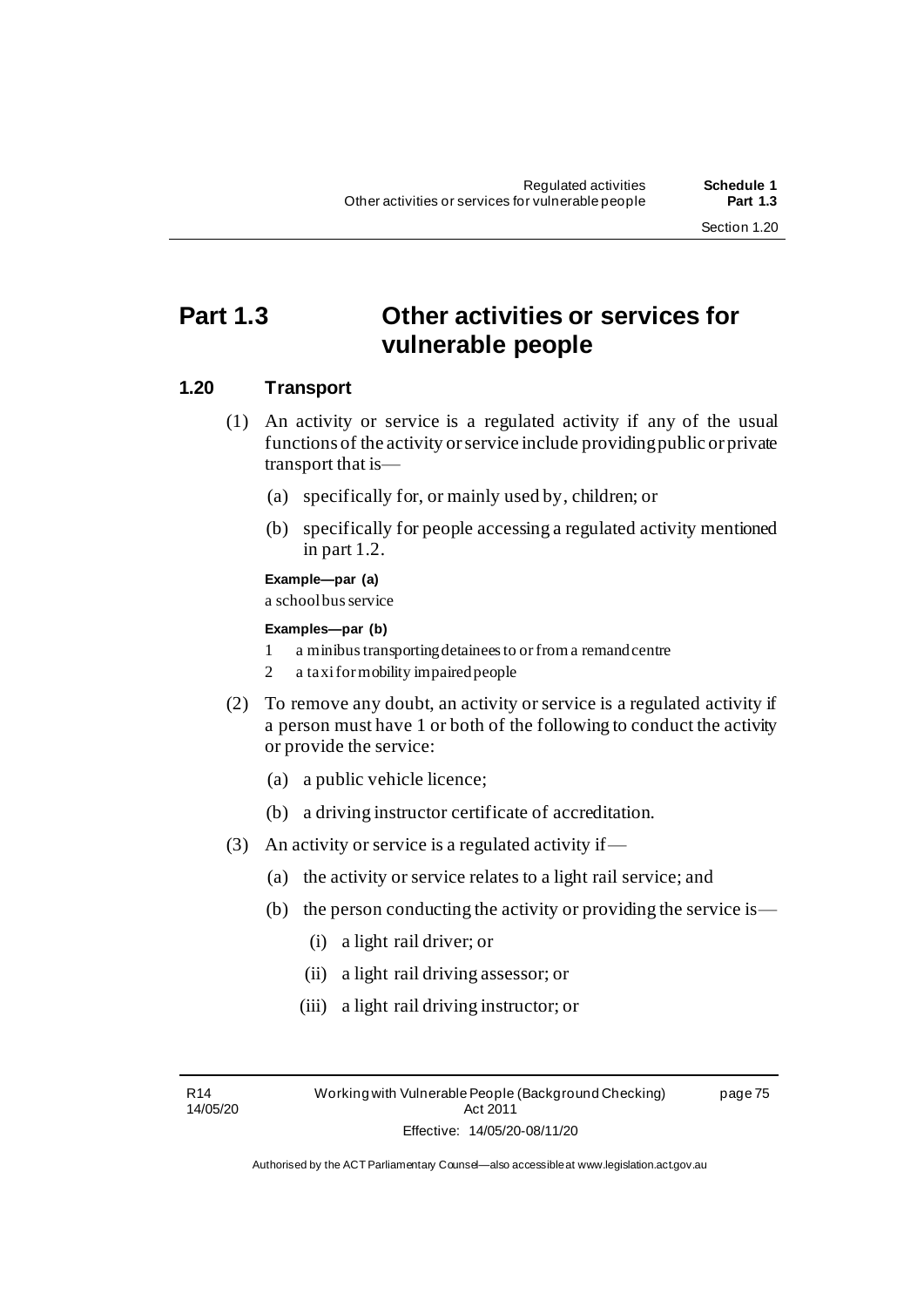- (iv) appointed under the *[Road Transport \(General\) Act](http://www.legislation.act.gov.au/a/1999-77) 1999*
	- (A) section 19 (Authorised people); or
	- (B) section 53A (Authorised people for infringement notice offences).
- (4) In this section:

*accreditation*—see *[Road Transport \(Driver Licensing\)](http://www.legislation.act.gov.au/sl/2000-14)  [Regulation](http://www.legislation.act.gov.au/sl/2000-14) 2000*, section 103A.

*light rail driver*—see *[Road Transport \(Public Passenger Services\)](http://www.legislation.act.gov.au/sl/2002-3)  [Regulation 2002](http://www.legislation.act.gov.au/sl/2002-3)*, section 70AA.

*light rail driving assessor*—see *[Road Transport \(Public Passenger](http://www.legislation.act.gov.au/sl/2002-3)  [Services\) Regulation 2002](http://www.legislation.act.gov.au/sl/2002-3)*, section 70AA.

*light rail driving instructor*—see *[Road Transport \(Public Passenger](http://www.legislation.act.gov.au/sl/2002-3)  [Services\) Regulation 2002](http://www.legislation.act.gov.au/sl/2002-3)*, section 70AA.

*light rail service*—see *[Road Transport \(Public Passenger Services\)](http://www.legislation.act.gov.au/a/2001-62)  [Act 2001](http://www.legislation.act.gov.au/a/2001-62)*, section 27A.

*public vehicle licence*—see the *[Road Transport \(Driver Licensing\)](http://www.legislation.act.gov.au/a/1999-78)  Act [1999](http://www.legislation.act.gov.au/a/1999-78)*, dictionary.

# **1.21 Coaching and tuition**

An activity or service is a regulated activity if—

- (a) any of the usual functions of the activity or service include coaching or tuition specifically for—
	- (i) children; or
	- (ii) people accessing a regulated activity mentioned in part 1.2; and
- (b) the coaching or tuition is provided by a commercial entity.

R14 14/05/20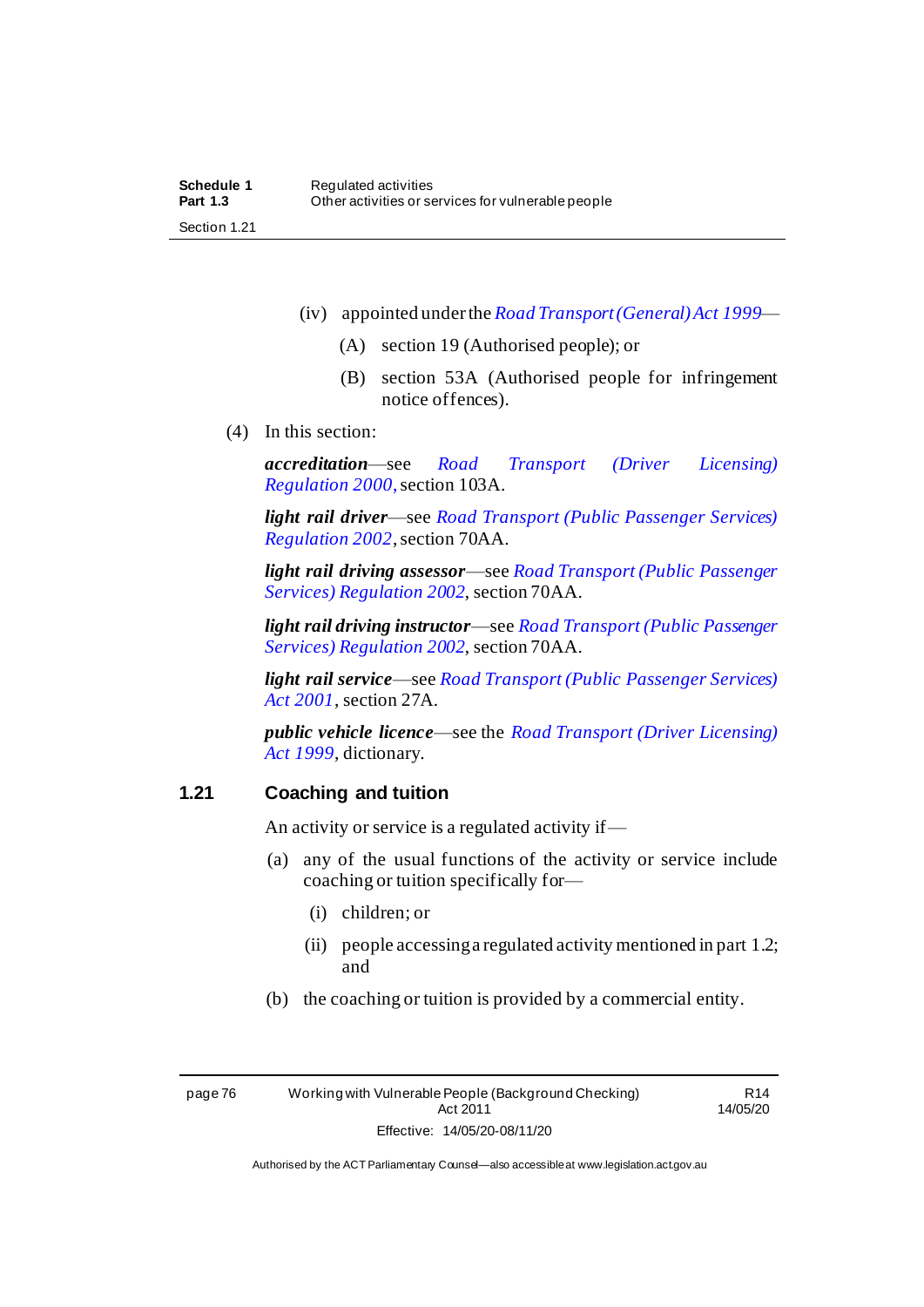page 77

# **1.22 Vocational and educational training**

An activity or service is a regulated activity if any of the usual functions of the activity or service include providing vocational education and training specifically for—

- (a) children; or
- (b) people accessing a regulated activity mentioned in part 1.2.

# **Examples**

- 1 a pathways to employment program
- 2 an adult English language, literacy and numeracy skills program
- 3 an industry training service

# **1.23 Religious organisations**

An activity or service is a regulated activity if—

- (a) the activity is conducted, or the service is provided, by—
	- (i) a religious organisation; or
	- (ii) a person acting on behalf of a religious organisation; and
- (b) the activity or service is—
	- (i) specifically for, or mainly used by children; or
	- (ii) specifically for people accessing a regulated activity mentioned in part 1.2.

# **Example—par (a)**

Sunday school

# **Example—par (b)**

counselling provided by a minister of religion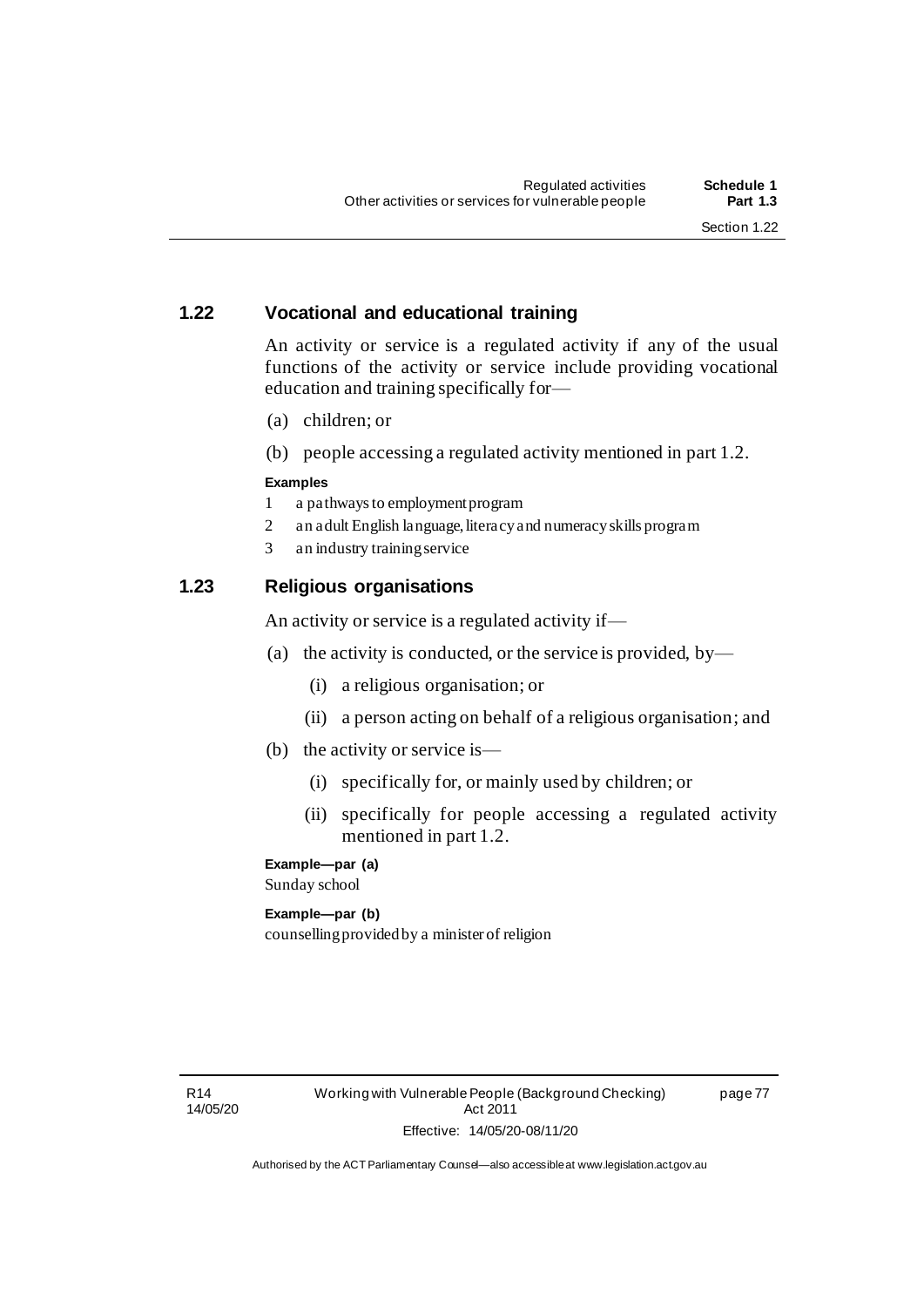# **1.24 Clubs, associations and movements**

An activity or service is a regulated activity if—

- (a) the activity is conducted, or the service is provided, by a club, association or movement (including of a cultural, recreational or sporting nature); and
- (b) the club association or movement has significant membership or involvement by—
	- (i) children; or
	- (ii) people accessing a regulated activity mentioned in part 1.2.

#### **Examples**

- 1 a children's football team
- 2 an art class for people who require assistance to live independently

page 78 Working with Vulnerable People (Background Checking) Act 2011 Effective: 14/05/20-08/11/20

R14 14/05/20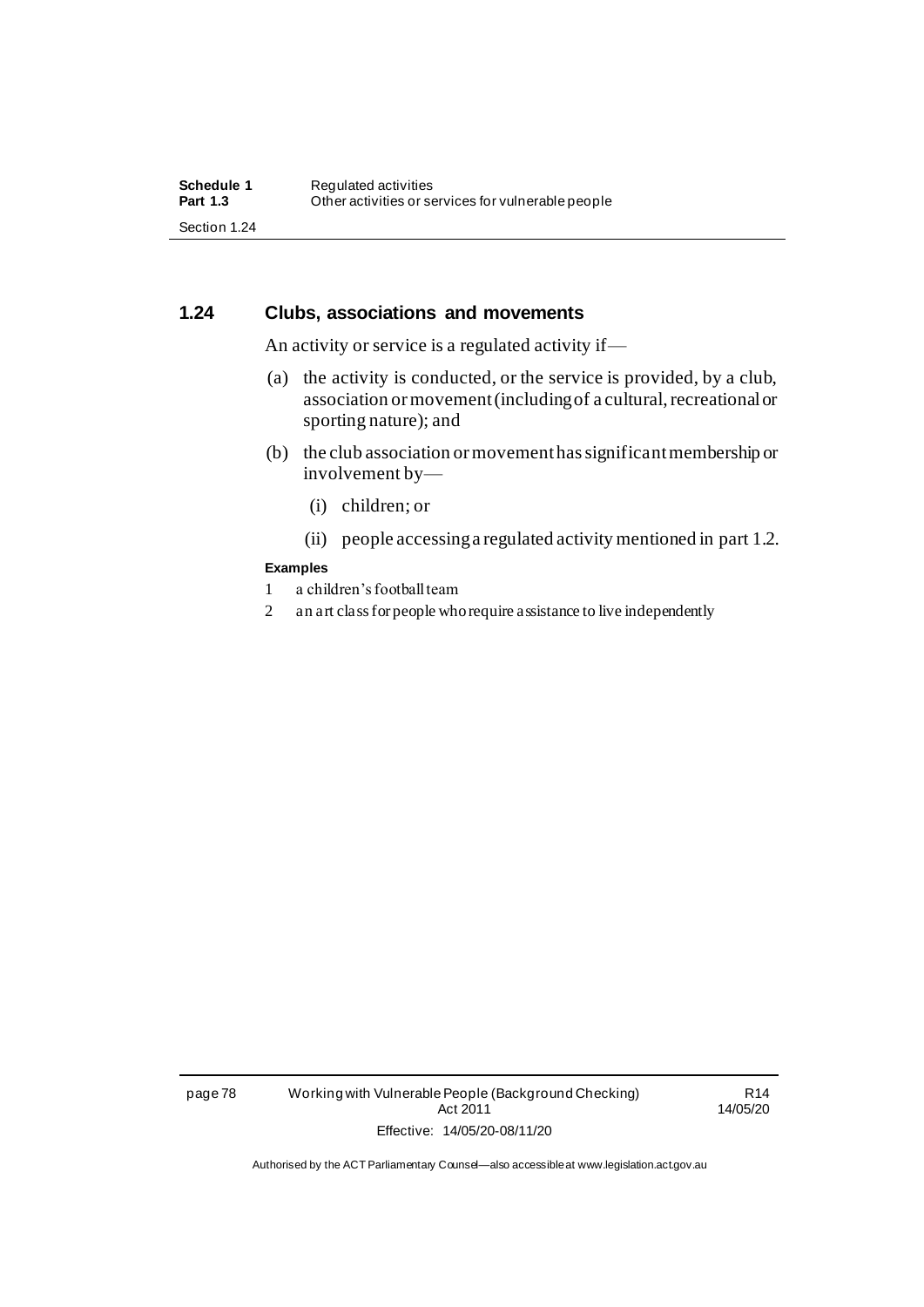# **Schedule 2 Reviewable decisions**

(see pt 7)

| column 1<br>item | column 2<br>section | column 3<br>decision                                  | column 4<br>entity |
|------------------|---------------------|-------------------------------------------------------|--------------------|
| 1                | 39(1)               | extend period for stated period                       | person             |
| 2                | 39(1)               | refuse to extend period                               | person             |
| 3                | 40(1)               | refuse to register person                             | person             |
| 4                | 44(2)(b)            | register person subject to condition                  | person             |
| 5                | 45(1)               | extend period for stated period                       | person             |
| 6                | 45(1)               | refuse to extend period                               | person             |
| 7                | 46(1)               | register person subject to condition                  | person             |
| 8                | 47(4)(b)            | refuse to a mend person's conditional<br>registration | person             |
| 9                | 51(4)(b)            | refuse to replace person's registration card          | person             |
| 10               | 59(1)               | suspend or cancel person's registration               | person             |

R14 14/05/20 Working with Vulnerable People (Background Checking) Act 2011 Effective: 14/05/20-08/11/20

page 79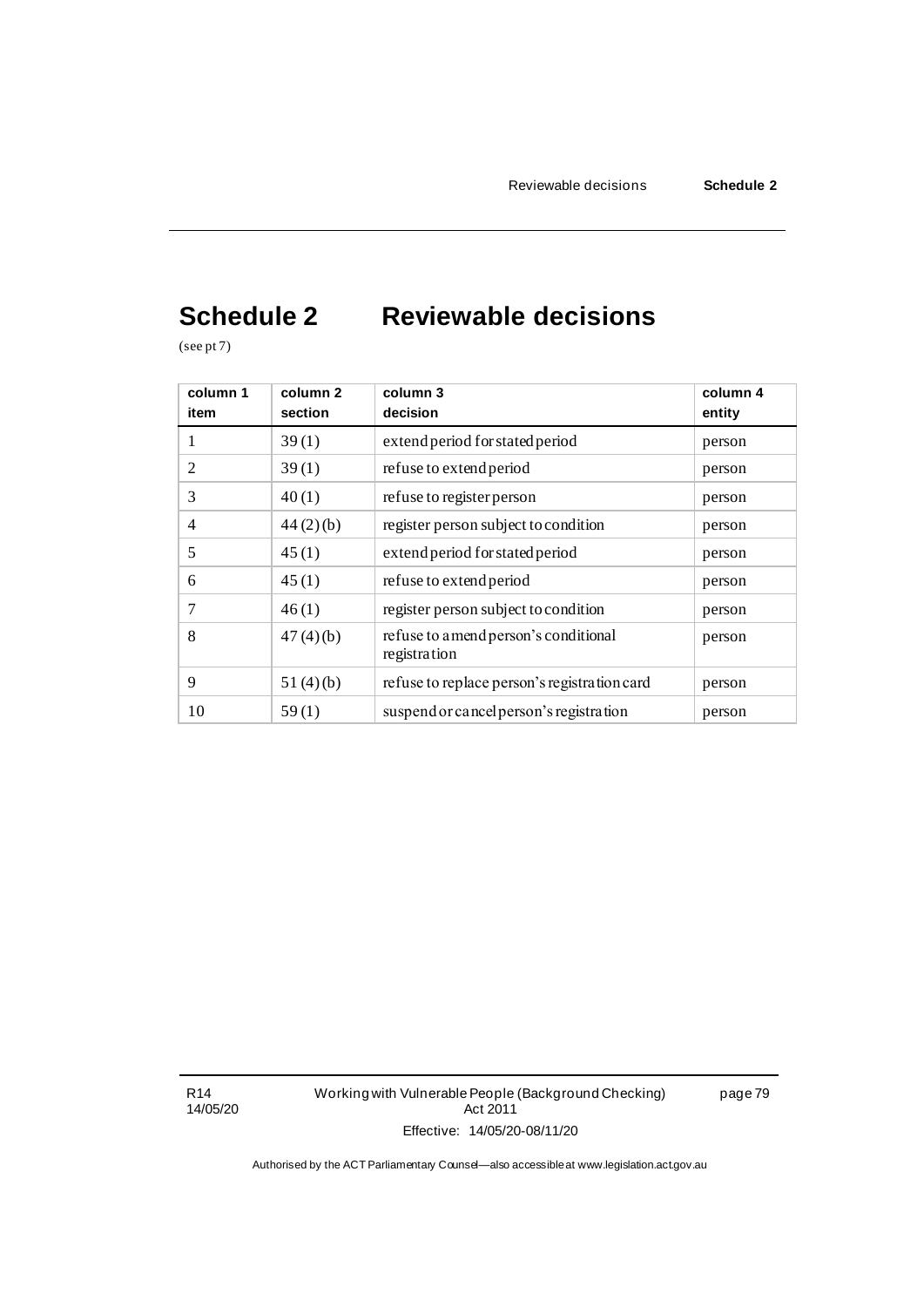# **Dictionary**

 $(see s 4)$ 

*Note 1* Th[e Legislation Act](http://www.legislation.act.gov.au/a/2001-14) contains definitions and other provisions relevant to this Act.

*Note 2* For example, th[e Legislation Act](http://www.legislation.act.gov.au/a/2001-14), dict, pt 1, defines the following terms:

- ACAT
- ACT
- adult
- Australia
- change
- chief police officer
- child
- commissioner for fair trading
- contravene
- Corporations Act
- correctional centre
- Criminal Code
- detention place
- disallowable instrument (see s 9)
- document
- domestic partner (see s 169(1))
- emergency service
- entity
- found guilty
- function
- health practitioner
- home address
- lawyer
- Legislation Act
- notifiable instrument (see s 10)
- penalty unit (see s 133)
- person (see s  $160$ )

page 80 Working with Vulnerable People (Background Checking) Act 2011 Effective: 14/05/20-08/11/20

R14 14/05/20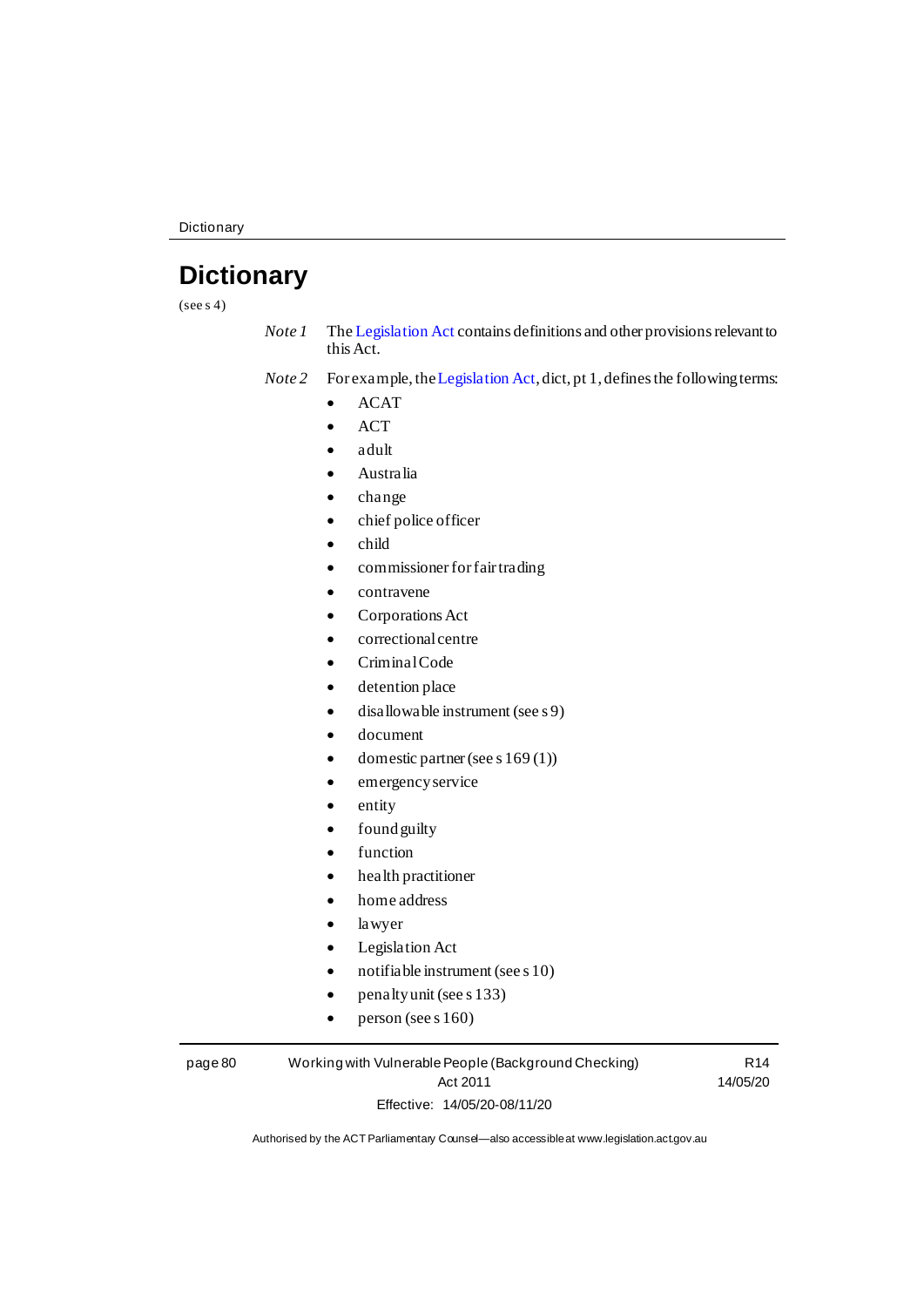- police officer
- reviewable decision notice
- territory law
- the Territory
- working day
- writing.

*ACT Teacher Quality Institute* means the institute established under the *[ACT Teacher Quality Institute Act 2010](http://www.legislation.act.gov.au/a/2010-55)*, section 10.

*additional risk assessment*—see section 54 (2) (a).

*commissioner* means the commissioner for fair trading.

*conditional registration* means a registration that is subject to conditions.

*contact*, between a person and a vulnerable person—see section 10.

*corresponding law* means—

- (a) a law of another jurisdiction corresponding, or substantially corresponding, to this Act; or
- (b) a law of another jurisdiction prescribed by regulation as a corresponding law for this Act.

*criminal history*, about a person—see section 24.

*employer*, in relation to a regulated activity—see section 11.

*engaged*, in a regulated activity—see section 9.

*independent advisor* means an independent advisor appointed under section 34.

*jurisdiction* means a State, the Commonwealth or an internal Territory, including the ACT.

*named employer*, for a regulated activity—see section 18 (1) (d) (i).

*negative notice*—see section 40 (2) (a).

R14 14/05/20 Working with Vulnerable People (Background Checking) Act 2011 Effective: 14/05/20-08/11/20 page 81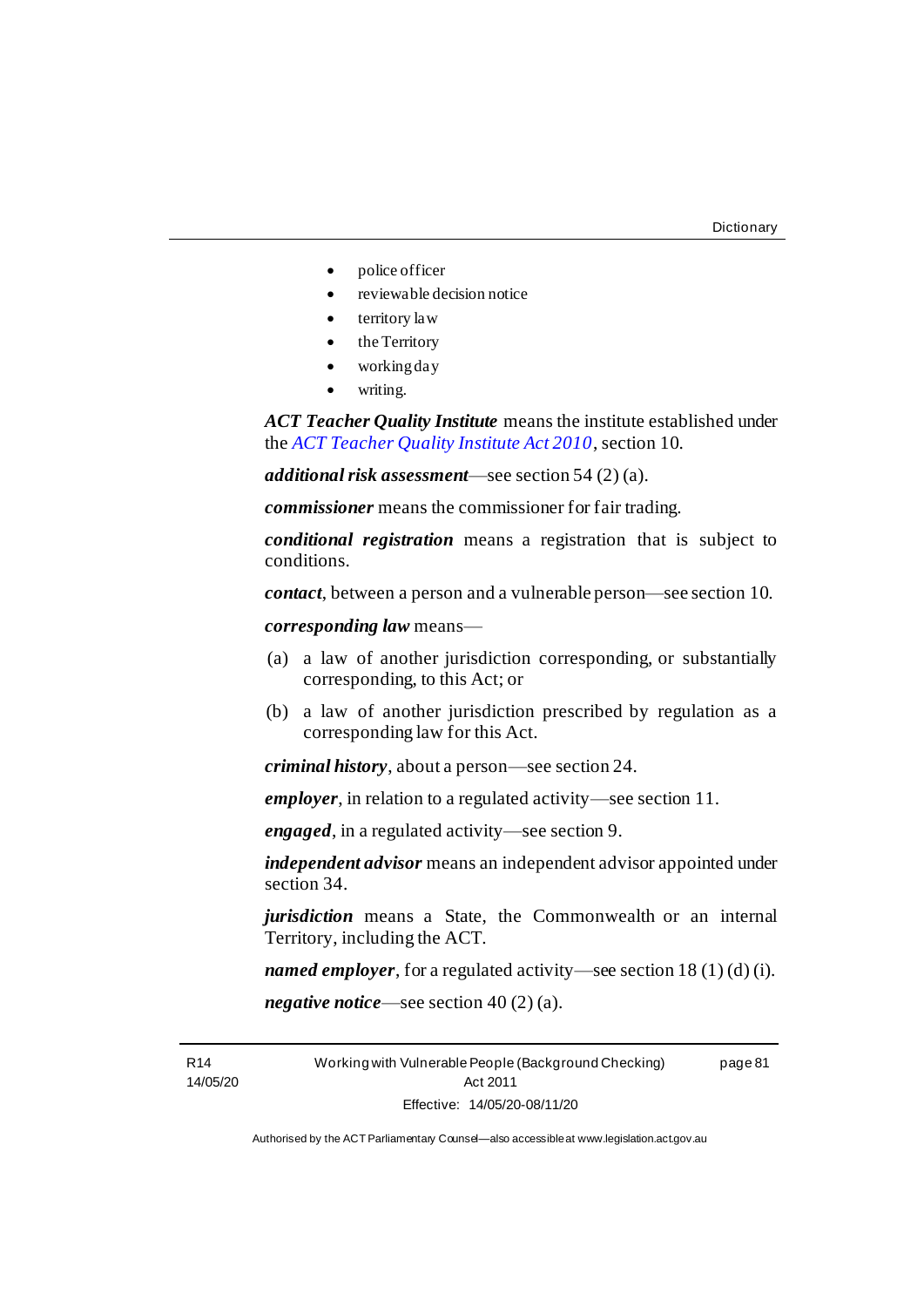*negative risk assessment*—see section 37 (1) (b). *non-conviction information*, about a person—see section 25. *proposed conditional registration notice*—see section 43 (1). *proposed negative notice*—see section 37 (2). *registration* means a registration under this Act. *registration card*—see section 49 (1). *regulated activity*—see section 8. *relevant offence*—see section 26. *reviewable decision*, for part 7 (Notification and review of decisions)—see section 61. *revised risk assessment*—see section 38 (2). *risk assessment*, for a person—see section 23. *risk assessment guidelines*—see section 27. *role-based registration*—see section 42 (2). *spent*, for a conviction—see the *[Spent Convictions Act 2000](http://www.legislation.act.gov.au/a/2000-48)*, section 7.

*vulnerable person*—see section 7.

page 82 Working with Vulnerable People (Background Checking) Act 2011 Effective: 14/05/20-08/11/20

R14 14/05/20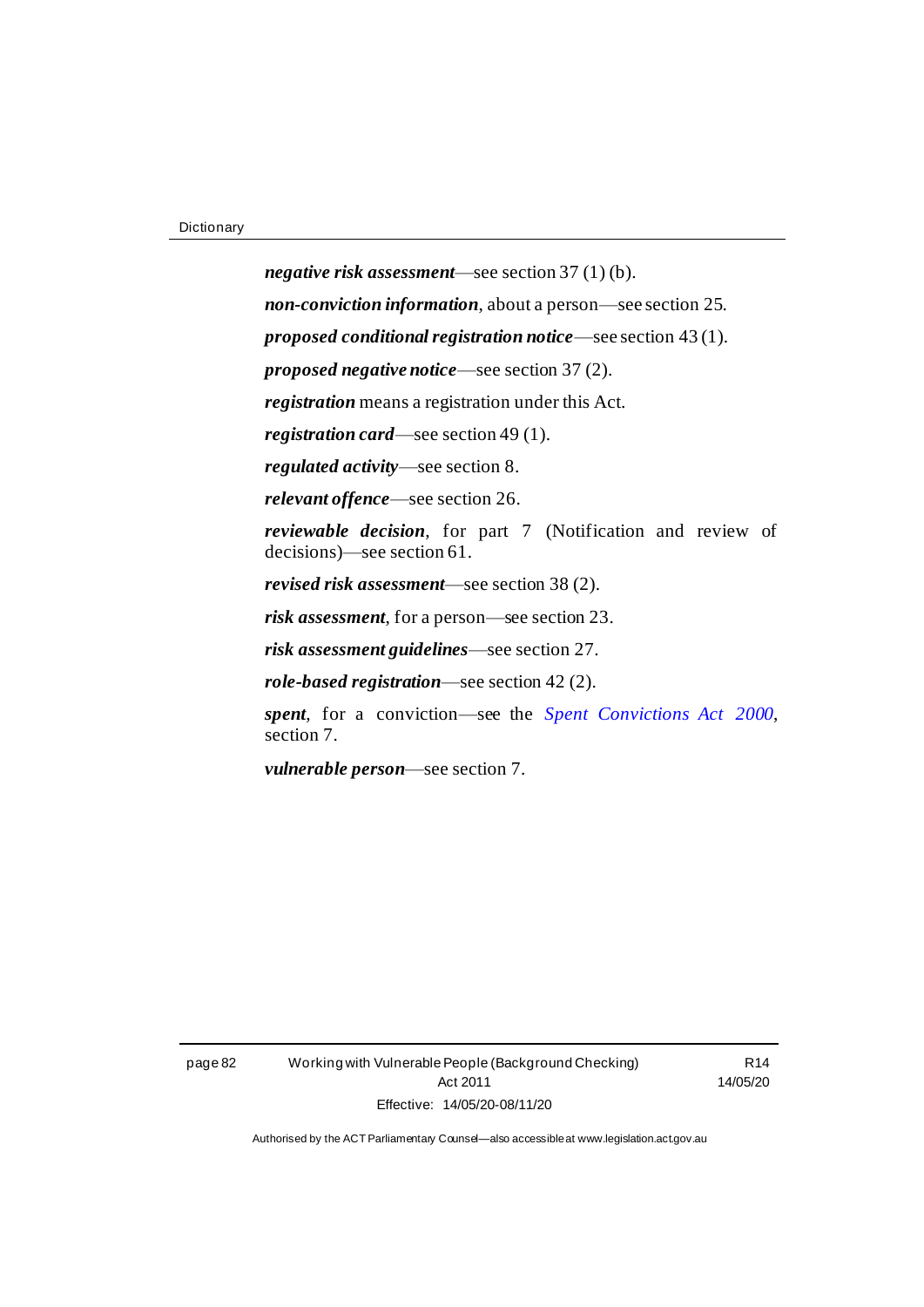# **Endnotes**

# **1 About the endnotes**

Amending and modifying laws are annotated in the legislation history and the amendment history. Current modifications are not included in the republished law but are set out in the endnotes.

Not all editorial amendments made under the *[Legislation Act 2001](http://www.legislation.act.gov.au/a/2001-14)*, part 11.3 are annotated in the amendment history. Full details of any amendments can be obtained from the Parliamentary Counsel's Office.

Uncommenced amending laws are not included in the republished law. The details of these laws are underlined in the legislation history. Uncommenced expiries are underlined in the legislation history and amendment history.

If all the provisions of the law have been renumbered, a table of renumbered provisions gives details of previous and current numbering.

The endnotes also include a table of earlier republications.

| $A = Act$                                    | $NI = Notifiable$ instrument                |
|----------------------------------------------|---------------------------------------------|
| $AF = Approved form$                         | $o = order$                                 |
| $am = amended$                               | $om = omitted/report$                       |
| $amdt = amendment$                           | $ord = ordinance$                           |
| $AR = Assembly resolution$                   | orig = original                             |
| $ch = chapter$                               | par = paragraph/subparagraph                |
| $CN =$ Commencement notice                   | $pres = present$                            |
| $def = definition$                           | $prev = previous$                           |
| $DI = Disallowable instrument$               | $(\text{prev}) = \text{previously}$         |
| $dict = dictionary$                          | $pt =$ part                                 |
| $disallowed = disallowed by the Legislative$ | $r = rule/subrule$                          |
| Assembly                                     | $reloc = relocated$                         |
| $div = division$                             | $remum = renumbered$                        |
| $exp = expires/expired$                      | $R[X]$ = Republication No                   |
| $Gaz = gazette$                              | $RI = reissue$                              |
| $hdg =$ heading                              | $s = section/subsection$                    |
| $IA = Interpretation Act 1967$               | $sch = schedule$                            |
| $ins = inserted/added$                       | $sdiv = subdivision$                        |
| $LA =$ Legislation Act 2001                  | $SL = Subordinate$ law                      |
| $LR =$ legislation register                  | $sub =$ substituted                         |
| $LRA =$ Legislation (Republication) Act 1996 | $underlining = whole or part not commenced$ |
| $mod = modified/modification$                | or to be expired                            |
|                                              |                                             |

# **2 Abbreviation key**

R14 14/05/20 Working with Vulnerable People (Background Checking) Act 2011 Effective: 14/05/20-08/11/20

page 83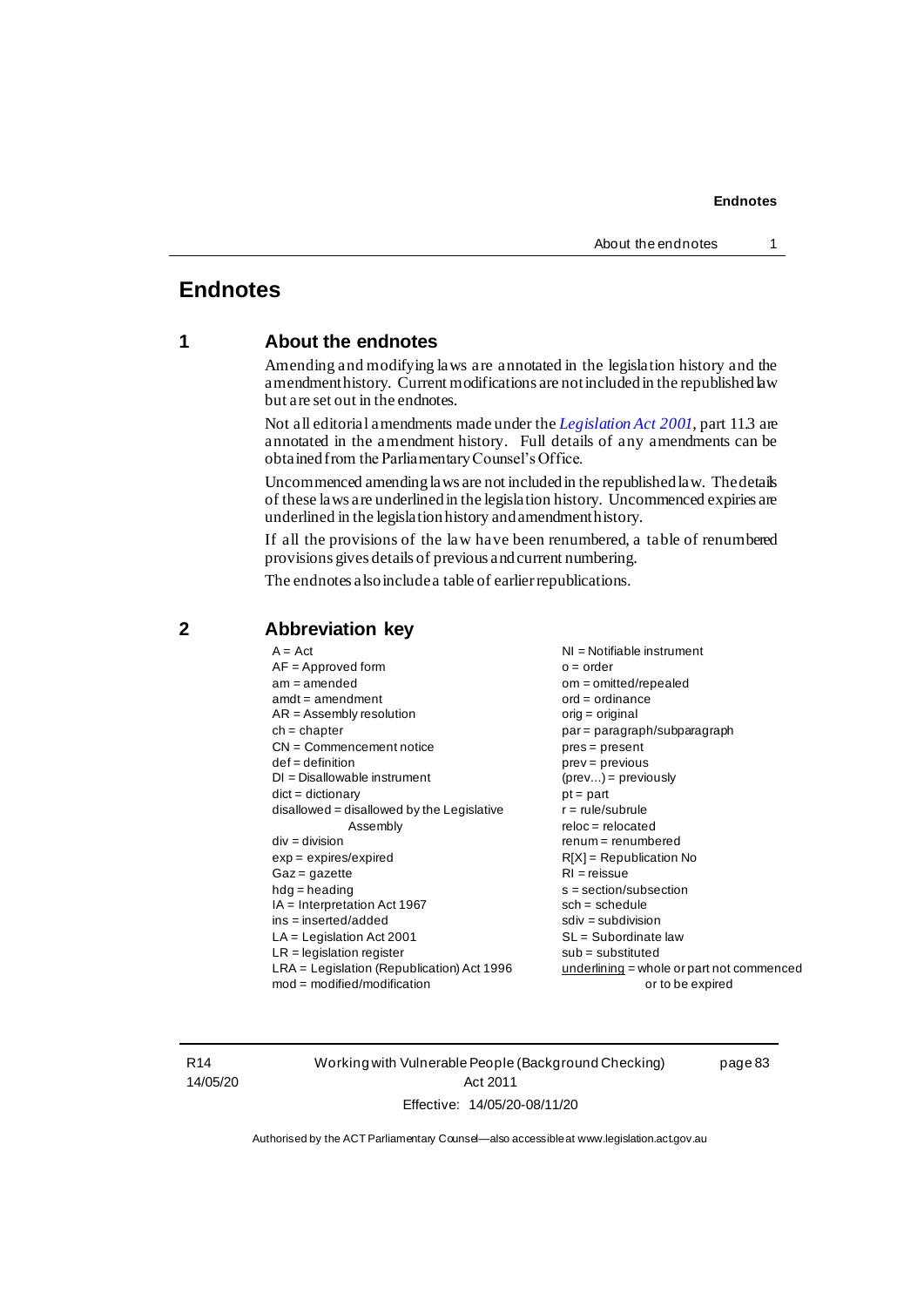3 Legislation history

# **3 Legislation history**

## **Working with Vulnerable People (Background Checking) Act 2011 A2011-44**

notified LR 8 November 2011

s 1, s 2 commenced 8 November 2011 (LA s 75 (1)) remainder commenced 8 November 2012 (s 2 (2))

as amended by

#### **[Statute Law Amendment Act 2012](http://www.legislation.act.gov.au/a/2012-21) A2012-21 sch 1 pt 1.3**

notified LR 22 May 2012 s 1, s 2 commenced 22 May 2012 (LA s 75 (1)) sch 1 pt 1.3 commenced 8 November 2012 (s 2 (2) and se[e A2011-44](http://www.legislation.act.gov.au/a/2011-44) s 2 (2))

#### **[Statute Law Amendment Act 2013](http://www.legislation.act.gov.au/a/2013-19) A2013-19 sch 3 pt 3.55**

notified LR 24 May 2013 s 1, s 2 commenced 24 May 2013 (LA s 75 (1)) sch 3 pt 3.55 commenced 14 June 2013 (s 2)

#### **[Statute Law Amendment Act 2014 \(No 2\)](http://www.legislation.act.gov.au/a/2014-44) A2014-44 sch 3 pt 3.13**

notified LR 5 November 2014 s 1, s 2 commenced 5 November 2014 (LA s 75 (1)) sch 3 pt 3.13 commenced 19 November 2014 (s 2)

## **[Children and Young People Amendment Act 2015 \(No 2\)](http://www.legislation.act.gov.au/a/2015-22/default.asp) A2015-22**

#### **sch 1 pt 1.1**

notified LR 16 June 2015 s 1, s 2 commenced 16 June 2015 (LA s 75 (1)) sch 1 pt 1.1 commenced 1 July 2015 (s 2)

#### **[Veterinary Surgeons Act 2015](http://www.legislation.act.gov.au/a/2015-29/default.asp) A2015-29 sch 2 pt 2.13**

notified LR 20 August 2015 s 1, s 2 commenced 20 August 2015 (LA s 75 (1)) sch 2 pt 2.13 commenced 1 December 2015 (s 2 (1) an[d CN2015-22](http://www.legislation.act.gov.au/cn/2015-22/default.asp))

page 84 Working with Vulnerable People (Background Checking) Act 2011 Effective: 14/05/20-08/11/20

R14 14/05/20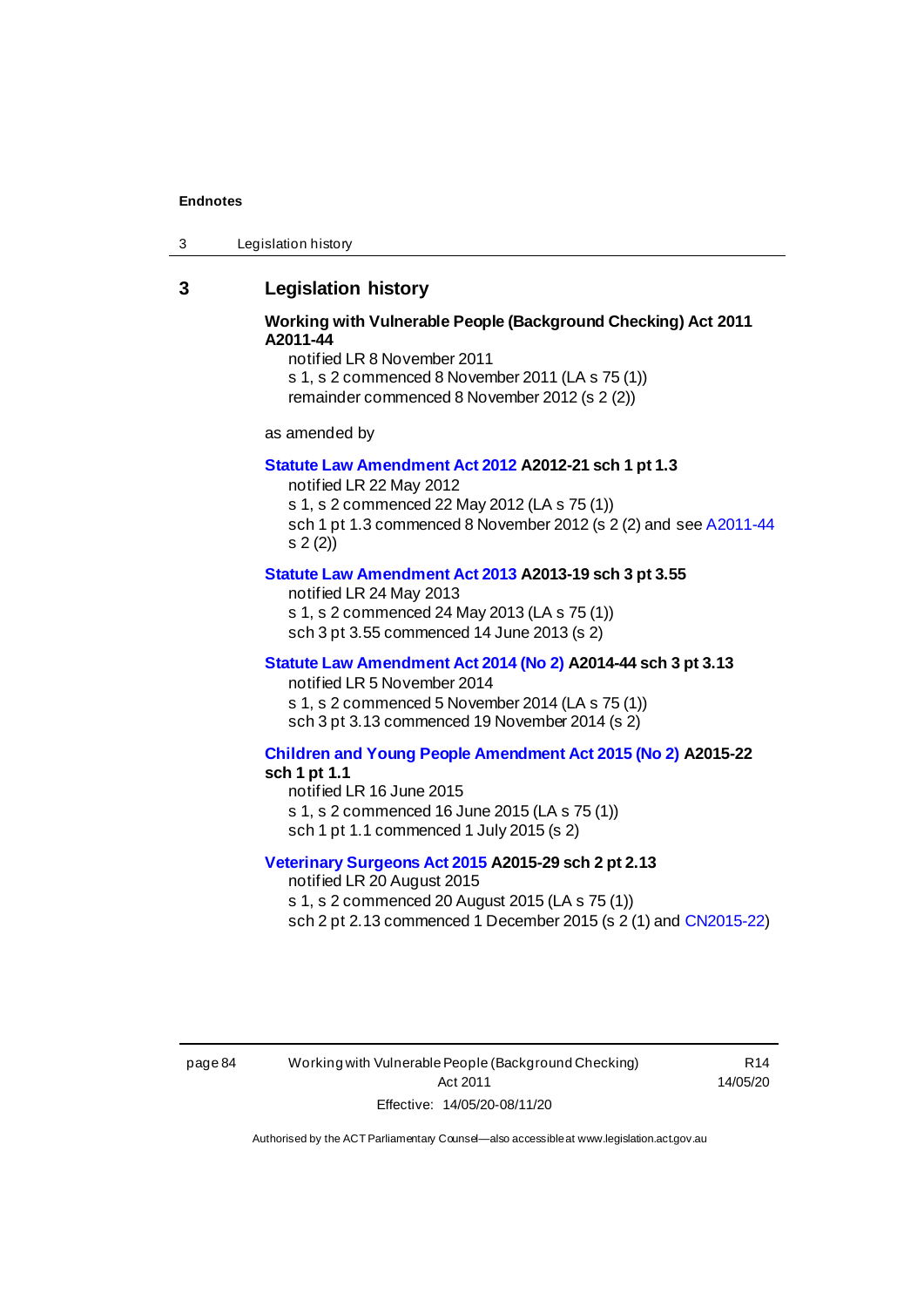| Legislation history |  |
|---------------------|--|
|---------------------|--|

# **[Spent Convictions \(Historical Homosexual Convictions](http://www.legislation.act.gov.au/a/2015-45)  [Extinguishment\) Amendment Act 2015](http://www.legislation.act.gov.au/a/2015-45) A2015-45 sch 1 pt 1.9**

notified LR 6 November 2015

s 1, s 2 commenced 6 November 2015 (LA s 75 (1))

sch 1 pt 1.9 commenced 7 November 2015 (s 2)

#### **[Children and Young People Amendment Act 2015 \(No 3\)](http://www.legislation.act.gov.au/a/2015-46/default.asp) A2015-46 sch 1**

notified LR 6 November 2015

s 1, s 2 commenced 6 November 2015 (LA s 75 (1))

sch 1 commenced 1 January 2016 (s 2)

#### **[Reportable Conduct and Information Sharing Legislation Amendment](http://www.legislation.act.gov.au/a/2016-39/default.asp)  [Act 2016](http://www.legislation.act.gov.au/a/2016-39/default.asp) A2016-39 pt 4**

notified LR 17 August 2016

s 1, s 2 commenced 17 August 2016 (LA s 75 (1))

s 15 commenced 1 July 2017 (s 2 (2) an[d CN2017-2\)](http://www.legislation.act.gov.au/cn/2017-2/default.asp)

pt 4 remainder commenced 18 August 2016 (s 2 (1))

#### **[Family Violence Act 2016](http://www.legislation.act.gov.au/a/2016-42/default.asp) A2016-42 sch 3 pt 3.22 (as am b[y A2017-10](http://www.legislation.act.gov.au/a/2017-10/default.asp) s 7)**

notified LR 18 August 2016 s 1, s 2 commenced 18 August 2016 (LA s 75 (1)) sch 3 pt 3.22 commenced 1 May 2017 (s 2 (2) as am b[y A2017-10](http://www.legislation.act.gov.au/a/2017-10/default.asp) s 7)

#### **[Family and Personal Violence Legislation Amendment Act 2017](http://www.legislation.act.gov.au/a/2017-10/default.asp) A2017-10 s 7**

notified LR 6 April 2017

s 1, s 2 commenced 6 April 2017 (LA s 75 (1))

s 7 commenced 30 April 2017 (s 2 (1))

*Note* This Act only amends the Family Violence Act 2016 [A2016-42.](http://www.legislation.act.gov.au/a/2016-42/default.asp)

# **[Road Transport Reform \(Light Rail\) Legislation Amendment Act](http://www.legislation.act.gov.au/a/2018-19/default.asp) 2018 A2018-19 sch 1 pt 1.11**

notified LR 17 May 2018

s 1, s 2 commenced 17 May 2018 (LA s 75 (1)) sch 1 pt 1.11 commenced 24 May 2018 (s 2)

R14 14/05/20 Working with Vulnerable People (Background Checking) Act 2011 Effective: 14/05/20-08/11/20

page 85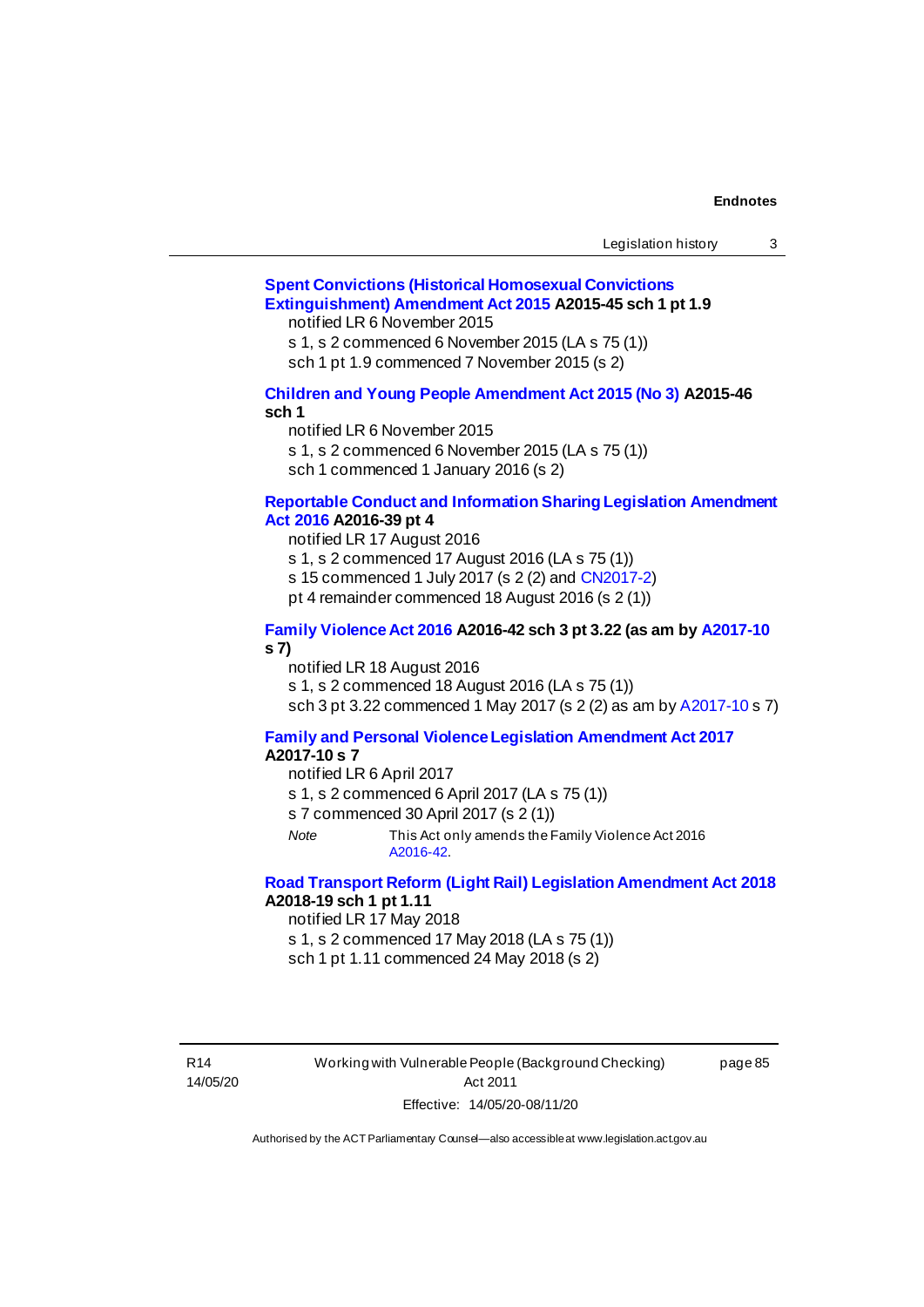3 Legislation history

# **[Working with Vulnerable People \(Background Checking\) Amendment](http://www.legislation.act.gov.au/a/2019-13/default.asp)  [Act 2019](http://www.legislation.act.gov.au/a/2019-13/default.asp) A2019-13**

notified LR 23 May 2019 s 1, s 2 commenced 23 May 2019 (LA s 75 (1)) remainder awaiting commencement

#### **[Work Health and Safety Amendment Act 2019](http://www.legislation.act.gov.au/a/2019-38) A2019-38 sch 1 pt 1.12**

notified LR 31 October 2019 s 1, s 2 commenced 31 October 2019 (LA s 75 (1)) sch 1 pt 1.12 awaiting commencement

#### **[COVID-19 Emergency Response Act 2020](http://www.legislation.act.gov.au/a/2020-11#history) A2020-11 sch 1 pt 1.20**

notified LR 7 April 2020 s 1, s 2 commenced 7 April 2020 (LA s 75 (1)) sch 1 pt 1.20 commenced 8 April 2020 (s 2 (1))

#### **[COVID-19 Emergency Response Legislation Amendment Act 2020](http://www.legislation.act.gov.au/a/2020-14/) A2020-14 sch 1 pt 1.32**

notified LR 13 May 2020 s 1, s 2 taken to have commenced 30 March 2020 (LA s 75 (2)) sch 1 pt 1.32 commenced 14 May 2020 (s 2 (1))

page 86 Working with Vulnerable People (Background Checking) Act 2011 Effective: 14/05/20-08/11/20

R14 14/05/20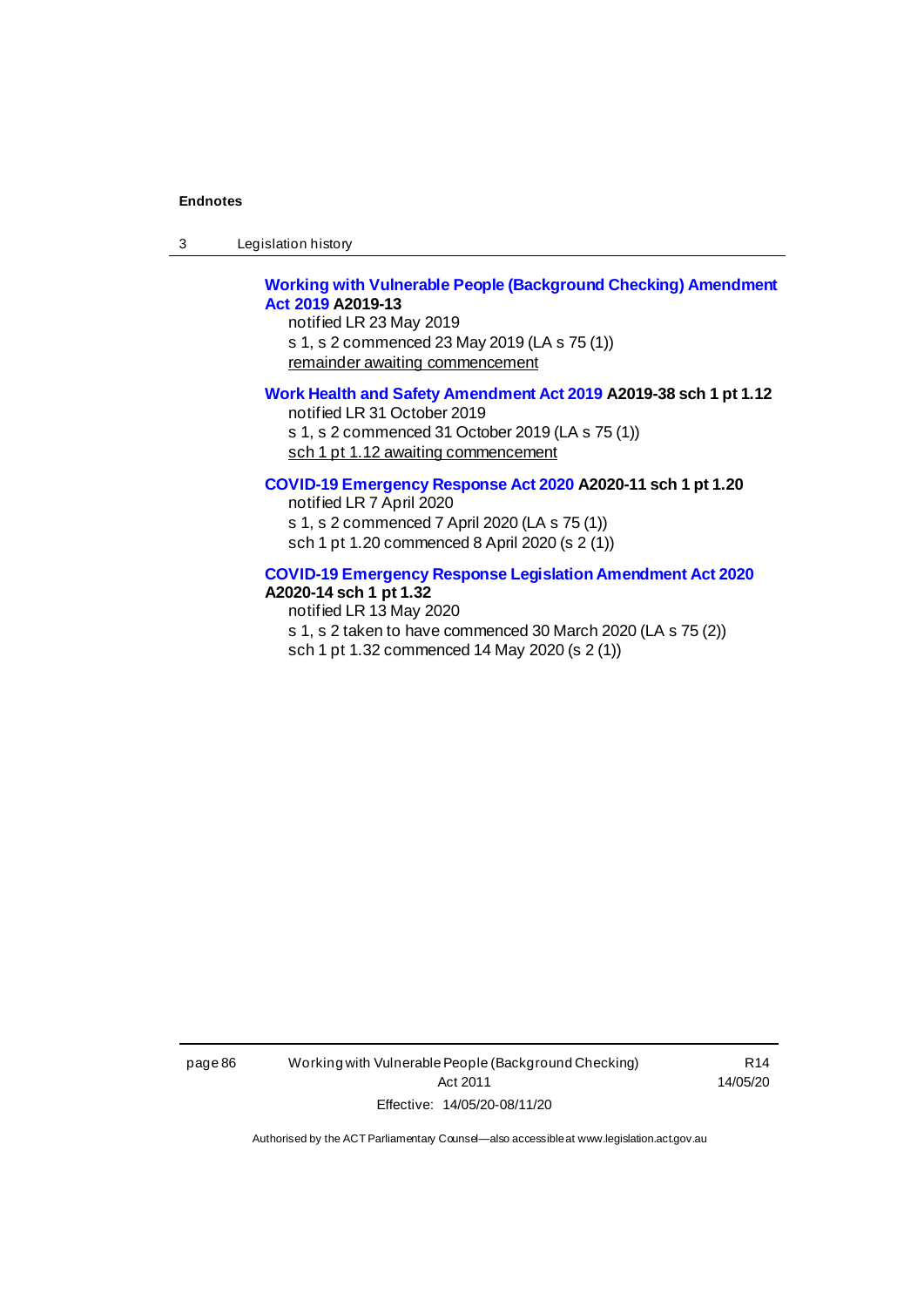Amendment history 4

#### **4 Amendment history**

```
Working with Vulnerable People (Background Checking) 
                                                        page 87
Commencement
s 2 om LA s 89 (4)
When does Act apply to a regulated activity?
b A2012-21 amdt 1.5
               exp 8 November 2018 (s 3 (2))
When is a person required to be registered?
s 12 am A2015-29 amdt 2.92
When unregistered person may be engaged in regulated activity—kinship 
carer
s 16 am A2015-46 amdt 1.1
Meaning of criminal history
s 24 am A2015-45 amdt 1.9
Risk assessment guidelines
s 27 am A2013-19 amdt 3.517
Risk assessment guidelines—content
s 28 am A2014-44 amdt 3.86; A2016-42 amdt 3.107
Commissioner may request information from an entity to conduct risk 
assessments
               b A2016-39 s 12
Independent advisors—appointment
s 34 am A2014-44 amdt 3.87, amdt 3.88
Negative notices
s 40 am A2014-44 amdt 3.89
Proposed conditional registration
s 43 am A2014-44 amdt 3.90
Registration cards
s 49 am A2014-44 amdt 3.91
Lost, stolen or damaged registration cards
s 51 am A2013-19 amdt 3.518
Commissioner may request information from entities about registered 
people
s 53 sub A2016-39 s 13
Registration cards
s 58 am A2014-44 amdt 3.92
Surrendering registration
s 60 am A2013-19 amdt 3.519, amdt 3.520
```
R14 14/05/20

Act 2011 Effective: 14/05/20-08/11/20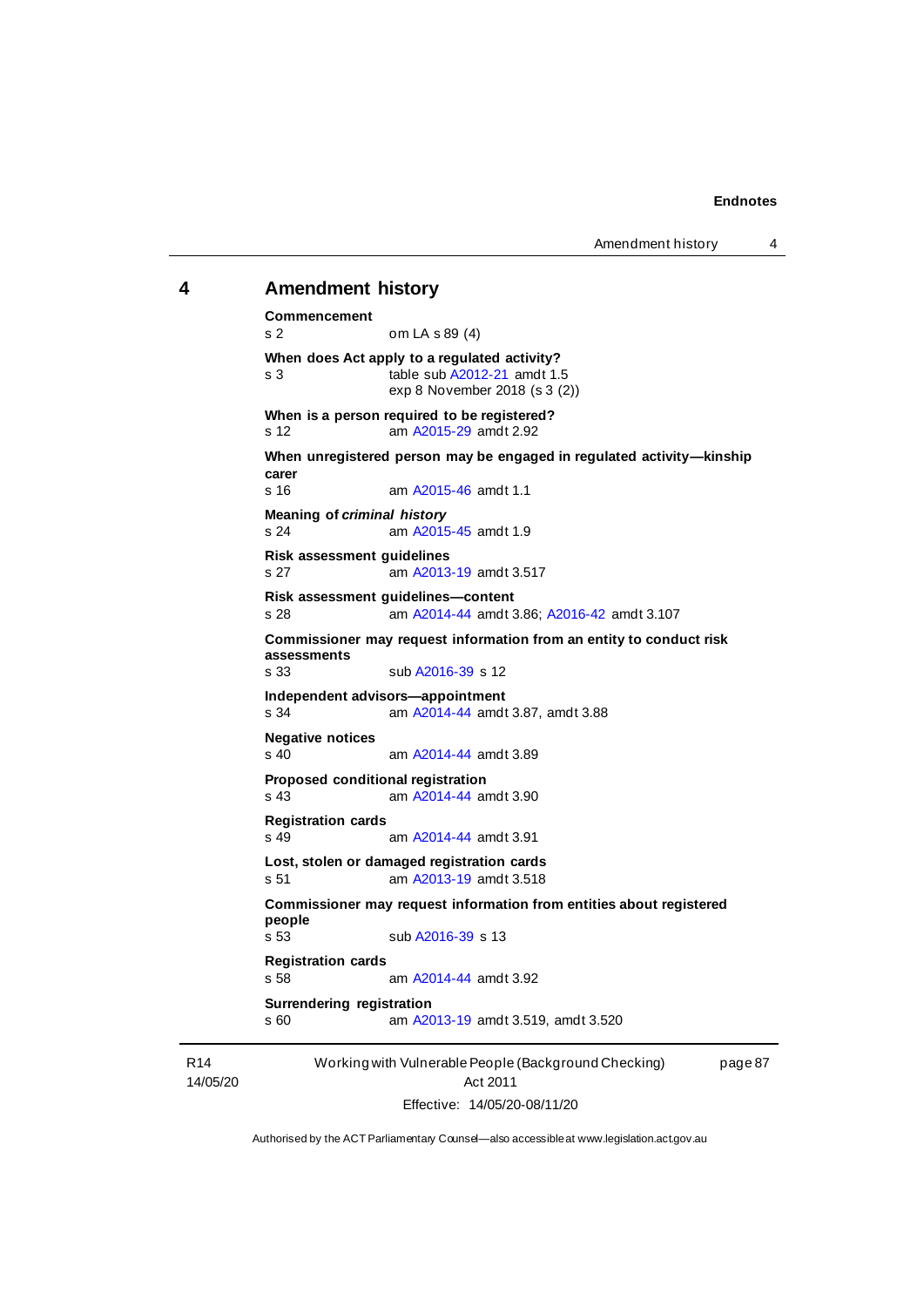4 Amendment history

|                                        | COVID-19 emergency response                                                            |
|----------------------------------------|----------------------------------------------------------------------------------------|
| div 6.6 hdg                            | ins A2020-11 amdt 1.69                                                                 |
|                                        | exp at the end of a 6-month period during which no COVID-19                            |
|                                        | emergency has been in force (s 60D)                                                    |
| Definitions-div 6.6                    |                                                                                        |
| s 60A                                  | ins A2020-11 amdt 1.69                                                                 |
|                                        | sub A2020-14 amdt 1.138<br>exp at the end of a 6-month period during which no COVID-19 |
|                                        | emergency has been in force (s 60D)                                                    |
|                                        | Extending registration-COVID-19 emergency period                                       |
| s 60B                                  | ins A2020-11 amdt 1.69                                                                 |
|                                        | am A2020-14 amdt 1.139                                                                 |
|                                        | exp at the end of a 6-month period during which no COVID-19                            |
|                                        | emergency has been in force (s 60D)                                                    |
|                                        | Renewing expired registration-COVID-19 emergency period                                |
| s 60C                                  | ins A2020-11 amdt 1.69                                                                 |
|                                        | am A2020-14 amdt 1.140                                                                 |
|                                        | exp at the end of a 6-month period during which no COVID-19                            |
|                                        | emergency has been in force (s 60D)                                                    |
| Expiry-div 6.6                         |                                                                                        |
| s 60D                                  | ins A2020-11 amdt 1.69                                                                 |
|                                        | am A2020-14 amdt 1.141<br>exp at the end of a 6-month period during which no COVID-19  |
|                                        | emergency has been in force (s 60D)                                                    |
| <b>Information sharing</b>             |                                                                                        |
| pt 7A hdg                              | ins A2016-39 s 14                                                                      |
|                                        | Commissioner may give information to particular entities                               |
| s 63A                                  | ins A2016-39 s 14                                                                      |
|                                        | am A2016-39 s 15; pars renum R10 LA                                                    |
|                                        | Particular entities may give information to commissioner                               |
| $s$ 63B                                | ins A2016-39 s 14                                                                      |
| <b>Review of Act</b>                   |                                                                                        |
| s <sub>70</sub>                        | exp 8 November 2020 (s 70 (2))                                                         |
|                                        |                                                                                        |
| <b>Regulation-making power</b><br>s 71 | am A2014-44 amdt 3.93                                                                  |
|                                        |                                                                                        |
|                                        | Fair Trading (Australian Consumer Law) Act 1992, dictionary, definition of             |
| s 72                                   | fair trading legislation, new paragraph (g)<br>om LA s 89 (3)                          |
|                                        |                                                                                        |

page 88 Working with Vulnerable People (Background Checking) Act 2011 Effective: 14/05/20-08/11/20

R14 14/05/20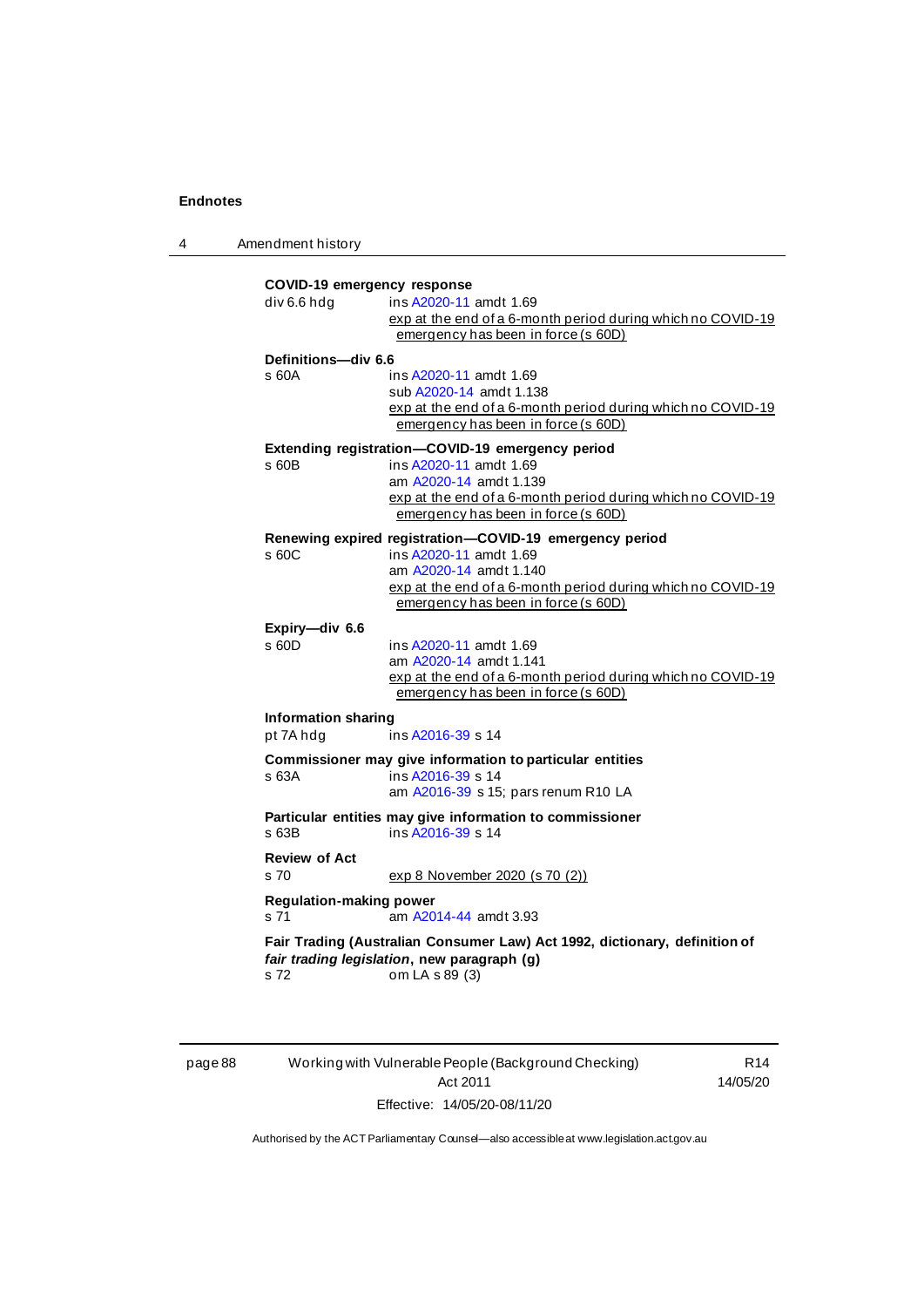|                             | Amendment history                                                         |
|-----------------------------|---------------------------------------------------------------------------|
| <b>Requlated activities</b> |                                                                           |
| sch 1                       | am A2015-22 amdt 1.1; A2015-46 amdt 1.2; A2018-19<br>amdt 1.21, amdt 1.22 |
| <b>Dictionary</b>           |                                                                           |
| dict                        | def ACT Teacher Quality Institute ins A2016-39 s 16                       |
|                             | def registration number om A2014-44 amdt 3.94                             |

R14 14/05/20 Working with Vulnerable People (Background Checking) Act 2011 Effective: 14/05/20-08/11/20

page 89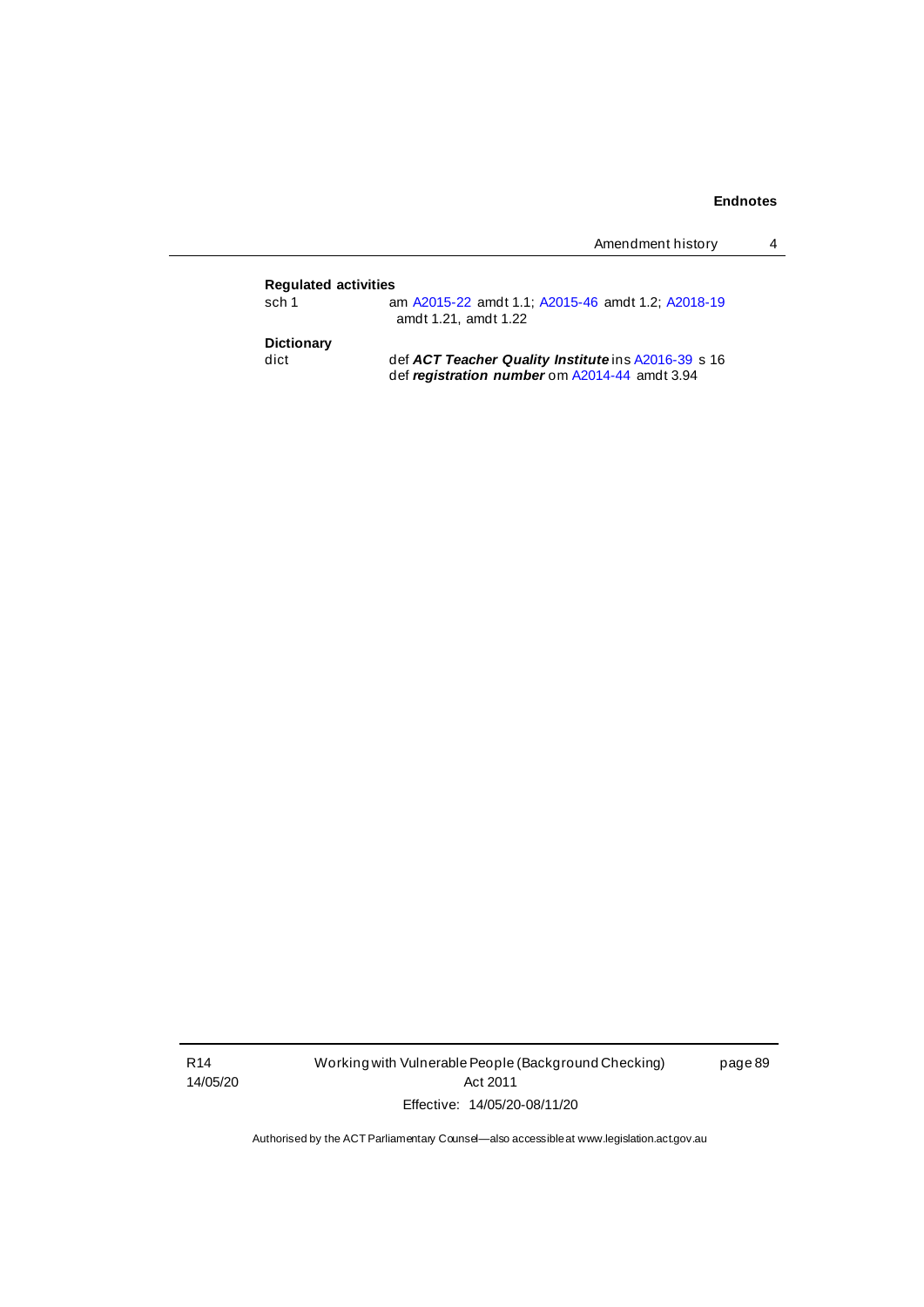# **5 Earlier republications**

Some earlier republications were not numbered. The number in column 1 refers to the publication order.

Since 12 September 2001 every authorised republication has been published in electronic pdf format on the ACT legislation register. A selection of authorised republications have also been published in printed format. These republications are marked with an asterisk (\*) in column 1. Electronic and printed versions of an authorised republication are identical.

| Republication<br>No and date | <b>Effective</b>            | Last<br>amendment<br>made by | <b>Republication</b><br>for                            |
|------------------------------|-----------------------------|------------------------------|--------------------------------------------------------|
| R <sub>1</sub><br>8 Nov 2012 | 8 Nov 2012-<br>13 June 2012 | A2012-21                     | new Act and<br>amendments by<br>A2012-21               |
| R <sub>2</sub>               | 14 June 2013-               | A2013-19                     | amendments by                                          |
| 14 June 2013                 | 18 Nov 2014                 |                              | A2013-19                                               |
| R <sub>3</sub>               | 19 Nov 2014-                | A2014-44                     | amendments by                                          |
| 19 Nov 2014                  | 30 June 2015                |                              | A2014-44                                               |
| R4                           | 1 July 2015-                | A2015-22                     | amendments by                                          |
| 1 July 2015                  | 6 Nov 2015                  |                              | A2015-22                                               |
| R <sub>5</sub>               | 7 Nov 2015-                 | A2015-45                     | amendments by                                          |
| 7 Nov 2015                   | 30 Nov 2015                 |                              | A2015-45                                               |
| R <sub>6</sub>               | 1 Dec 2015-                 | A2015-45                     | amendments by                                          |
| 1 Dec 2015                   | 31 Dec 2015                 |                              | A2015-29                                               |
| R7                           | 1 Jan 2016-                 | A2015-46                     | amendments by                                          |
| 1 Jan 2016                   | 17 Aug 2016                 |                              | A2015-46                                               |
| R <sub>8</sub>               | 18 Aug 2016-                | A2016-39                     | amendments by                                          |
| 18 Aug 2016                  | 30 Apr 2017                 |                              | A2016-39                                               |
| R <sub>9</sub><br>1 May 2017 | 1 May 2017-<br>30 June 2017 | A2017-10                     | amendments by<br>A2016-42<br>as amended by<br>A2017-10 |
| R <sub>10</sub>              | 1 July 2017-                | A2017-10                     | amendments by                                          |
| 1 July 2017                  | 23 May 2018                 |                              | A2016-39                                               |
| R <sub>11</sub>              | 24 May 2018-                | A2018-19                     | amendments by                                          |
| 24 May 2018                  | 8 Nov 2018                  |                              | A2018-19                                               |
|                              |                             |                              |                                                        |

page 90 Working with Vulnerable People (Background Checking) Act 2011 Effective: 14/05/20-08/11/20

R14 14/05/20